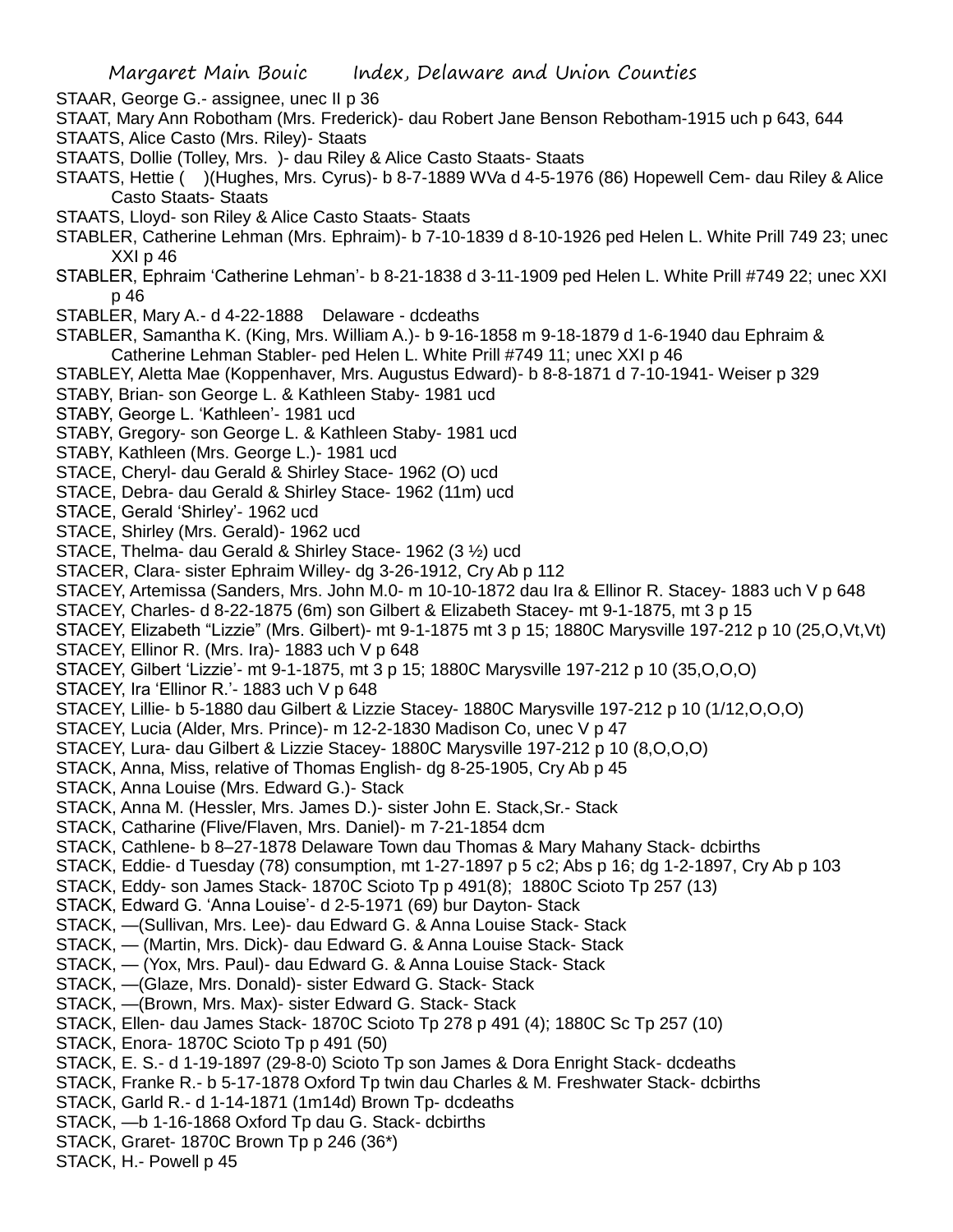- STACK, Honora (Mrs. James)- 1860C Scioto Tp 1090 (30)
- STACK, James d 10-4-1883 (70) Scioto Tp, b Ireland- dcdeaths
- STACK, James 'Flora'- 1880C Scioto Tp 257 (60,Irel,Irel,Irel)
- STACK, James 'Honora'- 1860C Scioto Tp 1090 (40); 1870C Sc Tp p 491 (\*65)
- STACK, b 8-10-1869 Scioto Tp dau James Stack- dcbirths
- STACK, James- son James Stack- 1870C Scioto Tp p 491 (10); 1880C Sc Tp 257-174 (15,O,Irel,Irel)
- STACK, James P.- d 7-13-1895 (31) Scioto Tp son James Stack- dcdeaths; dg 7-16-1895 dg 7-19-1895 Cry Ab p 29 St. Mary's Cem
- STACK, Jane- d 7-22-1878, unec XII p 33
- STACK, John- relative of Thomas English- dg 8-25-1905, Cry Ab p 45
- STACK, John E.,Sr. 'Lucille M.'- d 5-19-1982 (80) St. Joseph Cem, Columbus- Stack
- STACK, John E. Jr- son John E.,Sr. & Lucille M. Stack- Stack
- STACK, John- son James Stack- 1860C Scioto Tp 1090 (5); 1870C Sc Tp 278 p 491 (16); 1880C Sc Tp 257- 274 (25,O,Irel,Irel)
- STACK, John- b 3-4-1902 Delaware Tp son Mike & Barbara Tuefl Stack- dcbirths
- STACK, Julia C.- 1870C Brown Tp p 246 (1)
- STACK, Julia (Hartley, Mrs. )- sister Edward G. Stack- Stack
- STACK, Lewis- 1870C Delaware Town p 316 (\*21)
- STACK, Lucille M. (Mrs,. John E.,Sr.)- Stack
- STACK, Lula M.- b 5-16-1878 Oxford Tp twin dau Charles & M Freshwater Stack- dcbirths
- STACK, Maggie- 1870C Delaware Town p 345 (11)
- STACK, Margaret- 1870C Delaware Town p 345 (30)
- STACK, Maggie- 1870C Delaware Town p 299 (18)
- STACK, Margaret- 1870C Brown Tp p 246 (3)
- STACK, Margaret- 1870C Brown Tp p 246 (35)
- STACK, Margaret Higgins (Mrs. Rick)- m 11–15-1864 dcm
- STACK, Margaret dau James Stack- 1860C Sc Tp 1090 (7); 1870C Sc Tp 278 p 299 (18); 1880C Sc Tp 257- 274 (27)
- STACK, Margaret- b 6-19-1876 Delaware Town dau Thomas & Mary Mahony Stack- dcbirths
- STACK, Magrett- d 3-9-1898 (68) Delaware , b Irel. dau Moris & M. Sheely Lyons- dcdeaths
- STACK, Mains- 1880C Scioto Tp 317 (21, Irel, Irel, Irel)
- STACK, Marilyn (Igel, Mrs. Thomas,Jr.)- dau John E.,Sr. & Lucille M. Stack- Stack
- STACK, Mary- 1870C Delaware Town p 291 (13); 1870C Delawre Town p 345 (13)
- STACK, Mary- 1870C Berlin Tp p 234 (14)
- STACK, Mary- 1870C Brown Tp p 246 (6)
- STACK, Mary Fitzgerrate (Mrs. Richard)- m 1-10-1855 dcm
- STACK, Mary Flahive (Mrs. Michael)- m 10-24-1853 dcm
- STACK, Mary (Ford, Mrs. Timothy)- 1880 dch p 791; dcq MMC 13; dcc Helen Ford Neubert 9
- STACK, Mary- dau James Stack- 1870C Scioto Tp 278 p 491(12); 1880C Sc Tp 257-274 (18,O,Irel,Irel)
- STACK, Maurice- pallbearer for Thomas E. Maloney- dg 9-14-1915, Cry Ab p 76, for John Ferris, dg 11-30- 1915, Cry Ab p 94
- STACK, Michael 'Mary Flahive'- m 10-24-1853 dcm
- STACK, Michael- father of infant Robert- dg 10-6-1905, Cry Ab p 55
- STACK, Mikle- b 9-11-1876 Brown Tp. son Mike & Margaret Leiey Stack- dcbirths
- STACK, Nancy- day James Stack- 1870C Scioto Tp p 491 (14); 1880C Scioto Tp 257-274 (20,O,Irel,Irel)
- STACK, Norrin- b 5-25-1874 Brown Tp son Garett & Margaret Lyons Stack- dcbirths
- STACK, Richard 'Mary Fitzgerrate'- m 1-10-1855 dcm
- STACK, Rick 'Margart Diggins'- m 11-15-1864 dcm
- STACK, Robert- Harlem Tp, 1980 dcd
- STACK, Robert- son Edward G. & Anna Louise Stack- Stack
- STACK, Robert- d (6m) son Michael Stack- dg 10-6-1905, Cry Ab p Cry Ab p 55
- STACK, William- 1870C Delaware Town p 345 (40\*)
- STACKAWITZ, Jan (Mrs. K. C.,Jr.)- 1980 dcd
- STACKAWITZ, Jeremy- b 1975 son K. C. Jr. & Jan Stackawitz- 1980 dcd
- STACKAWITZ, Justin- b 1977 son K. C. Jr. & Jan Stackawitz- 1980 dcd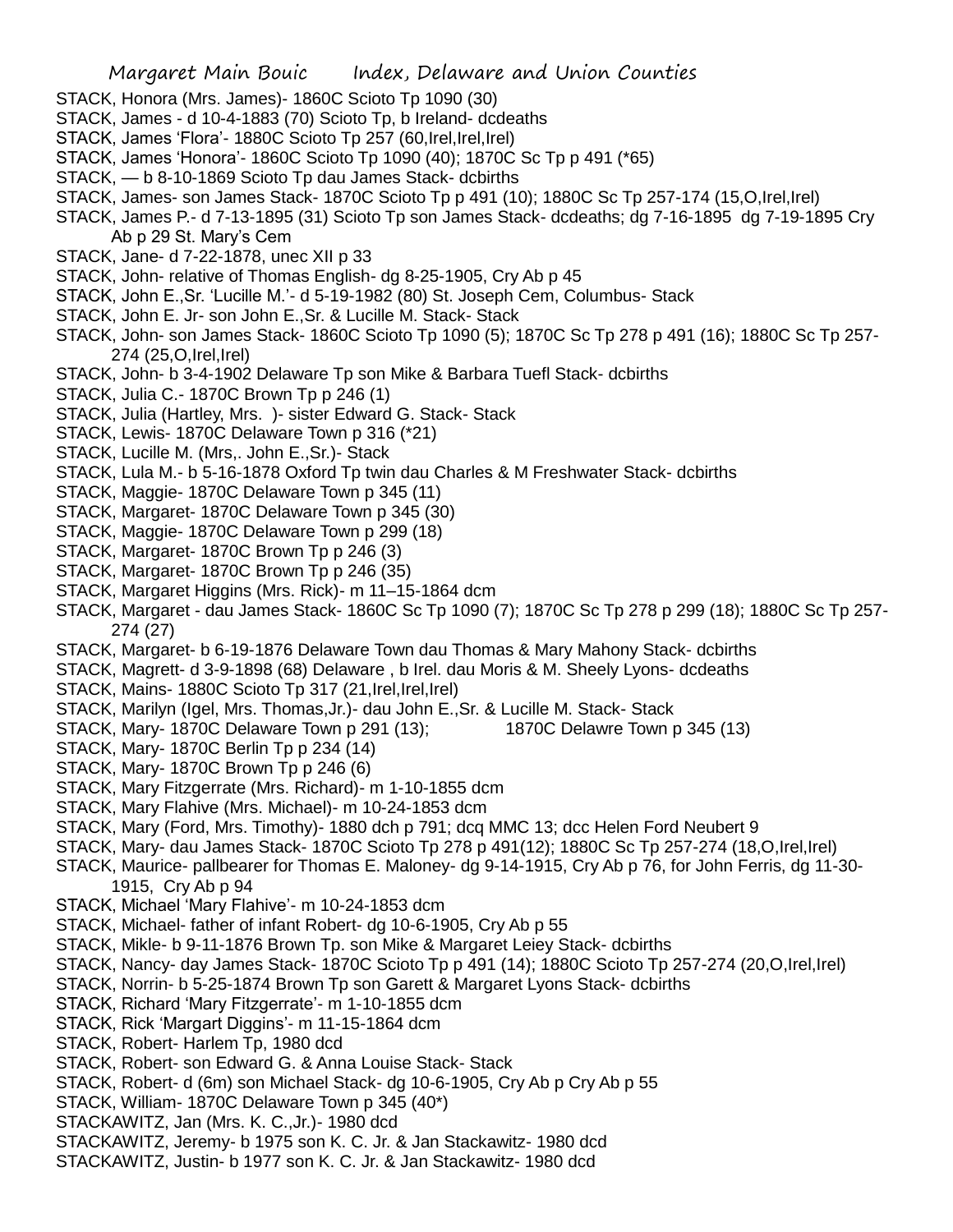Margaret Main Bouic Index, Delaware and Union Counties STACKAWITZ, K. C. Jr. 'Jan'- 1980 dcd STACKHOUSE, Agnes (Mrs. James)- dcq Thomas Graham 7747 STACKHOUSE, Anna (Mrs. Thomas)- dcq Thomas Graham 1937 STACKHOUSE, Benjamin 'Sarah Gilbert'- son Thomas & Grace Heaton Stackhouse- dcq Thomas Graham 242 STACKHOUSE, Bertsel B. 'Clara Earley'- Stackhouse STACKHOUSE, Clara Earley (Mrs. Bertsel B.)- Stackhouse STACKHOUSE, Ellen (Cowgill, Mrs. )- came to US in 1682; 1985 uch p 34; unec XIII p 39 STACKHOUSE, Ellen (Mrs. John)- dcq Thomas Graham 3873 STACKHOUSE, Grace Heaton (Mrs. Thomas)- dau Robert & Alice Heaton- dcq Thomas Graham 485, 485 STACKHOUSE, Grace (Pickering, Mrs. Samuel)- dau Benjamin & Sarah Gilbert Stackhouse- dcq Thomas Graham 121, 235 STACKHOUSE, James 'Agnes'- dcq Thomas Graham 7746 STACKHOUSE, Jan (Mrs. Jerry)- Stackhouse STACKHOUSE, Jerry 'Jan'- son Robert Norris & Ruth Mossman Stackhouse- Stackhouse STACKHOUSE, John 'Ellen'- son James & Agnes Stackhouse- dcq Thomas Graham 3872 STACKHOUSE, John 'Ruth'- parents of Sharon Minor- Stackhouse STACKHOUSE, John- son Thomas & Anna Stackhouse- dcq Thomas Graham 968 STACKHOUSE, Kathy (Scarbrough, Mrs. David)- dau Robert Norris & Ruth Mossman Stackhouse-**Stackhouse** STACKHOUSE, Laura Michelle Parke (Mrs. Scott Michael)- m 7-27- dau Dave & Candy Parke- Stackhouse STACKHOUSE, Margaret (Moody, Mrs. George)- m 12-23-1830 ucm 217; unec II p 27 STACKHOUSE, Marlene (Cook, Mrs. Larry)- dau Robert Norris & Ruth Mossman Stackhouse- Stackhouse STACKHOUSE, Robert Norris 'Ruth Mossman'- b 6-1-1914 m 12-24-1937 d 12-9-1994 (80) bur Springfieldson Bertsel B. & Clara Earley Stackhouse- Stackhouse STACKHOUSE, Ruth (Mrs. John)- parents of Sharon Minot- Stackhouse STACKHOUSE, Ruth Mossman (Mrs. Robert Norris)- m 12-24-1937- Stackhouse STACKHOUSE, Sarah Gilbert- dau John Gilbert- dcq Thomas Graham 243 STACKHOUSE, Scott Michael 'Laura Michelle Parke'- m 7-27- Son Jerry & Jane Stackhouse- Stackhouse STACKHOUSE, Thomas 'Anna'- dau John & Ellen Stackhouse- dcq Thomas Graham 1936 STACKHOUSE, Thomas 'Grace Heaton'- son John Stackhouse- dcq Thomas Graham 484, 940 STACKPOLE, Amos Ray 'Stella M.'- d 11-23-1979 (91) Fairview Park Cem- Stackpole; 1961, 1964, 1969, 1971 dcd STACKPOLE, Amos R. Jr.- son Amos Ray & Stella Stackpole- Stackpole STACKPOLE, Anne (Roche, Mrs. John)- dau Philip & Christian Creagh Stackpole- Nash p 55 STACKPOLE, Arzy- brother Amos Ray Stackpole- Stackpole STACKPOLE, Betty (Boggs, Mrs. )- dau Amos Ray & Stella Stackpole- Stackpole STACKPOLE, Christian Creagh (Mrs. Philip)- Nash p 55 STACKPOLE, Clarence- brother Amos Ray Stackpole- Stackpole STACKPOLE, David- b 1963 son Richard C. & Irene C. Stackpole- 1980 dcd STACKPOLE, Donald- son Amos Ray & Stella Stackpole- Stackpole STACKPOLE, Gladys (Ingold, Mrs. )- dau Amos Ray & Stella Stackpole- Stackpole STACKPOLE, Guy- son Amos Ray & Stella Stackpole- Stackpole STACKPOLE, Hazel (Shockey, Mrs. )- sister Amos Ray Stackpole- Stackpole STACKPOLE, Herbert- son Amos Ray & Stella Stackpole- Stackpole STACKPOLE, Irene C.(Mrs. Richard C.)'- 1980 dcd STACKPOLE, Norman R.- son Amos Ray & Stella Stackpole- Stackpole STACKPOLE, Paul- son Amos Ray & Stella Stackpole- Stackpole STACKPOLE, Philip 'Christian Creagh'- Nash p 55 STACKPOLE, Richard- son Amos Ray & Stella Stackpole- Stackpole STACKPOLE, Richard C. 'Irene C.'- 1980 dcd STACKPOLE, Scott- b 1963 son Richard C. & Irene C. Stackpole- 1980 dcd STACKPOLE, Stella M. (Mrs. Amos Ray)- Stackpole; 1961, 1964, 1969, 1971 dcd STACKPOLE, Tami- b 1962 dau Richard C. & Irene C. Stackpole- 1980 dcd STACKPOLE, Teresa- dau Richard C. & Irene C. Stackpole- 1980 dcd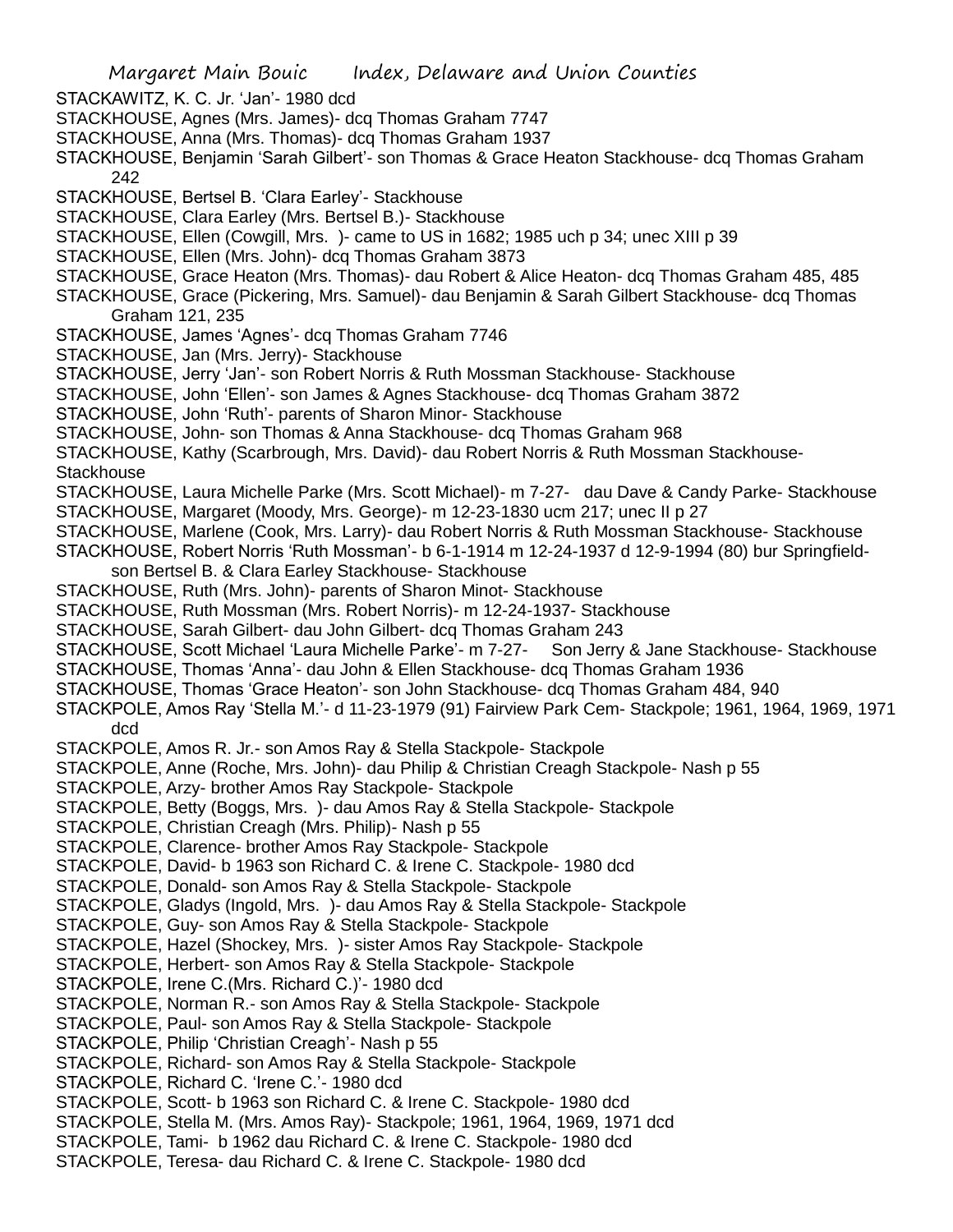Margaret Main Bouic Index, Delaware and Union Counties STACKPOLE, Virginia (Moody, Mrs. )- dau Amos Ray & Stella Stackpole- Stackpole STACY, Angela- b 1970 dau Mary A. Stacy- 1971, 1973, 1975, 1981 ucd STACY, Brian David 'Julie Anne Rogers'- m 7-2-1994 son Bill & Iva Stacy- Stacy STACY, Brian- b 1964 son Mary A. Stacy- 1971, 1973, 1975, 1981 ucd STACY, Christopher- b 1965 son Mary A. Stacy- 1971, 1973, 1975, 1981 ucd STACY, Eleanor Roseberry (Mrs. Ira)- m 6-21-1835 Madison Co, unec VIII p 67 STACY, Erma (Mrs. Kenneth R.)- 1971 dcd STACY, Frank 'Marjorie'- Stacy STACY, George W. 'Mary J.'- b 5-8-1849 d 12-11-1931 Claibourne Cem p 73 STACY, Ira 'Eleanor Roseberry'- m 6-21-1835 Madison Co, unec VIII p 67 STACY, Isaac 'Rose'- 1969 dcd STACY, Iva (Mrs. Bill)- Stacy STACY, Janet A. (Mrs. Leo R.)- 1969, 1971, 1980 dcd STACY, Jeffrey- b 1960 son Leo R. & Janet A. Stacy- 1969, 1971, 1980 dcd STACY, Josie H. (Lewis, Mrs. Frank)- m 10-27-1875 ucm 5774; mt 3 p 17; mt 11-3-1875 STACY, Julie Anne Rogers (Mrs. Brian David)- m 7-2-1994 dau John & Bonnie Rogers- Stacy STACY, Julie- b 1963 dau Kenneth R. & Erma I. Stacy- 1971 dcd STACY, Kathy- b 1962 dau Leo R. & Janet A. Stacy- 1969, 1971 dcd STACY, Kenneth R. 'Erma'- 1971dcd STACY, Leo R. 'Janet A.'- 1969, 1971, 1980 dcd STACY, Leonard- b 1969 son Kenneth R,.& Erma I. Stacy- 1971 dcd STACY, Lillian Marie (Orr, Mrs. Ivan Bertie)- m 9-5-1931- Freshwater, p 159B STACY, Marjorie (Mrs. Frank)- Stacy STACY, J. Mark 'Robin Hedges'- Stacy son Frank & Marjorie Stacy- Stacy STACY, Martha (Stone, Mrs. Henry S.)- ped Avola Ann Cinnamon Rutledge 19 unec VI p 63 STACY, Mary A.- 1971, 1973, 1975, 1977, 1979, 1981 ucd STACY, Mary (Emerson, Mrs. Luke)- btp p 8 STACY, Mary J. (Mrs. George W.)- b 2-22-1850 d 2-6-1932 Claibourne Cem p 73; 1910C Richwood 274-281 p 10A (60,O,Va,Va)- m 24y, black STACY, Mitchell Joseph- stillborn 3-10-1993- Oak Grove Cem- twin son J. Mark & Robin Hedges Stacy- Stacy STACY, Nicholas James- b 3-10-1993 twin son J. Mark & Robin Hedges Stacy- Stacy STACY, Peggy- b 1971 dau Kenneth R. & Erma I. Stacy- 1971 dcd STACY, Robin Hedges (Mrs.J. Mark)- dau Billy & Glenda Hedges- Stacy STACY, Ronald A. "Ronny"- b 1961 son Leo R. & Janet A. Stacy- 1969, 1971, 1980 dcd STACY, Rose (Mrs. Isaac)- 1969 dcd STACY, Tina- b 1964 dau Kenneth R. & Erma I. Stacy- 1971 dcd STACY, Col. William- btp p 8 STACY, Bill 'Iva'- Stacy STADDER, Mary (Moody, Mrs. William,Sr.)- dcq Arthur A. Jewell 21 STADEBAUER, Luella (Knecht, Mrs. Olan)- b 6-18-1908- Weiser p 277 STADELMAN, Mary Louisa- b 1870 d 1898 Trinity Lutheran Cem, DJ p 79 STADLER, Eliza L. Stormes (Mrs. Henry)- slip- unec XII p 30 STADLER, Helen (Montelius, Mrs. Joseph K.)- m 11-30-1898- Weiser p 792 STADLER, Henry 'Eliza L. Stormes'- slip- unec XII p 30 STADLER, Mabel Eva Harrison (Mrs. Ralph)- b 2-13-1909 m 10-21-1953 d 7-5-1954 dau William H. & Gertrude Hadden Eppley Harrison- Weiser p 466 STADLER, Ralph 'Mabel Eva Harrison'- ,m 10-21-1953- Weiser p 466 STAETE, Theresa- d 4-6-1880 (58-8-21) Scioto Tp, b Germany- dcdeaths STAFER, Isaac 'Mary Welch'- slip- unec XII p 30 STAFER, Mary Welch (Mrs. Isaac)- slip- unec XII p 30 STAFF, George 'Mary'- 1969 dcd STAFF, Mary (Mrs. George)- 1969 dcd STAFFELDT, Harold R. 'Helen E. Ross'- m 1948- Weiser p 157

STAFFELDT, Helen E. Ross (Mrs. Harold R.)- b 10-28-1915 m 1948- dau Albert T. & Florence Pearl Demoss Staffeldt- Weiser p 157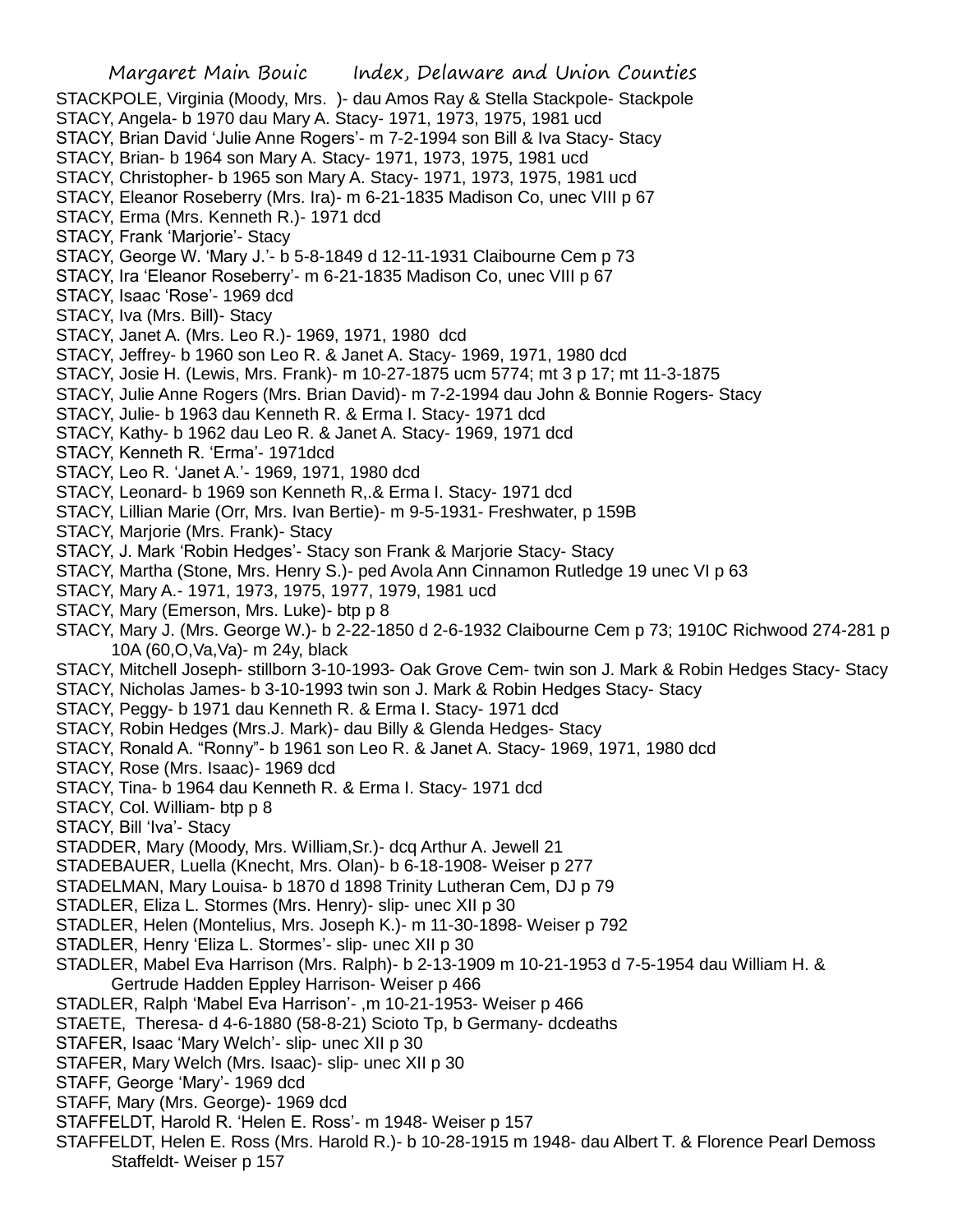STAFFELDT, Robert Eric- b 2-19-1954 son Harold R. & Helen E. Ross Staffeldt- Weiser p 157

- STAFFELDT, Ross Evon- b 11-18-1951 son Harold R. & Helen E. Ross Staffeldt- Weiser p 57
- STAFFEN, George- attended fuenral of Charles Elk- dg 11-28-1916, Cry Ab p 108
- STAFFORD, Rev.- funeral of William Freshwater- dg 11-28-1916, Cry Ab p 109
- STAFFORD, Angela- b 1966 dau Jack & Tommy Stafford- 1971, 1973, 1975, 1977, 1979, 1981, 1983 ucd
- STAFFORD, Charlene Ann- b 12-12-1946 dau Melvin & Mary Virginia Freshwater Stafford- Freshwater p 83
- STAFFORD, Christopher- b 1976 son Michael J. & Diane Finney Stafford- Stafford; 1979, 1981, 1983 ucd
- STAFFORD, Darla Mae- b 9-13-1950 dau Melvin & Mary Virginia Freshwater Stafford- Freshwater p 83
- STAFFORD, Diane Finney (Mrs. Michael "Mike" J.)- b 6-27-1953 d 3-17-1992 Fla. bur Marion Cem- dau Carl & Laverne Weaver Finney- Stafford; 1979, 1981, 1983 ucd
- STAFFORD, Don C. 'Ruth A.'- 1971 dcd
- STAFFORD, Dorothy (Mrs. John)- 1961 dcd
- STAFFORD, Earl of Devonshire- Pabst 1 p 31
- STAFFORD, E.- called here by death of Mr. Cory, dg 8-27-1895, Cry Ab p 35
- STAFFORD, Edgar d 5-25-1879 Cass Co, Mich (19-3-18) dg 6-3-1870, Cry Ab p 81
- STAFFORD, Gaylon Leroy- b 12-25-1942 son Melvin & Mary Virginia Freshwater Stafford- Freshwater p 83
- STAFFORD, Gregory- son Keith P. & Mary m. Barkley Stafford- Stafford
- STAFFORD, Gwen (Fick, Mrs. Kenneth)- sister Joseph H. Stafford- Stafford
- STAFFORD, Holmes H.- b 3-1-1873 Orange Tp son Charles & Mary Smith Stafford- dcbirths
- STAFFORD, Ida Bell (Waterman, Mrs. Arthur)- m 9-27-1896 ucm (Hearl)
- STAFFORD, Ida May Thompson (Mrs. Maurice)- dau Ernest & Luella Florence Wilson Thompson- Pounds 5
- STAFFORD, Jack 'Tommy R.'- 1971, 1973, 1975, 1977, 1979, 1981, 1983 ucd
- STAFFORD, James- 1880C Allen Tp 108-117 p 11 (18,O,Irel,Irel)
- STAFORD, James (24-1887) Union Tp, uninf p 4
- STAFFORD, Jason- b 1975 son Michael J. & Diane Finney Stafford- Stafford; 1979, 1981, 1983 ucd
- STAFFORD, John 'Dorothy'- 1961 dcd
- STAFFORD, John 'Lucy'- 1870C Delaware Town p 303 (26\*)
- STAFFORD, Joseph H. 'Susan' d 3-2-1993 (58)- Stafford; 1980 dcd Concord Tp
- STAFFORD, Josephine (Coder, Mrs. James A.)- b 1856 Un Co m 1872 d 8-24-1930 Oakdale I p 114 (F-R4-5)' query unec XVI p 29
- STAFFORD, Joyce (Mrs. Stephen)- Stafford
- STAFFORD, Judith (Mrs. Troy, Jr.)- Stafford
- STAFFORD, Julie- dau John & Dorothy Stafford- 1961 (6m) dcd
- STAFFORD, Keith P. 'Mary M. Barkley'- b 4-20-1925 m 2-4-1949 d 8-1-1990 (65) Marion Cem- son Ora Mike & Alma C. Padgett Stafford- Stafford
- STAFFORD, Lisa (Mrs. Samuel)- Stafford
- STSFFORD, Lucy (Mrs. John)- 1870C Delaware Town p 303 (20)
- STAFFORD, Margaret (Dunham, Mrs. Robert)- Pabst 1 p 31
- STAFFORD, J. Mark- son John & Dorothy Stafford- 1961 (3) dcd
- STAFFORD, Mark- b 1964 son Jack & Tommy- 1971, 1973, 1975, 1977, 1979, 1981, 1983 ucd
- STAFFORD, Mary A. funeral Saturday, mother of Mrs. L. H. McLain & Mrs. William McRoberts- dg 2-18-1908, Cry Ab p 109
- STAFFORD, Mary M. Barkley (Mrs. Keith P.)- m 2-4-1949- Stafford
- STAFFORD, Mary Virginia Freshwater (Mrs. Melvin)- b 1-5-1919 m 5-23-1942 dau Henry A. & Josephine Williamson Freshwater- Freshwater p 83
- STAFFORD, Maurice 'Ida May Thompson'- Pounds 5
- STAFFORD, Michael "Mike" J. 'Diane Finney'- Stafford; 1979, 1981, 1983 ucd
- STAFFORD, Michael son Keith P. & Mary M. Barkley Stafford- Stafford
- STAFFORD, Robert D.- 1983 ucd
- STAFFORD, Ruth A. (Mrs. Don G.)- 1971 dcd
- STAFFORD, Samuel 'Lisa'- son Joseph H. & Susan Stafford- Stafford
- STAFFORD, Stephen 'Joyce'- brother Joseph H. Stafford- Stafford
- STAFFORD, Susan (Mrs. Joseph H.)- Stafford; 1980 dcd, Concord Tp
- STAFFORD, Tommy R. (Mrs. Jack)- 1971, 1973, 1975, 1977, 1979, 1981, 1983 ucd
- STAFFORD, Troy, Jr. 'Judith'- Stafford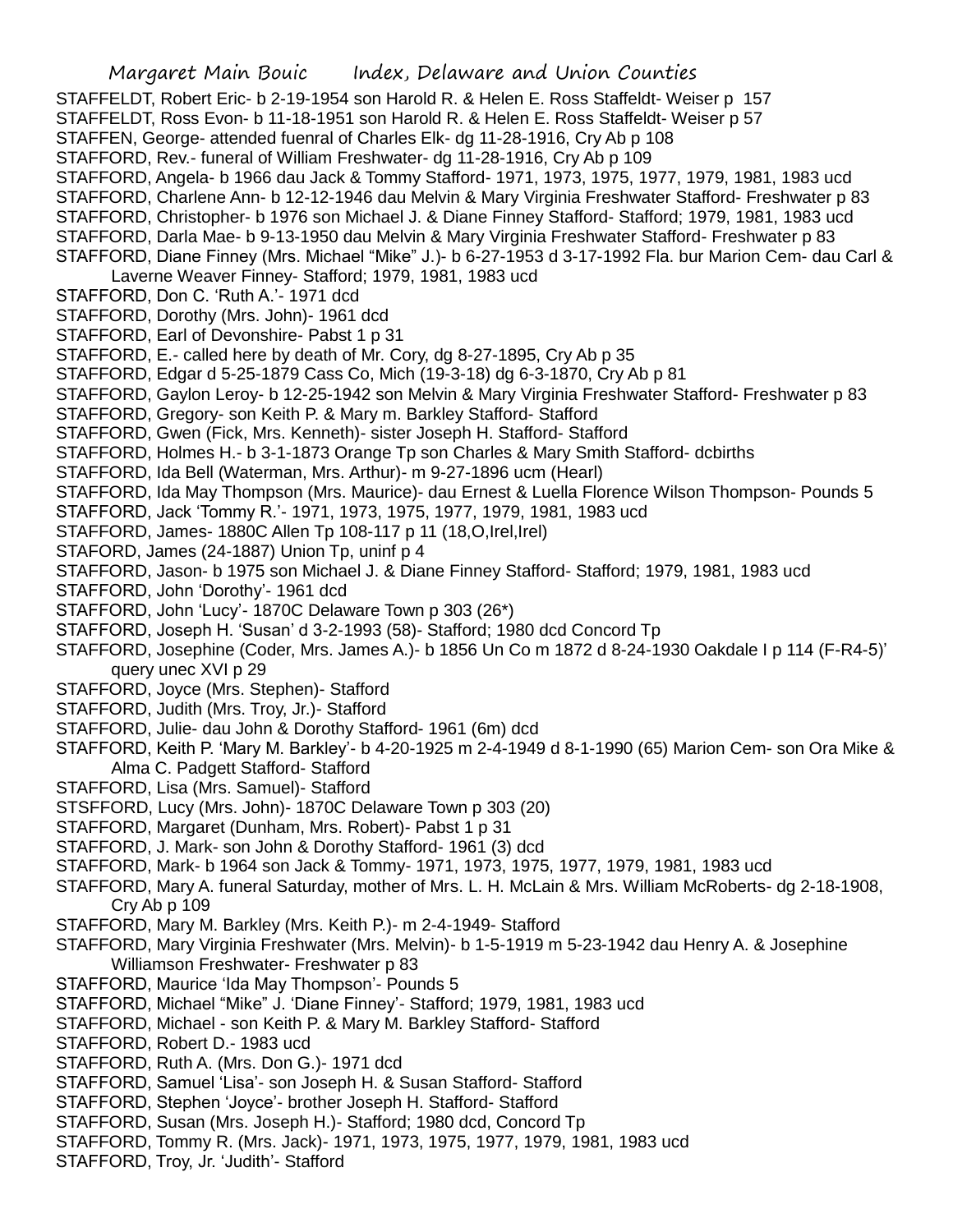- STAFFORD, Troy Logan- b 2-8-2000 son Troy,Jr. & Judith Stafford- Stafford
- STAFFORD, W. R. & G.- Boot and shoe maker- unec XII p 5
- STAGE, Bella Hobbs (Mrs. Loren C)- lic 3-14-1877 ucm 6041
- STAGE, Darlene (Brust, , Mrs. )- sister Dewey E. Sage- Sage
- STAGE, W. Darrel 'Florence'- Stage; 1969, 1971 dcd
- STAGE, W. Darrel,Jr.- b 1952 son W. Darrel Sr. & Florence Stage- Stage; 1969, 1971 dcd
- STAGE, Dewey E.' ' 'Norma Rose'- b 4-8-1926 d 9-13-1994 (68) Oak Grove Cem- Stage
- STAGE, Florence Kennett (Mrs. W. Darrel, Sr/)- d 11-19-1975 (64) sister David Kennett; Stage; 1969, 1971 dcd
- STAGE, Fred 'Grace'- board member Tolles Technical center- Stage
- STAGE, Ginifer- ch Thomas & Joann Barry Stage- 1985 uch p 8
- STAGE, Grace (Mrs. Fred)- Stage
- STAGE, H, J.- 1980 dcd; Concord Tp
- STAGE, Joann Barry (Mrs. Thomas)- b 9-22-1957 m 12-20-1980 dau Melvin & Virginia Snowden Barry- 1985 uch p 8
- STAGE, Loren C. 'Bella Hobbs'- lic 3-14-1877 ucm 6041
- STAGE, Norma Rose (Mrs. Dewey E.)- Stage
- STAGE, Minnie (Mehaffey, Mrs. )- mother of Kenneth Mehaffey- dg 9-4-1906, Cry Ab p 117
- STAGE, Nancy (Claggett, Mrs. Larry)- dau Darrel,Sr. & Florence Stage- Stage
- STAGE, Patrick- son Thomas & Joann Barry Stage- 1985 uch p 8
- STAGE, Bob- brother Dewey E. Stage- Stage
- STAGE, Teresa (Jeffers, Mrs. Bob)- dau H. J. Stage- Stage
- STAGE, Thomas 'Joann Barry'- 1985 uch p 8
- STAGE, William- 1883 uch V p 188
- STAGERS, Frank- 1908 dch p 432
- STAGERS, Joseph 'Rebecca'- b 1834 d 1903 Jerome IOOF Cem, DJ p 114, 122
- STAGERS, Joseph- Co H, U A Cav, obit dated Jerome IOOF Cem p 114
- STAGERS, Rebecca (Mrs. Joseph)- b 1843 d 1922 Jerome IOOF Cem, p 114
- STAGG, Abraham 'Margaret Harrison'- m 10-26-1858 dcm
- STAGG, Alma Morey (Mrs. Stanley M.)- b 12-30-1884 m 6-22-1902 dau B. F. Morey, granddau Mrs. E. A. Green- mt 6-21-1905 p1c5; Ab p 17
- STAGG, Bertha Elizabeth (Masters, Mrs. Walter Faye)- b 11-28-1897 m 10-13-1921 d 3-4-1983 Condit- dau Stanley & Bertha Lethel Braithwaite Stagg- ped Barbara J. Nielsen Pence #748 7, unec XXI p 34
- STAGG, Bertha Lethel Braithwaite (Mrs. Stanley M.)- b 2-22-1875 m 11-19-1896 ucm (Hearl) d 12-22-1897 dau Milton & Sophia Burton McMillen. Braithwaite- mt 12-29-1897 p1c4 Abs p 30; ped Barbara J.
	- Nielsen Pence #748 15; unec XXI p 34
- STAGG, David 'Mary Elizabeth Welch'- ped Barbara J. Nielsen Pence #748 28, unec XXI p 34
- STAGG, John A.- b 1881 Clinton Co d 1-1922 Oakdale I p 92 (D-R8-1)
- STAGG, Joseph- d 2-17-1930 (76y) b Indiana Oakdale 4219 (G126)
- STAGG, M.- b 11-1871 1900C Leesburg Tp 45 p 3A (28,O,O,O) wid; cousin George Welch
- STAGG, Margaret Harrison (Mrs. Abraham)- m 10-26-1858 dcm
- STAGG, Mary Elizabeth Welch (Mrs. David)- ped Barbara J. Nielsen Pence #748 29 unec XXI p 34
- STAGG, Stanley M. 'Bertha Lethel Braithwaite'- b 11-21-1871 m 11-19-1896 ucm (Hearl) d 12-9-1949 son
- David & Mary Elizabeth Welch Stagg- ped Barbara J. Nielsen Pence #748 14, unec XXI p 34
- STAGGE, Joseph H. .'Louise'- 1961, 1964, 1969, 1971, 1980 dcd
- STAGGE, Louise (Mrs. Joseph H.)- 1961, 1964, 1969, 1971, 1980 dcd
- STAGGE, Richard J.- son Joseph H. & Louise Stagge- 1971 dcd
- STAGGERS, Andrew 'Sarah Snell'- 1880 dch p 672
- STAGGERS, Clara A.-#247 member Liberty Rebekah Lodge; unec XVI p 41
- STAGGERS, Cleora (Kirkpatrick, Mrs. Henry)- m 7-29-1890 dau Joseph & Rebecca Staggers- dg 12-8-1899, Cry Ab p 227
- STAGGERS, Daisy- b 5-13-1878 Liberty Tp dau Joseph & Rebecca Maxwell Staggers- dcbirth
- STAGGERS, Elizabeth Phipps (Mrs. Mark G.)- dau John Phipps- 1880 dch p 672; 1870C Liberty Tp Del Co p 402 (40); member Liberty Rebekah Lodge unec XVI p 40
- STAGGERS, Mrs. Frank- pmc p 4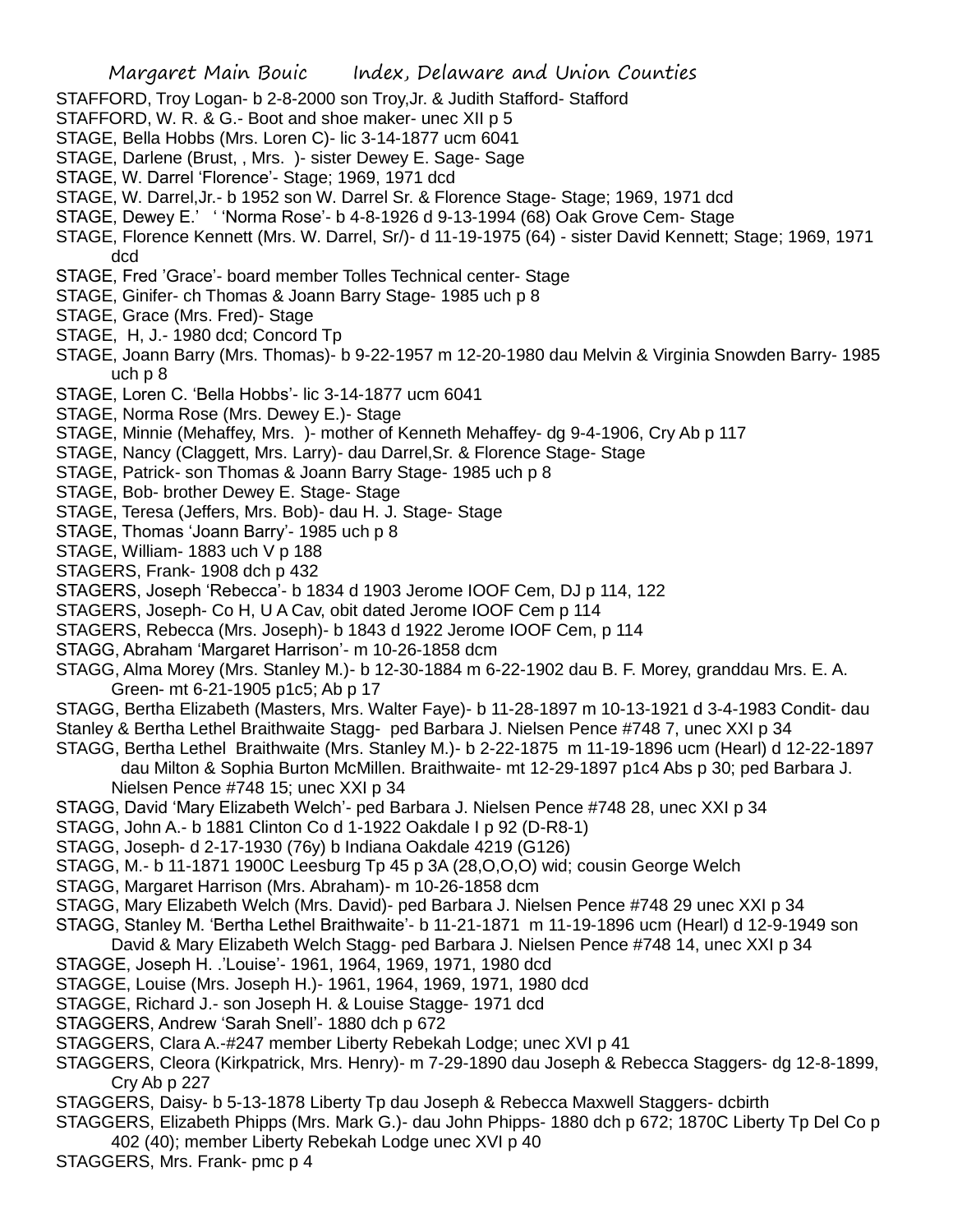- STAGGERS, Joseph- 1908 dch p 406; d 2-14-1903 (68-4-20) Liberty Tp, b Penn- dcdeaths
- STAGGERS, Joseph F.- son Mark G. & Elizabeth Phipps Staggers- 1880 dch p 672; 1870C Liberty Tp Del Co p 402 (18)
- STAGGERS, Joseph 'Rebecca'- dg 12-8-1899 Cry Ab p 227
- STAGGERS, Joseph- b 8-15-1882 Liberty Tp son Joseph & Rebecca J. Maxwell Staggers- dcbirths
- STAGGERS, Josie- member Liberty Rebekah Lodge unec XVI p 40
- STAGGERS, Loesa (Thomas, Mrs. John M.)- b 6-1832 d 6-26-1883 1915 uch p 1040
- STAGGERS, Mark G. 'Elizabeth Phipps'- d 11-16-1894 (67-9-5) Powell, b Penn- dcdeaths- son Andrew &
- Sarah Snell Staggers- 1880 dch p 427, 672; 1908 dch p 432; Powell p 170; 1870C Liberty Tp Del Co p 402 (42\*); member Liberty Rebekah Lodge- unec XVI p 40
- STAGGERS, P. F.- member Liberty Rebekah Lodge- unec XVI p 40
- STAGGERS, Rebecca (Mrs. Joseph)- dg 12-8-1899, Cry Ab p 227
- STAGGERS, Sarah Snell (Mrs. Andrew)- 1880 dch p 672
- STAGGERS, S. I.- Rebekah Lodge, unec XVII p 13
- STAGGS,Bertha Braithwaite (Mrs. Stanley)-b 2-22-1875 d 12-22-1897 Oakdale I p 29 (E-R27-1)
- STAGGS, Joseph A. 'Nancy'- b 1853 Ind d 2-17-1930 Oakdale II p 46 (B-R7-14)
- STAGGS, Nancy (Mrs. Joseph A.)- b 1857 d 10-17-1932 (75)Oakdale (4469) (G-12) II p 46 (B-R7-14)
- STAH?, Lydia- servant for Benton & Lavinia Cahill- 1880C Claibourne Tp 109-115 p 11 (19,O,O,O)
- STAHAL, Charles A.- d 5-13-1879 (3m4d) Byhalia Cem, lptw p 107 son G. & M. E.
- STAHAL, G. 'M. E,.'- Byhalia Cem, lptw p 107 M. E. (Mrs. G.)- Byhalia Cem, lptw p 107
- STAHL, Aaron R.- b 7-31-1991 son Steven & Molly S. Dasher Stahl- unec XV p 27
- STAHL, Adam C.'Lovina J.'- b 1864 d 1929 Byhalia Cem, lptw p 109 son John & Mary Ann Stahl- 1880C
- Washington Tp 81-85 p 9 (16,O,Wert, Baden); query by Karen L. May, unec XVI p 50
- STAHL, Agnes- 1985 uch p 8
- STAHL, Agnes J. Ruch (Mrs. Lewis Anthony)- b 1901- Weiser p 378
- STAHL, Anna (Kerns, Mrs. Casper)- m 6-18-1898 ucm (Hearl)
- STAHL, Barbara Faith (Grety, Mrs. Herbert Frank)(Gilmore, Mrs. Robert Lewis)- b 3-22-1930 m(2) 6-4-1958 dau Lewis Anthony & Agnes J. Ruch Stahl- Weiser p 379
- STAHL, Barbara H. (Mrs. Raymond F.)- 1961, 1964, 1969, 1971 dcd
- STAHL, Barbera- dau George & Cathern Stahl- 1880C Darby Tp p 237B (18,O,Ger,Ger)
- STAHL, Beth Williams (Mrs. Rudolph )- d Sat.- 8-18-1984- sister Col. Frank Williams- Stahl
- STAHL, Betsy (Kelly, Mrs. Michael)- 1880 dch p 714
- STAHL, Betsy Ruth- b 6-21-1991 dau Richard Alan & Johna Beth Ferguson Stahl- St. Paul p 16
- STAHL, C. A. 'Lavina J. Bowen'- m 12-5-1881 ucm 7079
- STAHL, Catherine (Kehl, Mrs. Joseph)- Weiser p 537
- STAHL, Cathern (Mrs. George)- 1880C Darby Tp 21 p 237 B (47, Ger, Ger, Ger)
- STAHL, Charles Franklin 'Joyce Ulp'- b 9-24-1937 m 2-22-1959- son Frank & Margaret Elizabeth Roush Stahl-Weiser p 380
- STAHL, Charles- son George & Cathern Stahl- 1880C Darby Tp p 237B (21,O,Ger,Ger)
- STAHL, Charles 'Rachel Louise Zimmerman'- b 5-2-1920 m 9-14-1946- Weiser p 101
- STAHL, Clara Emma Malick (Mrs. Harry)- b 9-2-1877 dau Anthony John & Christiana Hepner Malick- Weiser p 378
- STAHL, Daniel- b 1957- son Raymond F. & Barbara M Stahl- 1961, 1964, 1969, 1971 dcd
- STAHL, Darcus Powers (Mrs. Jacob)- m 5-27-1824 Madison Co, unec IV p 64
- STAHL, David Charles- b 6-10-1953 son Charles & Rachel Louise Zimmerman Stahl- Weiser p 101
- STAHL, David 'Denise Hoehman'- m 9-10-1988 son James Stahl- Stahl
- STAHL, Denise Hoehman (Mrs. David)- m 9-10-1988- dau Paul & Emma Hoehman- Stahl
- STAHL, Donald Keiper 'Marion Louise Weaner'- b 112-26-1920 m 12-19-1942 son John Faunce & Helen May Keiper Stahl- Weiser p 379
- STAHL, Eleanor June Bernice (Mrs. John Faunce)- m 2-26-1949- Weiser p 379
- STAHL, Eliza- b 10-1867 1900C York Tp 56 p 3A (32,O,Ger,Ger)
- STAHL, Elizabeth (Mrs. Rodolphi)- Stahl
- STAHL, Elizabeth (Wallace, Mrs. Isaac C.)- m 3-25-1880 ucm 6690
- STAHL, Ellen Fox (Mrs. George)- b 1857 m 4-11-1878 ucm 6245 d 3-31-1944 York Cem p 69, Sec, B.- Stahl; obit Oscar H. mlib (brown); unec XVI p 50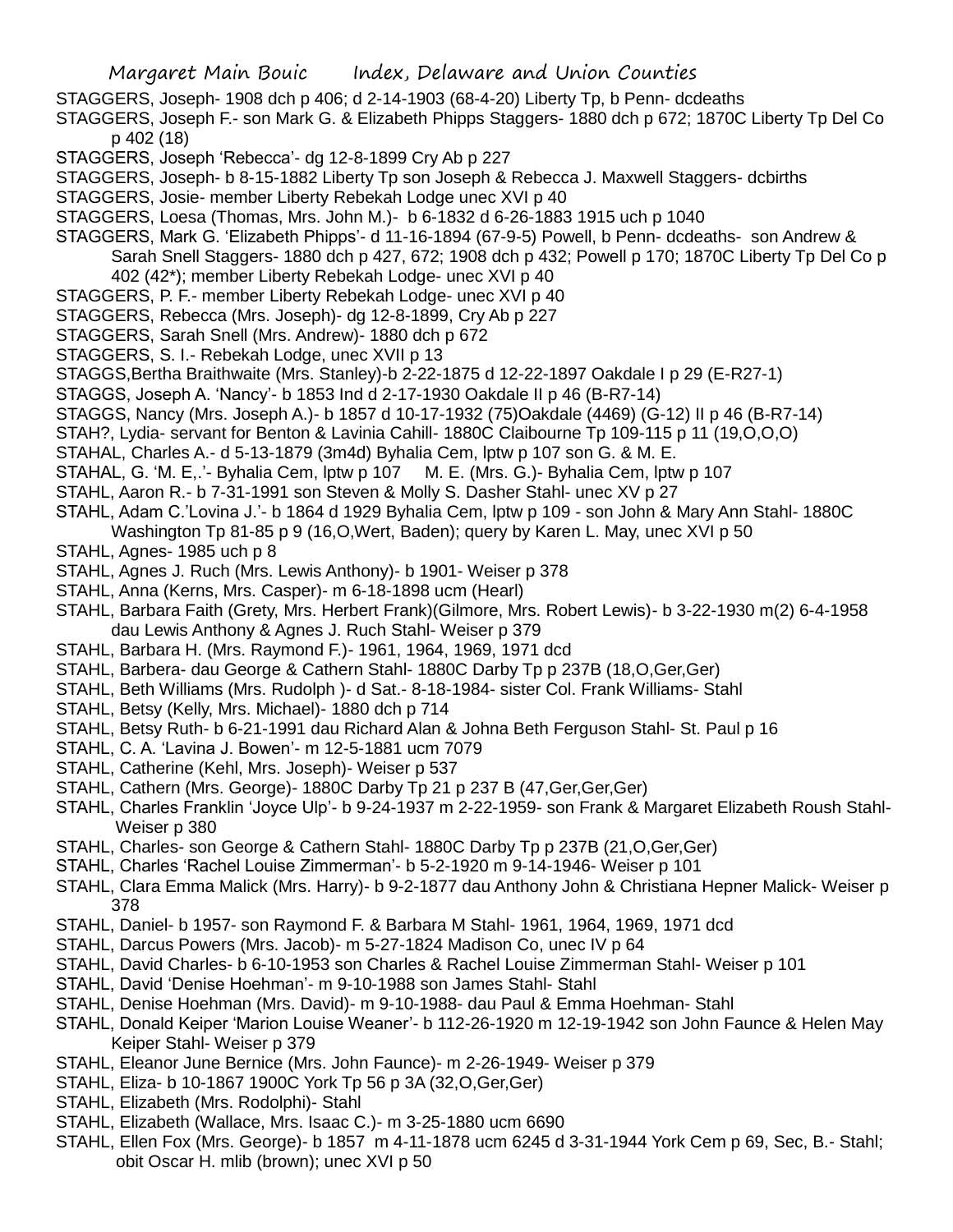- STAHL, Elmore- infant of Peter Stahl d Sunday- mt 2-3-1897 p1c3, Abs p 16
- STAHL, Ethel G. (Baldwin, Mrs. Clayton E.)- b 9-1-1892 m 1910 d 12-13-1981 (89) York Cem- dau George & Ellen Fox Stahl- Stahl; obit Oscar H. mlib (brown)
- STAHL, Ethel G.- b 9-1893 dau George & Mariah E. Stahl- 1900C York Tp 95 p 5A (6,O,NJ,O)
- STAHL, Etta (Kendall, Mrs. John)- Pounds 4
- STAHL, Floyd- d 12-7-1888 (6-6-29) son G. & M. F. Byhalia Ceml lptw p 107
- STAHL, Frances W. (Plotner, Mrs. George F.)- m 12-8-1881 ucm 7082
- STAHL, Frances (Plotner, Mrs. Dr. William)- b 11-7-1860 m 12-8-1881 dau John,Sr. & Mary Ann Stahl- unec XVI p 50
- STAHL, Francis L.- b 2-1896 dau George & Mariah E. Stahl- 1900C York Tp 95 p 5A (4,O,NJ,O)
- STAHL, Frank 'Margaret Elizabeth Roush'- b 3-5-1914 m 11-13-1934- Weiser p 380
- STAHL, Frank- b 1959 son Raymond F. & Barbara H. Stahl- 1971 dcd
- STAHL, Frederick- son George & Cathern Stahl- obit Peter, mlib; 1880C Darby Tp 21 p 237B (10,O,Ger,Ger)
- STAHL, George 'Cathern'- 1880C Darby Tp 21 p 237B (50,Ger,Ger,Ger); obit Peter, mlib
- STAHL, George 'Ellen Fox'- b 11-17-185/4 m 4-11-1878 ucm 6245 d 4-5-1937 York Cem p 69, Sec B.- Stahl; son John Sr. & Mary Ann Stahl- unec XVI p 50; obit Oscar H. mlib (brown)
- STAHL, George 'Mariah E.'- b 11-1854 1900C York Tp 95 p 5A (45,NJ,Ger,ger)- m 22y
- STAHL, G. 'M. F.'- lptw p 107
- STAHL, George W. 'Mary E. Cowles'- m 4-2-1862 dcm
- STAHL, Harry 'Clara Emma Malick'- b 1869 d 1939- Weiser p 378
- STAHL, Helen May Keiper (Mrs. John Faunce)- b 7-20-1897 m 5-21-1918- Weiser p 379
- STAHL, Jacob 'Dorcus Powers'- m 5-27-1824 Madison Co. unec IV p 64
- STAHL, Jacob- 1880C Darby Tp 13 p 237A (29,O,Ger,Ger); laborer for Gotlip Hagendeffer
- STAHL, Jacob 'Josephine Martin'- m 8-19-1887 ucm (Hearl)
- STAHL, Jacob- son George Stahl- obit Peter, mlib
- STAHL, James- Stahl
- STAHL, James Franklin- b 7-15-1959 son Charles Franklin & Moyce ulp Stahl- Weiser p 380
- STAHL, James Kathleen Marie Koppenhaver'- div. Weiser p 322
- STAHL, Jane Lois- b 10-10-1927 d 10-13-1927 dau Lewis Anthony & Agnes J. Ruch Stahl- Weiser p 379
- STAHL, Jay- b 7-17-1891 d 3-22-1965 York Cem- Stahl; York Tp, uninf p 30 (62-1952)
- STAHL, Jean Fegley (Mrs. Leroy)- b 3-25-1939 m 9-14-1957 dau Adam & Florence Ruhl Fegley- Weiser p 419
- STAHL, Jean Louise- b 5-31-1935 dau John Faunce & Hjelen May Keiper Stahl- Weiser p 379
- STAHL, Jeanne Louise- b 6-8-1925 d 6-11-1925 dau Lewis Anthony & Agnes J. Ruch Stahl- Weiser p 379
- STAHL, John Faunce 'Helen May keiper'- b 9-23-1896 m 5-21-1918 son Harry & Clara Emma Malick Stahl-Weiser p 379
- STAHL, John Faunce 'Eleanor June Bernice'- b 12-26-1920 m 2-26-1949 son John Faunce & Helen May Keiper Stahl- Weiser p 379
- STAHL, John, Sen. 'Mary Amy/Ann'- b 5-7-1823 d 9-18-1902 Byhalia Cem, lptw p 107 47; unec XVI p 50; 1880C Washington Tp 81-85 p 9 (58,Wert,Wert,Wert); 1900C York Tp 88 p 4B (77,Ger,Ger,Ger) to US 1847
- STAHL, John, Jr.- d 7-3-1903 son John, Sr. & Mary Ann Stahl- unec XVI p 50; 1880C Washington Tp 81-85 p 9 (25,O,Wert,Bad); 1900C York Tp 88 p 4B (45,Pa,Ger,Ger)
- STAHL, John M.- b 1889 son George & Ellen M. Stahl- York Cem p 69, Sec B; obit Peter, mlib
- STAHL, John- d 7-3-1903 (50) mt 7-15-1903 p7c2, Abs p 14, brother William
- STAHL, Johna Beth Ferguson (Mrs. Richard Alan)- b 10-30-1959 m 10-14-1989 dau Charles Jay & Betty Ann Burns Ferguson- St. Paul p 16
- STAHL, Josephine Martin (Mrs. Jacob)- m 8-19-1887 ucm (Hearl)
- STAHL, Joyce Ulp (Mrs. Charles Franklin)- m 2-22-1959- Weiser p 380
- STAHL, Kathleen Marie Koppenhaver (Mrs. James)(Schriebar, Mrs. Ray)- b 3-12-1928 m(2) 9-16-1957 dau Mark Milton & Elizabeth May Chubb Koppenhaver- Weiser p 322
- STAHL, Lavina J. Bowen (Mrs. C. A.)- m 12-5-1881 ucm 7079
- STAHL, Lee Anne- b 9-19-1948 dau Charles & Rachel Louise Zimmerman Stahl- Weiser p 101
- STAHL, Lena K. Lusch (Mrs. William F.)- b10-1871 m 1-1-1894 ucm (Hearl) d 1951 Oakdale I p 5 (E-R4-2);
- unec XVI p 50; 1900C Washington Tp 53 p 3A (28,O,Ger,Ger) m 6y, no ch
- STAHL, Leroy 'Jean Fegley'- m 9-14-1957- Weiser p 419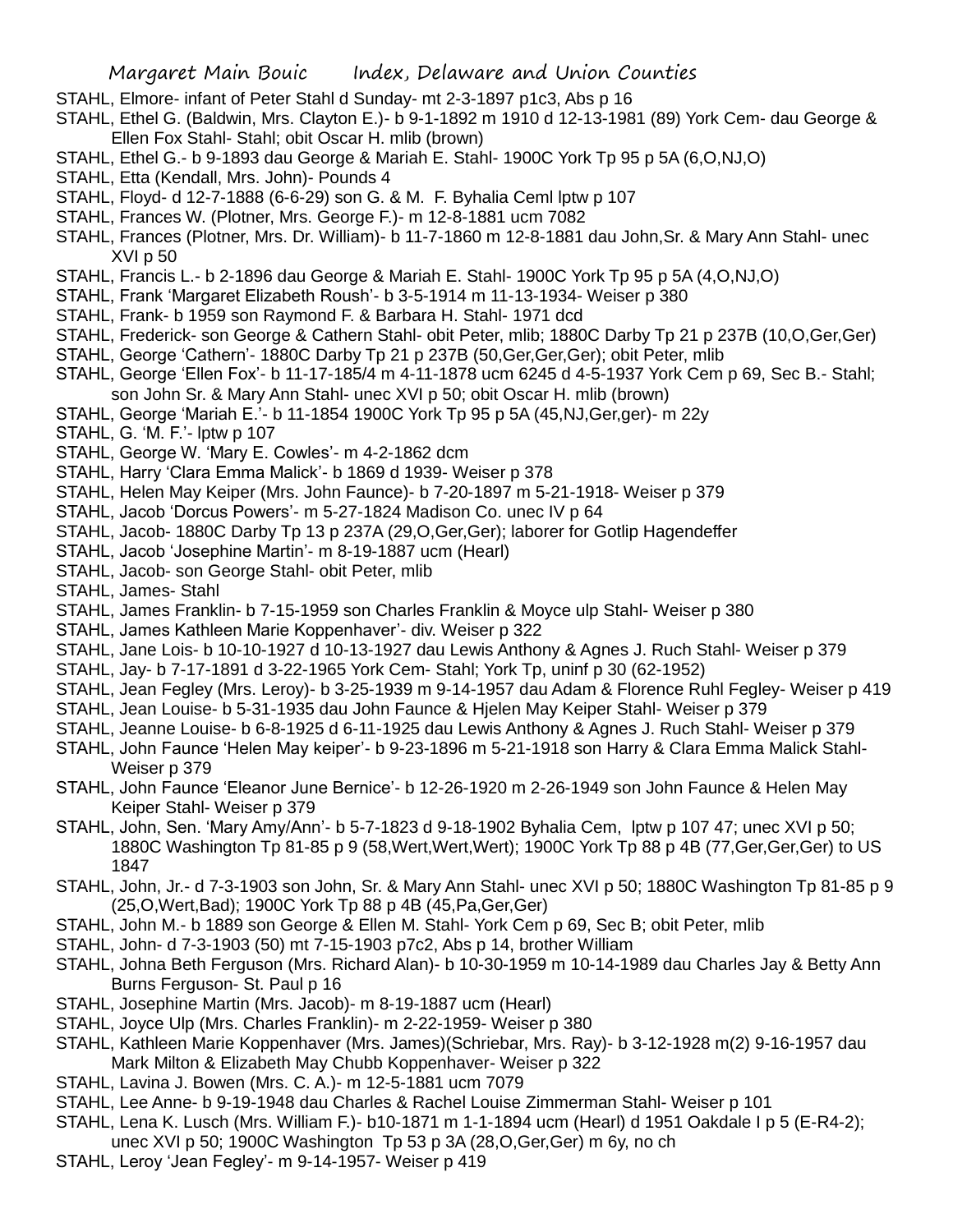STAHL, Lewis Anthony 'Agnes J. Ruch'- b 1895 d 1954 son Harry & Clara Emma Malick Stahl- Weiser p 378 STAHL, Lillian- b 1895 d 3-19-1915 dau George & Ellen M. Stahl- York Cem p 69, Sec. B

- STAHL, Lizzie M. Erwin (Mrs. Oscar H.)- b 8-4-1890 m 2-21-1909 d 12-28-1975 York Cem p 93; dau Jonathan & Catherine Money Erwin- Stahl; obit, mlib (brown); 1949, 1967, 1971, 1973, 1975 ucd
- STAHL, Lora Lea- b 4-5-1958 dau Leroy & Jean Fegley Stahl- Weiser p 419
- STAHL, Louisa C.- b 10-29-1859 d 1932 sister, Byhalia Cem, lptw p 107 dau John,Sr. & Mary Ann Stahl- unec  $XVI$  p 50
- STAHL, Lovina J. (Mrs. Adam)- d 9-25-1887 (29-4-16) Byhalia Cem R5, lptw p 109
- STAHL, Mable (Kiplinger, Mrs. Irving)- Weiser p 623
- STAHL, Maggie (Harrington, Mrs. )- dau George & Cathern Stahl- obit, Peter, mlib; 1880C Darby Tp 21 p
- 237B (15,O,Ger,Ger)
- STAHL, Margaret Elizabeth Roush (Mrs. Frank)- b 8-22-1916 m 11-13-1934 dau Dolin E. & Mary Elizabeth Malick Roush- Weiser p 380
- STAHL, Mariah E. (Mrs. George)- b 2-1859 1900C York Tp 95 p 5A (41,O,O,O) m 22y, 7 ch, 6 living
- STAHL, Mary Ann (Mrs. John,Sr)- b 7-22-1822 d 4-21-1892 Byhalia Cem, lptw p 107; unec XVI p 50
- STAHL, Mary E. Cowles (Mrs. George W.)- m 4-2-1862 dcm
- STAHL, Mary Elizabeth (Klees, Mrs. Jack)- b 10-26-1935 m 3-25-1956 dau Frank & Margaret Elizabeth Roush Stahl- Weiser p 380
- STAHL, Mary- dau George & Cathern Stahl- 1880C Darby Tp 21 p 237B (13,O,Ger,Ger)
- STAHL, Mary (Mrs. John,Sr)- 1880C Washington Tp 81-85 p 9 (58,Baden,Baden,Baden)
- STAHL,Mary Sophia (Henderson, Mrs. James)- d Sunday m 1865 ; mt 4-12-1905 p1c2 Abs p 11
- STAHL, M. F. (Mrs. G.)- Byhalia Cem, lptw p 107
- STAHL, Michael- son John & Mary Stahl- 1880C Washington Tp 81-85 p 9 (11,O,Wert,Bad)
- STAHL, Michael W.- b 1870 d 1943 brother Byhalia Cem, lptw p 107
- STAHL, Mikel- b 9-1874 1900C York Tp 56 p 3A (25,O,Ger,Ger)
- STAHL, Millie J.- b 7-1891 dau George & Mariah E. Stahl- 1900C York Tp 95 p 5A (8,O,NJ,O)
- STAHL, Molly S. Dasher (Cochran, Mrs. Mark)- div (Mrs. Steven)- dau Dale E. & Mary J. Chalfin Dasher- unec XV p 27
- STAHL, Nancy Jane (Luster, Mrs. Orvis)- b 5-31-1935 m 10-17-1959 dau John Faunce & Helen May Keiper Stahl- Weiser p 379
- STAHL, Naomi Meriam Witmer (Mrs. Robert Edwin)- b 1-23-1930 m 7-7-1957 dau Joseph & Jennie Catharine Boyer Witmer- Weiser p 396
- STAHL, Neva L.- b 11-1884 dau George & Mariah E. Stahl- 1900C YorkTp 95 p 5A (15,O,O,O)
- STAHL, Oscar H.'Lizzie Erwin'- b 2-19-1888 n 2-21-1909 d 3-18-1973 York Cem Sec E. p 93- son George & Ellen Fox Stahl- Stahl; 1900C York Tp 95 p 5A (12,O,NJ,O); obit, obit Lizzie, mlib (brown); 1949, 1967, 1971 ucd
- STAHL, Peter 'Susie Neil' d 8-25-1909 (36) Oakdale Cem- son George & Cathern Stahl- Stahl; mt 2-3-1897 p1c3 infant d- mt 2-3-1897 p1c3, Abs p 16; 1880C Darby Tp 21 p 237B (6,O,Ger,Ger)
- STAHL, —(Channels, Mrs. Frank)- obit Peter, mlib
- STAHL. —(Grimes, Mrs. James)- obit Peter, mlib
- STAHL, Rachel Louise Zimmerman (Mrs. Charles)- b 1-16-1920 m 9-14-1946 dau Henry Clarence & Anna Margaret Weiser Zimmerman- Weiser p 101
- STAHL, Randall Emmett-b d 7-15-1959 son Charles Franklin & Joyce Ulp Stahl- Weiser p 381
- STAHL, Raymond F. 'Barbara H.'- 1961, 1964, 1969, 1971 dcd
- STAHL, Raymond- son Raymond F. & Barbara Stahl- 1964 dcd
- STAHL, Richard Alan 'Johna Beth Ferguson'- b 8-17-1957 St. Paul p 16
- STAHL, Robert Edwin 'Naomi Meriam Witmer'-- b 4-16-1930 m 7-7-1957- Weiser p 395
- STAHL, Rodolphe "Doc" 'Elizabeth'- d 6-27-1975 (91) cremated- Stahl
- STAHL, Ronald Lee- b 2-17-1946 son James & Kathleen Marie Koppenhaver Stahl- Weiser p 322
- STAHL, Rudolphe- 1976 dch p 268
- STAHL, Ruth May (Miller, Mres. Wilbur David)- b 1-1-1919 m 6-20-1942 dau John Faunce & Helen May Keiper Stahl- Weiser p 379
- STAHL, Sarah (Mrs. )- d (92) mother of Mrs. Jonathan Dicken- dg 11-9-1897, Cry Ab p 133
- STAHL, Steven 'Molly S. Dasher'- m 8-1900- unec XV p 27
- STAHL, Susan Wilcox (Mrs. )- dau William Wilcox; unec VII p 27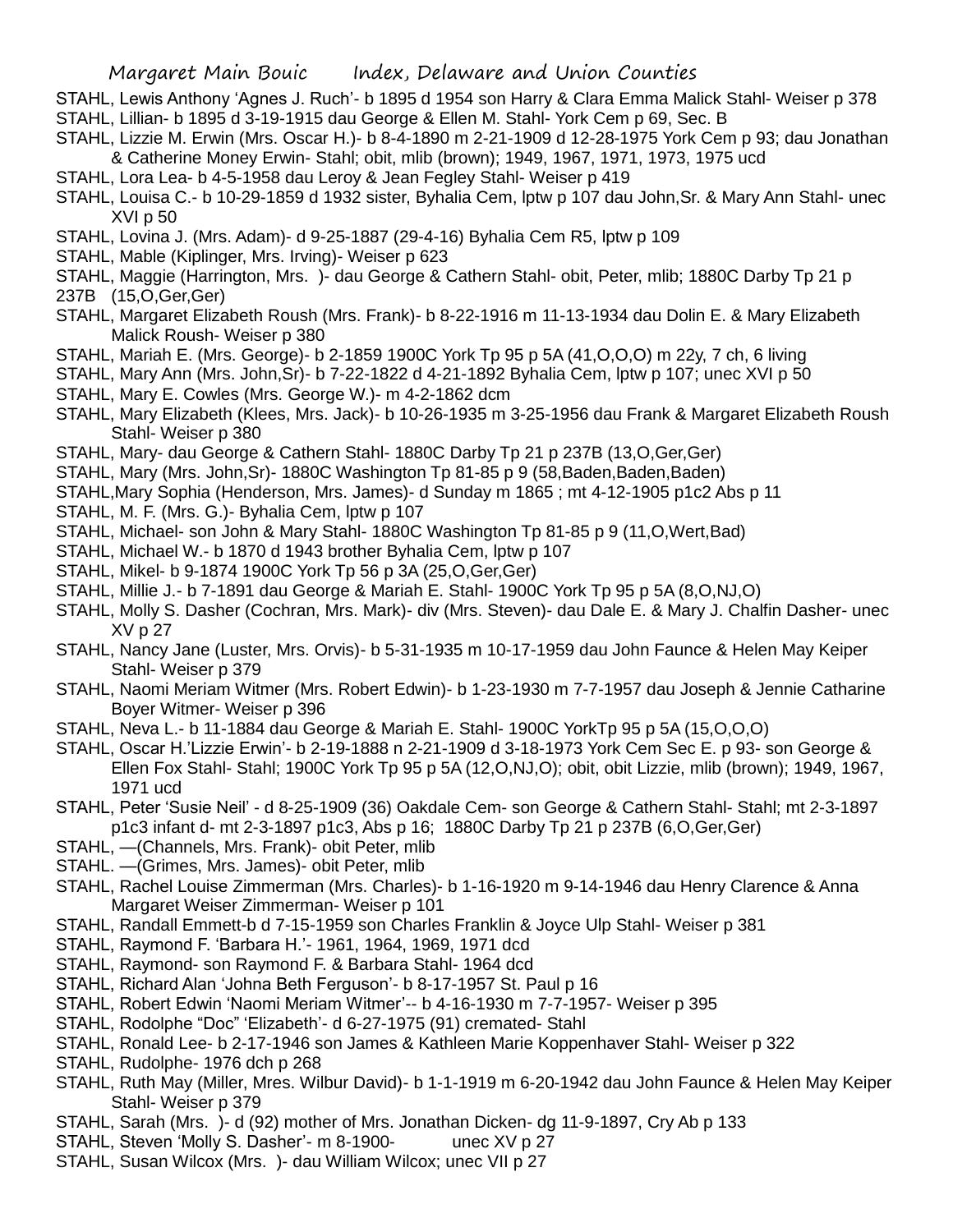STAHL, Susie Neil (Mrs. Peter)- obit Peter. mlib- Stahl

- STAHL,William F. 'Lena K. Lusch'-b 1868 b 1-1-1894 ucm (Hearl) d 1938 Oakdale I p 5 (E-R4-2)
- STAHL, William- brother John Stahl- mt 7-15-1903 p 7c2, Abs p 14
- STAHL, William 'Lena'- son John & Mary Ann Stahl- unec XVI p 50; 1880C Washington Tp 81-85 p 9 (14,O,Wert,Bad);1900C Washington Tp 53 p 3A(34,O,Ger,Ger) m 6y see Pabst 2 p 78
- STAHL, William- brother Mrs. James Henderson (63) mt 11-16-1898 p 4c5, Abs p 45
- STAHLE, Barbara Sophia (Weiser, Mrs. Ranklin Samuel)- b 10-20-1827 m 3-25-1852 d 1-22-1886- Weiser p 801
- STAHLER, Anna- b 1-1-1879 d 7-15-1941 Oakdale II p 61 (B-R15-10)
- STAHLER, Ella Hildreth (Mrs. John)(Daum, Mrs. )- Stahler
- STAHLER, Etta S.(Mrs. John A.)-1910C Paris Tp 51-52 p 3B (36,O,O,O) m 12y 4 ch laundress
- STAHLER, Freda Mae (Alloway, Mrs. Gail)(Parker, Mrs. Ralph Louis)- b 6-3-1907 m(1) 9-1925 (2) 4-26-1986 d 1-23-1998 (90) dau John & Ella Hildreth Stahler- Stahler
- STAHLER, John- d 3-1-1943 Paris Tp, uninf p 26
- STAHLER, John A. 'Etta J.'- 1910C Paris Tp 51-52 p 3B (39,Ger,Ger,Ger)- m 12y
- STAHLER, John 'Ella Hildreth'- Stahler
- STAHLEY,Malinda M. (Frye, Mrs. Cloyd)- b 12-20-1908 m 3-14-1923 d 12-4-1955- Weiser p 344
- STAHLEY, Minnie- b 6-21-1879 Concord Tp dau C. & M. E. Lowry Stahley- dcbirths
- STAHLHEBER, Catharine Pfeiffer/Pfeiffner (Mrs. Tobias)- m 3-23-1855 dcm
- STAHLHEBER, Tobias 'Catharine Pfeiffner'- m 3-23-1855 dcm
- STAHLNECKER, Olive May (Bell, Mrs. Charles Shafer)- Weiser p 571
- STAHOFF, Anna- dau Maggie Stahoff- 1880C Claibourne Tp 18-19 p 210B (16,O,Switz,Switz)
- STAHOFF, Elain? -dau Maggie Stahoff- 1880C Claibourne Tp 18-19 p 210B (4,O,Switz,Switz)
- STAHOFF, George-son Maggie Stahoff- 1880C Claib Tp 18-19 p 210B (20,O,Switz,Switz)
- STAHOFF, Joe- son Maggie Stahoff- 1880C Claibourne Tp 18-19 p 210B (9,O,Switz,Switz)
- STAHOFF, Katie- dau Maggie Stahoff- 1880C Claib. Tp 18-19 p 210B (6,O,Switz,Switz)
- STAHOFF, Louisa- dau Maggie Stahoff- 1880C Claibourne Tp 18-19 p 210B (2,O,Switz,Switz)
- STAHOFF?, Maggie (Mrs. )- wid- 1880C Claibourne Tp 18-19 p 210B (40,Switz,Switz,Switz)
- STAHOFF, Mary- dau Maggie Stahoff- 1880C Claibourne Tp 18-19 p 210B (11,O,Switz,Switz)
- STAHR, Dr. Richard F.- osteopath, Stahr
- STAIGER, Catherine (Mrs. Forrest W.)- Staiger
- STAIGER, Chester D. 'Irene Long'- m 8-12-1926 d 7 -6-1985 (81) Fulton Cem- Staiger; 1969, 1971, 1980 dcd
- STAIGER, Dorothy (Shelby, Mrs. )- sister Chester D. Staiger- Staiger
- STAIGER, Forrest W. 'Catherine'- d 6-28-1979 (68) Fulton Cem- brother Chester D. Staiger- Staiger
- STAIGER, Harry- brother Chester D. Staiger- Staiger
- STAIGER, Irene Long (Mrs. Chester D.)- m 8-12-1926 Staiger; 1969, 1971, 1980 dcd
- STAIGER, Robert- son Chester D. & Irene Long Staiger- Staiger
- STAIGER, Ruth (Bennett, Mrs. )- dau Chester D. & Irene Staiger- Staiger
- STAIHLE, Gottlieb- dcq Charlotte Staley Webster 16
- STAILEY, Josephine- b 9-24-1886 Concord Tp dau Charles & Mary E. Lowry Stailey- dcbirths
- STAILEY, Mariah (Butt, Mrs. Samuel)- m 2-112-1851 dcm
- STAILEY, Mary Demoss (Eikelberner, Mrs. Daniel C.)- Weiser p 156
- STAILEY, Maxwell J.- d 6-20-1902 (2m) Oakdale Cem 1845 (150E)
- STAILEY, Sebela (Satley, Mrs. John)- m 10-10-1864 dcm
- STAILY, Mary- d 5-3-1903 (63y9m) Oakdale 1618 (34F)
- STAIN, James 'Luve Howes'- m 7-24-1851 dcm
- STAIN, Luve Howes (Mrs. James)- m 7-24-1851 dcm
- STAINBACK, Nancy Stair (Mrs. )- dau John Raymond & Elizabeth Myers Stair- Stair
- STAINBROOK, Dan- son Ed & Virginia R. Stainbrook- Stainbrook
- STAINBROOk, Daniel Ed 'Virginia R.'- Stainbrook ; 1980 dcd
- STAINBROOK, I. 'S'- dbg p 6
- STAINBROOK, Lorena- 1980 dcd, Berlin Tp
- STAINBROOk, Margaret- query- Hedges- unec VIII p 16
- STAINBROOK, Martha (Smith, Mrs. Matthias)- dcq Esther Freese Goble Cherrington 11
- STAINBROOK, S (Mrs. I.)- dcb p 6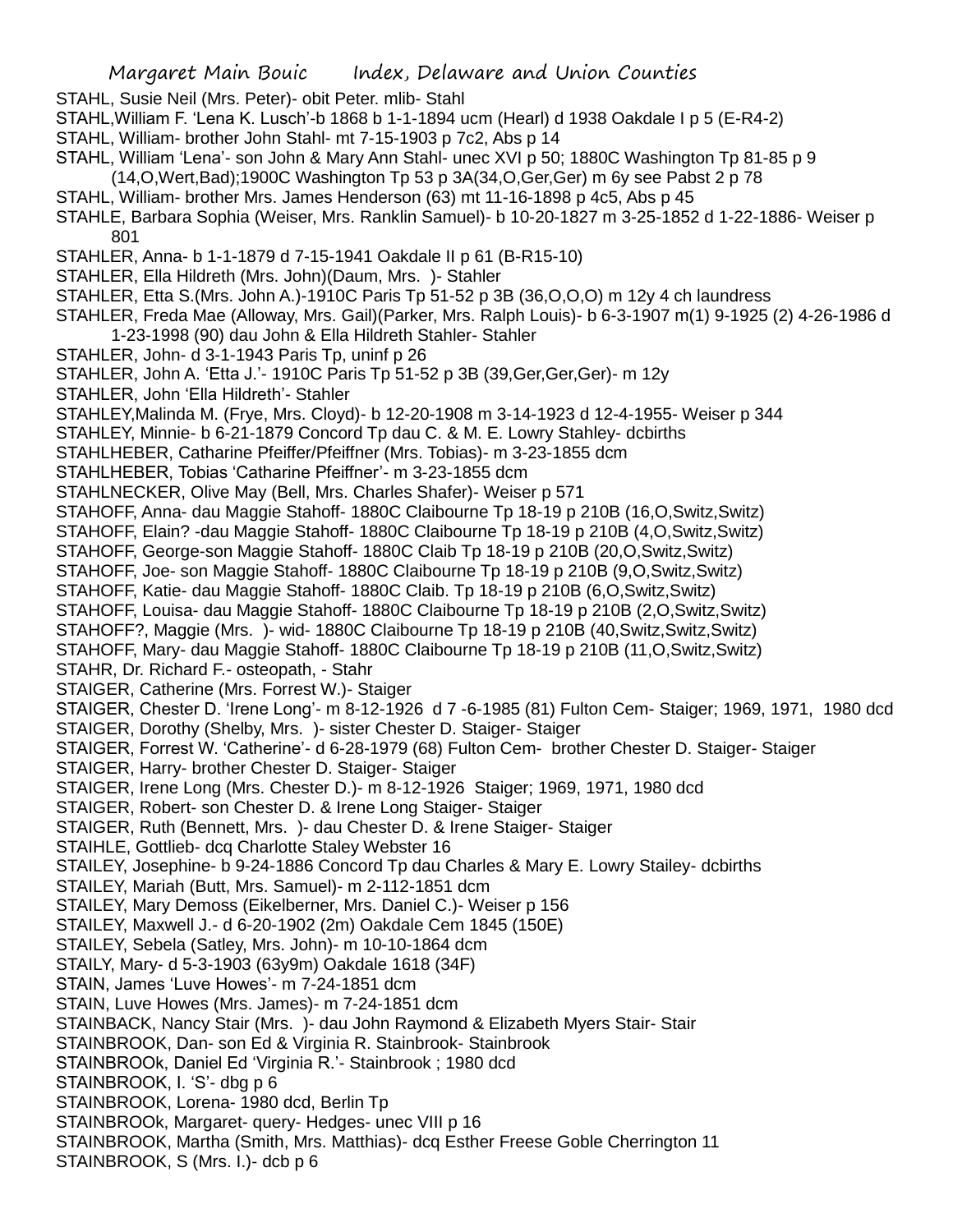STAINBROOK, Sarah- d 8-2-1953 (31y) dau I. & S.- dcg p 6

- STAINBROOK, Sarah- d 11-2-1853 (31y6m) dau A. & S, Powell p 94
- STAINBROOK, Virginia R. (Mrs. Daniel Ed)- b 6-19-1911 d 5-16-1989 (77) Union Cem Cols.- Stainbrook; 1980 dcd
- STAINS, Bertin- b 1-20-1875 Liberty Tp son Elias & Cynthia Thomas Stains- dcbirths
- STAINS,Hannah Crawford (Mrs. William)- dau George & Mary Harvey Crawford- 1915 uch p 809
- STAINS, William 'Hannah Crawford'- 1915 uch p 709
- STAINSWORTH, Melissa- mother-in-law of Hiram & Esther Rutan- 1910C Marysville 116 (60,) 4 ch, 3 living
- STAIR, Alma (Buxton, Mrs. )- dau John & Stella A. Schull Stair- Stair
- STAIR, Beth- dau Donald Franklin & Carol Stair- Stair
- STAIR, Carol (Mrs. Donald Franklin)- Stair
- STAIR, Donald- son John & Stella A. Schull Stair- Stair
- STAIR, Donald Franklin 'Carol'- d 10-11-1986 (63) Ga.- Stair
- STAIR, Elizabeth Meyers (Mrs. John Raymond)-Stair
- STAIR, Frank Richard- son John Raymond & Elizabeth Meyers Stair- Stair
- STAIR, Jeff- son Donald Franklin & Carol Stair- Stair
- STAIR, John- son John & Stella A. Schull Stair- Stair
- STAIR, John 'Stella A. Schull'- Stair
- STAIR, John- 1883 uch IV p 536
- STAIR, John Raymond 'Elizabeth Myers'- v 4-9-1916 d 7-7-1987 son John & Stella A. Schull Stair- Stair
- STAIR, Julie- dau Donald Franklin & Carol Stair- Stair
- STAIR, Mary W. (Reams, Mrs. Pleasant S.)- lic m 4-16-1846 ucm 1126 ; unec VI p 68
- STAIR Maxine Peirsol (Mrs. Ralph R.)- Stair
- STAIR, Nancy (Stainback, Mrs. )- dau John Raymond & Elizabeth Meyers Stair- Stair
- STAIR, Opal (Mrs. Robert R.)- Stair
- STAIR, Ralph R. "Chub'''Maxine Peirsol'- b 3-24-1912 d 6-20-1992 (80) Oak Grove Cem- son John & Stella A. Schull Stair- Stair
- STAIR, Robert R.'Opal'- d 10-30-1981 (71) Oak Grove Cem- son John & Stella A. Schull Stair- Stair
- STAIR, Stella A. Schull (Mrs. John)- d 3-19-1975 (85) Oak Grove Cem- Stair
- STAIR, Steve- son Donald Franklin & Carol Stair- Stair
- STAIR, Willis Lane- brother Donald Franklin Stair- Stair
- STAKE, Rev. Michael- Pabst 8 p 50
- STAKEBAKE, Abraham C. -b 4-1872 son Eli- 1900C Liberty Tp Un Co 278-284 p 12B (28,Ind,O,Ind); 1910C Liberty Tp 190 p 8A (28,Ind,O,Ind) blacksmith
- STAKEBAKE, Eli- b 10-1838 1900C Liberty Tp un Co 278-284 p 12B (61,O,Pa,Pa) blacksmith
- STAKEBAKE, Thomas J.- 1910C Liberty Tp Un Co 190 p 8A (36,Ind,O,Ind) section hand
- STAKES, Susan Marie (Boylan, Mrs. John L.)- m 5-21-1983 dau William Stakes- Stakes
- STALBIRD, Everett- son John & Irene Carpenter Stalbird- Stalbird
- STALBIRD, Irene Carpenter (Mrs. John)- Stalbird
- STALBIRD, John 'Irene Carpenter'- Stalbird
- STALBIRD, Merrett D.- d 6-28-1962 (85) Forest Grove Cem- son John & Irene Carpenter Stalbird- Stalbird
- STALCUP, Lou Ella Ditzler (Mrs. )- dau Jacob & Roseta Kehl Ditzler- Weiser p 532
- STALDER, Mrs. (75-1937) Paris Tp. uninf p 24
- STALDER, Ann (DeWitt, Mrs. Kenneth)- dau L. Burt & Lena A. Hubbard Stalder- Stalder; obit Lena A., obit G. Lamont, mlib (brown)
- STALDER, L. Bert 'Lena A. Hubbard'- d 1956- Stalder; obit Lean, mlib (brown)
- STALDER, Bertha O'Harra (Mrs )- d 8-4-1952 Forest Grove Cem- obit, mlib
- STALDER, Casper 'Mary Howard'- b 9-24-1809 m 12-15-1836 d 2-11-1894 (84-4-17) York Cem p 25 son Jacob & Anne Stalder- 1915 uch p 965; 1883 uch V p 534, 554, 668; 1985 uch p 81, 135; mt 11-13- 1889 Abs p 6; 1860C York Tp 1226-1235 p 165 (50,Switz); 1870C York Tp 117-115 p 15 (59,Switz); 1880C York Tp 288 (70,Switz, Switz,Switz)
- STALDER,Charles- son Casper & Mary Howard Stalder-1915 uch p 965;mt 11-13-1889, Abs p 6
- STALDER, Charles F. 'Clara B. Penhorwood''- b 1861 m 10-22-1884 ucm (Hearl) d 2-23-1927 York Cem p 42 son Henry & Eilza J. Stroms Stalder- 1883 uch V p 554; 1870C York Tp 102-100 p 14 (8,O); 1880C York Tp 251 (19,O,O,O)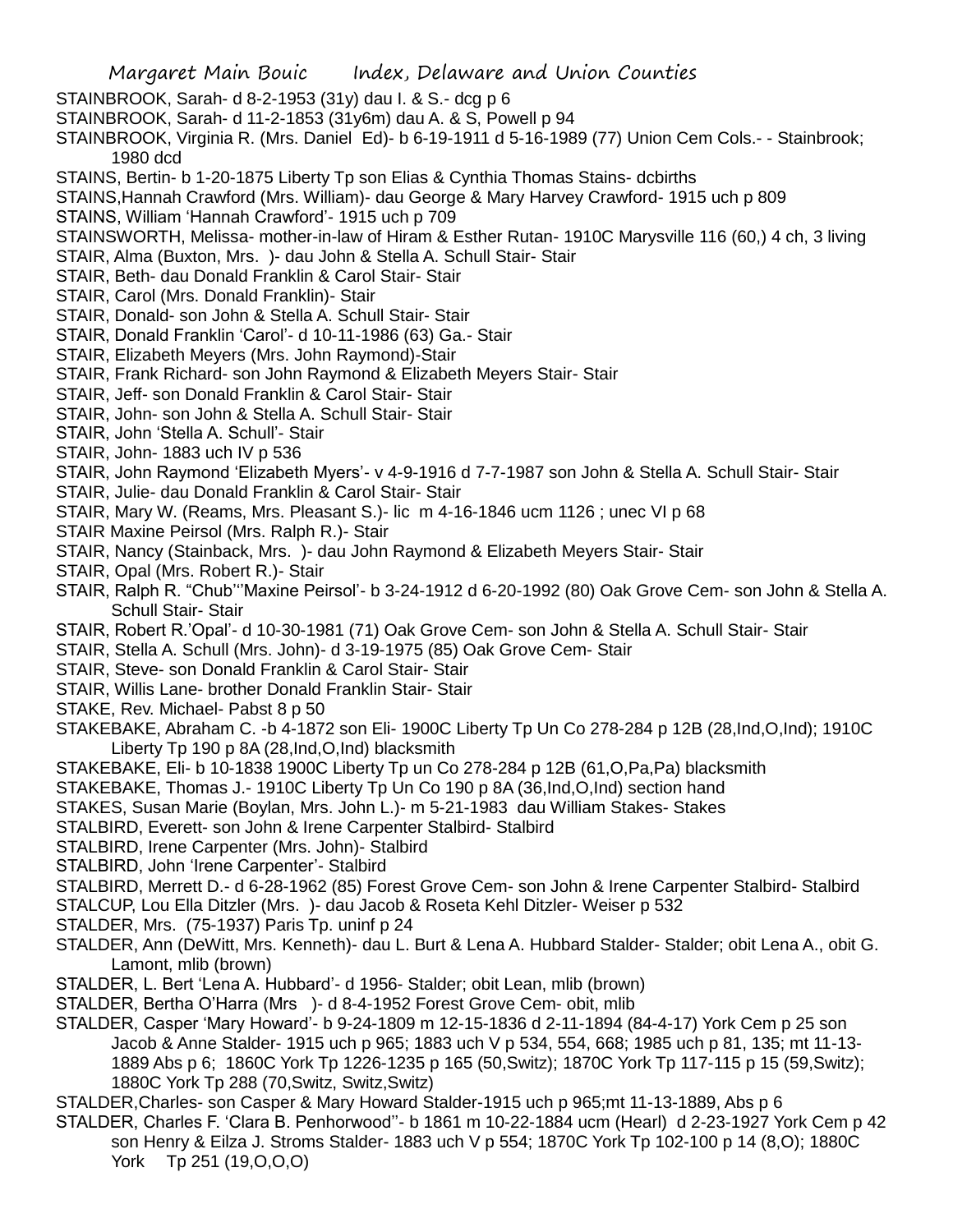- STALDER, Clara B. Penhorwood (Mrs. Charles F.)- b 1863 m 10-22-1884 ucm (Hearl) d 12-13-1930 York Cem p 42
- STALDER, Dillie (Moffitt, Mrs. Nathan L.)- m 4-30-1879 ucm 6477- dau Casper & Mary Howard Stalder; 1915 uch p 964
- STALDER, Donna (Buckingham, Mrs. Mel)- dau Loyal R. & Thelma Stalder- Stalder
- STALDER, Dorothy (Freistat, Mrs. )- dau G. Lamont & Vesta Stalder- Stalder; obit G. Lamont, mlib (brown)
- STALDER, Eliza/Elijah-dau son Casper & Mary Howard Stalder- 1860C York Tp 1226-1235 p 165 (8,O);
- 1870C York Tp 117-115 p 15 (17,O)
- STALDER, Eliza J. Storms (Mrs. Henry)- m 5-5-1858 ucm 2723 d 10-14-1884 (46-7-22) York Cem p 25- dau
- Gregory & Melinda Storms- unec XVIII p 47, XXI, ped Marlene Walter Eberle 27; unec V p 9, XXI p 33; ; mt 5- 2-1900 p4c3, Abs p 6; 1860C York Tp 1216-1226 p 164 (26,O); 1870C York Tp 102-100 p 13 (30,O);

1880C York Tp 251 (42,O,NY,NY)

- STALDER, Elizabeth (Martin, Mrs. Luther)(Haines, Mrs. James D.)- m 3-1877 dau Casper & Mary Howard Stalder- 1883 uch V p 668; 1860C Washington Tp 1226-1235 York Tp p 165 (20 O); 1880C Washington Tp 233-242 P 26 (40,O,Switz,NY)
- STALDER, Enola (Ruff, Mrs. Edwin)- sister Loyal R, Stalder- Stalder
- STALDER, Floyd 'Pearl Wormell'- Stalder
- STALDER, George F.- d age 60- Stalder
- STALDER, George Russell- d 11-8-1891 son Will C. & Sarah A. Stalder- Sec A. York Cem p 48
- STALDER, Helen (Theobald, Mrs. Paul)- Stalder
- STALDER, Henry- d 6-7-1923 SR York Cem p 48
- STALDER, Henry 'Eliza Storms'- b 10-1837 m 5-5-1858 ucm 2723; 1883 uch V p 823; unec XVIII p 47, XXI p 13, 33; mt 5-2-1900 p 4 c3; Abs p 6; ped Marlene Walter Eberle #743 26; unec XXI p 13, 33; 1860C York Tp 1216-1226 p 164 (32,O); 1870C York Tp 102-100 p 13 (30,O); 1880C York Tp 251 (43,O); unec V p 9
- STALDER, Henry 'Mary Harris'- m 1-1-1887 ucm (Hearl)
- STALDER, Henry 'Mary'- b 10-1837; 1900C York tp 204 p 9A (62,O,Switz,NY) m 13y
- STALDER, James- son Burt & Lena A. Hubbard Stalder- Stalder; obit Lena A., obit G. Lamont, mlib (brown)
- STALDER, Jo(h)anna (Gray, Mrs. Jehu/ John)- m 3-21-1867 ucm 4160 d 4-26-1926 Byhalia Cem- dau Casper & Mary Howard Stalder- 1883 uch V p 668; 1915 uch p 965; 1985 uch p 61; 1860C York Tp 1226-1235 p 165 (14,O)
- STALDER, John B.- grandson Casper & Mary Howard Stalder- 1880C York Tp 288 (16,O,O,O)
- STALDER, Josie Belle (Brooks, Mrs. Edward)- v 11-112-1865 m 1-27-1888/7 ucm (Hearl) d 4-1-1926 dau Henry & Eliza J. Storms Stalder- 1883 uch V p 554; ped Marlene Walter Eberle #743; unec XXI p 33; 1870C York Tp 102-100 p 14 (4,O); 1880C York Tp 251 (14,O,O,O)
- STALDER, Judy- dau George F. Stalder- Stalder
- STALDER, G. Lamont 'Vesta'- 1-8-1911 d 5-1-1974 York Cem p 93- son L. Bert & Leona Hubbard Stalder-Stalder; mlib (brown)
- STALDER, Larry L.- son Loyal R. & Thelma Stalder- Stalder
- STALDER, Lena A. Hubbard (Mrs. Burt)- b 9-11-1891 d 11-15-1971 York Cem p 68 Sec B.- dau Norman & Anna Webb Hubbard- Stalder; obit, mlib (brown)
- STALDER, Leroy C.- b 1-1887, 1900C York Tp 199 p 9A (13,O,O,O)
- STALDER, Lorena C. (Mrs. Seneca L.)- b 1851 d 5-8-1935 Sec B. York Cem p 68
- STALDER, Loren Bert b 2-1884 d 2-16-1956 Sec B. York Cem p 68 son Seneca & Lorenca Carter Stalder-1900C York Tp 170 p 8A(16,O,O,O)
- STALDER, Loyal R. 'Thelma'- d 1-5-1984 (72) Lancaster- Stalder
- STALDER, Lucy- b 1887 d 1914 Sec A. York Cem p 48
- STALDER, Lucy- dau Casper & Mary Howard Stalder- 1870C York Tp 117-115 p 15 (16,O)
- STALDER, Lydia- dau Casper & Mary Howard Stalder- 1915 uch p 965; 1860C York Tp 1226-1235 p 166  $(16.0)$
- STALDER, Lyda L. (Parks, Mrs. John D.)- m 1-1-1868 ucm 4317
- STALDER, Mary- d 1-16-1932- York Cem p 42
- STALDER, Mary Harris (Mrs. Henry)- b 4-1845 m 1-1-1887 ucm (Hearl); 1900C York Tp 204 p 9A (55,O,O,O) m 13y, no ch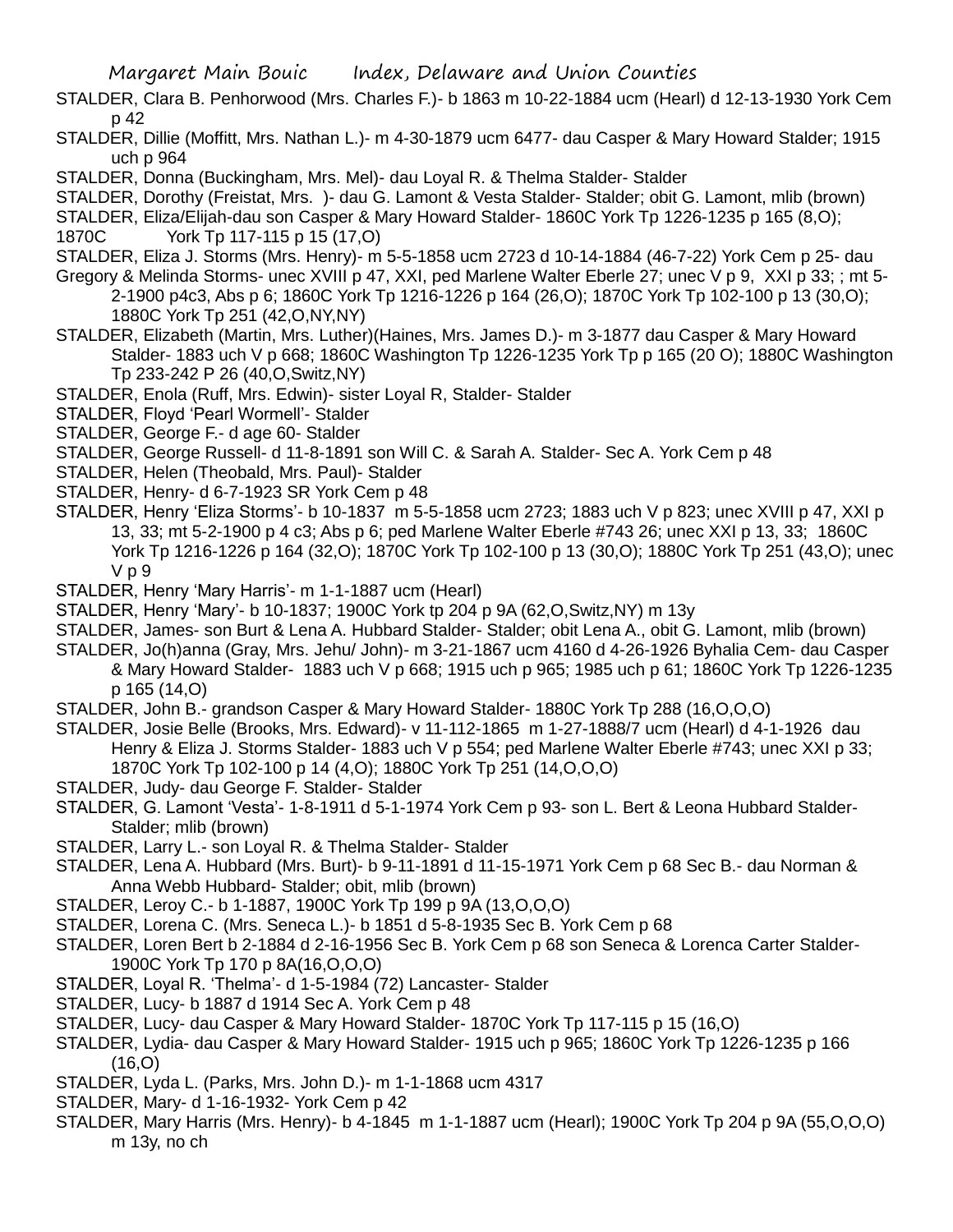- STALDER, Mary Howard (Mrs. Casper)- b 5-18-1815 NY m 12-25-1836 Athens Co d 10-3-1889 (74-5-15) York Cem p 25- dau Elisha & Submitta Howard- 1915 uch p 965; 1883 uch V p 554, 668; 1985 uch p 61, 135; obit 10-16-1889 , 11-13-1889 p 6; 1860C York Tp 1226-1235 p 165 (45,NY); 1870C York Tp 117- 115 p 15 (55,NY); 1880C York Tp 285 (65,NY,NY,NY)
- STALDER, Mod(Maud) dau Seneca & Rena Carter Stalder- 1880C York Tp 224 (2,O)
- STALDER, Pat (Garbreche, Mrs. Thomas)- dau Loyal R. & Thelma Stalder- Stalder
- STALDER, Pearl Wormell (Mrs. Floyd)- Stalder
- STALDER, Richard- son G. Lamont & Vesta Stalder- Stalder; obit G. Lamont, mlib (brown)
- STALDER, Robert- son G. Lamont & Vesta Stalder- Stalder; obit G. Lamont, mlib (brown);
- STALDER, Lorena"Rena" Carter (Mrs. Seneca)- m 12-28-1876 ucm 6000 1880C York Tp 224 (28,O,O,Md)- 1900C York Tp 170 p 8A (49,O,O,Md)
- STALDER, Ruth Evelyn (Penhorwood, Mrs. Clarence)- b 7-8-1920 m 4-5-1941 d 3-10-1984 (63) Fairview Cem, Bellecenter- dau Floyd & Pearl Wormell Stalder- Stalder
- STALDER, Ruth (Storms, Mrs. Oliver Columbus "Lum".)- m 9-26-1880 ucm 6799- dau Casper & Mary Howard Stalder- 1915 uch p 965; 1883 uch V p 555; 1985 uch p 135; 1860C York Tp 1226-1235 p 165 (6,O); 1880C York Tp 288 (24,O,Switz,NY)
- STALDER, Sarah A. Rose (Mrs. Williard C.)- b 9-1854 m 11-1-1883 ucm (Hearl) d 8-16-1925 Sec A. York Cem p 48; 1900C York Tp 199 p 9A (45,O,Va,NH) m 16y, 2 ch, 1 living
- STALDER, Seneca (Cinnica) 'Rena Carter'- b 1845 or 7-1848 m 12-28-1876 ucm 6000 d 9-8-1918 Sec B,. York Cem p 68- son Casper & Mary Howard Stalder- 1915 uch p 965; 1860C York Tp 1226-1285 p 165 (12,O); 1870C York Tp 117-115 p 15 (21,O): 1880C York Tp 224 (31,O,Switz,NY); 1900C York Tp 170 p 8A (51,O,Switz,NY); m 24y
- SALDER, Thelma (Mrs. Loyal R.)- Stalder
- STALDER, Vesta (Mrs. G. Lamont)- b 1908 m 1968 Sec A. York Cem p 48; Stalder; obit G. Lamont, mlib (brown)
- STALDER, Willard C.'Sarah A. Rose'- b 2-1859 m 11-1-1883 ucm (Hearl) d 1928 Sec A. York Cem p 48- son Henry & Elizabeth J. Storms Stalder- m 11-1-1883 ucm (Hearl); 1883 uch V p 554;1860C York Tp 1216- 1226 p 164 (1,O); 1870C York Tp 102-100 p 13 (10,O); 1880C York
	- Tp 251 (21,O,O,O); 1900C York Tp (41,O,O,O) m 16y
- STALEY, —family of Dennis Baker #308, unec XI p 1; of Arlene Perkins #156 unec XI p 14

STALEY, A. B.- 1949 ucd

- STALEY, Ada Patrick (Mrs. Alexander B.)- b 5-23-1881 d 1-26-1904 York Cem, Sec A. p 51; obit A. B., mlib; mt 2-3-1904 p8c3, Abs p 4; 1900C York Tp 92 p 4B (19,O,O,O) m in year, no ch
- STALEY, Addie- b 1870 Un Co d 4-13-1937 Oakdale I p 109 (F-R2-13)
- STALEY, Albina Grow (Mrs.Arthur)- b 1866 m 7-18-1888 ucm (Hearl) d 1-31-1938 (71) Oakdale II p 99 (H-RF-1)- dau James & Racel Leonard Grow; obit , mlib; 1900C DarbyTp 235-234 p 12A (33,O,O,O) m 12y, no ch; 1910C Paris-Marysville 134-137 p 6A (44,O,O,O) m 22y, no ch
- STALEY, Aletha (Mrs. )- mother of Mrs. Lonnie Howard- Staley
- STALEY, Alexander C.- 1840C Marlborough Tp p 256 (20-30)
- STALEY, Alexander B. 'Ada E. Patrick'- b 6-12-1865 d 3-5-1957 (91)Sec A. York Cem p 51; son Peter & Martha Turner Staley- 1883 uch V p 554; obit, Martin Luther, mlib; mt 2-3-1904 p8c3, Abs p 41870C Paris Tp 46 (5,O); 1880C York Tp 24 p 3 (14,O,O,O); 1900C York Tp 92 p 4B (34,O,O,O) m in yr
- STALEY, Alfred Henry 'Pauline Bass'- b 6-3-1925 m 6-30-1949 son Bruce & Louise Leona Willey Staley-Weiser p 21
- STALEY, Alice Jenny (Buroker, Mrs. Walter Monroe)- b 1877 d 1963 dau George W. & Sarah C. Erven- ped Dennis Baker #308 11; unec XI p 47
- STALEY, Mary Alma Watkins (Mrs. Simon)- b 11-1-1869 Marion Co d 7-16-1958 Oakdale II p 52 (B-R10-12); 1915 uch p 885; 1985 uch p 143; obit Simon, mlib; 1910C Paris Tp 113-115 p 7A (40,O,O,O) m 6y
- STALEY, Amalin- son Peter & Martha Turner Staley- 1880C York Tp 24 p 3 (19,O,O,O)
- STALEY, Amanda- d 8-2-1889 (2m) Oakdale 473 I p 165 (C-17) dau Simon & Jennie Burns Staley
- STALEY, Andrea Dawn Hutson (Mrs. Matthew Merrill)- m 6-15-200- dau Levin & Angela Hutson- Staley STALEY, Andrew Franklin- b 12-24-2002 son Paul & Karen Staley- Staley
- STALEY, Angela Kay- b d 10-10-1962 Milford Center Cem- dau Walter & Jacqueline Hill Staley- Staley
- STALEY, Angela R.-b 1969 dau Merrill W. & Beverley A. Jenkins Staley- 1985 uch p 133; Staley; 1971, 1973, 1975, 1977, 1979, 1981, 1983 ucd- engaged to George E. Hill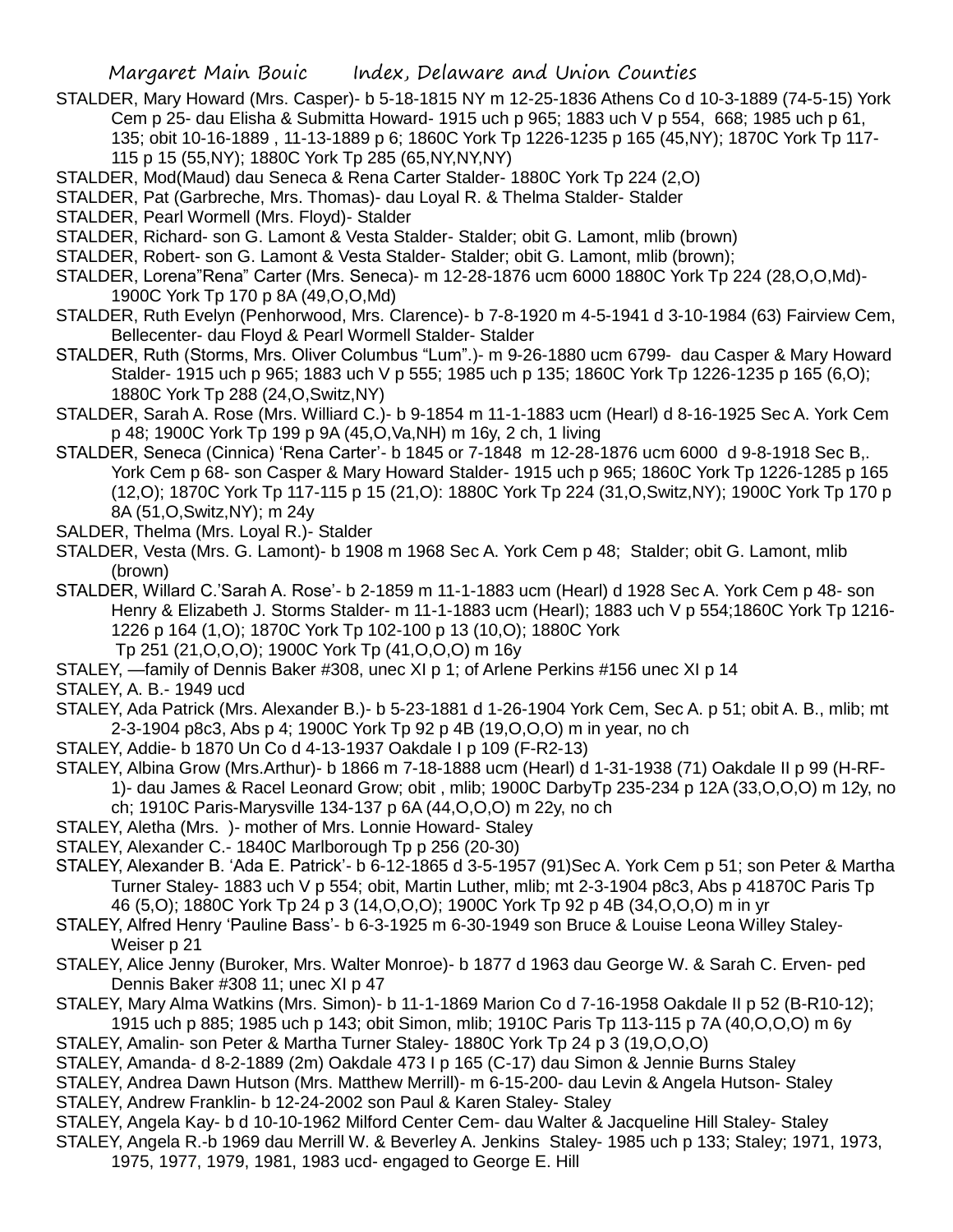- STALEY,Anna-d 1890 infant, buried with Josie Staley (McKitrick stone)Oakdale I p 96 (D-R8-19)
- STALEY, Annah Mary (Kidd, Mrs. John Bickmore)- McKitrick p 164
- STALEY, Annetta (Enix, Mrs. Harrison)- b 1876 d 1962 Oakdale II p 85 (H-RR-2)- dau William Staley- 1915 uch p 711
- STALEY, Aquilla Turner 'Hester J. Middleton'- b 10-18-1860 m 11-4-1886 ucm (Hearl) d 1-4-1939 Sec O, York Cem p 98- son Peter & Martha Turner Staley- 1883 uch V p 554; 1915 uch p 1101; 1870C Paris Tp 184-185 p 25 (9,O); 1900C York, Tp 97 p 5A (39,O,O,O) m 14y; 1910C Richwood 430-439 p 15B (49,O,O,O) m 23y; Evening Trib. 1-3-1939 p 4
- STALEY, Arthur Henry 'Ethel G. Clinger'- d 2-26-1962 (77) bur Alum Creek Cem- Staley
- STALEY, Arthur'Albina Grow' -b 1867 m 7-18-1888 ucm (Hearl) d 1938 Oakdale II p 98 (H-RF-1)- son of Isaac & Pace Maria Reed Staley- 1883 uch V p 124; obit Albina, mlib; 1870C Paris Tp 56 p 1 (3,O), also 128- 129 p 18 (3,O); 1880C 15 VI (13,O,O,O); 1900C Darby Tp 235-244 p 12B (33,O,O,O) m 12y; 1910C Paris-Marysville 134-131 p 6A (—)
- STALEY, Barbara (Bayless, Mrs. )- dau Leo G. & Hope H. Staley- Staley
- STALEY, Barbara- div. dau William Watkins & Gladys Ida Wood Staley- Staley
- STALEY, Barbara (Gasdaglis, Mrs. )- dau William W. & Gladys Ida Wood Staley- Staley
- STALEY, Barbara (Neill, Mrs. )- sister Leo G. Staley- Staley
- STALEY, Bernice (Edkard, Mrs. )- dau Arthur Henry & Ethel G. Clinger Staley- Staley
- STALEY, Betty Jo- dau Chester & Hazel Reed Staley- Staley
- STALEY, Beverly A. Jenkins (Mrs. Merrill W.)- Staley; 1985 uch p 133; 1971,1973, 1975, 1977, 1979, 1981, 1983 ucd
- STALEY, B. --- L.- b 1-1894 grandson George W. & B C. Davis- 1900C Marysville 34th ward 147-152 p 6D (6,O,O O)
- STALEY, Burel- 1961 dcd
- STALEY, Bruce 'Louise Leona Willey'- m 9-5-1909- Weiser p 21
- STALEY, Byron L.- d 11-19-1914 (19y11m) Oakdale Cem 270(B-14) II p 18 (B-R9-20)
- STALEY, C.- plat record, Jerome IOOF Cem, DJ p 123
- STALEY, Callie Davis (Mrs. William S. )- b 4-4-1861m 12-24-1883 ucm (Hearl) d 2-6-1894 (32y10m2d) Oakdale 985 (14B) II p 18 (B-R9-20); mt 2-14-1894 p8c1 Abs p 48
- STALEY, Candiece Lou Griesinger"Candy" (Mrs. Joel Arthur)- m 12-23-1982 dau Darrel Arthur & Mary E. Wood Staley- Staley
- STALEY, Catharine (Coder, Mrs. John)- b 1827 Green Co m 12-30-1847 ucm 1285 d 2-14-1914 (6y9m) Oakdale I p 122 (F-R6-8)- dau Samuel & Catherine Hall Staley- 1883 uch V p 88; mt 12-3-1902 p4c2, Abs p 22; unec VII p 26; 1840C Paris Tp 871 p 40 (10-15)
- STALEY, Catherine Hall (Mrs. Daniel) (Mrs. Samuel)- b 5-6-1800 m 1822 (2) 1830 d 7-20-1892 (92-2-14) Amrine Cem, lptw p 59; Staley Bible, Un Co Museum; 1883 uch V p 145, 554; dumch p 433; picture 7 -27-1892 p1c1 mt 8-10-1902 p8c2; unec V p 34; ped Donald Hubert Wiggins #384 24, unec XII p 72; 1840C Paris Tp 870 (30-40); 1850C Paris Tp 593-607 p 91 (50,Pa); 1860C Paris Tp 1343-1332 p 198 (60,Pa); 1870C Paris Tp 140-141 p 20 (70,PA); 1880C Paris Tp 64-65 p 7 (80,PA,Pa,Pa)
- STALEY, Catherine J.- b 5-1867- dau Peter & Martha Tuner Staley- 1900C York Tp 92 p 4B (33,O,O,O)
- STALEY, Charles H. 'Margaret Lowery '- b 1850 d 1937 Jerome IOOF Cem, DJ p 112 Father; 1908 dch p 770 son Vincent & Sybil Schmidt Staley- dcq Charlotte Staley Webster 6;
- STALEY, Charles Howard- son Elmer & Esta Slone Staley- Staley
- STALEY, Charlotte (Webster, Mrs. Elwin)- dau Frank Vincent & Ida Jones Staley- Staley; dcq 1
- STALEY, Cheryl Lynne (Cooley, Mrs. Jerrold )- dau Walter Franklin & Frances Ruth Shoup Staley- Staley; 1985 uch p 127, 132; 1949, 1959, 1962 (17) ucd
- STALEY, Chester 'Hazel Reed'- Staley
- STALEY, Christian- 1820C Big Rock Tp (44); 1840C Marlborough Tp 252 (30-40); adm notice 1931, dcga p 54, Ohio State Gazette
- STALEY, Clara- b 3-2-1887 d 3-11-1893(6-9-0) Jerome Cem. DJ p 106- dau Frank & Elizabeth Chambers Staley- Maugans Anc p 130; dcdeaths
- STALEY, Claude C.'Emma M. Reed' b 1875 m 7-19-1896 ucm (Hearl) d 1944 Oakdale I p 29 (E-R27-5) son Isaac & Maria Reed Staley- 1880C Paris Tp 47-48 p 5 (6,O,O,O); 1900C Marysville 3rd 222-229 p 9A (26,O,O,O) m 4y
- STALEY, Claude C.- son Isaac & Mary Amrine Staley, mt 5-6-1903 p1c5, Abs p 9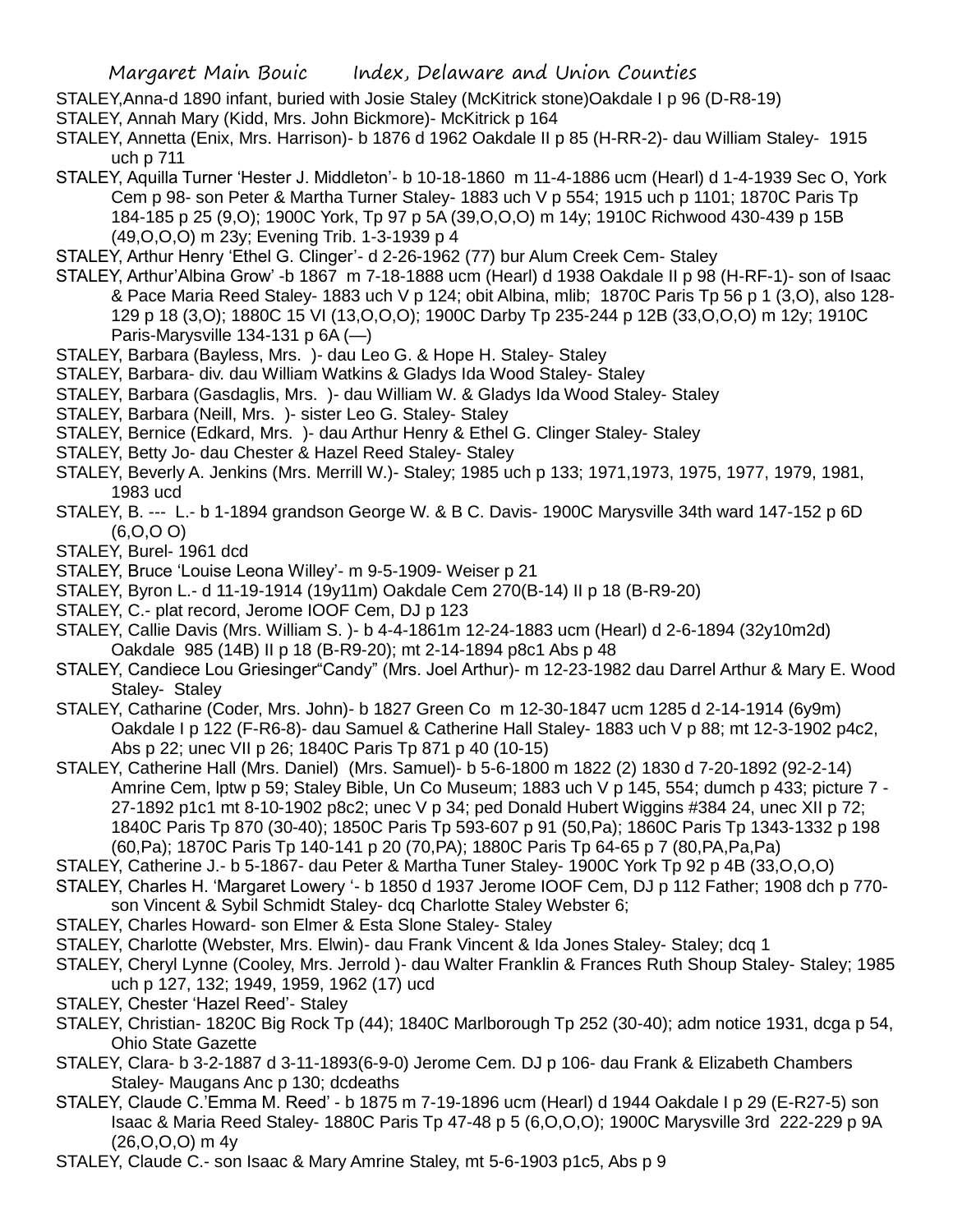- STALEY, Claude- infant child d Friday, Oakdale ; mt 6-25-1902 p 6 c3; Abs p 12
- STALEY, Cleo F.- dau Aquilla Turner & Hester J. Staley- 1910C Richwood 430-439 p 15B (9,O,O,O)

STALEY, Cristal M.- b 2-1897 dau Claude L. & Mary E. Staley- 1900C Marysville 3rd ward 222-229 p 9A  $(3,0,0,0)$ 

- STALEY, Dale H. 'Marietta Spangler'- b 1-2-1891 m 1914 d 5-15-1969 (78) Sec E. York Cem p 93 son Frank & Rose Gibson Staley- 1915 uch p 1101; 1985 uch p 132; obit, obit Marietta, mlib (brown); 1900C Millcreek Tp 4 p 1 (9,O,O,O); 1949, 1959, 1962, 1967 ucd
- STALEY, Dana F.- d 4-6-1908 (1y1m) Oakdale 2108(41f)
- STALEY, Dana Thompson- b 12-14-1892 d 6-17-1941(48) Kansas, Oakdale I p 165 (C-17) I p 111 (F-R3-9) son Simon & Lily Thompson Staley- Staley; 1915 uch p 885; 1900C Paris Tp 173-177 p 10A (7,O,O,O); 1910C Paris Tp 113-115 p 7A (17,O,O,O)
- STALEY, Daniel- uccp p 17, dg JB 2 p 97
- STALEY, Daniel 'Catherine Hall- d 4-17-1828 brother Samuel Staley- 1883 uch V p 554; mt 8-10-1902 p 8c2, Abs p 48
- STALEY, Daniel Wilbur- b 5-31-1922 son Bruce & Louise Leona Willey Staley- Weiser p 21
- STALEY, Darrel Arthur 'Mary E. Wood'- b 11-24-1920 m 10-27-1945 d 11-26-2000 (80) Alum Creek Cem- son Arthur Henry & Ethel G. Clinger Staley- Staley; 1980 dcd
- STALEY, David H.- son Leo G. & Hope Horton Staley- Staley ; professor at OWU
- STALEY, David J. "D. J."-b 1963 son Joseph E. & Joan A. Staley- Staley; 1969, 1971, 1980 dcd
- STALEY, David 'Patricia'- son Dr. Leo G. Staley- parents of Laura Staley- Staley
- STALEY, Deborah (Ellis, Mrs. )- dau Elmer J. & Gertrude Staley- Staley
- STALEY, Delia- dau William & Grace Anderson Staley- Anderson; Piersol
- STALEY, Della E. (Stults, Mrs. )- sister Elmer J. Staley- Staley
- STALEY, Della M. Leonard (Mrs. Walter M.)- b 2-19-1872 m 11-15-1891 ucm (Hearl) d 12-15-1950 (78), Oakdale II p 9 (B-R6-1); obit Walter M.,Sr., mlib; obit Walter M. Jr.- mlib (brown); 1900C Allen Tp 153- 157 p 7B (28,O,O,O) 1910C Allen Tp 91-93 p 4A (38,O,O,Va)- m 18y, 3 ch 2 living
- STALEY, Della M. Turner (Mrs. W. M.)- Staley
- STALEY, Donna H,- 1959, 1967, 1971, 1973, 1975 ucd
- STALEY, Donna (Ruhl, Mrs. Gerald)- dau Walter Mitchell & Marietta Spangler Staley- Staley; 1985 uch p 120,132; 1949, 1962 ucd
- STALEY, Dorothy (Galluzzo, Mrs. )- sister Elmer J. Staley- Staley
- STALEY, Eddy M.- b 6-20-1881 Concord Tp son Charles & Margaret Lowry Staley- dcbirths
- STALEY, Edith (Klontz, Mrs. )- sister Arthur Henry Staley- Staley
- STALEY, Edith- dau William & Grace Anderson Staley- Anderson; Piersol
- STALEY, Edna (McKitrick, Mrs. Dean Smith)- b 1916- McKitrick p 93
- STALEY, Edward- son Harold H. & Margaret Lowrey Staley- 1908 dch p 771
- STALEY, Elizabeth Chambers (Mrs. Frank K)- b 7-24-1864 d 3-11-1935 Jerome Cem, DJ p 106- dau Cyrus & Nancy Jane Finley Chambers- 1908 dch p 770; Maugans Anc p 130
- STALEY, Elmer 'Esta'- b 11-24-1918 d 9-8-1994 (76) son Chester & Hazel Reed Staley- Staley
- STALEY, Elmer J. 'Gertrude'- d 4-29-1983 ( 71) Glen Rest Mem. Estate- Staley
- STALEY, Elmer L. 'S. Esta/Esther'- 1964, 1969, 1971, 1980 dcd
- STALEY, Elva (Pohl, Mrs. )- sister Arthur Henry Staley- Staley
- STALEY, Emma M. Reed (Mrs. Claud C.)- m 7-19-1896 ucm (Hearl)
- STALEY, Eric- b 1967 son Joseph E. & Joan A. Staley- 1969, 1971, 1980 dcd
- STALEY, Esther- Broadway HS Class- unec III p 17
- STALEY, Esta/Esther Slone (Mrs. Elmer L.)- d 10-15-1978 (58) bur Ky.- Staley; 1964, 1969, 1971, 1980 dcd
- STALEY, Esther L.(Barry, Mrs. Ivan J.) (Brannan, Mrs. )- b 2-7-1912 d 12-8-1989 (77) Oakdale Cem II p 97 (H-RB-1)- dau Martin Luther & Sarah Jaggers Staley- Staley; obit Martin Luther. mlib
- STALEY, Ethel G, Clinger (Mrs. Arthur Henry)- d 4-1-1964 (69) bur Alum Creek Cem- Staley
- STALEY, Eula- dau Howard & Mildred Staley- 1949 ucd
- STALEY, Eva S.- b 10-2-1883 Concord Tp dau Charley & Margaret E. Lowry Staley- dcbirths
- STALEY, Eve (Andrews, Mrs. Burton P.)- dau Charles H. & Margaret Lowrey Staley- 1908 dch p 771; 1985 uch p 93
- STALEY, Evelyn S, (Mrs, Welland)- d 12-27-1978 (85) cremated- Staley; 1961, 1964, 1969, 1971 dcd
- STALEY, Fanny- b 8-2-1831 Staley Bible, museum, Marysville unec V p 34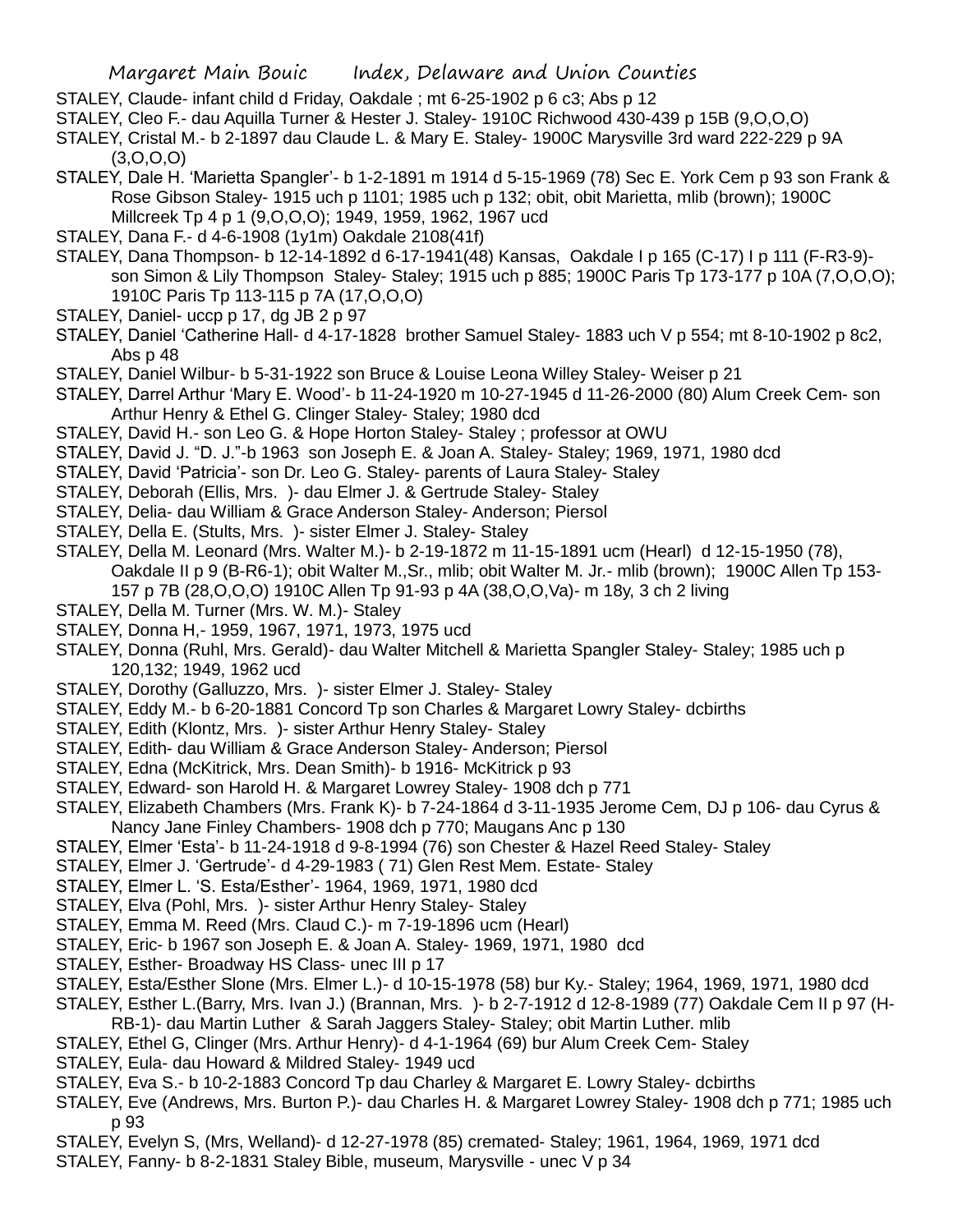STALEY, Floyd- son William & Grace Anderson Staley- Anderson; Piersol

STALEY, Forrest Louise (Pancake, Mrs. James R.)- b 6-29-1915 d 9-11-1990 (75) dau Chester & Hazel Reed Staley- Staley

- STALEY, Frances Ruth Shoup (Mrs. Walter Franklin)- m 4-6-1941- Staley; 1985 uch p 127, 132; 1949, 1959, 1962, 1967. 1971, 1973, 1975, 1979, 1981, 1983 ucd
- STALEY, Frances "Fannie" (Wood, Mrs. Alpheus)- b 8-2-1837 Staley Bible; m 6-27-1852 ucm 1825 d 9-21- 1907 - dau Samuel & Catherine Hall Staley- dumch p 433; ped Barry L. Richardson #742 25; unec XXI p 55; 1915 uch p 659, 879; unec VII p 57, XV p 19; 1840C Paris Tp 871 p 40 (5-10)
- STALEY, Frank- 1915 uch p 1101
- STALEY, Frank K. 'Elizabeth Chambers'- b 7–16-1856 d 1926 Jerome Cem, DJ p 106, 119; son Vincent & Isabel Smith Staley- 1908 dch p 770; Maugans Anc p 130
- STALEY, Frank(lin) R. 'Rosa Gibson'- b 1-26-1865 m 9-20-1888 ucm (Hearl) d 4-1940 )75-1-29) Oakdale I p 111 (F-R3-9)- son Isaac & Maria Reed Staley- Staley; 1985 uch p 132; obit, Dale, mlib (brown); 1870C Paris Tp 56 p 1 (7,O) or 14–144 p 25 (6,O);1880C Paris Tp 47-48 p 5 (15,O,O,O); 1900C Millcreek Tp 4 p 1 (35,O,O,O) m 11y; un Co J 4-18-1940 p 2
- STALEY, Frank Vincent 'Ida Jones'- son Charles H. & Margaret Lowrey Staley- dcq Charlotte Staley Webster 2; 1908 dch p 449, 771
- STALEY, Franklin- 1870C Liberty Tp Del Co p 400 (17)
- STALEY, Gene Houston- 10-3-1929 son Bruce & Louise Leona Willey Staley- Weiser p 21
- STALEY, George W. 'Minnie M. Frisbey'- b 4-18-1870 m 6-22-1895 d 12-5-1947 (77) Oakdale I p 31 (E-R29- 3) - son William & Roxy J. Amrine Staley- dumch p 433; 1915 uch p 879, 884, 986; 1883 uch V p 145; Staley; 1985 uch p 364; obit, mlib; obit Simon, mlib; obit Minnie, mlib; obit Marjorie, mlib (brown); mt 3- 23-1904 p4c3, Abs p 8; 1870C Paris Tp 126-127 p 18 (1/12,O); 1880C Paris Tp 66-67 p 7 (10,O,O,O)
- STALEY, George W. 'Sarah C. Erven'- b 1847 d 1919 ped Dennis Baker #308 22; unec XI p 47
- STALEY, Georgia S. (Cramer, Mrs. Don C.)- b 2-23-1902 Pike Co m 1-13-1923 d 11-29-1993 (91) Claibourne Cem- dau George W. & Minnie Frisbey Staley- Staley; 1985 uch p 136; obit George, mlib; obit Marjorie, mlib (brown)
- STALEY, Gertrude Elizabeth b 8-5-1908 d 1-29-1998 (89) Oakdale Cem II p 52 (B-R10-12)- dau Simon & Mary Alma Watkins Staley- Staley; 1915 uch p 885;1985 uch p 143; obit Simon, mlib; obit, Mary Alma, mlib; obit Dana, mlib; obit Howard T., mlib (brown); 1910C Paris Tp 113-115 p 7A (1 8/12,O,O,O)
- STALEY, Gertrude (Mrs. Elmer J.)- Staley
- STALEY, Gladys Ida Wood(Mrs. William W. )- Staley
- STALEY, Grace Anderson (Mrs. William)- b 6-12-1869 m 1-1890 dau Alexander & Christina Piersol Anderson-Anderson; Piersol
- STALEY, Grace C.- b 8-10-1882 d 1903 Jerome I.O.O.F. Cem, DJ p 106- Concord Tp dau Frank & Elizabeth Chambers Staley- dcbirths; Maugans Anc p 130
- STALEY, Grandmother d 3-10-1886 Broadway p 3c3 -Abs p 21
- STALEY, Hannah A.- b 1851 d 1937 Hopewell Cem, djlm p 82
- STALEY, Hannah (Mrs. Isaac)- 1910C Marysville 272-232 p 10A (58,O,O,O) m 3y, 9 ch, 6 living
- STALEY, Harriet (Parthemore, Mrs. William D.)(Roher, Mrs. )- m 3-29-1888 ucm (Hearl)- dau William & Roxy J. Amrine Staley- dumch p 433; 1883 uch V p 145; 1915 uch p 879, 884, 976; obit Simon, mlib; mt 3-23- 1904 p4c3, Abs p 8; 1870C Paris Tp 126-127 p 18 (3,O); 1880C Paris Tp 66-69 p 7 (12,O,O,O)
- STALEY, Harry 'Laura Soller'- son Charles H. & Margaret Lowrey Staley- 1908 dch p 770
- STALEY, Hazel J.- b 12-1898 dau Aquilla Turner & Hester J. Staley- 1915 uch p 149 1900C York Tp 97 p 5A
- (1,O,O,O); 1910C Richwood 430-439 p 15B (12,O,O,O)
- STALEY, Hazel Reed (Mrs. Chester)- Staley
- STALEY, Henry- Big Rock Tp, estate, dcga p 21, Del Patron & Frank Chron.
- STALEY, Henry- 1850C Paris Tp 592-606 p 91 (18,O)
- STALEY, Henry C.- b 3-6-1877 Liberty Tp son Charles & Margaret E. Lowry Staley- dcbirths
- STALEY, Herbert F.- brother Arthur Henry Staley- Staleyy
- STALEY, Hester J. Middleton (Mrs. Aquilla G.)- b 1858 m 11-4-1886 ucm (Hearl) d 3-27-1950 Sec O. York Cem p 98; 1900C York Tp 97 p 5A (41,O,O,O) m 14y 3 ch; 1910C Richwood 430-439 p 15B (41,O,O,O) m 23y; Eve Trib 1-3-1939 p 4
- STALEY, Hope Horton (Mrs. Leo G.)- b 9-3-1894 NY d 3-2-1988 (94) Wilmington- Staley
- STALEY, Hope (Mrs. John C.)- Staley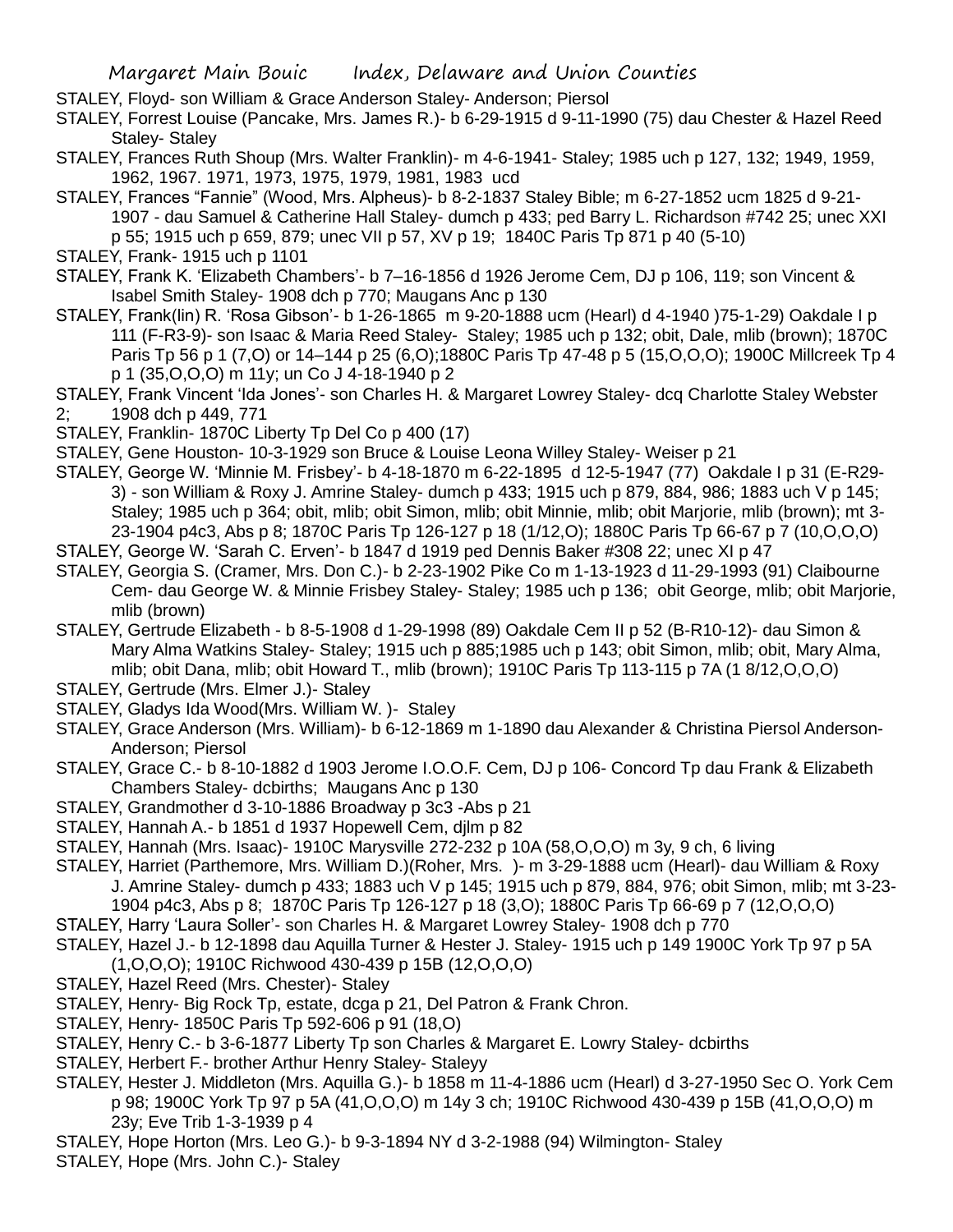STALEY, Howard- brother Arthur Henry Staley- Staley

STALEY, Howard T.'Mildred Wile'- b 9-7-1898 m 1924 d 3-8-1971 (72) son Simon & Lilly Thompson Staley-Staley; obit, mlib (brown); obit Simon, mlib; obit Mary Alma, mlib; obit Dana, mlib; 1900C Paris Tp 173- 177 p 10A (1,O,O,O)

STALEY, Howard Thompson 'Mildred Agnes Wile'- b 9-7-1898 m 11-15-1924 d 3-7-1971 Oakdale II p 134 (M-R1-5)- son Simon & Lilly Thompson Staley- 1915 uch p 885; Marysville p 11; Thomposn 17662; 1949, 1959, 1962, 1967, 1971 ucd

STALEY, Ida Jones (Mrs. Frank Vincent)- d 7-1944 (73) Oak Grove Cem- dau Lawson & Margaret Kooken Kelly Jones-1908 dch p 771; dcq Charlotte Staley Webster 3; Staley; Jones

- STALEY, Irene (Baker, Mrs. )- dau Frank Vincent & Ida Jones Staley- dcq Charlotte Staley Webster 1 STALEY, Irene- dau William & Grace Anderson Staley- Anderson; Piersol
- 
- STALEY, Isaac L.- b 12-1885 son Isaac & Maria/Mary E. Reed Staley- 1900C Marysville 3rd ward (14,O,O,O) STALEY, Isaac 'Maria Reed''Hannah'-b 2-7-1836 Staley Bible, m 4-7-1859 ucm 2869 d 8-6-1925 (89) Oakdale
	- 3745 (F34) I p 110 (F-R3-2)- son Samuel & Catherine Hall Staley- unec V p 34; ped Donald Hubert Wiggins #384 12; unec XII p 72, XIX p 7; 1840C Paris Tp 871 p 40 (-5); 1850C Paris Tp 593-607 p 91 (13,O); 1860C Paris Tp 1341-1330 p 178 (24,O); 1870C Paris Tp 56 p 1 (34,O); 1880C Paris Tp 47-48 p 5 (44,O,Pa,Pa); 1900C Marysville 3rd ward 221-228 (64,O,Pa,Pa) m 29y; 1910C Marysville 272-232 p 10A (74,O,O,O) m 3y
- STALEY, Isaac 'Mary Amrine McCord'- m 9-25-1870 ucm 4779; mt 5-6-1903 p1c5, Abs p 9
- STALEY, Isaac 'Susannah Crawford'- m 5-10-1849 d 1864; mt 6-12-1901, Abs p 5
- STALEY, Isabel Smith (Sybil Schmidt)(Mrs. Vincent)(Sutley, Mrs. John)- 1908 dch p 770; dcq Charlotte Staley Webster 9
- STALEY, Jacob- 1835 men p 44 #13 p 79 (Oxford Tp )
- STALEY, Jacqueline Hill (Mrs.Walter)- dau Jack Hill- Staley
- STALEY, James- son Chester & Hazel Reed Staley- Staley
- STALEY, Jane (Shoup, Mrs.Clarence)- dau George W. & Minnie M. Frisbey Staley- Staley; 1985 uch p 36; obit George, mlib; obit Marjorie, mlib (brown); 1910C Paris Tp 110-112 p 7A (10,O,O,O)
- STALEY, Jason (8-1981) son Joe & Sue Staley- Staley
- STALEY, Jennie Burns (Mrs. Simon)- b 1863 d 8-16-1889 Oakdale 474 (26y1m) I p 165 (C-17); 1915 uch p 884; obit Simon, mlib
- STALEY, Jennie May (Vliet, Mrs. William)- dau William & Roxie Amrine Staley- 1915 uch p 879, 884, 976; 1883 uch V p 145; obit Simon, mlib; mt 3-23-1904 p4c3, Abs p 81900C Paris Tp 231-237 p 13A (20,O,O,O) school teacher
- STALEY, Jessie Willey (Douglass, Mrs. Paul)- b 12-10-1910 m 7-17-1939 dau Bruce & Louise Leona Willey Staley- Weiser p 21
- STALEY, Joan A. (Mrs. Joseph E.)- Staley; 1969, 1971, 1980 dcd
- STALEY, Joan (Smith, Mrs. )- dau Arthur H. & Ethel G. Clinger Staley- Staley
- STALEY, Joe 'Sue'- Staley
- STALEY, Joel Arthur. 'Candiece Lou Griesinger'" Candy"- m 12-23-1983 son Darrel Arthur & Mary E. Wood Staley- Staley
- STALEY, John- 1820C Big Rock Tp, adm, dcga p 21 1823 Del Patron & Frank Chron
- STALEY, John C. 'Hope'- Staley
- STALEY, John- 1969, 1971 dcd
- STALEY, Col. Jon E.- son Joseph D. & Rosemary J. Morley Staley- Staley
- STALEY, Jonathan D. 'Pamela'- son Darrel Arthur & Mary E. Wood Staley- Staley; 1980 dcd
- STALEY, Jonathan 'Karena Curtis'- Staley
- STALEY, Joseph D.'Rosemary J. Morley'- m 8-20-1934 d 1-21-19 (78) Resurrection Cem- brother Robert Staley- Staley
- STALEY, Joseph E 'Joan A.'- son Joseph D. & Rosemary J. Morley Staley- Staley; 1969, 1971, 1980 dcd
- STALEY, Josephine (Moran, Mrs. Michael)- dau Vincent & Isabel Smith Staley- 1908 dch p 770
- STALEY, Josephine- d 8-4-1864 (2y) dau William & Roxy J. Amrine Staley- dumch p 433; 1915 uch p 879, 884, 976; removed Oakdale 2049 (34F) I p 110 (F-R3-2)
- STALEY, Josie- b 10-4-1863 Clinton Co O. d 10-13-1890 (on McKitrick Stone) Oakdale I p 96 (D-R8-19)
- STALEY, Jossie Hall (Mrs. Martin S.)- b 10-11-1863 m 11-10-1887 ucm (Hearl) d 10-17-1894 (31-0-13); mt 10- 31-1894 p 8c3 Abs p 58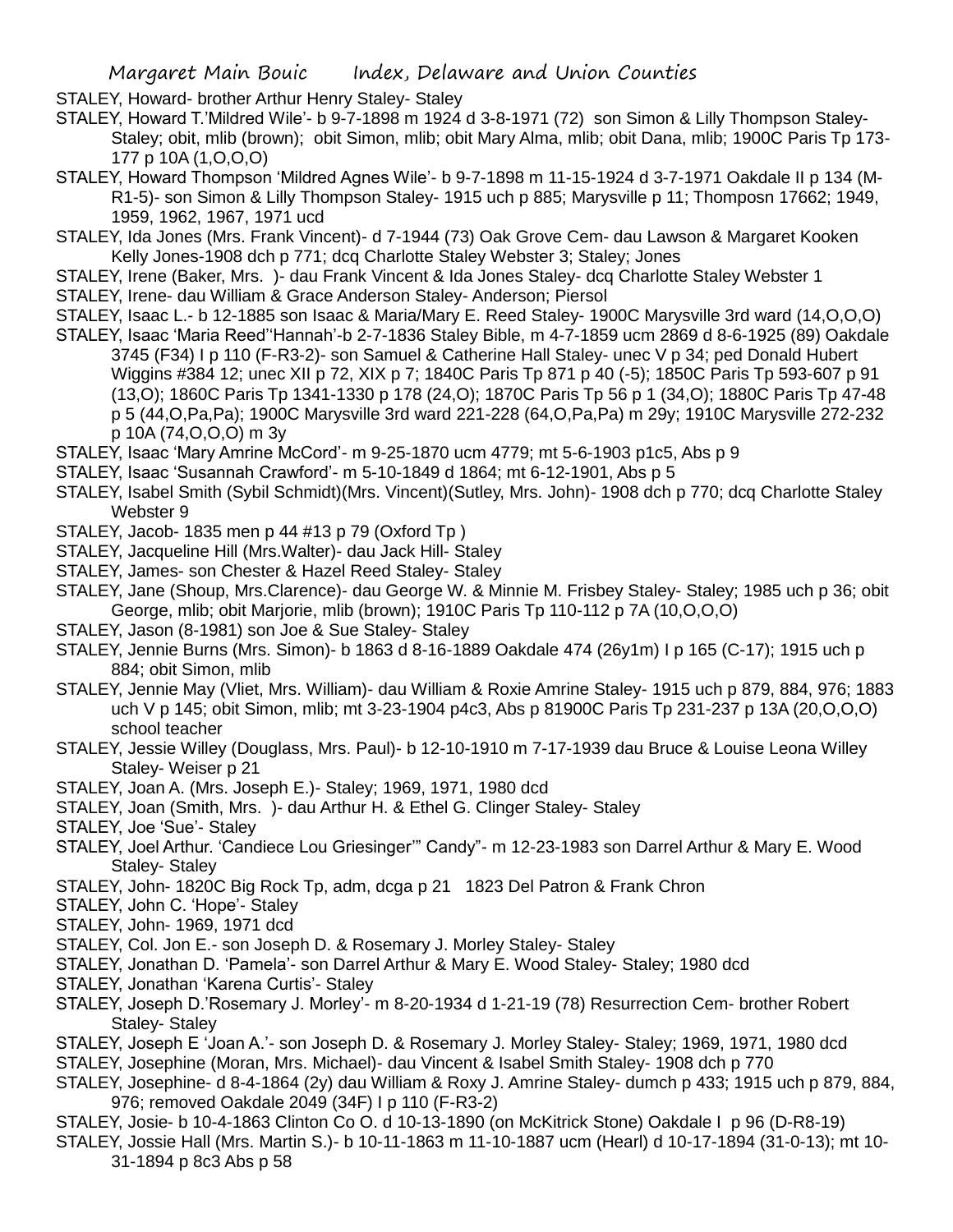- STALEY, Judy E. (Cassady, Mrs. Michael)- dau Joseph d. & Rosemary J. Morley Staley- Staley
- STALEY, Julia B. Parker (Mrs. Osborn E.)- b 1870 m 2-11-1889 ucm (Hearl) d 9-10-1894 (24y10m) Oakdale I p 25 (E-R22-3)
- STALEY, Julia B. (Turner, Mrs. Solomon)- b 1856 m 11-8-1887 ucm (Hearl) d 1939 Oakdale II p 35 (B-R4-7) dau William & Roxie Amrine Staley- Turner Bible, unec V p 33; obit Simon, mlib; dumch p 433; 1915 uch p 879, 884, 887, 976, 1003; 1883 uch V p 145; mt 3-23-1904 p4c3, Abs p 8; 1860C Paris Tp 1240 (4,O); 1870C Paris Tp 126-127 p 18 (12,O); 1880C Paris Tp 66-67 p 7 (23,O,O0,O)
- STALEY, Karen (Mrs. Paul)- dau Ray & Sandy Smith; parents of Andrew Franklin- Staley
- STALEY, Karena Curtis (Mrs. Jonathan)- Staley
- STALEY, Kate E. (Phillips, Mrs. Harry G.)- m 8-20-1893 ucm (Hearl)
- STALEY, Katey- dau Isaac & Maria Reed Staley- 1880C Paris Tp 47-48 p 5 (4,O,O,O)
- STALEY, Katherine E. (Phillips, Mrs. )- dau Isaac & Mary Amrine Staley- mt 5-6-1903 p1c5, Abs p 9
- STALEY, Katie C.- b 1-1894 dau Aquilla Turner & Hester J. Staley- 1900 York Tp 97 p 5A (6,O,O,O); 1910C Richwood 430-439 p 15B (16,O,O,O)
- STALEY, Katie J.- b 5-16-1867 dau Peter & Martha Turner Staley- 1883 uch V p 554; 1870C Paris Tp 184-185 p 25 (3,O) 1880C York Tp 24 p 3 (13,O,O,O)
- STALEY, Kay (Alexander, Mrs. Robert)- dau Walter Mitchell,Jr. & Ruby Staley- Staley; obit Walter M. Jr.- mlib (brown);
- STALEY, Kenneth- Staley
- STALEY, Laura Ann- (23-1985) dau David & Patricia Staley- Staley ; dg 12-26-1985; engaged to Daniel K. Stewart
- STALEY, Laura Soller (Mrs. Harry)- 1908 dch p 771
- STALEY, Lawrence- 1870C Delaware Town p 290 (18)
- STALEY, Lawrence- brother Arthur Henry Staley- Staley
- STALEY, Leo G. 'Hope Horton'- b 4-25-1900 d 5-4-1988 (88) -"Voice of Buckeyes" Staley; dg 8-26-1980
- STALEY, Lester- son Isaac & Mary Amrine Staley- mt 5-6-1903 p 1c5, Abs p 9
- STALEY, Lilly Thompson (Mrs. Simon L.)- b 12-18-1867 m 9-30-1891 ucm (Hearl); d 1-12-1901 (33y25d) Oakdale Cem I p 165 (C-17) - dau Andrew Jackson & Lavinia Farnum Thompson- Thompson 1766 obit Simon, mlib; mt 2-13-1901, Abs p 2; obit, Howard T., mlib (brown); 1900C Paris Tp 173-174 p 10A (32,O,O,O) m 9y, 4 ch, 2 living
- STALEY, —infant of Simon & Lillie b 1895, Oakdale I p 165 (C-17)
- STALEY, d 3-6-1891 infant dau of L. & J. Oakdale 639 I p 20 (E)
- STALEY, Lisa (19-1978) dau David & Patricia Staley- Staley
- STALEY, Lou Ella K. (Alexander, Mrs. Robert)- m 1956; 1985 uch p 5
- STALEY, Louella Kay- dau Walter, Jr. & Ruby Staley- 1949 ucd
- STALEY, Louise Leona Willey (Mrs. Bruce)- b 10-7-1888 m 9-5-1909 dau Luther & Genettie Atchley Willey-Weiser p 21
- STALEY, Lucille (Wiggins, Mrs. James Hubert)- b 1909 d 1970 dau Osborne Ellis & Nancy Rebecca Birkhimer Staley- ped Donald Hubert Wiggins #384 3; unec XII p 72
- STALEY, Luther- b 6-27-1863 son Peter & Martha Turner Staley- 1883 uch V p 554
- STALEY, Lynn Elizabeth (Kurtz, Mrs. Peter Scott)- m 12-6-1986 dau Kenneth Staley- Staley
- STALEY, Mabel- dau George & Minnie Frisbey Staley- 1985 uch p 36
- STALEY, Makayla Elaine- b 9-28-1999 dau Jonathan & Karena Curtis Staley- Staley
- STALEY, Margaret Irene- b 10-7-1901 Concord Tp dau Frank & Ida B. Jones Staley- dcbirths
- STALEY, Margaret Lowrey (Mrs. Charles H.)- b 1853 d 1929 Jerome I.O.O.F. Cem , DJ p 112; 1908 dch p 771; dcq Charlotte Staley Webster 5
- STALEY, Maria- d 4-16-1881 (73y16d) dcdeaths
- STALEY, Maria Reed (Mrs. Isaac)- b m 4-7-1859 ucm 2869 d 1869; ped Donald Hubert Wiggins #384 13; unec XII p 72, XIX p 7; 1860C Paris Tp 1341-1330 p 178 (22,O); 1880C Paris Tp 47-48 p 5 (39,O,O,O);
	- 1900C Marysville 3rd ward 221-228 p 9A (59,O,O,O); m 28y, 5 ch, 4 livi
- STALEY, Marie (Brown, Mrs. )- dau Chester & Hazel Reed Staley- Staley
- STALEY, Marie- b 6-29-1898 d 9-10-1980 Sec E York Cem p 93- dau Frank & Rose Gibson Staley- Staley; 1985 uch p 132; obit, Dale, mlib (brown); 1949 ucd
- STALEY, Marie (Vermaaten, Mrs. )- sister Elmer J. Staley- Staley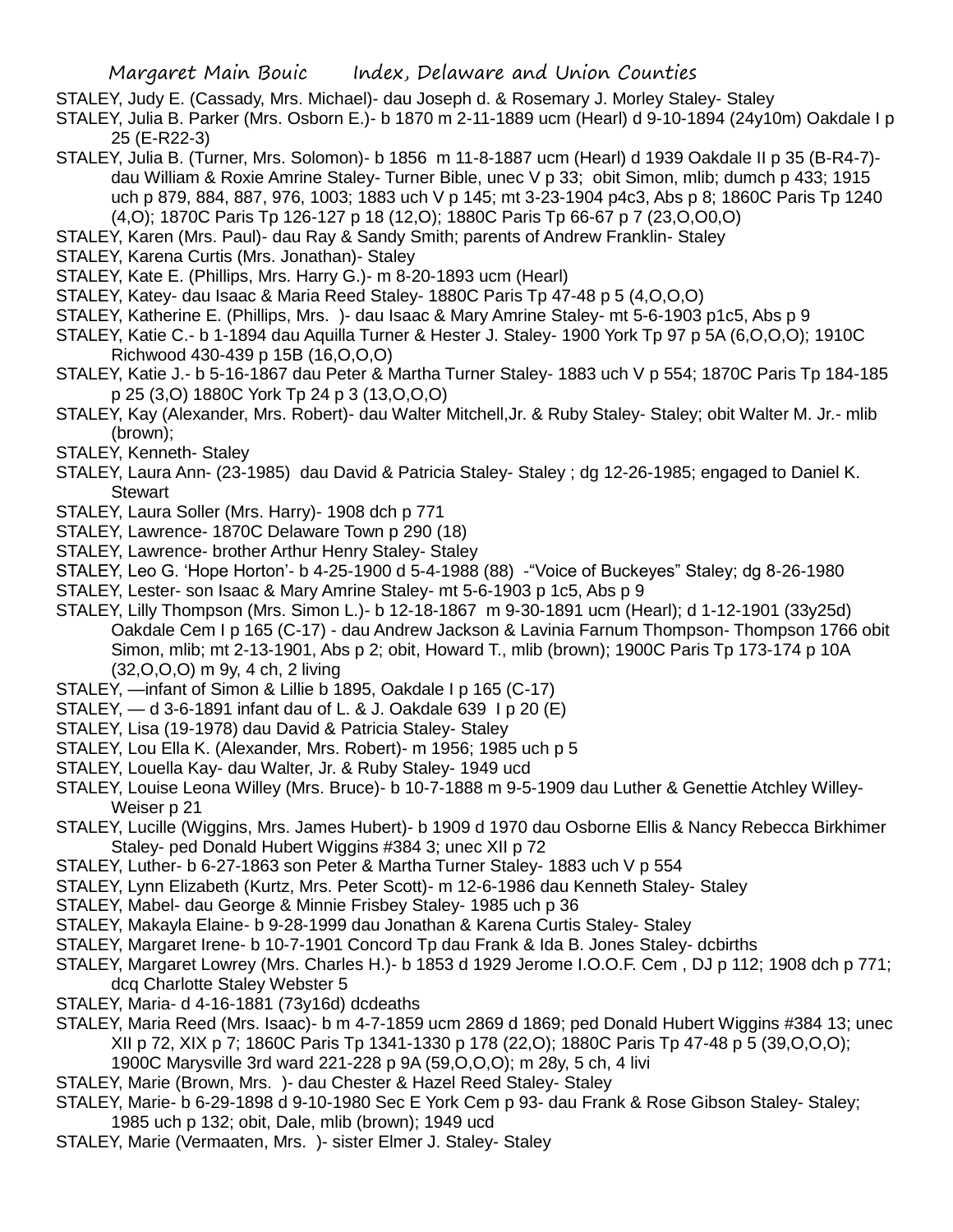- STALEY, Marjorie- b 6-5-1905 d 12-15-1975 Oakdale I p 31 (E-R29-3) -dau George W. & Minnie M. Frisbey Staley- Staley; 1985 uch p 36; obit, mlib (brown); obit George, mlib; 1910C Paris Tp 110-112 p 7A (4,O,O,O); 1949, 1959, 1962 ucd
- STALEY, Mark Jenkins- b 1977 son Merrill W. & Beverly A, Staley- Staley' 1985 uch p 133; 1977, 1979, 1981, 1983 ucd -engaged to Elizabeth Suzanne Wallace- dau Richard & Suzanne Wallace
- STALEY, Marie- dau Frank & Rosa Gibson Staley- Staley
- STALEY, Marietta Spangler (Mrs. Dale)- b 3-29-1893 m 1914 d 5-24-1977 (84)York Cem p 93- dau George G. & Susan M. Lewis Spangler- 1915 uch p 1101; 1985 uch p 132; obit mlib (brown); 1949, 1959, 1962, 1967, 1971, 1973, 1975, 1977 ucd
- STALEY, Martha- b 9-1888 granddau Melvin & Keziah Middleton- 1900C Richwood 7 8-84 p 4A (11,O,O,O)
- STALEY, Martha K. (Spangler, Mrs. Clarence E.)- b 9-1886 dau Aquilla Turner & Hester J. Staley- 1915 uch p 1101; 1900C York Tp 97 p 5A (3,O,O,O); 1910C Richwood 430-439 p 15B (21,O,O,O)
- STALEY, Martha Turner (Mrs. Peter)-b 3-20-1829 m 11-29-1850 ucm 1602 d 1920 Oakdale I p 109 (F-R2-13) dau Aquilla & Frances Judy Turner- 1883 uch V p 554; unec VIII p 3; XIV p 18; obit Alexander B., mlib; mt 11-29-1905 p2c2 Abs p 28; 1860C Paris Tp 1314-1303 p 174 (31,O); 1870C Paris Tp 184-185 p 25 (38,O); 1880C York Tp 24 p 3 (51,O,Md,O); 1900C York Tp 92 p 4B (71,O,Md,Va) m 49y 5 ch 4 living; Eve Trib 1-3-1929 p 4
- STALEY, Martin Luther 'Josie Hall' 'Sarah L. Jaggers'- b 6-27-1863 m (1) 11-10-1887 (2) 12-19-1895 ucm (Hearl) d 10-19-1943 (80) - son Peter & Martha Turner Staley- parents of Esther L. Brannan- Staley
- STALEY, Martin 'Satie L,'- b 6-1863 1900C Taylor Tp 30-31 p 1B (36,O,O,O) m 4y
- STALEY, Martin 'Sartee?'- 1910C Taylor Tp 198-203 p 8B (47,O,Pa,O)
- STALEY, Martin S/L. 'Josie Hall'- m 11-10-1887 ucm (Hearl) mt 10-31-1894 p8c3, Abs p 58
- STALEY, Mary- (12-Feb 1835) uccp p 12 JB1 p 246; p 15 JB2 p 349; uccp p 349 p 15
- STALEY, Mary- Guardianship CP 77 p 45; unec III p 45
- STALEY, Mary (Amrine, Mrs. Andrew)(Gibson, Mrs. Robert)- m 11-11-1842 ucm 841 m(2) 1893- dau Samuel & Catherine Hall Staley- 1915 uch p 879; mt 2-11-1903 p4c1, Abs p 3; 1840C Paris Tp 871 p 40 (15-20); unec V p 60
- STALEY, Mary Alma Watkins (Mrs. Simon)- b 11-1-1869 m 3-3-1904 Oakdale dau Ephraim H. & Sara Cheney Watkins- Staley; obit, mlib; obit Dana, mlib
- STALEY, Mary Amrine (McCord, Mrs. E. B.)(Mrs. Isaac)- b 7-20-1840 m(1) 1861 (2) 1868 dau Wesley & Elizabeth Amrine- mt 5-6-1903 p1c5, Abs p 9
- STALEY, Mary C. (Mrs. Claude)- 1900C Marysville 3rd ward 222-229 p 9A (26, O, Md,Va); m 4y, 2 ch
- STALEY, Mary E. Kramer (Mrs. Osborn E.)- b 12-1856 m 10-8-1897 ucm (Hearl); 1900C Jerome Tp 236-245 p 10B (43,O,O,O) m 11y, 2ch 1 living
- STALEY, Mary E. Hall (Mrs. Paul)- d 10-17-1980 (81) Oak Grove Cem- Staley; 1961, 1964, 1969 dcd
- STALEY, Mary E. Wood (Mrs. Darrel Arthur)- m 10-27-1945- Staley; 1980 dcd
- STALEY,Mary (Hannah, Mrs. William)-dau Charles H. & Margaret Lowrey Staley-1908 dch p 770
- STALEY, Mary McCord (Mrs. Isaac)- n 7-20-1840 m 9-25-1870 ucm 4779 d 5-3-1903 Oakdale I p 110 (F-R3-2)
- STALEY, Mary M. Frisbey (Mrs. George W.)- obit Marjorie, mlib (brown)
- STALEY, Mary (Ramsberg, Mrs. Albert)- Maugans Anc p 72
- STALEY, Mary R.- b 10-1899 dau Frank & Rose Gibson Staley- 1900C Millcreek tp 4 p 1 (?/12,O,O,O)
- STALEY, Matthew Merrill 'Andrea Dawn Hutson'- b 1974 m 6-15-200– son Merrill & Beverly Staley- Staley; 1985 uch p 133; 1975, 1977, 1979, 1981, 1983 ucd
- STALEY, Maxwell I- d 6-20-1902 (2m) monument gave 1892 Oakdale I p 29 (E-R27-5)
- STALEY, Merrill 'Elizabeth'- 1891 d 3-22-1922 Oakdale II p 67 (H-R4-1) nephew John & Lenna Longbrake-1900C Paris Tp 218-224 p 12A (9,O,O,O)
- STALEY, Merrill W, 'Beverly A.'- son Walter Franklin & Frances Ruth Shoup Staley- Staley; 1985 uch p 127, 132; 1949, 1959, 1962 (14), 1967, 1971, 1973, 1975, 1977, 1979, 1981, 1983 ucd
- STALEY, Mildred Agnes Wile (Mrs. Howard T.)- b 1-6-1901 m 1924 d 5-22-1970 Oakdale II p 134 (M-R1-5) dau John & Jennie Scott Wile- obit Howard T., mlib (brown); 1949, 1959, 1962, 1967 ucd
- STALEY, Mildred M. b 12-19-1905 d 6-18-1996 (90) York Cem, Sec. E. p 93- dau Frank & Rosa Gibson Staley- Staley; 1985 uch p 132; obit Dale, mlib (brown); 1949 ucd
- STALEY, Milton- son Elmer J. & Gertrude Staley- Staley; sold hogs, mt 9-4-1901 Abs p 10
- STALEY, Mindy (7-1981) dau Joe & Sue Staley- Staley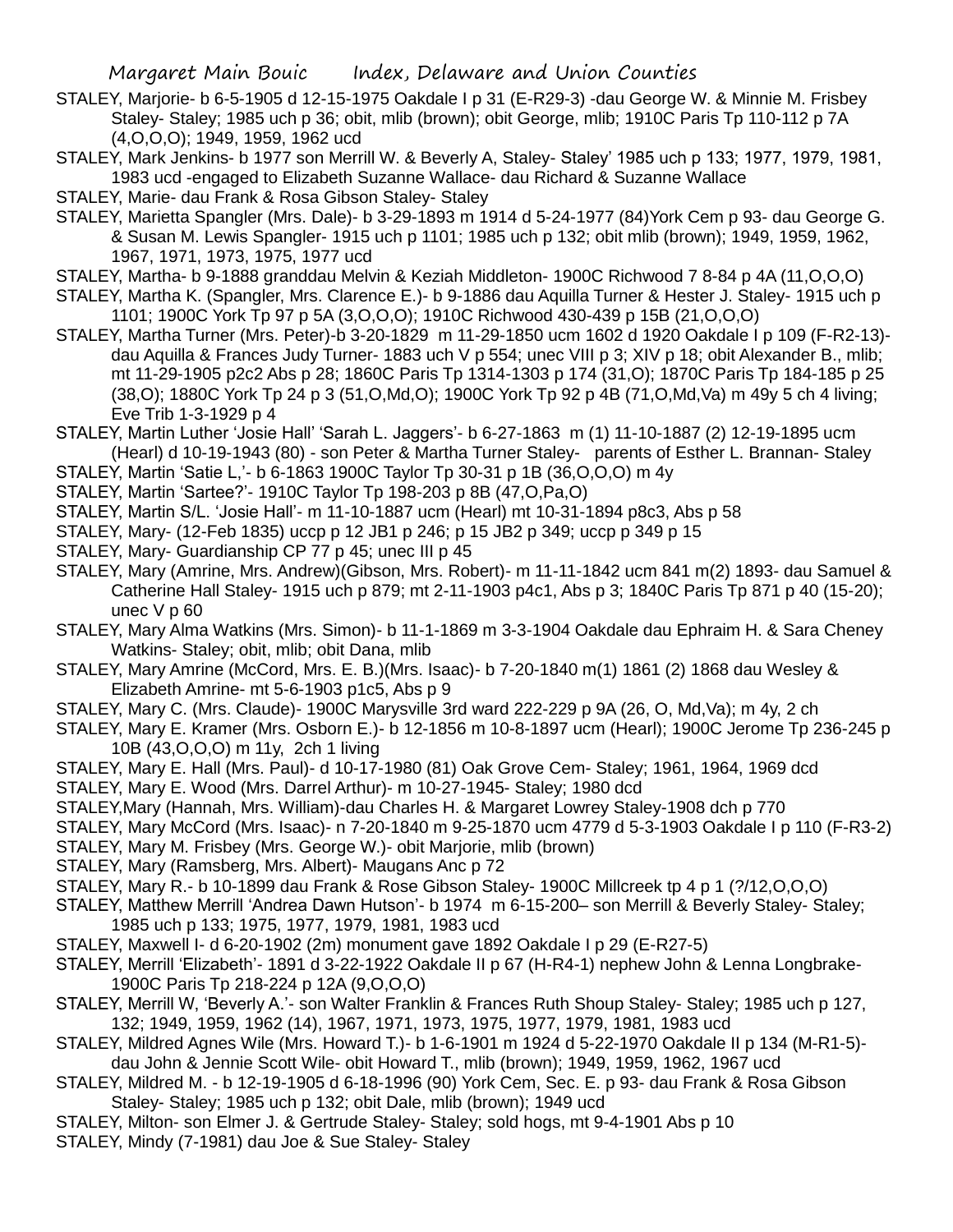- STALEY, Minnie M. Frisbey (Mrs. George W.)- b 1876 d 2-5-1906 (30y1m) Oakdale 2026U (162E) I p 31 (E-R29-3)- dau George & Marie Frisbey- Staley 1985 uch p 36; obit George, mlib; obit, mlib; sister Harry Frisby- mt 3-26-1902 p 2 c1; Abs p 7
- STALEY, Minnie (Smale, Mrs. Clarence)- dau Charles H. & Margaret Lowrey Staley- 1908 dch p 771
- STALEY, Mitchell- son Walter,Jr. & Ruby Staley- 1949 ucd
- STALEY, Mitchell W.- son William & Roxie J. Amrine Staley- 1880C Paris Tp 66-67 p 7 (15,O,O,O)
- STALEY, Mrs. M. L.- dau William Jaggers, mt 11-19-1902 p3c3 Abs p 12
- STALEY, Mollie F.- b Pike Co d 2-6-1899 (11m) SR Oakdale I p 31 (E-R29-3)
- STALEY, Mortie- b 2-6-1874 d 11-13-1904 Sec A. York Cem p 51
- STALEY, M. (Mrs. P.) lptw p 61
- STALEY, Nancy Rebecca Birkhimer (Mrs. Osborne Ellis)- dau William & Anna Eliza Stephenson Birkhimer- ped Donald Hubert Wiggins #384 7; unec XII p 72
- STALEY, Nellie C. (Morris, Mrs. )- b 7-1892 dau Frank & Rose Gibson Staley- obit Dale, mlib (brown); 1900C Millcreek Tp 4 p 1 (7,O,O,O)
- STALEY, Nellie M.(Pearson, Mrs. )-- b 12-1893 dau Martin Luther & Josie Hall Staley- granddau Peter & Martha Turner Staley- 1900C York Tp 94 p 4A (6,O,O,O)
- STALEY, Nettie (Enix, Mrs. Harrison)- dau William & Roxana J. Amrine Staley- obit Simon, mlib; obit Walter M.,Sr., mlib; dumch p 433; 1915 uch p 976; 1883 uch V p 145; obit, George, mlib; mt 3-23-1904 p4c3. Abs p 8; 1880C Paris Tp 66-67 p 9 (6,O,O,O) ; 1910C Paris Tp 111-113 p 7A (32,O,O,O); m 12y, no ch
- STALEY, Nettie Jane (Roberts, Mrs. Ralph)- b 4-8-1916 m 1-1-1944- dau Bruce & Louise Leona Willey Staley-Weiser p 21
- STALEY, Norma (Gardner, Mrs. )- dau Arthur Henry & Ethel G. Clinger Staley- Staley
- STALEY, Orpha (Crider, Mrs. )- dau Martin Luther & Sarah Jaggers Staley- obit Martin Luther, mlib; 1910C Taylor Tp 198-203 p 8B (6,O,O,O)
- STALEY, Orville- brother Arthur H. Staley- Staley
- STALEY, Osborn Ellis. 'Julia B. Parker''Mary E. Kramer''Nancy Rebecca Birkhimer'- b 1863/2 m 2-11-1889 ucm (Hearl) m 10-6-1897 (Hearl) d 5-2-1938 Oakdale I p 25 (E-R22-3) son Isaac & Mary/Maria Reed Staley- unec XII p 72; 1870C Paris Tp 56 p 1 (8,0), also140-141 p 20 (8,0); 1880C Paris Tp 47-48 p 5 (17,O,O,O); 1900C Jerome Tp 236-245 p 10B (38,O,Pa,Pa) m 11y
- STALEY, Pamela (Mrs. Jonathan D.)- Staley; 1980 dcd
- STALEY, Patricia (Mrs. David)- parents of Laura Staley- Staley
- STALEY, Paul 'Karen' (11-1978) son David & Patricia Staley- Staley parents of Andrew F.
- STALEY, Paul J. 'Mary'- d 11-1-1978 son Frank Vincent & Ida Jones Staley- dcq Charlotte Staley Webster 1; 1961, 1964, 1979 dcd
- STALEY, Paul 'Mary Elizabeth Hall'- Staley
- STALEY, Pauline Bass (Mrs. Alfred Henry)- m 6-30-1949- Weiser p 21
- STALEY, Peggy Anne (Walter, Mrs. Jim)- dau Darrel Arthur & Mary E. Wood Staley- Staley
- STALEY, Peter 'Martha Turner'- b 4-5-1825 Green Co, O. m 11-29-1850 ucm 1602 d 11-25-1910 (85y7m) Oakdale 1985 uch p 3342 (20F) I p 109 (F-R2-13)-- son Daniel & Catherine Staley; 1883 uch V p 516, 554; unec III p 46, VIII p 3; XIV p 18; obit Alexander B., mlib; 1840C Paris Tp 871 p 40 (10-15); 1860C Paris Tp 1314-1303 p 174 (35,O); 1870C Paris Tp 184 (43,O); 1880C York T 24 p 3 (55,O,Md,Pa); 1900C York Tp 92 p 4B (75,O,Pa,Pa) m 49y; lptw p 61;uccp p 17 (14 in April 1839), JB 2 p 97, also 349 p 17; mt 6-26-1889 (64,O); Abs p 9
- STALEY, Peter- son Samuel & Catherine Hall Staley- 1915 uch p 879
- STALEY, Phyllis Bell (Michel, Mrs. Louis)- b 7-29-1905 m 2-5-1927 d 10-23-1994 (89) Union Tp Cem- dau Walter M.,Sr,. & Della M. Leonard Staley- Staley; obit Walter M.Sr., mlib; obit, Della, mlib; obit Walter M. Jr. mlib (brown); 1915 uch p 977; 1910C Allen Tp 91-93 p 4A (4,O,O,O)
- STALEY, 10-30-1852 infant dau of P. & M. Amrine Cem, lptw p 61
- STALEY, Raleigh- son Elmer & Esta Slone Staley- Staley
- STALEY, Ralph R.- b 10-1890 d 10-31-1909 (18y11m) Oakdale 2238 (118E) I p 25 (E-
- R22-3) -son Osborn & Mary E. Staley- 1900C Jerome Tp 236-245 p 10B (4,O,O,O)
- STALEY, Rebecca (Mrs. Thomas P.)- dau 7-15-1868 (26y3m) Fargo Cem, Powell p 312
	- STALEY, —Reed (Mrs. Isaac)- dau Mary Reed- mt 11-18-1896 p 4 c3; Abs p 12
	- STALEY, Reuben- 1870C Delaware Town p 291 (19)
	- STALEY, Robert- brother Joseph D. Staley- Staley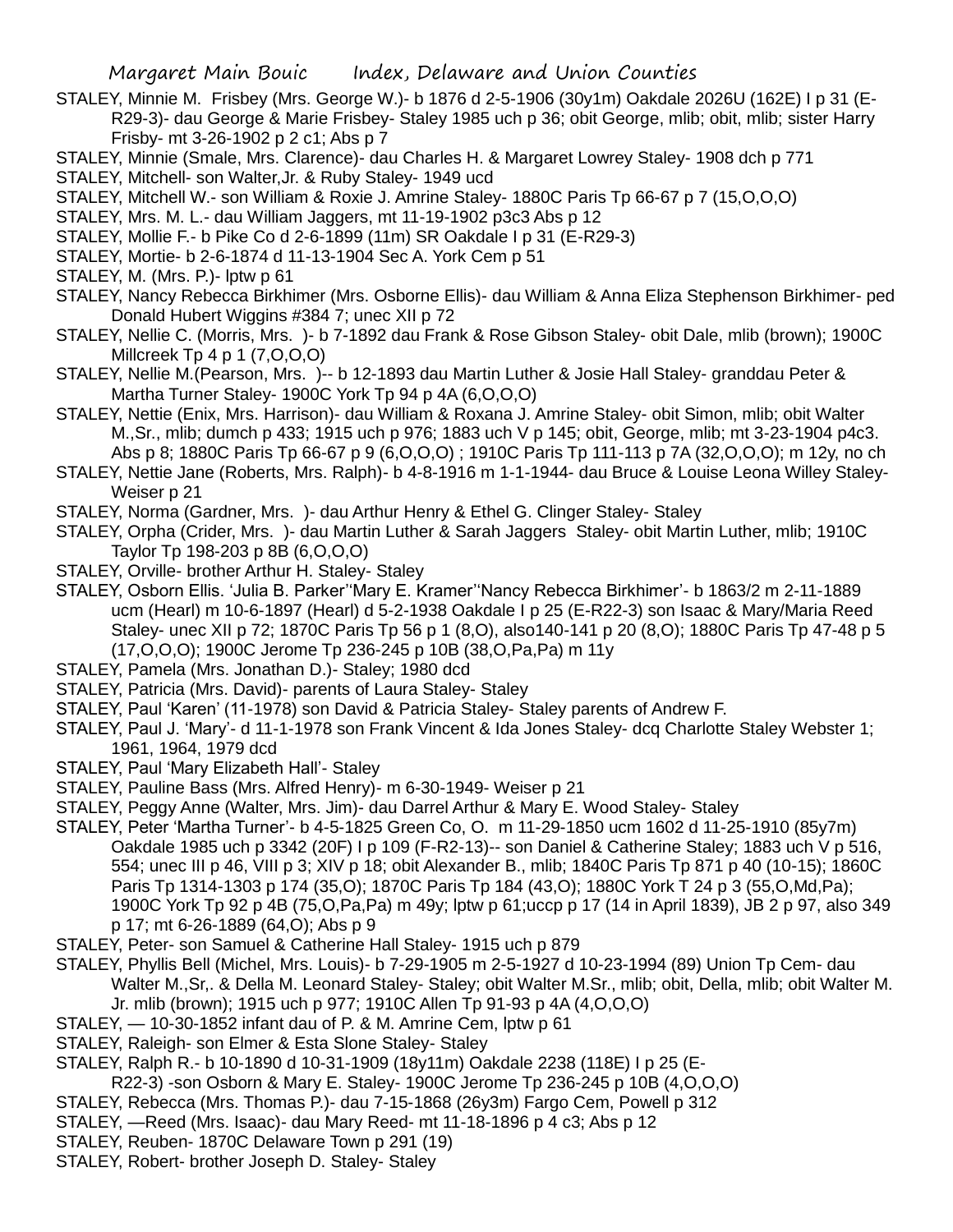- STALEY, Rosa Gibson (Mrs. Frank)- b 1865 m 9-20-1888 d 2-22-1915 Oakdale I p 111 (F-R3-9); Staley; mt 5- 17-1899 p1c5, Abs p 55; obit, obit Dale, mlib (brown); 1900C Millcreek Tp 4 p 1 (35,O,O,O) m 12y 5 ch; Un Co Journal 3-28-1940 p 2, 4-18-1940 p 2
- STALEY, Rose Huff (Mrs. Edward)- 1908 dch p 771
- STALEY, Rosemay J. (Mrs. Joseph D.)- d 10-9-1984 (71) Resurrection Cm- Staley
- STALEY; Roxy Jane Amrine (Mrs. William)- m 11-21-1855 ucm 2353 d 3-22-1904 (68y6m) Oakdale 1854 (345) I p 110 (F-R3-2) ;dau John & Nancy A. Miller Amrine; unec VIII p 35. XVII p 42; obit Simon, mlib; 1915 uch p 879, 884; dumch p 433; 1883 uch V p 155; mt 11-28-1855. Abs p 21; mt 3-23-1904 p4c3, Abs p 8; 1860C Paris Tp 1249-1248 p 165 (22,O): 1870C Paris Tp 126-127 p 18 (35,O) 1880C Paris Tp 66- 67 p 5 (44,O,O,Va)
- STALEY, Ruby R. (Mrs. Walter M. Jr.)(Craig, Mrs. )- Staley; obit Walter M. Jr. mlib (brown); 1949, 1967, 1971 ucd
- STALEY, Ruth- b 1899 d 10-23-1930 (31y) Oakdale Cem 4290 (F-41) I p 111 (F-R3-9)
- STALEY, Ruth dau Frank Staley- 1985 uch p 132
- STALEY, Ruth (Wigton, Mrs. )- dau Arthur Henry & Ethel G. Clinger Staley- Staley
- STALEY, Ruther- son Peter & Martha Turner Staley 1880C York Tp 24 p 3 (16,O,O,O)
- STALEY, Samuel- d (84-10-6), mt 2-11-1903- Abs p 3
- STALEY, Samuel- uccp p 12, gd JB1 p 246; uccp p 15, JB2 p 349, p 17, uccp p 17, JB2 p 97; unec XII p 23
- STALEY, Samuel 'Catherine Hall'- b 9-6-1800 m 1830 d 12-23-1880 Staley Bible; Amrine Cem, lptw p 59; dumch p 433; 1915 uch p 879; 1883 uch V p 145m 554; mt 8-10-1902 p8c2 Abs p 48; unec V p 34, XVII p 64; ped Donald Hubert Wiggins #384 25; unec XII p 72; 1860C Paris Tp 1343-1332 p 178 (60,Md); 1870C Paris Tp 140-141 p 20 (70,Md); 1880C Paris Tp 64-65 p 7 (80,Md,Md,Md); millwright
- STALEY, Sarah C. Erven (Mrs. George W.)- d 1913- oed Dennis Baker #308, 23; unec XI p 47
- STALEY, Sarah L. Jaggers (Mrs. Martin Luther.)- m 12-19-1895 ucm (Hearl)parents of Esther L. Brannan-Staley - b 5-1869 1900C Taylor Tp 30-31 p 1B (31,O,O,NY) m 4y, no ch; 1910C Taylor Tp 198-203 p 8B (42,O,O,NY) m 14y 1 ch
- STALEY, Sarah (Keckley, Mrs. John A.)- b 3-16-1840 Staley Bible, museum, m 5-28-1857 ucm 2564-; dau Samuel & Catherine Hall Staley- dumch p 433; unec V p 34, XII p 15, XVIII p 19; 1840C Paris Tp 871 p 40 (-5); 1850C Paris tp 593-607 p 91 (10,O)
- STALEY, Seward- brother Leo G. Staley- Staley
- STALEY, Sharon Kay (Kelley, Mrs. William "Bill" Paul)- b 1952 dau Walter Franklin & Frances Ruth Shoup Staley- Staley; 1985 uch p 127, 132, 133; 1959, 1962 (9), 1967, 1971 ucd
- STALEY, Shelly Rae- b 12-21-1958 dau Alfred Henry & Pauline Bass Staley- Staley
- STALEY, Simon L.'Jennie Burns' 'Lillie Thompson' Mary Alma Watkins'- b 11-15-1858 m 9-30-1891 ucm (Hearl) d 1-7/4-1933 (74) Oakdale 4491 (G158), II p 52 (B-R10-12) - son William & Roxie Amrine Staley- War of 1812; Amrine Cem, lptw p 64; obit, mlib; 1985 uch p 14, 883, 884, 885; 1883 uch V p 145; mt 2-13-1901, Abs p 2; mt 3-23-1904 p4c3, Abs p 8; obit Howard T., mlib (brown); 1860C Paris Tp 1240 (2,O); 1870C Paris Tp 126127 p 18 (10,O); 1880C Paris Tp 66-68 p 7 (21,O,O,O); 1910C Paris Tp 113-115 p 7A (51,O,O,O) m 6y
- STALEY, Sophia (Mathers, Mrs. Aaron)- m 2-10-1848 ucm 1296- dau Samuel & Catherine Hall Staley- 1915 uch p 879; unec VII p 39; 1840C Paris Tp 871 p 40; 1880C Paris Tp 131 (51,O,Pa,Pa)
- STALEY, Sue (Mrs. Joe)- Farm Wife of the Year, Delaware Co, 1981; Staley
- STALEY, Susan N.- b 6-1898 dau Frank & Rose Gibson Staley- 1900C Millcreek Tp 4 p 1 (1,O,O,O)
- STALEY, Susannah (Mrs. Isaac)(Crawford, Mrs. W. P.)(Frankenfield, Mrs. )- b 2-19-1828 m(1) 5-10-1849, mt 6-12-1901, Abs p 5
- STALEY, Taffi- b 1976 ch Jonathan D. & Pamela A. Staley- 1980 dcd
- STALEY, T(h)eresa- dau John G. & Hope Staley- Staley
- STALEY,Veleta-b 8-1896 dau Frank & Rose Gibson Staley-1900C Millcreek Tp 4 p 1 (3,O,O,O)
- STALEY, Vernon- d 5-1-1901 (4m3d) son Alexander B. & Ada Staley- Sec A. York Cem p 51
- STALEY, Vincent Frank- b 8-21-1873 Liberty Tp son Charles H. & Margaret Lowery Staley- dcbirths
- STALEY, Vincent 'Sybil Schmidt'- son Gottlieb Staihle- 1908 dch p 770; dcq Charlotte Staley Webster 8
- STALEY, Violet- dau Chester & Hazel Reed Staley- Staley
- STALEY, Walter- no dates, Sec E York Cem p 93
- STALEY, Walter B.- b 11-1884 nephew Leroy W. & Lue W. Davis- 1900C Milford Center 9 p 1A (15,O,O,O)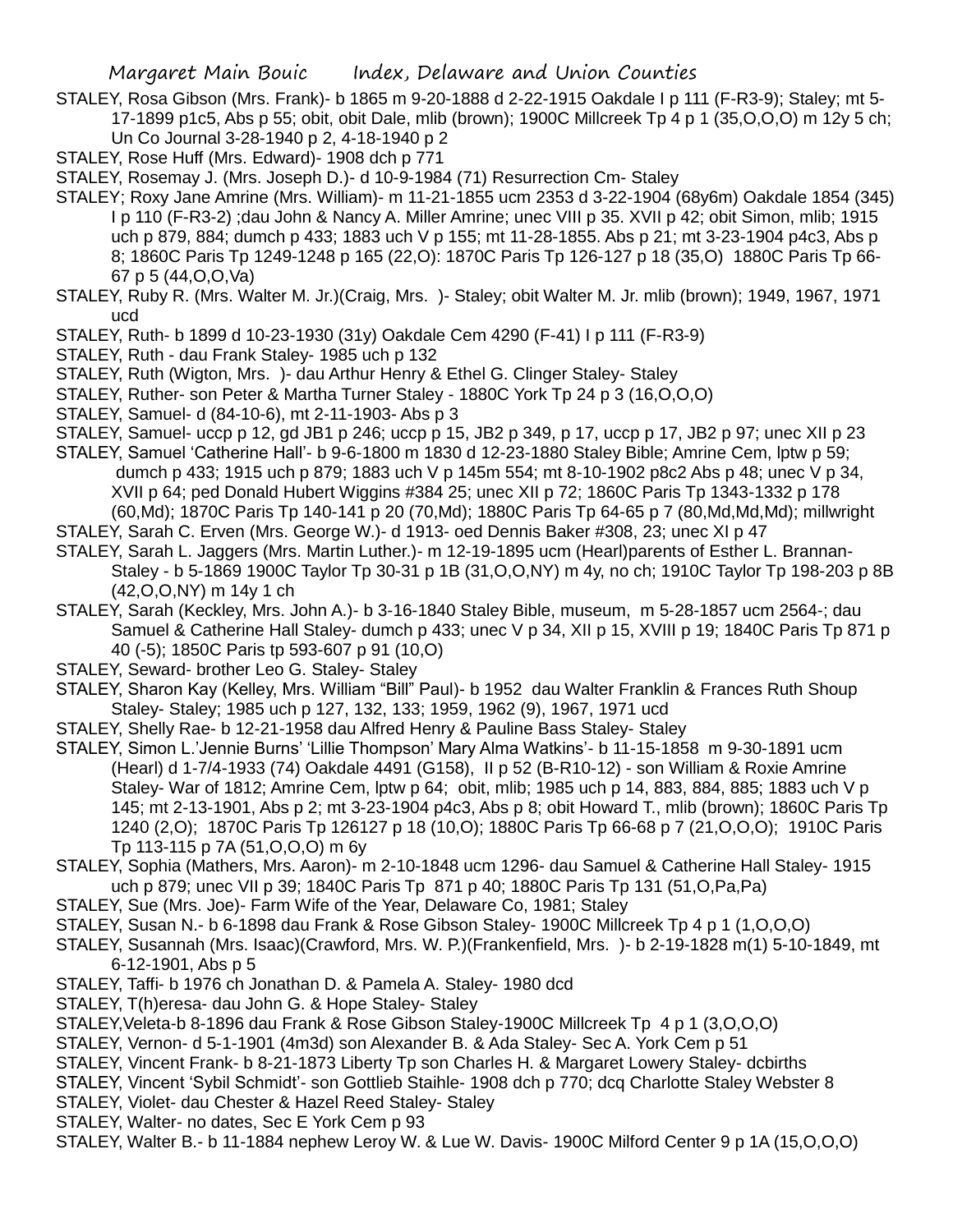STALEY, Walter Franklin 'Frances Ruth Shoup'- m 60 y- Staley; 1949, 1959, 1967 1971, 1973, 1975, 1979, 1981, 1983 ucd

STALEY, Walter F.- m 4-6-1941;son Dale & Marietta Spangler Staley- 1985 uch p 127, 132; 1962, 1977; obit Dale, obit, Marietta, mlib (brown)

STALEY, Walter 'Jacqueline Hill'- Staley

- STALEY, Walter M. Sr. 'Della M. Leonard'- b 7-24-1864 m 11-15-1891 ucm (Hearl) d 1-27-1949 (84) Oakdale II p 9 (B-R6-1) son William & Roxana Amrine Staley; obit, mlib; dumch p 433; 1883 uch V p 145; 1915 uch p 879, 884, 976, picture p 977; obit Della, mlib; obit Walter M. Jr.- mlib (brown); 1870C Paris Tp 126-127 p 18 (5,O); 1900C Allen Tp 153-157 p 7B (35,O,O,O); 1910C Allen Tp 91-93 p 4A (45,O,O,O) m 15y
- STALEY, Walter Mitchell, Jr.'Ruby'- b 10-24-1907 d 4-14-1974 Oakdale son Walter M.Sr & Della Leonard Staley- 1915 uch p 977; 1910C Allen Tp 91-93 p 4A (2,O,O,O); 1949 1967, 1971, 1981 ucd; obit Walter M.Sr., mlib; obit Della, mlib; obit mlib (brown)
- STALEY, Walter Mitchell III- son Walter Mitchell, Jr. & Ruby Staley- Staley; obit Walter M. Jr. mlib (brown); STALEY, W. E.- 1961 dcd
- STALEY, Welland A. 'Evelyn S.'- d 2-5-1972 (71) cremated- Staley; 1961, 1964, 1969, 1971 dcd
- STALEY, Wilda Mae (Hendrix, Mrs. )- dau Paul & Mary Elizabeth Hall Staley- Staley
- STALEY, Willard 'Evelyn S.'- Staley
- STALEY, William- 1880C Union Tp 111 p 20 (19,O,O,O)
- STALEY, William- b 1860 d 7-9-1927 (67) Oakdale 3937 (B14) II p 18 (B-R9-20)
- STALEY, William 'Callie Davis'- m 12-24-1883 ucm (Hearl); mt 2-14-1894 p6c1 Abs p 48
- STALEY, —d 7-10-1904 Oakdale Cem 1887 (34-F) I p 110 (F-R3-2), infant of William & Della Staley
- STALEY, William- 1915 uch p 711
- STALEY, William 'Gladys Ida Wood'- 1985 uch p 143
- STALEY, William 'Grace Anderson'- m 1- 1890- Anderson, Piersol
- STALEY, W. M.- son William & Roxey Jane Amrine Staley- mt 3-23-1904 p 4c3, Abs p 8
- STALEY, William 'Roxy Jane Amrine'- b 10-17-1833 Greene Co. m 11-21-1855 ucm 2353 Oakdale I p 110 (F-R3-2); obit Simon, mlib; obit George, mlib; son Samuel & Catherine Hall Staley- Staley Bible, Museum; mt 11-21-1855. Abs p 21; unec V p 34; VIII p 35. XVII p 42; mt 3-23-1904 p 4c3, Abs p 8; 1883 uch V p 145; 1840C Paris p 871 p 40 (5-10); 1860C Paris Tp 1240 (26,O); 1870C Paris Tp 126-127 p 18 (37,O); 1880C Paris Tp 231- 237 p 13A (66, O,Pa,Pa); 1900C Paris p Tp 231-237 p 13 (77, O,Pa,Pa); 1910C Paris Tp 111-113 p 7A (76,O,Pa,Pa) wid
- STALEY, William S.- son Isaac & Maria Reed Staley- 1860C Paris Tp 1341-1330 p 172 (6/12,O); 1870C Paris Tp 56 p 1 (11,O)
- STALEY, son Simon & Lillie Thompson Staley- obit Howard T., mlib (brown)
- STALEY, William Watkins- 1910C Paris Tp 113-115 p 7A (3,O,O,O)
- STALEY, William W. 'Gladys Ida Wood'- b 8-12-1906 d 10-29-1985 (79) son Simon & Mary Alma Watkins Staley- Staley; 1915 uch p 885; obit Simon, mlib. obit Mary Alma, mlib; obit, Dana, mlib,
- STALEY, W. M. 'Della M. Turner'- Staley; obit Simon, mlib; obit George, mlib1915 uch p 145
- STALF, Veit- dcc James Fathbruckner 2304
- STALHAM, Elizabeth (Williams, Mrs. Robert)- d 1674; dcc David Williams 1025
- STALIN/STALIAN, Albert- b 5-6-1894 d 4-25-1962 son Christopher Columbus & Rosa Henry Stalian-Freshwater p 215
- STALI(A)N, Amanda Minner (Mrs. Christopher Columbus)- b 1-1-1851 m 2-28-1875 d 5-13-1890 dau Samuel & Margaret Arnett Minner- Freshwater p 214, 215, 217
- STALI(A)N, Anthony 'Mary Freshwater'- m 1-25-1847- Freshwater p 185, 189, 214, 217
- STALI(A)N, Catharine- sister Anthony Stalin- Freshwater, p 214
- STALIN, Christoph Columbus 'Amanda Minner''Rosa Henry'- b 9-18-1851 m(1) 2-28-1875 (2) 1891 son Anthony & Mary Freshwater, Stalin- reared by Stephen Freshwater. often used Freshwater man.- Freshwater p 214, 215, 216, 217
- STALIN Cora Elba (Craddock, Mrs. Lewis Hayes)- b 4-8-1885 m 3-5-1902 d 5-13-1954 dau Christopher Columbus & Amanda Minner Stalian- Freshwater, p 215, 216, 217
- STALIN, George- b ca 1853 reared by Stephen Freshwater, son Anthony & Mary Freshwater, -- Freshwater, p 214
- STALIN, Henry b ca 1848 son Anthony & Mary Freshwater- reared by William Freshwater Freshwater p 214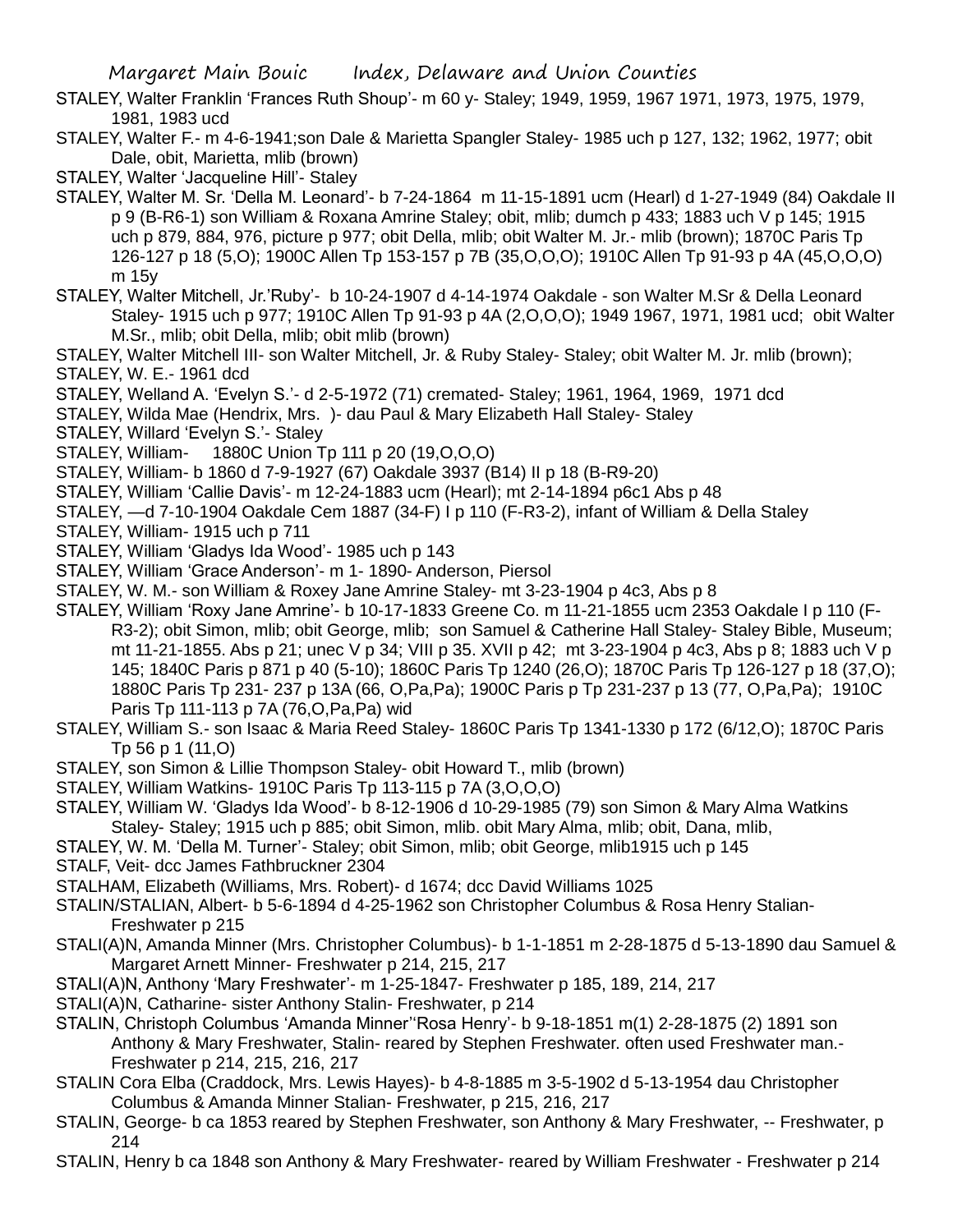STALIAN, Jay Columbus- b 2-12-1892 son Christopher Columbus & Rosa Stalian- Freshwater p 215

STALIAN Leona Wheeler (Mrs. Samuel Albert)- b 9-11-1890 m 10-12-1908 d 10-24-1960 bur ILL, Freshwater p 216

STALIAN, Maggie Lillian- b 8-19-1881 d 10-9-1881 dau Christopher Columbus & Amanda Minner Stalian-Freshwater p 215, 216

STALIAN, Mary Etta- b 8-23-1876 dau Christopher Columbus & Amanda Minner Stalian- Freshwater p 215

STALIAN, Mary Freshwater (Mrs. Anthony)- b 4-30-1827 m 1-25-1847 d 1893/2 dau Christopher & Elizabeth Hill Freshwater, - Freshwater p 185, 189, 214, 217, 218

- STALIAN, Rosa Henry (Mrs. Christopher Columbus)- b 1850 m 1891 d 1921- Freshwater, p 214, 215
- STALIAN, Samuel Albert 'Leona Wheeler'- b 10-24-1878 d 9-22-1954 changed name to Samuel Burton Freshwater, m 10-12-1908 son Christopher Columbus & Amanda Minner Stalian- Freshwater, p 215, 216
- STALK, Craig M. 'Kimberly Sue Rinehart'- b 1960 m 1-14-1985 lived with Fred W. & Kay C. Anderson- Stalk 1973 ucd

STALK, Kimberly Sue Rinehart (Mrs. Craig M.)- m 1-14-1985 dau John A. Rinehart Sr. & Sue R. Epley Rinehart- Stalk

- STALK, Mary- b 1956 lived with Fred W. & Kay C. Anderson- 1973 ucd
- STALK, Mary Helen- dau Mrs. Kay Anderson- Stalk
- STALK, Mary (Rausch, Mrs. John)- Stalk

STALK, Russell- b 1958, lived with Fred & Kay C. Anderson 1973 ucd, with Richard & Violet Wagner- 1975 ucd

- STALK, Ryan Albert- b 7-1-1985 son Craig M. & Kimberly Sue Rinehart Stalk- Stalk
- STALKBARGER, E.- 1908 dch p 478
- STALKER, Donald- son Fred & Edith Meade Stalker- Stalker
- STALKER, Dorothy (Link, Mrs. )- dau Fred & Edith Meade Stalker- Stalker
- STALKER, Edith Meade (Mrs. Fred)- Stalker
- STALKER, Fred 'Edith Meade'- Stalker
- STALKER, Gerda F. (Mrs. James M.)- 5-22-1918 Poland- d 10-10-1996 (78) Arlington National Cem- Stalker
- STALKER, James M. 'Gerda F. ;- b 3-23-1925 d 10-4-1996 (71) Arlington National Cem- son Fred & Edith Meade Stalker- Stalker
- STALKER, —(Mrs. James)- dau Mr. A. C. Brown- dg 8-30-1907 Cry Ab p 66
- STALKER, Virginia (Temple, Mrs. )- dau Fred & Edith Meade Stalker- Stalker
- STALKOSKI, Mildred (Yost, Mrs. Thomas Hugo)- m 6-29-1946- Weiser p 553
- STALL- Ann- dau George & Catharine Stall- 1860C Claibourne Tp 830-811 p 109 (17,O)
- STALL, Ann Maria (Price, Mrs. John A.)- m 2-15-1863 ucm 3421; unec XX p 66
- STALL, Anna B. C.- dau George & Catharine Stall- 1870C Paris Tp 230-231 p 31 (9,O)
- STALL, Barbara (Channell, Mrs. Frank A.)- m 2-16-1882 ucm 7134
- STALL, Beny- son George & Catharine Stall- 1860C Claibourne Tp 830-811 p 109 (22,O)
- STALL, Carrie Foote (Mrs. Jacob)- m 4-16 -1887 ucm (Hearl)
- STALL, Catharine (Mrs. George)- 1860C Claibourne Tp 830-811 p 109 (44,O)
- STALL, Catharine (Mrs. George)- 1870C Paris Tp 230-231 p 31 (35.Bav)
- STALL, Charles W.- son George & Catharine Stall- 1870C Paris Tp 230-231 p 31 (13,O)
- STALL, Charles W. 'Sarah E.'- b 1-1859- 1900C Darby Tp 118-124 p 6A (41,O,Ger,Ger( m 18y
- STALL, Clarence C.- b 4-1892 1900C Darby Tp 118-124 p 6A (8,O,O,O)
- STALL, Cophrona- dau George & Catharine Stall- 1860C Claibourne Tp 830-811 p 109 (9,O)
- STALL, Cora M.- b 6-1883 dau Charles W. & Sarah E. Stall- 1900C Darby Tp 118-124 p 6A (16,O,O,O)
- STALL, Cynthia (Tipton, Mrs. Elisha)- m 12-29-1836 dcm
- STALL, Emma- dau George & Catharine Stall- 1860C Claibourne Tp 830-811 p 109 (15,O)
- STALL, Estella Beightler (Mrs. Fredrick)- m 5-11-1892 ucm (Hearl)
- STALL, Flora (Cahill, Mrs. Hiram Grant)- m 6-9-1890 ucm (Hearl)
- STALL, Florence- dau George & Catharine Stall- 1860C Claibourne Tp 830-811 p 109 (4,O)
- STALL, Fredrick 'Estella Beightler'- m 5-11-1892 ucm (Hearl)
- STALL, Fredrick- son George & Catharine Stall- 1870C Paris Tp 230-231 p 31 (3,O)
- STALL, George 'Catharine'- 1860C Claibourne Tp 830-811 p 109 (48,O)
- STALL, George 'Catharine'- 1870C Paris Tp 230-231 p 31 (39,Bav)
- STALL, George P.- d Saturday, Manchester MI (85) bur Marysville dg 8-24-1909, Cry Ab p 56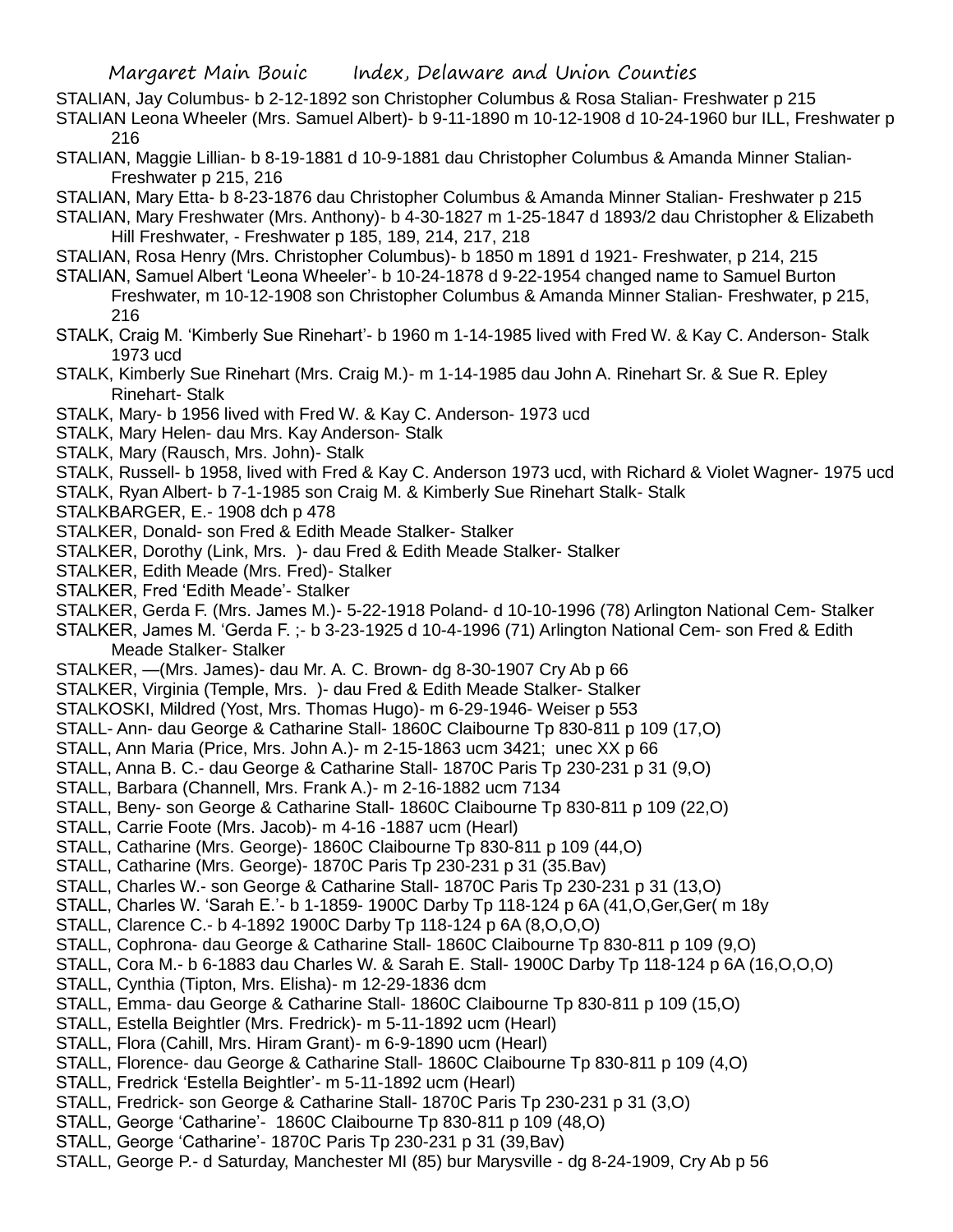- STALL, Dr. Isaac- brother of Mrs. James Henderson- mt 2-19-1890 p5c6
- STALL, Isaac G. Lovina"'Vine" Liggett'- m 6-8-1870 ucm (Hearl); 1883 uch V p 317
- STALL, Isabelle- dau George & Catharine Stall- 1860C Claibourne Tp 830-811 p 109 (19,O)
- STALL, Isabel (Parrish, Mrs. William A.)- m 2-22-1861 ucm 3151; unec XIX p 66
- STALL, Jacob 'Carrie Foote'- m 4-16-1887 ucm (Hearl)
- STALL, Jacob- son George & Catharine Stall- 1870C Paris Tp 230-231 p 31 (17,O)
- STALL, James M.- son George & Catharine Stall- 1860C Claibourne Tp 830-811 p 109 (12,O)'
- STALL, Jay- 1949 ucd
- STALL, John- 1820C Delaware Tp ; Pabst 5 p 2
- STALL, John- York Tp, 1843; unec XII p 68
- STALL,John G.- b 2-1870 -son George & Catharine Stall-1870C Paris Tp 230-231 p 31 (3/12,O)
- STALL, Johns- uccp p 26 security JB 3 p 707; estate of Daniel Swartz
- STALL, Kate (Mrs. Rev. Steve)- Stall
- STALL, Laura- dau George & Catharine Stall- 1860C Claibourne Tp 830-811 p 109 (11,O)
- STALL, Lena E.- b 10-1885 dau Charles W. & Sarah E. Stall- 1900C Darby Tp 118-124 p 6A ((14,O,O,O)
- STALL, Luke- son Rev. Steve & Kate Stall- Stall- engaged to Sarah Hackett
- STALL, Maggie (Harrington, Mrs. Freeman Absolem)- m 7-27-1887 ucm (Hearl); mt 2-15-1893 p5c1 Abs p 34
- STALL, Margaretta- dau George & Catharine Stall- 1860C Claibourne Tp 830-811 p 109 (6,O)
- STALL, Margret- dau George & Catharine Stall- 1870C Paris Tp 230-231 p 31 (5,O)
- STALL, Mary A/S. (Henderson, Mrs. James A.)- m 6-16-1864 ucm 3602; unec XXI p 18
- STALL, Mary- dau George & Catharine Stall- 1870C Paris Tp 230-231 p 31 (4,O)
- STALL, Mary (Grimes, Mrs. James)- m 2-16-1888 ucm (Hearl)
- STALL, Mary Newhouse (Mrs. )- dau Isaac & Elizabeth Richey Newhouse- Newhouse p 9, 13; Monnett p 7, 10
- STALL, Oscar H. 50th wedding anniversary- 1934- Stall
- STALL, Otto E.-b 7-1888 son Charles W. & Sarah E. Stall-1900C Darby Tp 118-124 p 6A (11.O)
- STALL, Peter 'Susan V. Neal'- m 3-2-1893 ucm (Hearl); slip, unec IV p 54
- STALL, Sarah E. (Mrs. Charles W.)- b 10-1864; 1900C Darby Tp 118-124 p 6A (35, O,Swit,O) 4 ch
- STALL, Sarah Jane (Clendenen, Mrs. George Washington)- b 1842 d 1877 ped Robert Ellsworth Clendenen #18, unec III p 24
- STALL, Rev. Steve 'Kate'- Stall
- STALL, Susan V. Neal (Mrs. Peter)- m 3-2-1893 ucm (Hearl); slip, unec IV p 54
- STALL, Lovina "Vine" Liggett (Mrs. Isaac G.)- m 6-8-1870 ucm (Hearl) dau John & Mary Lamme Liggett- 1883 uch V p 317;mt 4-1-1896 p4c2, Abs p 5;1870C Jerome Tp 254-246 p 34 (27,O)
- STALLIN, Edward- Powers Pat p 259
- STALLIN, Joseph- son Edward Stallin- Powers Pat p p 259
- Or de Stalham, Stallion, Stallon, Stallyon, Stallus, Staliam, Stalion
- STALLING/SALLING, ----b 5-15-1846 d 3-16-1959 (112) Civil war vet-father of William May Bowles- mt 5-15- 1946, Abs
- STALLING,SALLING, ----(Bowles, Mrs. Willie May)- dau Above Vet- mt 5-15-1946 Abs
- STALLING, Jennifer- b 1976 dau Michael & Kathy S. Stalling, 1977, 1979 ucd
- STALLING, John- b 1974 son Michael & Kathy S. Stalling- 1975, 1977, 1979 ucd
- STALLING, Kathy S. (Mrs. Michael C.)- 1975, 1977, 1979 ucd
- STALLING, Michael C. 'Kathy S.'- 1975, 1977, 1979 ucd
- STALLINGS, Carolyn Mae Rausch (Mrs. Jimmy D.)- b 12-14-1953 m 5-14-1976 dau Ned Wilfred & Leona Wallace Rausch- Rausch 146351; St. Paul p 135
- STALLINGS, Harry- see Rausch (146351)
- STALLINGS, Jimmy D. 'Carolyn Mae Rausch'- m 5-14-1976 son Harry Stallings- Rausch (146351); St. Paul p 135
- STALLINGS, Kelley Jo- b 11-6-1976 dau Jimmy D. & Carolyn Mae Rausch Stillings- St. Paul p 135
- STALLMAN, Henry 'Sophia'- d 7-27-1870 (79-11-27) Jerome Cem, DJ p 104; 1850C Concord Tp 2211 p 130 (59,Ger)
- STALLMAN, Henry- son Henry & Sophia Stallman- 1850C Concord Tp 2211 p 130 (16,Pa)
- STALLMAN, Henry- b Germany d 7-29-1870 (79y) Concord Tp- dcdeaths; 1908 dch p 406
- STALLMAN, Henry L. 'Maria Pilm'- 1880 dch p 669; Powers Pat p p 204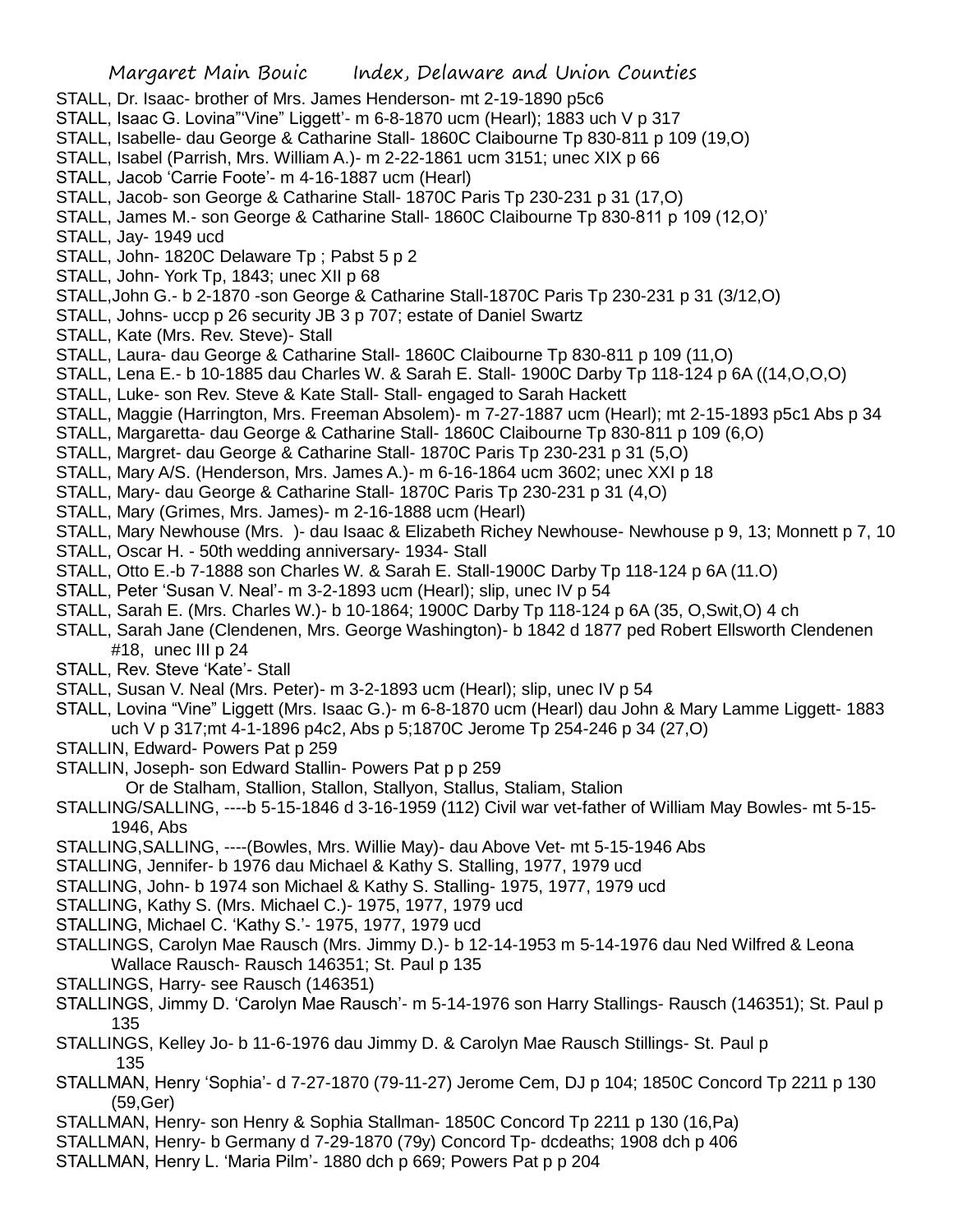- STALLMAN, Louisa (Holmes, Mrs. Jesse)- m 11-3-1850 dcm
- STALLMAN, Maria Pilm (Mrs. Henry L.)- 1880 dch p 669; Powers Pat p 204
- STALLMAN, Maria (Hill, Mrs. Henry D.)- m 2-16-1854 dcm
- STALLMAN, Rebecca- dau Henry & Sophia Stallman- 1850C Concord Tp 2211 p 13o (14,Pa)
- STALLMAN, Rebecca (Powers, Mrs. Orrin)- b 7-30-1836 m 11-11-1855 dcm- dau Henry l. & Maria Pilm Stallman- 1880 dch p 669; Powers Pat p 204
- STALLMAN, Rica- ch Henry & Sophia Stallman- 1850C Concord Tp 2211 p 130 (19,Ger)
- STALLMAN, Sarah (Brannon, Mrs. John Solomon)- ped Cheryl Ann Kincaid Lefevra #581 19 unec XVIII p 21
- STALLMAN, Sophia (Mrs. Henry)- d 7-22-1873 (78-8-5) Jerome Cem DJ p 104; 1850C Concord Tp 2211 p 130 (55,Ger)
- STALLMAN, Wilhelmina (Houser, Mrs. Gideon)- m 5-1844- Pabst 8 p 50
- STALLON, Christian (Chappell, Mrs. William)(Mrs. Edward)- m 1693- Powers Pat p 259
- STALLON, Christopher- Powers Pat p 259
- STALLON, Edward 'Margaret''Elizabeth Miller''Christian Chappell'- d 5-14-1703- Powers Pat p 9, 259
- STALLON, Elizabeth Miller (Mrs. Edward)- dau George Miller- Powers Pat p 259
- STALLON, b 12-16-1877 Concord Tp son George & Elizabeth Penn Stallon- dcbirths
- STALLON, Henry 'Laura Bryson'- lic m 4-6-1891 ucm (Hearl)
- STALLON, Laura Bryson (Mrs. Henry)- lic m 4-6-1891 ucm (Hearl)
- STALLON, Margaret (Mrs. Edward)- d about 1680- Powers Pat p 259
- STALLON, Margaret (Foote, Mrs. Pasco)- m 11-30-1678 dau Edward & Margaret Stallon- Powers Pat p 9, 259
- STALLON, Sarah (Edgecombs, mrs. John)- m 2-9-1674 dau Edward & Margaret Stallon- Powers Pat p 259
- STALLON, Susan (Mrs. )- dg 12-4-1906 (65) Cry Ab p 137
- STALLSMITH, Alice/Alyce I.- 1967,1971, 1973, 1975 ucd
- STALLSMITH, Betty (Meyer(s), Mrs. Lowen)- dau David Gorby & Leah F. Baker Stallsmith- Stallsmith; 1949 ucd
- STALLSMITH, Danise (Mrs. John)- Stallsmith
- STALLSMITH, Dave 'Karen;- Stallsmith
- STALLSMITH, David 'Doris'- son Robert L. & Rose Marie Stallsmith- Stallsmith
- STALLSMITH, David Gorby 'Leah F. Baker'- b 8-8-1900 m 4-28-1923 d 9-20/21-1966 Price Cem, djlm p 57- son J. Frank & Ella Orr Stallsmith- Stallsmith; 1949, 1962 ucd
- STALLSMITH, David G.- 1910C Jackson Tp 44 p 2B (9,O,O,O)
- STALLSMITH, David Leonard- son Robert & Rosie Stallsmith- 1949, 1959, 1952 (14)
- STALLSMITH, Doris (Mrs. David)- Stallsmith
- STALLSMITH, Ella Orr (Mrs. J. Frank)- Stallsmith
- STALLSMITH, Emma- b 4-1888 dau Frank & Sarah e. Stallsmith- 1900C Jackson Tp 114-116 p 5B (12,O,O,O)
- STALLSMITH, Erin- Junior member (4-H), unec VII p 1
- STALLSMITH, Ethel- b 3-1885 dau Frank & Sarah E. Stallsmith- 1900C Jackson Tp 114-116 p 5B (15,O,O,O); 1910C Jackson Tp 44 p 2B (24,O,O,O)
- STALLSMITH, Frank- attended funeral of Mrs. Lon Gibson on Sunday- mt 9-11-1889, Abs p 2
- STALLSMITH, F.W.- 1880C Jackson Tp 9 p 225B (-,o,Pa,Pa)
- STALLSMITH, Jacob Dwight- b 5-4-1994 dau Robert & Sherrie Stallsmith- Stallsmith
- STALLSMITH, J. Frank 'Sarah E.'- b 10-1863 d 1916 Price Cem. djlm p 53; 1900C Jackson Tp 114-116 p 5B (36,O,O,O); 1910C Jackson Tp 44 p 2B (47,O,O,O) m 25y
- STALLSMITH, John 'Danise'- son Robert L. & Rose Marie Stallsmith- Stallsmith; 1959, 1962(12) ucd
- STALLSMITH,John F. 'Phoebe E. Keecham'- d Saturday bur Essex-dg 9-19-1916, Cry Ab p 93
- STALLSMITH, John R.- 1979, 1971, 1973 ucd
- STALLSMITH, Karen (Mrs. David)- Stallsmith
- STALLSMITH, Leah/Leigh F. Baker (Mrs. David Gorby)- b 7-6-1900 m 4-28-1923 d 8-17-1982 (82) Price Cem, djlm p 57- dau Earl & Frankie Stamats Baker- Stallsmith; 1949, 1959, 1962, 1971, 1973, 1977, 1979, 1981 ucd
- STALLSMITH, Lena- b 8-1890 dau Frank & Sarah E. Stallsmith- 1900C Jackson Tp 114-116 p 5B (9,O,O,O); 1910C Jackson Tp 44 (19,O,O,O)
- STALLSMITH, Mary Ethel- b 1885 d 1960 Price Cem, djlm p 57 dau J. Frank & Sarah E. Stallsmith
- STALLSMITH, Phoebe E. (Keecham, Mrs. )(Mrs. John F.)- m 1916, dg 9-19-1916, Cry Ab p 93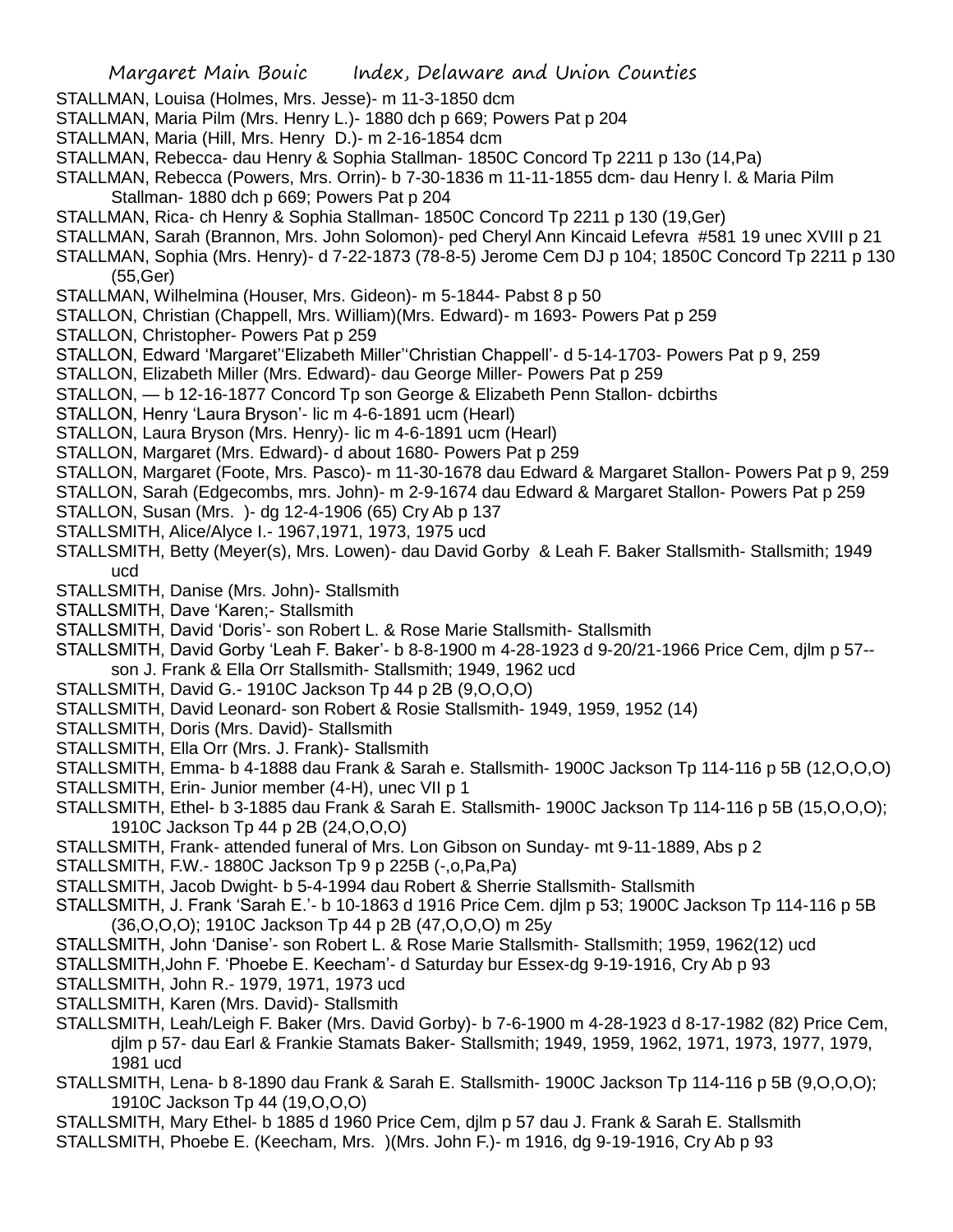- STALLSMITH, Robert "Bob" L,'Rosie'-d 7-13-2001 Price Cem- son David Gorby & Leah F. Baker Stallsmith-Stallsmith; 1949, 1959, 1962 ucd
- STALLSMITH, Robert 'Sherri Edwards'- son Dave & Karen Stallsmith- Stallsmith
- STALLSMITH, Rose Marie (Mrs. Robert L.)(Pearson, Mrs. )- Stallsmith; 1949, 1959, 1962 ucd
- STALLSMITH, Ruth E.- b 9-1896 dau Frank & Sarah E. Stallsmith- 1900C Jackson Tp 114-116 p 5B (3,O,O,O); 1910C Jackson Tp 44 (13,O,O,O)
- STALLSMITH, Sarah E. (Mrs. J. Frank)- b 2-1861/2 d 1915 Mother- Price Cem, djlm p 53; 1900CJackson Tp 114-116 p 5B (38,O,O,O) m 16y 4 ch; 1910C Jackson p 44 p 2B (48,O,O,O) m 25y 5 ch
- STALLSMITH, Shelby Lynne- b 2-3-1992 dau Robert & Sherri Edwards Stallsmith- Stallsmith
- STALLSMITH, Sherri Edwards (Mrs. Robert)- dau Dwight & Aggie Edwards- Stallsmith
- STALLYON, Deborah (Avery, Mrs. James)- b 1651 m 2-18-1669 Powers Pat p 9, 139, 159-dau Edward & Margaret Stallyon
- STALLYON, Edward- son Edward & Elizabeth Miller Stallyon- Powers Pat p 259
- STALNAKER, Britt 'Iva E. Mitchell'–b 1889 m 8-25-1910 d 1962 Unionville Cem, DJ p 42; unvmec p 17; Stalnaker; obit Iva E., mlib (brown)
- STALNAKER, --(Nicol, Mrs. Carlton)- dau Britt & Iva E. Mitchell Stalnaker, obit Iva mlib (brown)
- STALNAKER, Carol (Mrs. Gene)- Stalnaker
- STALNAKER, Carol (Mrs. Oral)- m 8-25-1951- Stalnaker
- STALNAKER, C. B.- Unionville Cem, lot. DJ p 48, 50; Clarence Interment 7-19-1962
- STALNAKER, Charlene (Minor, Mrs. Jim)- dau Doyle L. & Ruby Mae Dasdorph Stalnaker- Stalnaker
- STALNAKER, Doyle L. 'Ruby Mae Casdorph'- m 12-24-1931 d 9-22-1971- Stalnaker
- STALNAKER, Emerson L.'Virginia'-- b 3-31-1918 d 3-4-1973 son Britt & Iva E. Mitchell Stalnaker- Stalnaker; obit mlib (brown); obit Iva E. mlib (brown)
- STALNAKER, Gene 'Carol'- son Doyle L. & Ruby Mae Casdorph Stalnaker- Stalnaker
- STALNAKER, Geraldine (Somerville, Mrs. James)- dau Doyle L. & Ruby Mae Casdorph Stalnaker- Stalnaker
- STALNAKER, Iva E. Mitchell (Mrs. Britt)- b 6-14-1884 d 12-26-1968 (74) Unionville Cem, DJ p 42, 45;
	- interment 12-28-1968- dau William & Mary Anne Barnhouse Mitchell- unvmec p 21, 22, 25, 27, 28, 33, 37; obit, mlib (brown)
- STALNAKER, John N. 'Telma I. Fisher'- Stalnaker
- STALNAKER, Keith- son Doyle L. & Ruby Mae Casdorph Stalnaker- Stalnaker
- STALNAKER, Larry 'Shirley'- son Doyle L. & Ruby Mae Casdorph Stalnaker- Stalnaker
- STALNAKER, Michael O. "Mike" 'Tammy J. Adams'- m 10-4-1986 son Oral & Carol Stalnaker- Stalnaker
- STALNAKER, Oral 'Carol'- m 8–25-1951- Stalnaker
- STALNAKER, Pat (Edgington, Mrs. Terry)- dau Oral & Carol Stalnaker- Stalnaker
- STALNAKER, Rick- son Oral & Carol Stalnaker- Stalnaker
- STALNAKER, Ruby Mae Casdorph (Mrs. Doyle L.)- b 9-26-1911 m 112-24-1931 d 11-29-1997
- (86) bur Wilson Cem. Newark- dau John N. & Telma I. Fisher Casdorph- Stalnaker
- STALNAKER, Ruth Ann (Nicol, Mrs. Carlton)- m 7-30-1950- dau Britt & Iva E. Mitchell Stalnaker- Stalnaker; Rausch (11971); unvmec p 30
- STALNAKER, Sandy (Gordon, Mrs. Steve)- m 1-4-1970 dau Oral & Carol Stalnaker- Stalnaker
- STALNAKER, Shirley (Mrs. Larry)- Stalnakeer
- STALNAKER, Steve- son Oral & Carol Stalnaker- Stalnaker
- STALNAKER, Tammy J. Adams (Mrs. Michael O. "Mike")- m 10-4-1986 dau Dr. John E. Adams- Stalnaker
- STALNAKER, Telma I. Fisher (Mrs. John n.)- Stalnaker
- STALNAKER, Virginia (Mrs. Emerson L.)- Stalnaker; obit Emerson L, mlib (brown)
- STALTER, Larry L. 'Sandra S.'- 1980 dcd
- STALTER, Larry b 1968 son Larry L. & Sandra S. Stalter- 1980 dcd
- STALTER, Mark b 1972 son Larry L. & Sandra S. Stalter- 1980 dcd
- STALTER, Mike- Shroyer's Mobile Home- 1980 dcd
- STALTER, Pauline Edith (Schaffner, Mrs. Samuel stanley)- b 3-13-1908 m 5-29-1922- Weiser p 652
- STALTER, Sandra S. (Mrs. Larry L.)- 1980 dcd
- STALTER, Theresa Buchman (Mrs. William)- d 11-10-1969 (77) bur Greenlawn, Col.; Stalter; 1961, 1964, 1969 dcd
- STALTER, William M. 'Theresa Buchman'- d 12-4-1969 (77) Greenlawn Cem, Col. Stalter; 1961, 1964, 1969 dcd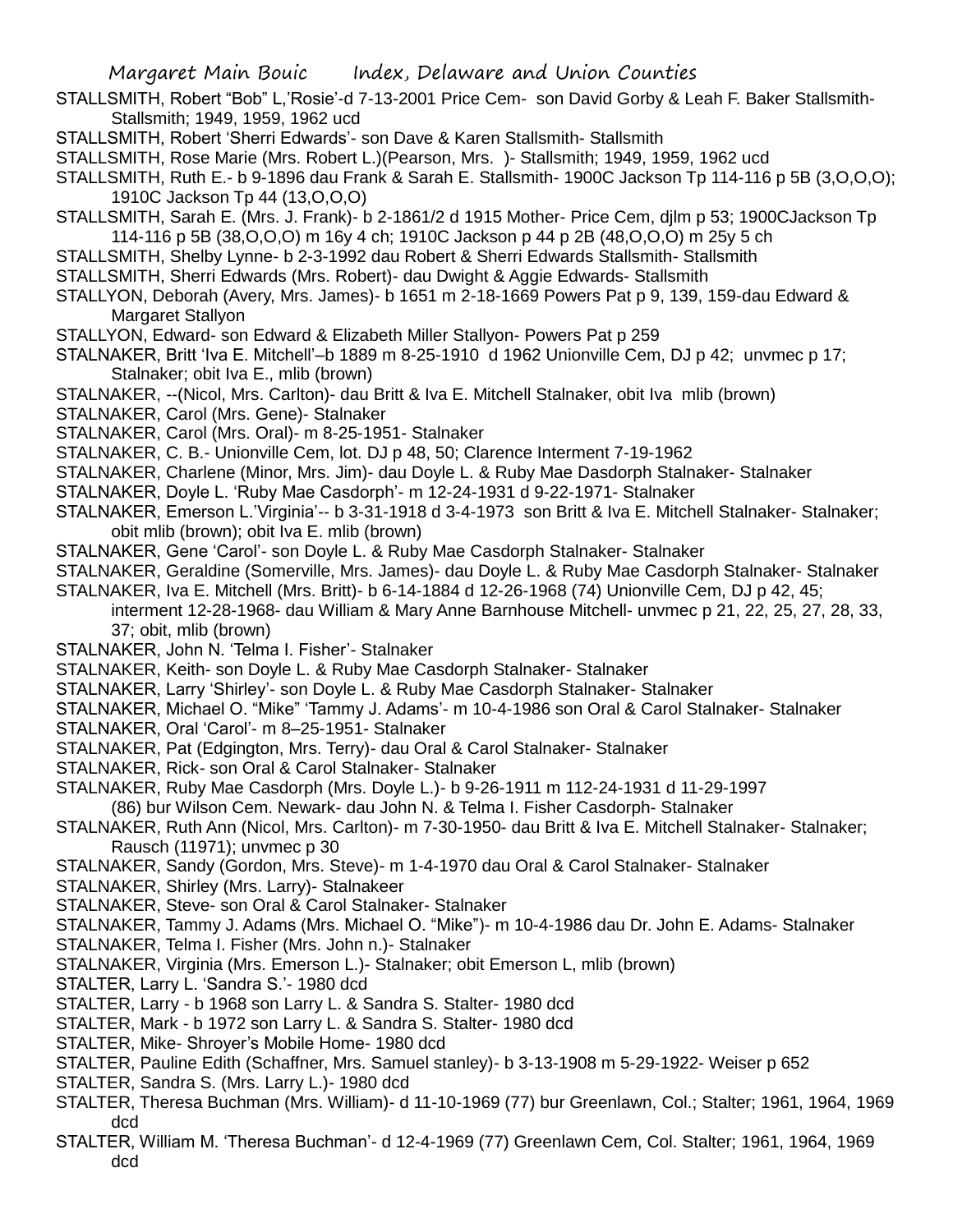- STALUM, Herbert- Powers Pat p 259
- STALUM, Ralph- Powers Pat p 259
- STALY, C. F.- b 3-2-1887 Concord Tp dau Frank & Ella A. Chambers Staly- dcbirths
- STALY, Mrs. Thomas- d 7-15-1868 (27y) Kingston Tp dau Wm. White- dcdeaths
- STAMATES, —query by Robert Ellis- unec III p 36
- STAMATES, Gene- Broadway church- unec XVI p 57a
- STAMATES, H. S.- attended funeral of his mother at York Pres. Chj (90) mt 4-19-1899 p 8c2; Abs p 54
- STAMATS, –family of Dennis Baker #308, unec XI p 1, 27
- STAMATS, Agona/Arana- b 7-3-1874 d 1904 York Cem Sec A. p 48 dau Malchus F. & Mary Southard Stamats-1915 uch p 1032; 1883 uch V p 555; 1880C York Tp 68 p 7 (6,O,O,O); 1900C York Tp 67 p 3B (25,O,O,O)
- STAMATS, Alice C/Koons (Mrs. John)- b 3-20-1810 m 4-29-1830 d 4-13-1899 (89) E. York Cem p 6- dau George & Keziah Funner Koons- 1883 uch V p 522, 554, 555; 1915 uch p 940, 1031 (Abby); 1985 uch p 133; 1840C York Tp 289 (30-40); 1850C York Tp 464-472 p 71 (39,Pa) ; 1880C York Tp 223 p 3 (70,O,Md,Pa)
- STAMATS, Allie E.- d 12-25-1884 (17y2d) Byhalia Cem, lptw p 117- dau Harrison S. & Hope Haines Stamats-1883 uch V p 672; 1880C Washington Tp 162-168 p 18 (12,O,O,O)
- STAMATS, Alley/Allie Coons (Mrs. John)- b 3-20-1810 d 4-13-1899 (89) E York Cem p 6; 1870C York Tp 242- 248 p 31 (60,O) ; Eve Trib 2-13-1939 p 1 parents of Cyrus
- STAMETS, Athi F. (Butler, Mrs. French O.)- m 11-22-1890 ucm (Hearl)
- STAMATS, Atty A. "Ettie F."( Chaney, Mrs. Ira)- dau Harrison S. & Hope Haines Stamats- 1915 uch p 941; 1883 uch V p 672; 1870C Washington Tp 81-77 p 12 (2,O); 1880C Wash. Tp 162-168 p 18 (9,O,O,O)
- STAMETS, Carrie (Sivey, Mrs. Albert)- m 10-13-1892 ucm (Hearl)
- STAMATS, Carrie (Williams, Mrs. George)- b 2-8-1874 dau Cyrus & Margaret Fish Stamats- 1883 uch V p 555; 1915 uch p 1099; Fish 3; 1985 uch p 133; 1880C York Tp 69 (9,O,O,O)
- STAMATS, Jesa Clara- 1870C York Tp 184-181 p 24 (4,O); 1880C York Tp 68 p 7 (14,O,O,O)
- STAMATS, Claudia M. (Hager, Mrs. Forest S.)- b 7-5-1863 m 2-6-1881; ucm 6899- dau Harrison S. & Hope Haines Stamats- 1915 uch p 941; 1883 uch V p 672; 1870C Washington Tp 81-77 p 212 (15,O); 1880C Washington Tp 162-168 p 18 (16,O,O,O)
- STAMATS, Cornelius 'Sarah G.' -1870C Marysville-Paris Tp 3 p 1 (45,O); 1880C Marysville 189-193 (54,Md,Md,Md)- plasterer
- STAMATS, Cyrus, Squire 'Margaret Fish''Margaret Ross'- b 12-6-1842 m(1) 1-1-1873 d 2-15-1938 Sec B. York Cem p 62 or 2-12-1939 (96) Eve Trib 2-13-1939 p 1- son John & Alla Coons Stamets; ucm (Hearl); Fish 2,3; 1985 uch p 83; 1915 uch p 841, 1032, 1098, 1099, 1110; 1883 uch V p 555, 617; 1850C York Tp 464-472 p 71 (9,O); 1870C York Tp 242-248 p 31 (27,O); 1880C York Tp 69 (37,O,Pa,Pa); 1900C York Tp 65 p 3B (57,O,Pa,O) m 28y; unec VI p 8
- STAMATS, Isadora "Dora" (Smith, Mrs. Frank)- b 7-21-1866 dau Malchus F. & Mary Southard Stamats- 1883 uch V p 554, 555; 1915 uch p 1032; mt 11-9-1904, Abs p 26
- STAMATS, Elizabeth- dau George & Ruth Evans Stamats- 1883 uch V p 554
- STAMATS, Elizabeth (Spicer, Mrs. Andrrew A.)- b 1811 d 1903, ped Alice Yarrinton Golden #56 27; unec V p 18
- STAMATS, Ella (Ford, Mrs. )- dau Cornelius & Sarah G. Stamats- 1880C Marysville 189-193 p 19 (28,O,Md,O)
- STAMATS, Frankey (Baker, Mrs. Austin Earl)- b 1875 m 4-10-1897 (Hearl) d 1958 dau Harrison S. & Hope Haines Stamats- 1915 uch p 941; 1883 uch V p 672; ped Dennis Baker #308 9; unec XI p 27, 47; 1880 Washington Tp 162-168 p 18 (3,O,O,O)
- STAMATS, Genevieve Tunks (Mrs. John O.)- b 1871 m 12-24-1892 ucm 1032 d 1923 Broadway Cem, lptw p 74
- STAMATS, George H.- son Cornelius & Sarah G. Stamats- 1870C Marysville-Paris Tp 3 p 1 (15,O)
- STAMATS, George 'Ruth Evans'- d 9-5-1857 (26) mt 9-23-1857, Abs p 26- son Philip Stamats- 1883 uch V p 554; 1915 uch p 940, 1031, 1098, 1099
- STAMATS, George W.- son George & Ruth Evans Stamats- 1883 uch V p III p 329, V p 554; 1915 uch p 144
- STAMATS, George W. -d -1-1857 (36-7-6) York Cem p 6- son John & Ella Staymates- 1850C York Tp 464-472 p 71 (19,O)
- STAMATS, Harrison S.- son of George W.- mt 10-14-1857 Abs p 26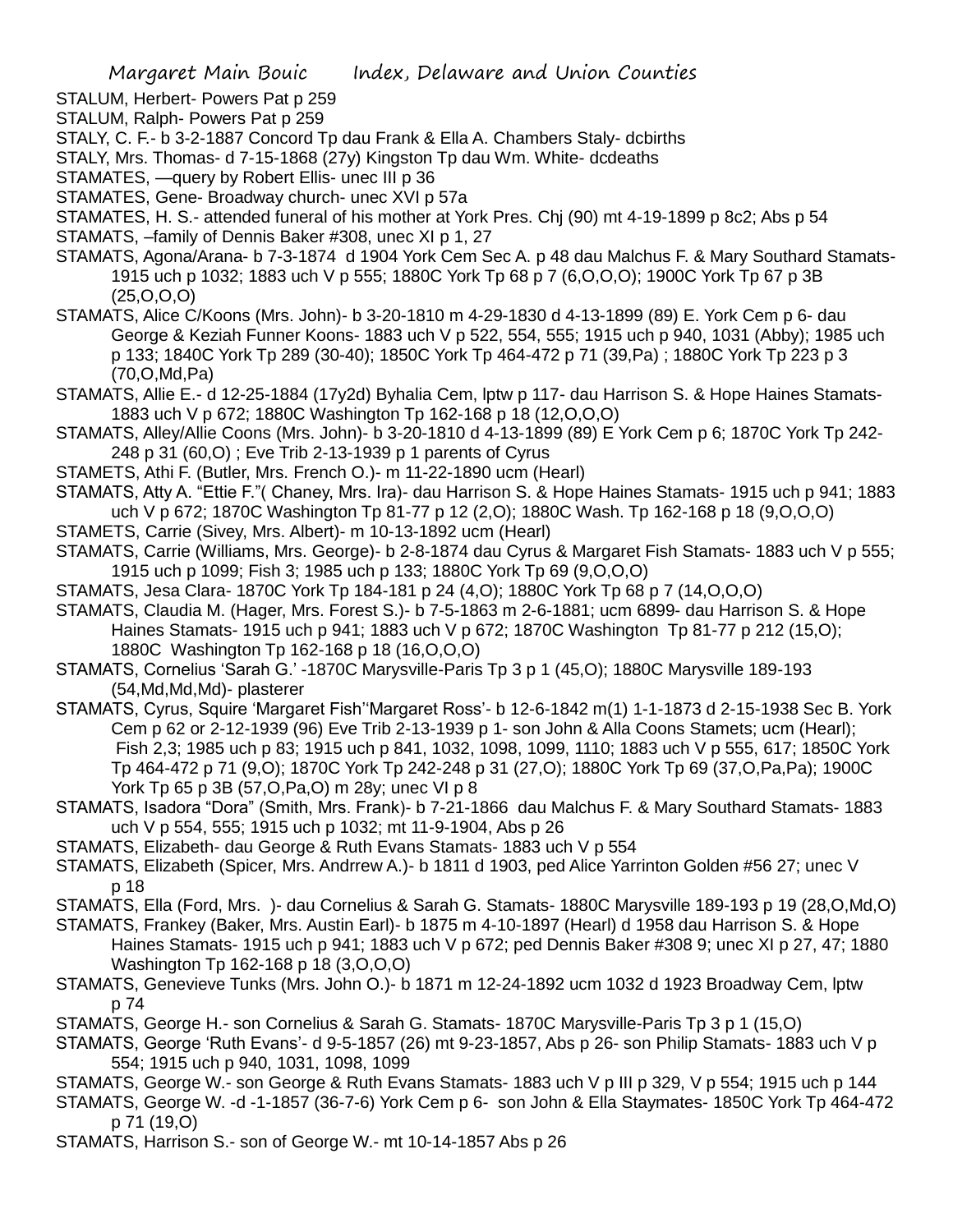- STAMATS, Harrison S. 'Mary M. Robins''Hope Haines'- b 5-20-1833 m (1) 3-2-1859 ucm 2846 (2)\_ 1-19-1862 ucm 3281 d 1916 Byhalia Cem, lptw p 117; son John & Ally Coons Stamats- 1883 uch V p 672; mt 3- 16-1859. Abs p 32; 1915 uch p 508, 940, 941, 942, 1032, 1099; ped Dennis Baker #308 18; unec XI , 27, 47, XIX p 30; unec XX p 32; 1850C York Tp 464-472 p 71 (17,O); 1860C York Tp 1308 p 177 (27,O); 1870C Washington Tp 81-77 p 2 (37,O); 1880C Washington Tp 162-168 p 18 (47,O,Pa,O); 1900C Wash Tp 110 p 5B (67,o,pa,Pa) m 40y
- STAMATS, H. S.,- father of Mrs. French Butler- mt 6-5-1901, Abs p 5
- STAMATS, —(Butler, Mrs. French)- dau H. S. Stamats- mt 6-5-1901, Abs p 5
- STAMATS, Hope Haines (Mrs. Harrison S,.)- b 1835 m 1-19-1862 ucm 3281 d 1909 Byhalia Cem, lptw p 117 dau Allen & Sarah Haines- 1915 uch p 941; 1883 uch V p 672; ped Dennis Baker #308 19, unec XI p 27, 47; unec XX p 32; mt 6-21-1905, Abs p 16;1870C Washington Tp 81-77 p 12 (34,O); 1880C Washington Tp 162-168 p 18 (45,O,Va,Va); 1900C Washington Tp 110 p 5B (63,O,Va,Va) m 40y, 4 ch 3 living
- STAMATS, Irene (Yates, Mrs. Julian Wendell)- Maugans Anc p 154
- STAMATS, Isabelle Flenniken (Mrs. )- dau Elias Alexander & Mary Ann Kerr Flenniken- Powers p 177
- STAMETS, Isadora (Smith, Mrs. Frank)- m 7-12-1890 ucm (Hearl)
- STAMATS, John- 1915 uch p 471; 1883 uch V p 672
- STAMATS, John 'Ally Coons'- b 8-17-1803d 9-2-1895 (92) E. York Cem p 6- son George & Ruth Evans Stamats- 1883 uch V p 514, 522, 523, 554; 1915 uch p 940, 1031, 1098; 1985 uch p 133; unec XV p 66; 1840C York Tp p 289 (30-40);1850C York Tp 464-472 p 71 (49,Pa); 1870C York Tp 31 (66,Pa); 1880C York Tp 23 p 3 (76,Pa,Pa,Pa)/ Eve Trib 2-13-1939 p1
- STAMATS, John O 'Genevive Tunks'- b 5-26-1868 m 12-24-1892 d 5-22-1960 Broadway Cem. lptw p 74- son Malchus F. & Mary Southard Stamats- mt 11-9-1904, Abs p 26; ucm (Hearl); 1915 uch p 1032; 1870C York Tp 184-181 p 24 (2,O); 1880C York Tp 68 p 7 (12,O,O,O)
- STAMATS, Kathryn (Armstrong, Mrs. William)- dau John O. & Genevieve Tunks Stamats- Stamats
- STAMATS, Keziah (Haines, Mrs. James D.)- m 12-27-1860 ucm 3117 dau John & Ella Staymates- 1850C York Tp 464-472 p 71 (12,O); mt 1-15-1902 p 7c2 Abs p 2; unec XX p 6
- STAMATS, Leah- dau George & Ruth Evans Stamats- 1883 uch V p 554
- STAMATS, Malchus/Marchus/Marcus F. 'Mary Southard'- b 4-22-1836 m 5-23 or 7-1863 ucm 3440 d 1-25- 1927 Sec A. York Cem p 48; son John & Ally Coons Stamats- Stamats; 1883 uch V p 554; 1915 uch p 953, 1031, 1032, 1099; mt 10-12-1904 p5c2, mt 11-9-1904 Abs p 224, 26; unec XX p 66; 1850C York Tp 464-473 p 71 (14,O); 1870C York Tp 184-181 p 24 (34,O); 1880C York Tp 68 p 7 (44,O,Pa,Pa); 1900C York Tp 67 p 3B (64,O,Pa,Pa) m 37y
- STAMATS, Margaret Fish (Mrs. Cyrus)- b 1-2-1850 m 1-1-1873 ucm 5199 d 4-17/19-1909 Sec. B. York Cem p 62- dau Cornelius & Elizabeth Rench Fish- 1883 uch V p 555, 617; 1915 uch p 1099; 1985 uch p133; Fish 2, 3; 1870C Claibourne Tp 5 p 17 (20,O); 1880C York Tp 69 (30,O,Md,O); 1900C York Tp 65 p 3B (50,O,Md,O) m 28y, 2 ch; Eve Trib 2-13-1939 p 1
- STAMATS, Margaret Ross (Parsons, Mrs. )(Mrs. Cyrus)- m 9-7-1910 d 3-2-1922 dau William & Elsie Ross-1915 uch p 1099; 1985 uch p 133; Eve Trib 2-13-1939 p 1
- STAMATS, Mary E.- dau Cornelius & Sarah G. Stamates- 1870C Marysville-Paris Tp (18,O)
- STAMATS, Mary- dau Harrison S. & Mary Robins Stamats- 1915 uch p 941; 1883 uch V p 672
- STAMATS, Mary Jane (Davis, Mrs. )- dau John O. & Genevieve Tunks Stamats- Stamats
- STAMATS, Mary J. Robins (Mrs. Harrison S.)-b 1837 m 3-2-1859 ucm 2846 d 9-4-1861- E. York Cem p 6;
- 1883 uch V p 672; 1915 uch p 941; unec XIX p 7; 1860C York Tp 1308-1316 p 177 (23,O)
- STAMATS, Mary (Mrs. Marchus F.)- mt 11-9-1904, Abs p 26
- STAMATS, Mary M. Price (Mrs.Matthew E.)- b 5-5-1848 m 4-3-1879 dau Thomas R. & Mary J. Price- 1883 uch V p 555; 1880C York Tp 45 p 5 (32,O,O,O); 1900C Claibourne Tp 198-212 p 9A (52,O,O,O) m 20y;
	- 1910C Claib Tp NP 119 p 5A (62,O,Pa,O) m 31y, 1 ch, 0 living
- STAMATS, Mary R.- d 1-4-1862 dau A. & M. E. York Cem p 6
- STAMATS, Mary Southard- dau Rev. Sylvester & Rebecca Tilton Southard- mt 1-20-1897 p 5c2, Abs p 15 STAMATS, Matthew E. 'Melissa'- b 1836 d 1920 Co K. 1st O. C. E. York Cem p 3
- STAMATS, May Z.(Linn, Mrs. Rolla)- b 10-3-1875-dau Cyrus & Margaret Fish Stamats- Fish 3; 1985 uch p 42, 133; 1883 uch V p 555(Mayzella); 1985 uch p 42, 133; 1880C York Tp 69 (9,O,O,O); 1900C York Tp 65 p 3B (24,O,O,O)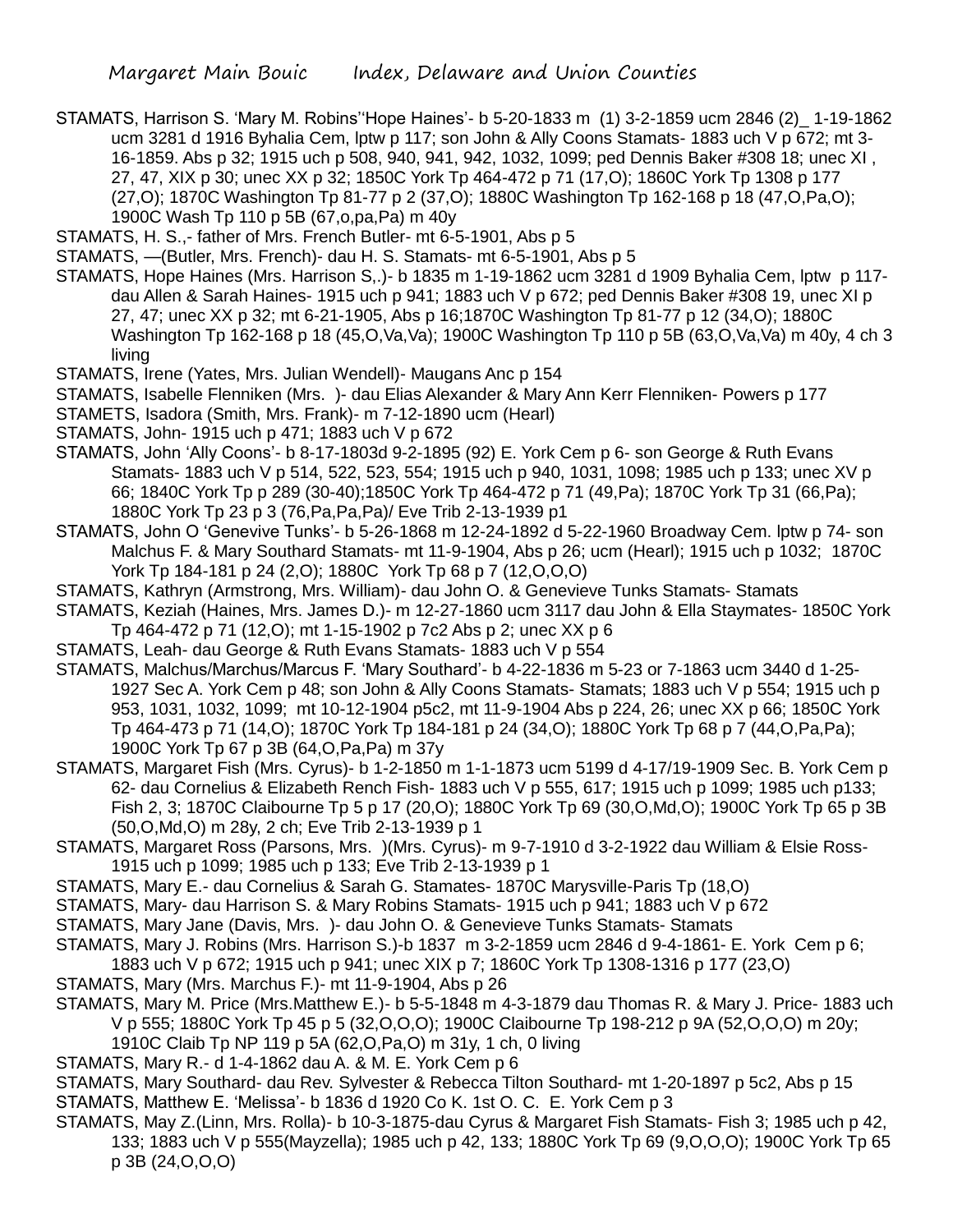- STAMATS, Melissa (Mrs. Matthew)- b 1848 d 1924 E. York Cem p 3
- STAMATS, M. M. Robins (Mrs. H. S.)- m 3-2-1859 ucm 2846, mt 3-16-1859, Abs p 32
- STAMATS, Neva B. (Barger, Mrs. Frank)- dau Harrison S. & Hope Haines Stamats- 1915 uch p 941
- STAMATS, Orville- no dates York Cem Sec B. p 62
- STAMATS, Philip- 1915 uch p 1031,1032
- STAMATS, Rodalphus- 1880C York Tp 45 p 5 (21,O,O,O)
- STAMATS, Ruth Evans (Mrs. George)- d 4-1846; 1915 uch p 1031; 1883 uch V p 554
- STAMATS, Ruth- day John O. & Genevieve Tunks Stamats- Stamats
- STAMATS, Sallie (Marmon, Mrs. John F.)- m 11-19-1874 ucm 5576; mt 3 p 4; mt 12-2-1874
- STAMATS, Sarah G. (Mrs. Cornelius)- 1870C Marysville -Paris Tp 3 p 1 (40,O); 1880C Marysville 189-193 p 19 (49,O,Md,Pa)
- STAMATS, Sarah (Hamilton, Mrs. William)- b 12-6-1842 twin dau John & Ally Coons Stamats- 1915 uch p 1032,1099; 1850C York Tp 464-472 p 71 (9,O)
- STAMATS, Sarah- b 10-27-1871 d 7-30-1893 (34y8m) Oakdale 937 (E14)- dau Malchus F. & Mary Southard Stamats- 1915 uch p 1032; 1883 uch V p 555
- STAMATS, Sarah (Stump, Mrs. Samuel)- 1870C Marysville-Paris Tp 3 p 1 (8,O); 1880C Marysville 189-193 p 19 (18,O,Md,O)
- STAMATS, Sattie E.- dau Malchus F. & Mary Southard Stamats d 9-10-1895 (23-10-14) Sec A. York Cem p 48; 1880C York Tp 68 p 7 (9,O,O,O)
- STAMATS, Zona- d 10-6-1904 (30) dau Marchus F. & Mary Stamats- mt 10-12-1904 p5c2; mt 11-9-1904, Abs p 24, 26
- STAMBACH, Ruth (Mrs. Wesley W.)- 1961, 1964, 1971, 1980 dcd
- STAMGACH, Wesley W. 'Ruth'- 1961, 1964, 1971, 1980 dcd
- STAMBAUGH, Alice F. (Mrs. Ocenious)- 1971, 1973 ucd
- STAMBAUGH, Ara (Conley, Mrs. )- dau Raymond Alva, Jr. & Grace Jones Stambaugh- Stambaugh
- STAMBAUGH, Carolyn (Mrs. Williard C.)- 1971, 1980 dcd
- STAMBAUGH, Catharine (Sells, Mrs. Peter)- d 1876; 1883 uch V p 651
- STAMBAUGH, Cheryl- b 1959- dau Edward & Shirley L. Stambaugh- 1961, 1964, 1969, 1971 dcd
- STAMBAUGH, Clarence Mike' Angelina Fuskino'- d 7-14-1994 (60)bur Calif.- son Jeffie & Ruth Stambaugh-**Stambaugh**
- STAMBAUGH, Cornelia Powell (Mrs. Dr. )- dauThomas W. & Elizabeth Gordon Powell- 1908 dch p 799 d (76) dg 3-20-1906, Cry Ab p 87
- STAMBAUGH, Dr. 'Cornelia Powell'- 1908 dch p 799; dg 3-20-1906, Cry Ab p 76
- STAMBUAGH, Dawn Michelle Gullett (Mrs. Jason Raymond0- m 8-5-1989 dau Robert Gullett- Stambaugh
- STAMBAUGH, Edward 'Shirley L.'- 1961, 1964, 1969, 1971, 1980 dcd
- STAMBAUGH, Flora Jean (Cook, Mrs. Kenneth)- dau Jeffie & Ruth Stambaugh- Stambaugh
- STAMBAUGH, Frederick G.- Stambaugh
- STAMBAUGH, Gerald- son Edward & Shirley L. Stambaugh- 1961 (2) dcd
- STAMBAUGH, Grace Jones (Mrs. Raymond Alva,Jr.)- m 4-12-1958 dau Dr. & Mrs. Nathaniel Greene Jones-Stambaugh; 1962, 1971, 1973, 1975, 1977, 1979, 1981, 1983 ucd
- STAMBAUGH, Harold- son James & Mary Bell Wilson Stambaugh- Stambaugh; obit Mary Belle, mlib (brown)
- STAMBAUGH, Helen (Gregg, Mrs. Galen)- dau Jeffie & Ruth Stambaugh- Stambaugh
- STAMBAUGH, James- son Jeffie & Ruth Stambaugh- Stambaugh
- STAMBAUGH, James' Mary Bell Wilson'- Stambaugh; obit Mary Belle, mlib (brown);
- STAMBAUGH, James-son James & Mary Bell Wilson Stambaugh-obit Mary Belle, mlib (brown)
- STAMBAUGH, James 'Tina'- Stambaugh
- STAMBAUGH, Jane L. b 1962 dau Edward & Shirley L. Stambaugh- 1964, 1969, 1971, 1980 dcd
- STAMBAUGH, Jason Raymond ' Dawn Michelle Gullett'- b 1971 m 8-5-1989 adopted son Raymond Alva,Jr. & Grace Stambaugh- Stambaugh; 1975, 1977, 1979, 1981, 1983 dcd
- STAMBAUGH, Jeffie R. 'Ruth'- b 7-10-1904 d 4-25-1990 (85) bur Georgesville- son John T. & Nancy Jane Stambaugh- Stambaugh
- STAMBAUGH, Jody Ann (Garvey, Mrs. Kevin Jacob)- m 7-31-1982 dau Frederick G. Stambaugh- Stambaugh STAMBAUGH, John R. 'Maxine'- 1980 dcd
- STAMBAUGH, John T. 'Nancy Jane'- Stambaugh
- STAMBAUGH, Joyce- b 1964 dau Edward & Shirley L. Stambaugh- 1964, 1969, 1971, 1980 dcd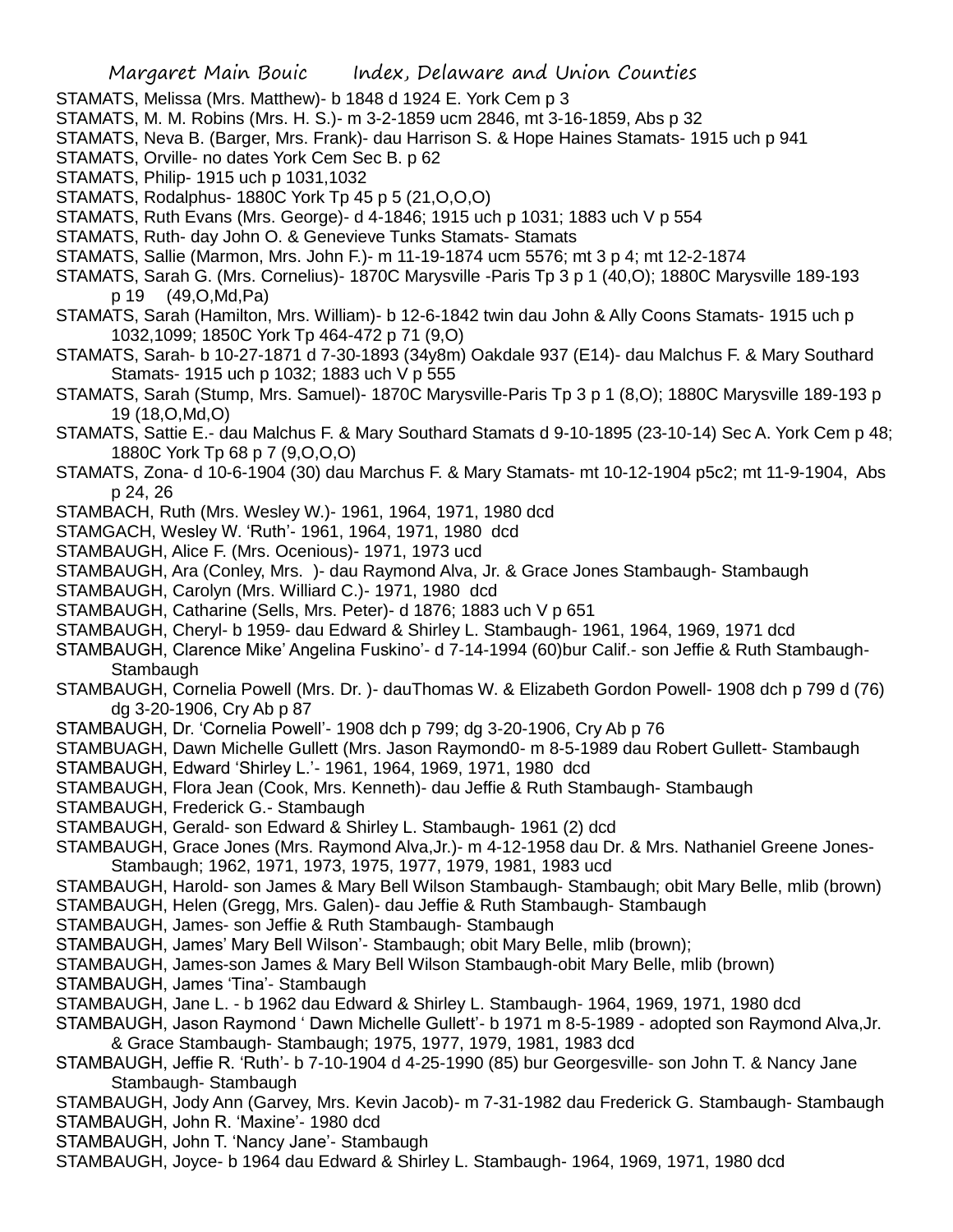- STAMBAUGH, Lawrence- b 1968 son Edward & Shirley L. Stambaugh- 1969, 1971 dcd
- STAMBAUGH, Lee- son James & Mary Bell Wilson Stambaugh- Stambaugh; obit Mary Bell, mlib (brown)
- STAMBAUGH, Lisa- b 1969 dau John R. & Maxine Stambaugh- 1980 dcd
- STAMBAUGH, Lori- b 1965 dau Ocenious & Alice F. Stambaugh- 1971, 1973 ucd
- STAMBAUGH, Lottie Dell (Mrs. )- sister John Dull- mt 7-13-1904 p1c1, Abs p 18
- STAMBAUGH, Louise (Stillings, Mrs. John)- m 12-21-1904 p 6, Abs p 28
- STAMBAUGH, Mary Bell Wilson (Mrs. James)- b 8-24-1929 d 5-18-1970 Forest Grove Cem- dau George Wilson- Stambaugh; obit mlib (brown)
- STAMBAUGH, Maxine (Mrs. John R.)- 1980 dcd
- STAMBAUGH, Nancy Jane (Mrs. John T.)- Stambaugh
- STAMBAUGH, Ocenious 'Alive F.'- 1971, 1973 ucd
- STAMBAUGH, Raymond Alva,Jr. 'Grace Jones'- m 4-12-1958- Stambaugh; 1962, 1973, 1975, 1977, 1979, 1981, 1983 ucd
- STAMBAUGH, Robert- b 1967 son John R. & Maxine Stambaugh- 1980 dcd
- STAMBAUGH, Robbie- b 1966 son Willard C. & Carolyn Stambaugh- 1971, 1980 dcd
- STAMBAUGH, Roberta- dau James & Mary Belle Stambaugh- obit Mary Belle, mlib (brown)
- STAMBAUGH, Ruth (Mrs. Jeffie)- d 1984- Stambauigh
- STAMBAUGH, Scarlet (Smith, Mrs. )(Blumenschein, Mrs. Harold Wayne)- b 1955 m (2) 10-11-1980 dau Raymond Alva, Jr. & Grace Jones Stambaugh- Rausch (151(10)14); Stambaugh; 1962 (6) ucd; 1971 dcd
- STAMBAUGH, Shawn- son James & Mary Belle Stambaugh- obit Mary Belle mlib (brown)
- STAMBAUGH, Shirley L. (Mrs. Edward)- 1961, 1964, 1969, 1971, 1980 dcd
- STAMBAUGH, Timmy- b 1969 son Willard C. & Carolyn Stambaugh- 1971, 1980 dcd
- STAMBAUGH, Timothy Eugene- b 5-5-2001 son James & Tina Stambaugh- Stambaugh
- STAMBAUGH, Tina (Mrs. James)- Stambaugh
- STAMBAUGH, Willard C. 'Carolyn'- 1971, 1980 dcd
- STAMBERG, Dr.- 1908 dch p 350
- STAMBERGER, Alphrom- b 12-15-1878 Concord Tp son Joseph H. & Eliza J. Cole Stamberger- dcbirths STAMBOUGH, Angelina Fuskino (Mrs. Clarence Mike)- Stambough
- STAMBOUGH, Elena (Noakes, Mrs. Paul)- dau Clarence Mike & Angelina Fuskino Stambough- Stambough
- STAMBOUGH, Michael- son Clarence Mike & Angelina Fuskino Stambough- Stambough
- STAMBOUGH, Stephen- son Clarence Mike & Angelina Fuskino Stambough- Stambough
- STAMEN, Ron- 1980 dcd SRoute 23
- STAMETS, Cyrus, member Pioneer meeting- mt 10-9-1889 p 5 c4, Abs p 3
- STAMFORD, Eliza D.- Pabst 3 p 4
- STAMFORD, Jacob- 1880C Paris Tp 46-59 p 44 (13,O,O,O), infirmary
- STAMM, Rev.- conducted funeral of Mrs. John Perrin- dg 10-14-1898, Cry Ab p 168
- STAMM, Delphia Elizabeth Guisewhite (Mrs. Miller L.)- b 9-9-1911 m 4-7-1934 dau Allen & Nora May Brungart Suisewhite- Weiser p 606
- STAMM, Edna (Snyder, Mrs. Hubert Eugene)- b 5-31-1880 m 8-3-1908 d 6-24-1950- Weiser p 628
- STAMM, Miller L. 'Delphia Elizabeth Guisewhite'- m 4-7-1934- Weiser p 606
- STAMMARD, James 'Lurilda Tallman'- m 4-14-1867 ucm (Hearl)
- STAMMARD, Lurilda Tallman (Mrs. James)-m 4-14-1867 ucm (Hearl)
- STAMMLER, George- brother Howard H. Stammler- Stammler
- STAMMLER, Grace F. (Mrs. Howard H.)- Stammler
- STAMMLER, Howard H. 'Grace F.'- d 6-6-1977 (65) Forest Lawn Cem- Stammler
- STAMMLER, —(Reichert, Mrs. George)- sister Howard H. Stammler- Stammler
- STAMMLER, Richard- brother Howard H. Stammler- Stammler
- STAMMLER, Robert- brother Howard H. Stammler- Stammler
- STAMMLER, William- brother Howard H. Stammler- Stammler
- STAMP, Clara Drake (Mrs. )- d Rawlins, WY- Delaware school teacher- dg 8-12-1890, Cry Ab p 27
- STAMP, Emily- 1870C Jerome Tp 16 p 2 (48,O)
- STAMP, Leonora- dau Emily Stamp- 1870C Jerome Tp 16 p 2 (11,O)
- STAMP, Nora E. (Harper, Mrs. Charles H.)- m 10-7-1880 ucm 6807
- STAMPER, Alice (Mrs. Frank)- Stamper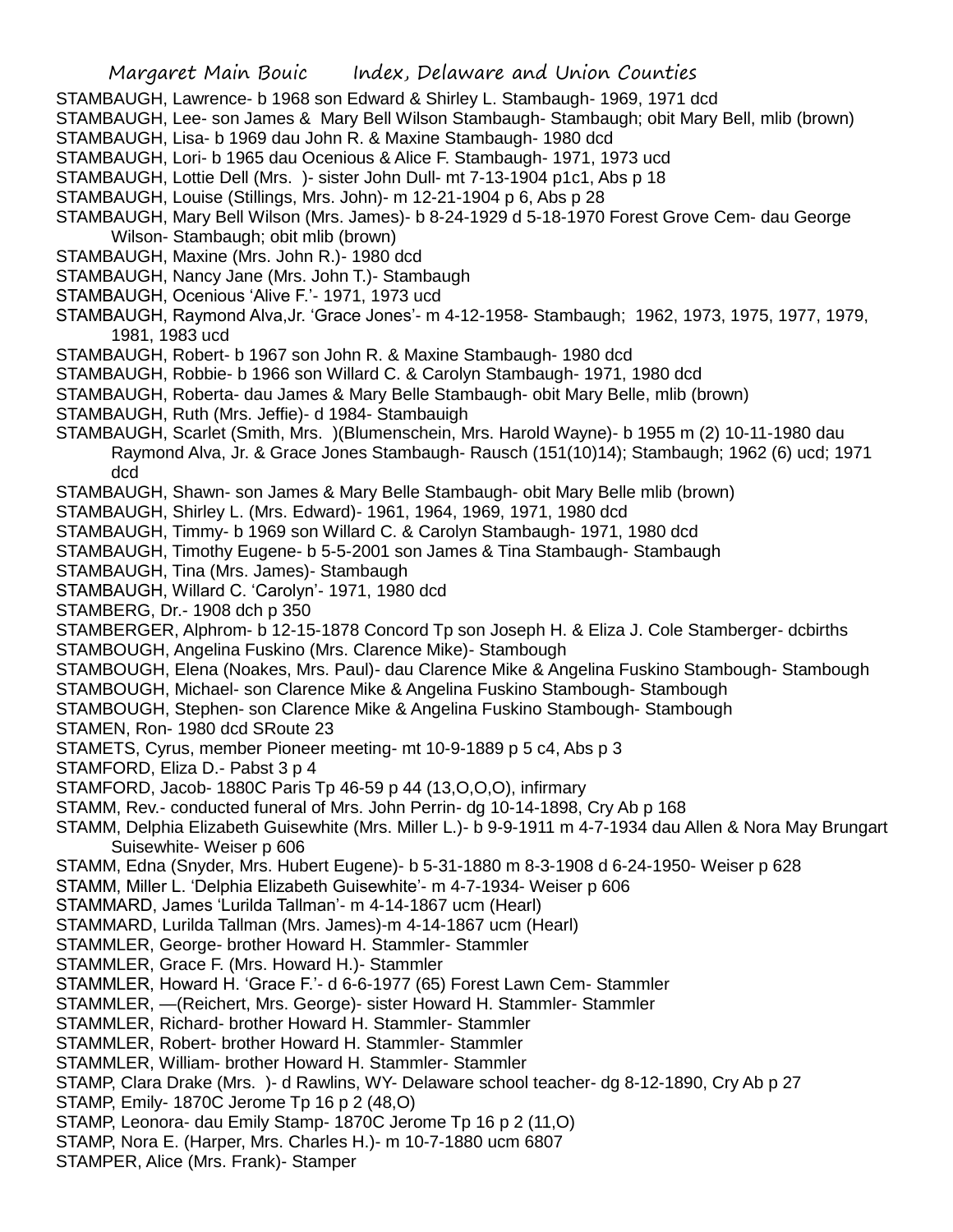- STAMPER, Alta (Metcalf, Mrs. )- dau Thomas & Kate Cullahan Stamper- Stamper
- STAMPER, Brenda (Cowgill, Mrs. Kirt Erwin)- 1985 uch p 35
- STAMPER, Candice Lynn (Brown, Mrs. Jeffrey Wayne)- b 1-28-1969 m 5-8-1993; dau Frank & Alice Stamper; Stamper; St. Paul p 1, 52
- STAMPER, Edward- son Thomas & Katie Cullahan Stamper- Stamper
- STAMPER, Frank 'Alice'- Stamper
- STAMPER, Geraldine M. (Mrs. Wayne J.)- 1977, 1979 ucd
- STAMPER, Hiram- son Thomas & Katie Cullahan Stamper- Stamper
- STAMPER, Lloyd 'Julie'- Sunbury p 53, 116; 1964, 1969 dcd
- STAMPER, Julia/Jewell (Mrs. Lloyd)- 1964, 1969, 1971 dcd
- STAMPER, Katie Cullahan (Mrs. Thomas)- Stamper
- STAMPER, Nora (Day, Mrs. )- dau Thomas & Katie Cullahan Stamper- stamper
- STAMPER, Novia S. (Whitaker, Mrs. Mose E.)- b 7-3, 1905 m 1921 d 1-21-1979 (73) bur Ky. dau Thomas & Katie Cullahan Stamper- Stamper
- STAMPER, Oakley- son Thomas & Katie Cullahan Stamper- Stamper
- STAMPER, Polly (Kimmerling, Mrs. )- dau Thomas & Katie Cullahan Stamper- Stamper
- STAMPER, Preston 'Sharon'- b 9-19-1927 d 12-1-1987 Pvt US Army WWII, Claib. Cem p 108; Stamper; 1981 ucd
- STAMPER, Preston James- son Preston Stamper- Stamper
- STAMPER, Robert T.- b 8-31-1934 d 10-9-1934- Oller Cem p 23
- STAMPER, Rose- dau Thomas & Katie Cullahan Stamper- Stamper
- STAMPER, Samantha- dau Preston Stamper- Stamper
- STAMPER, Sharon (Mrs. Preston)- 1981 ucd
- STAMPER, Thomas 'Katie Cullahan'- Stamper
- STAMPER, Tony- b 1972 son Preston & Sharon Stamper- 1981 ucd
- STAMPER, Wanda E.- b 3-24-1932 d 9-11-1932- Oller Cem p 23
- STAMPER, Wayne J. 'Geraldine M.'- 1977, 1979 ucd
- STAMPER, William- b 1955 son Lloyd & Julia Stamper- 1964, 1969 dcd
- STAN, Alfred C.- d 5-5-1878 (5-6-6) Berlin Tp, dcdeaths
- STAN, Francis M.- 1870C Delaware Town p 303 (6)
- STAN, Nathan P.- 1870C Delaware Town p 303 (6m)
- STAN, Nathen U.- 1870C Delaware Town p 303 (45\*)
- STAN, Olive H.- 1870C Delaware Town p 303 (31)
- STAN, Quintin- 1870C Delaware Town p 313 (3)
- STANARD or Steward, Carance- 1880C Washington Tp 230-239 p 25, grandson Thomas Tallman (2,O,O,O)
- STANARD, Bettie (Curl, Mrs. Cyrus L.)- m 10-2-1884 ucm (Hearl)
- STANARD, James- 1883 uch V p 497
- STANARD, Jane- 1883 uch V p 497
- STANARD, Rev. John- 1883 uch V p 397, 497; unec XV p 40l Liberty Tp Disciples Ch
- STANARD, M. M.- 1883 uch V p 497
- STANART, Anson C. 'Margaret J.'- 1870C Claibourne Tp 291-286 p 37 (24,O)
- STANART, Margaret J. (Mrs. Anson C.)- 1870C Claibourne Tp 291-286 p 37 (18,O)
- STANBACK, Charles- Pabst 8 p 4
- STANBACK, Martha (Kirkland, Mrs. Wm. D.)- d 9-13-1875 New Millcreek Cem, unec XI p 39
- STANBACK, William V.- Pabst 8 p 6
- STANBAUGH, Edward- son Lawrence Stanbaugh- Stanbaugh
- STANBAUGH, d 8-28-1961 (3mos)- son Edward Stanbaugh- Stanbaugh
- STANBAUGH, Jerry Edward- son Edward Stanbaugh- Stanbaugh
- STANBAUGH, Shirley- dau Edward Stanbaugh- Stanbaugh
- STANBAUGH, Lawrence- Stanbaugh
- STANBAUGH, Mrs. S.- relative of Mary Hinton Jebens- dg 10-29-1898, Cry Ab p 170
- STANBERY, Adaline Thomas (Mendenhall, Mrs. Edward Scull)- b 12-25-1866 m 10-17-1895 d 1-23-1960/6 dau John Rathbone & Anne Martin Stanbery- dcc Cynthia Cummins 15; dcc Mary Denison Cummins 7
- STANBERY, Anne Martin (Mrs. John Rathbone)- b 12-1-1846 Zanesville m 1-31-1866 d 9-25/24-1900 (53-10- 23) dau Alfred & Elizabeth Daniels Martin- dcc Cynthia Cummins 31; dcc Mary Denison Cummins 15;
	-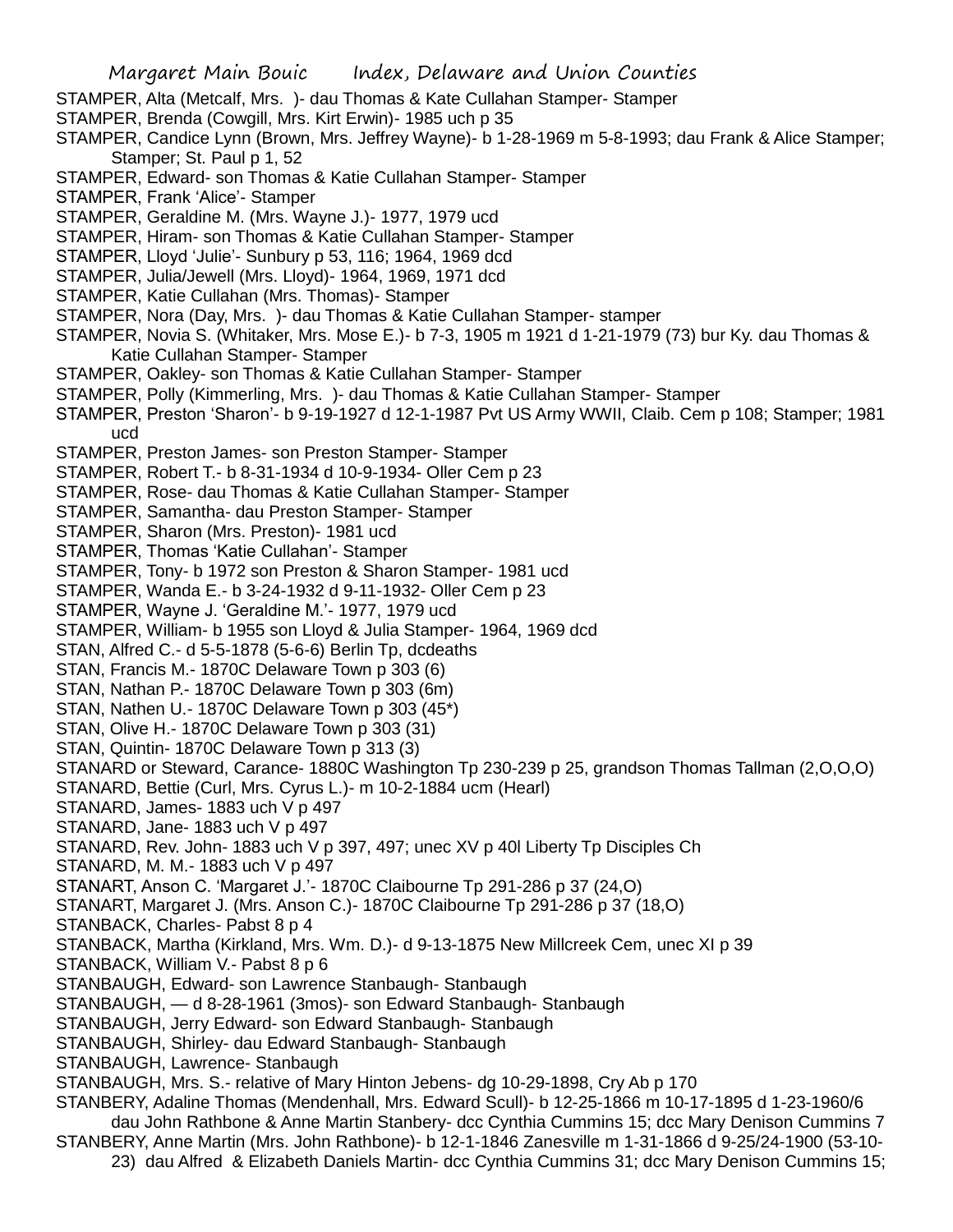dcdeaths

- STANBERY, Charles 'Mary Everallen Smith- b 8-10-1809 NY m 5-28-1833 d 3-19-1892 (82-7-16), dcc Mary Denison Cummins 28; son James & Lucy A. Stanbery- dcdeaths
- STANBERY, John Rathbone 'Anne Martin'- b 6-19-1836 m 1-31-1866 d 8-21-1908 son Charles & Mary Everallen Smith Stanbery- dcc Cynthia Cummins 30; dcc Mary Denison Cummins 14
- STANBERY, Mary Everallen Smith (Mrs. Charles)- b 7-10-1810 m 5-28-1833 d 4-21-1883; dcc Mary Denison Cummins 29
- STANBERRY, ----1976 dch p 18, 19
- STANBERRY, Adaline- 1870C Liberty Tp Del Co 402 (3)
- STANBERRY, Adaline (Mendenhall, Mrs. Edward S/)- dau John Rathbone & Annie Martin Stanberry- 1908 dch p 587
- STANBERRY, Amos- Powers p 308
- STANBERRY, Anabella- dau Washington & Rebecca Stanberry- 1850C Liberty Tp Del Co 1580 p 106 (9,O)
- STANBER(R)Y, Ann Lucy McCready/Seaman- 1880 dch p 672; 1908 dch p 586
- STANBERRY, Anna M.- 1870C Liberty Tp Del Co p 402 (23)
- STANBERRY, Annie Martin (Mrs. John R.)- dau Alfred Martin- 1908 dch p 587; 1976 dch p 390
- STANBERRY, Arabella- d 11-15-1887 (15-11-4) Powell Cem dau W. & R. A.- Powell p 163
- STANBERRY, Augustus- son Jonas & Ann Lucy Seaman Stanberry- 1908 dch p 586
- STANBERRY, Cecelia Bond (Mrs. Henry)- dau William Key Bond- 1908 dch p 586
- STANBERRY, Charles 2nd- 1870C Liberty Tp Del Co p 402 (25)
- STANBERRY, Charles 1st 1870C Liberty Tp Del Co (60\*)
- STANBERRY, Charles- son Charles & Mary Smith Stanberry- 1908 dch p 587, 853; brother John R. Stanberrydg 8-25-1908, Cry Ab p 152
- STANBERRY, Charles 'Mary Smith'- son Jonas & Ann Lucy McCreadey Stanberry- 1880 dch p 672; 1908 dch p 428, 468, 586, 587, 853; hadc p 42; CCC (1849 Oxford Tp)
- STANBERRY, Charles- son Washington & Rebecca Stanberry- 1850C Liberty Tp Del Co 1580 p 106 (6/12,O)
- STANBERRY, Charles- d 10-12-1851 (11y8m) Powell Cem Powell p 163 son W. & R. A.
- STANBERRY, Charlotte- dau Washington & Rebecca Stanberry- 1850C Liberty Tp Del Co 1580 p 106 (4,O)
- STANBERRY, Clara (Neff, Mrs. George M.)- dau Charles & Mary Smith Stanberry- 1880 dch p 672; 1908 dch p 587
- STANBERRY, Edward- son Charles & Mary Smith Stanberry- 1880 dch p 672; 1908 dch p 587; brother John R. Stanberry- dg 8-25-1908, Cry Ab p 152
- STANBERRY, Dr. Edward- son Jonas & Ann Lucy Seaman Stanberry- 1908 dch p 587
- STANBERRY, Edward- son Edward & Emma Newell Stanberry- 1908 dch p 587
- STANBERRY, Edward 'Emma Newell'- 1908 dch p 587
- STANBERRY, Edward 'Iva'- b 11-2-1891 d 4-11-1967 bur Brownstown- Stanberry
- STANBERRY, Elias- Powers Pat p 171
- STANBERRY, Emma- dau Howard & Emma Newell Stanberry- 1908 dch p 587
- STANBERRY, Emma Newell (Mrs. Edward)- 1908 dch p 587
- STANBERRY, Ethel Marie (Kuba, Mrs. )- dau Edward & Iva Stanberry- Stanberry
- STANBERRY, Frank- son Edward & Emma Newell Stanberry- 1908 dch p 587
- STANBERRY, George- son Jonas & Anna Lucy Seaman Stanberry- 1908 dch p 586
- STANBERRY, Gerald- son Edward & Iva Stanberry- Stanberry
- STANBERRY, Gerry- ch Edward & Iva Stanberry- Stanberry
- STANBERRY, Golda (Roseberry, Mrs. )- dau Edward & Iva Stanberry- Stanberry
- STANBERRY, Rev, G. T.- 1908 dch p 258
- STANBERRY, Harriet (Mrs. Edward)- dcw Bk 3 p 224
- STANBERRY, H. C.- hadc p 18; CCC (1849 Brown Tp)
- STANBERRY, Helen- dau Edward & Emma Newell Stanberry- 1908 dch p 587
- STANBERRY, Hon. Henry ' Beecher''Cecelia Bond'- son Jonas & Anna Lucy McCreaday Stanberry- 1880 dch p 672; 1908 dch p 586
- STANBERRY, Henry- brother Edward Stanberry- dcw Bk 3 p 224
- STANBERRY, Howard- brother Edward Stanberry- dcw Bk 3 p 224
- STANBERRY, Howard- son Jonas & Anna Lucy Seaman Stanberry- 1908 dch p 586
- STANBERRY, Iva (Mrs. Edward)- Stanberry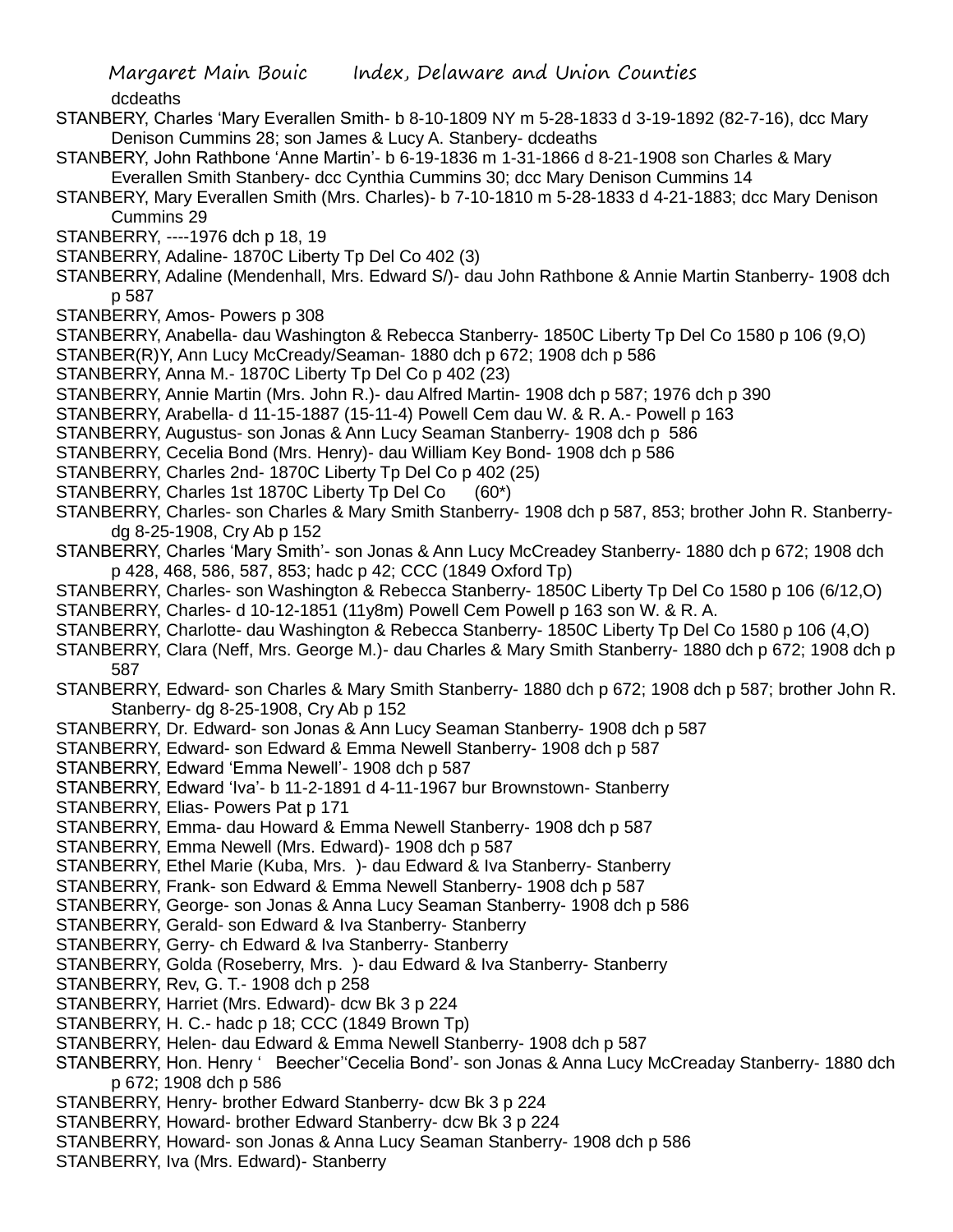STANBERRY, Dr. James- Pabst 1 p 7

STANBERRY, John Rathbone 'Annie Martin- d from bee stings, (72) son Charles & Mary Smith Stanberry-1880 dch p 672; 1908 dch p 586, 587; dcw Bk 3 p 224; Powell p 170; dg 8-25-1908, 8-28-,1908 Cry Ab p 151, 152

STANBERRY, —(Neff, Mrs. )- sister John R. Stanberry- dg 8-25-1908, Cry Ab p 152

- STANBERRY, —(Mendenhall, Mrs. Edward S.)- dau John R. Stanberry- dg 8-25-1908, Cry Ab p 152
- STANBERRY, —(Watts, Mrs. Miles T.)- dau John R. Stanberry- dg 8-25-1908 Cry Ab p 152
- STANBERRY, J, F,- 1880 dch p 216
- STANBERRY, Dr. Jonas 'Ann Lucy Saeaman or McCreadey'- 1880 dch p 419, 672; 1908 dch p 468, 586; Pabst 1 p 6; hadc p 32, 42, 58; CCC (1849 Oxford Tp)
- STANBERRY, Marcella (Marks, Mrs. Thaddeus Stevens)- m 10-20-1864 dcm -dau Washington & Rebecca Stanberry- 1908 dch p 800; 1850C Liberty Tp Del C 1580 p 106 (7,O)
- STANBERRY, Mary Smith (Mrs. Charles)- dau Theophilus & Clarissa Rathbone Smith- 1880 dch p 672; 1908 dch p 586, 587. 853,
- STANBERRY, Mary (Watts, Mrs. Miles T.)- dau John Rathbone & Annie Martin Stanberry- 1908 dch p 587 STANBERRY, Paul- son Edward & Iva Stanberry- Stanberry
- STANBERRY, Rebecca (Mrs. Washington)- 1850C Liberty Tp Del Co 1580 p 106 (25,Va)
- STANBERRY, Rebecca J. (Mrs. )- b 2-1854 1900C Marysville 4th ward 363-373 p 15A (66,WVa,WVa, Md)- 2 ch 1 living, wid
- STANBERRY, Richard- son Edward & Iva Stanberry- Stanberry
- STANBERRY, Washington 'Rebecca'- 1850C Liberty Tp Del Co 1580 p 106 (38,O); hadc p 22 (1849 Concord Tp)
- STANBERRY, William- hadc p 22 (1849 Radnor Tp)
- STANBERRY, Steven W.- b 5-1854 son Rebecca J. Stanberry- 1900C Marysville 4th ward 363-373 p 15A (46,WVa,Pa,WVa) div.
- STANBOWER, Adam 'Elizabeth'- 1860C Darby Tp 283 p 40 (47,O)
- STANBOWER, Adam- son Adam & Elizabeth Stanbower- 1860C Darby Tp 283 p 40 (8,O)
- STANBOWER, Catharine- dau Adam & Elizabeth Stanbower- 1860C Darby Tp 283 p 40 (1,O)
- STANBOWER, Elizabeth (Mrs. Adam)- 1860C Darby Tp 283 p 40 (33,Amsterdam)
- STANBOWER, John- son Adam & Elizabeth Stanbower- 1860C Darby Tp 283 p 40 (6,O)
- STANBOWER, Phillip- son Adam & Elizabeth Stanbower- 1860C Darby Tp 283 p 40 (12,O)
- STANBOWER, Theodore- son Adam & Elizabeth Stanbower- 1860C Darby Tp 283 p 40 (4,O)
- STANBRO, Anna York (Mrs. Joseph)- dau James & Lucy Palmer York- Asp 152-9
- STANBRO, Emma Margaret Witherstine (Mrs. Warren DeForest)- b 1-22-1887 m 6-1916 d 8-6-1981 (94) mlib
- STANBRO, Joseph 'Anna York'- Asp (152-9)
- STANBRO, Margaret Maine (Mrs. Hosea B.)- Asp (1338)
- STANBRO, Warren DeForest 'Emma Margaret Witherstine'- d 12-7-1964, obit Emma Margaret, mlib
- STANBRO, William D.- son Warren DeForest & Emma Margaret Witherstine Stanbro, obit Emma Margaret, mlib
- STANBURY, Charles- b 1809 NYC d Dublin, Saturday (83) dg 3-22-1892 Cry Ab p 90
- STANBURY, (Fauley, Mrs. A. C.)- dau Charles Stanbury- dg 3-22-1892 Cry Ab p 90
- STANBURY, Charles- son Charles Stanbury- dg 3-22-1892 Cry Ab p 90
- STANBURY, Clara (Neff, Mrs.George W.)- dau Charles Stanbury- dg 3-22-1892 Cry Ab p 90
- STANBURY, Edward- son Chrles Stanbury- dg 3-22-1892, Cry Ab p 90
- STANBURY, Eunice (Janes, Mrs. John)- m 1-14-1847 dcm
- STANBURY, Rev. G. T.- 1880 dch p 408
- STANBURY, Henry- brother Charles Stanbury- dg 3-22-1892, Cry Ab p 90
- STANBURY, Howard- brother Charles Stanbury- dg 3-22-1892, Cry Ab p 90
- STANBURY, James .- 1908 dch p 90, 99
- STANBURY, John R.- son Charles Stanbury- dg 3-22-1892, Cry Ab p 90
- STANBURY, Phoebe (Briggs, Mrs. Roswell)(Kilbourn, Mrs. Dr. A. Z.)- bur Worthington- dau Recompense Stanbury- mt 3-6-1898 Abs p 3
- STANBURY, Recompense- mt 3-6-1898 Abs p 3
- STANBY, Margaret A.- b 1-27-1875 Liberty Tp Del Co dau Charles H. & Margaret Lowry Stanby- dcbirths STANCART, Ansel C. 'Margaret J. McMillen'- m 7-1-1869 ucm (Hearl)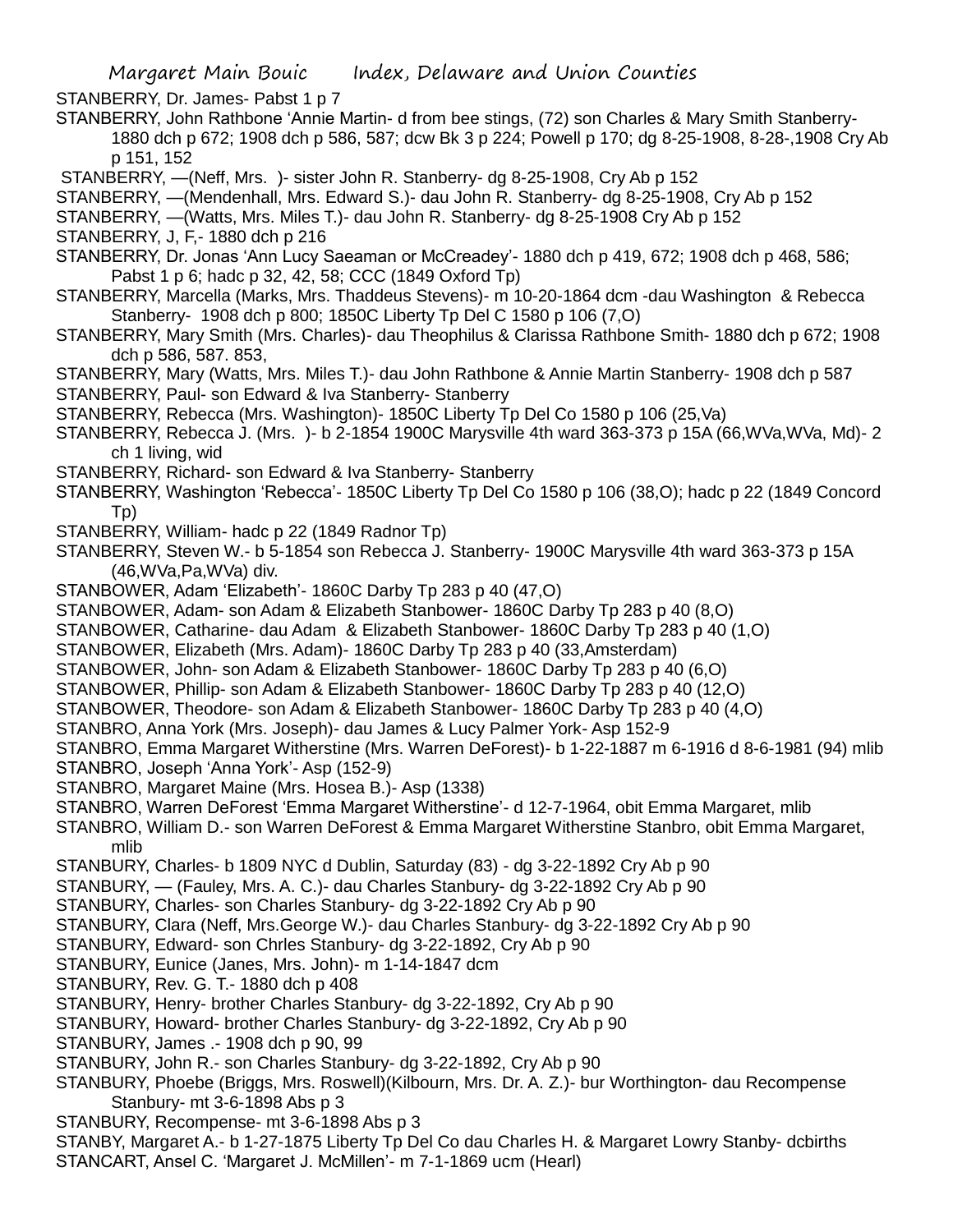- Margaret Main Bouic Index, Delaware and Union Counties STANCART, Margaret J. McMillen (Mrs. Ansel C.)- m 7-1-1869 ucm, (Hearl) STANCH, Mrs. E. H.)- plat Jerome I.O.O.F., p 121 STANDBURY, David 'Margaret H. Lester'- m 4-19-1847 Madison Co, unec X p 63 STANDBURY, Margaret H. Lester (Mrs. David)- m 4-19-1847 Madison Co, unec X p 63 STANDE, Ida (Merrill, Mrs. Anson C.)- Asp (1261-3) STANDER, Charles H. 'Fairlen'- 1964 dcd STANDER, Charles- son Charles H. & Fairlen Stander- 1964 (13) dcd STANDER, Fairlen (Mrs. Charles H.)- 1964 dcd STANDER, Garry- son Charles H. & Fairlen Stander- 1964 (9) dcd STANDER, James- son Charles H. & Fairlen Stander- 1964 (14) dcd STANDER, Larry- son Charles H. & Fairlen Stander- 1964 (10) dcd STANDER, Paul- son Charles H. & Fairlen Stander- 1964 (4) dcd STANDER, Randy- son Charles H. & Fairlen Stander- 1964 (4) dcd STANDER, Roger- son Charles H. & Fairlen Stander- 1964 (7) dcd STANDER, Ruth- dau Charles H. & Fairlen Stander- 1964 (12) dcd STANDER, Terry- ch Charles H. & Fairlen Stander- 1964 (2) dcd STANFA, Josephine (Ward, Mrs. Henry Beecher)- Maugans Anc p 39, 95 STANDFER, James T.- stepson John Thomas & Martha Hatch- 1880C Liberty tp 205-210 p 21 (11, ILL, ILL, ILL) STANDFORTH, Osborn 'Sarah Ann Preston'- m 10-11-1848 dcm STANDFORTH, Sarah Ann Preston (Mrs. Osborn)- m 10-11-1848 dcm STANDIFORD, James W.'Leora;- b 8-1851/6 d 1907 Byhalia Cem, lptw p 127; 1900C Washington Tp 69 p 3B (42,WVa,WVa,WVa) m 16y STANDIFORD, Leora (Mrs. James W.)- b 9-1867 d 1907 Byhalia Cem, lptw p 127 dau Hester Gallentine-1900C Washington To 69 p 3B (32,O,WVa,WVa) m 16y, no ch STANDFORTH, Osborn 'Sarah Ann Preston'- m 10-11-1848 dcm STANDFORTH, Sarah Ann Preston (Mrs. Osborn)- m 10-11-1848 dcm STANDIFORD, James W.'Leora;- b 8-1851/6 d 1907 Byhalia Cem, lptw p 127; 1900C Washington Tp 69 p 3B (42,WVa,WVa,WVa) m 16y STANDIFORD, Leora (Mrs. James W.)- b 9-1867 d 1907 Byhalia Cem, lptw p 127 dau Hester Gallentine-1900C Washington To 69 p 3B (32,O,WVa,WVa) m 16y, no ch STANDIFORD, James W.'Leora;- b 8-1851/6 d 1907 Byhalia Cem, lptw p 127; 1900C Washington Tp 69 p 3B (42,WVa,WVa,WVa) m 16y STANDIFORD, Leora (Mrs. James W.)- b 9-1867 d 1907 Byhalia Cem, lptw p 127 dau Hester Gallentine-1900C Washington To 69 p 3B (32,O,WVa,WVa) m 16y, no ch STANDIFORD, Phillis Zona (Hutchins, Mrs. Richard)- b 1741 Md m 1-26-1767 d 12-23-1819 Md; ped Diane Lee Santo #506m 13; unec XVI p 11 STANDISH, Charles- d 11-7-1885 (37-1-8) Liberty Tp- dcdeaths STANDISH, Clarra M.- b 2-3-1872 Concord Tp dau Willard F. & Malinda Kent Standishdcbirths STANDISH, Adelbert C. 'Florence Adeline Maine'- m 11-26-1891 Asp (2382) STANDISH, Albert 'Sarah Moses'- 1908 dch p 652 STANDISH, Albert- son William A. & Catherine Standish- 1850C Liberty Tp Del Co 1547 p 104 (7,O) STANDISH, Betty (Gephart/Earhart, Mrs. )- dau Pete & Maude Wilmis Standish- Standish STANDISH, Bryan- son John W. & Martha Standish- 1850C Liberty Tp DelCo 1554 p 105 (5,O) STANDISH, Bryan M.- 1908 dch p 406 STANDISH, Cap- son Maude Standish- Standish STANDISH, Catharine (Mrs. William A.)- 1850C Liberty Tp Del Co 1547 p 104 (30,O) STANDISH, Charlie- 1870C Liberty Tp Del Co p 401 (11) STANDISH, Clinton V.- b 1863 d 1913 Thomas Graveyard- Powell p 169; 1870C Liberty Tp Del Co p 397 (8) STANDISH, Colver- d 11-15-1882 (85-1-25) mt 11-29-1882 STANDISH, Elizabeth Pratt (Mrs. William H.)- m 3-4-1857 dcm; 1860C Jerome Tp 74-73 p 10 (46,Va) STANDISH, Ellen (Mrs. )(Smith, Mrs. Richard S.)- m(2) 3-8-1884 mt 1-20-1886 p3, also p 7c1, Abs p 20 STANDISH, Ercie Mae Scott (Mrs. Marion William)- d 5-12-1982 (83) bur Vinton- Standish
- STANDISH, Florence Adeline Maine (Mrs. Adelbert C.)- b 3-20-1873 m 11-26-1891 dau Theron Kingsley & Lillian Palmer Maine- Asp 2382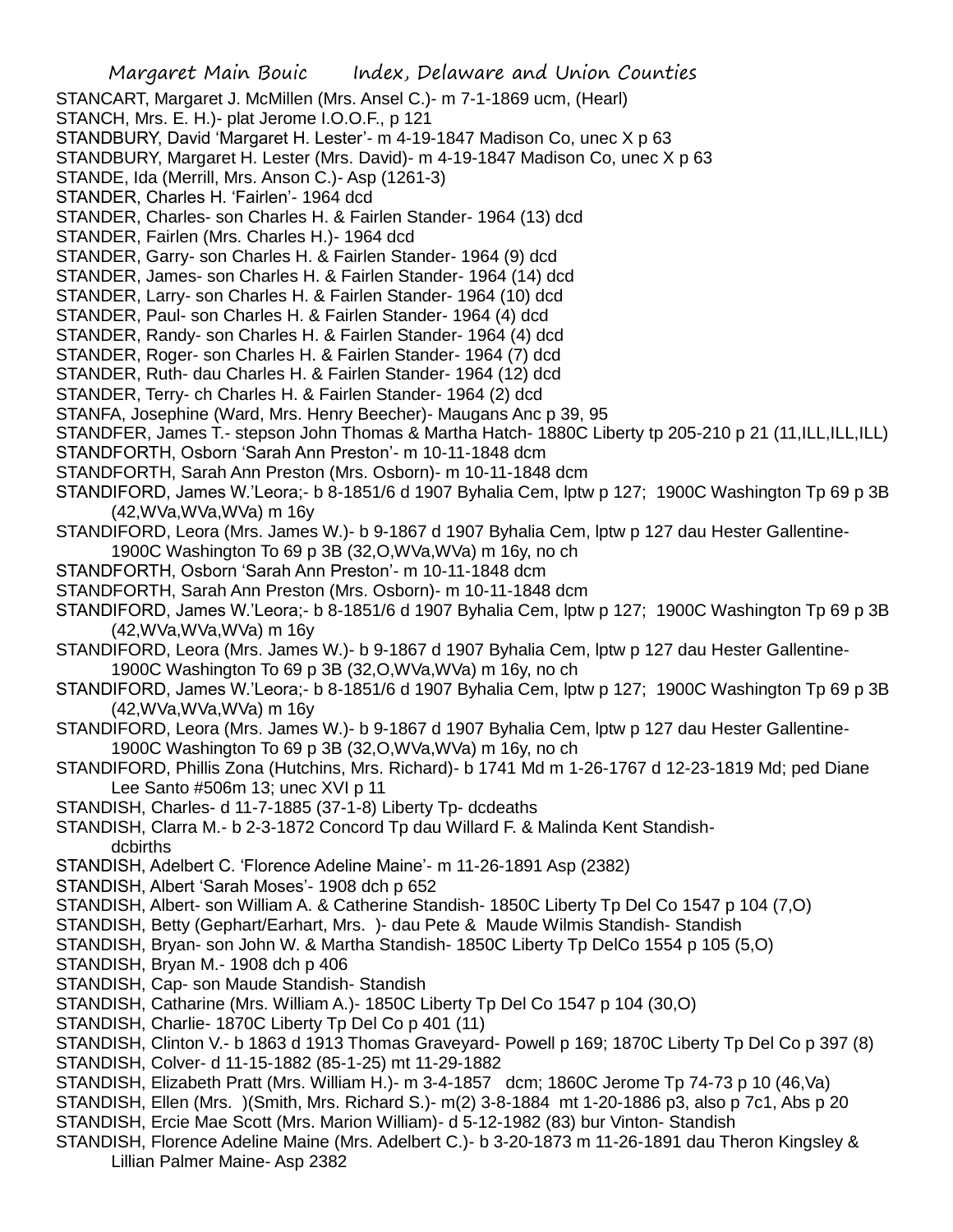- Margaret Main Bouic Index, Delaware and Union Counties STANDISH, Frank- (1937) Allen Tp- uninf p 23. 24. 25 STANDISH, Franklin- 1870C Liberty Tp p 401 (13) STANDISH, G.- 1926- uninf p 19 STANDISH, Gladys (Pennell, Mrs. )- dau Pete & Maude Wilmis Standish- Standish STANDISH, Harold Orsemus- b 6-9-1904 son Adelbert C. & Florence Adeline Maine Standish- Asp 2523 STANDISH, Harriett- 1870C Liberty Tp Del Co p 401 (1) STANDISH, Harriett (Mrs. William H.)- 1850C Liberty Tp Del Co 1553 p 105 (54,R.I.) STANDISH, Homer F.- d 10-10-1848? Powell Cem- Powell p 162 son J. M. & M. L. STANDISH, Horace- son William A. & Catherine Standish- 1850c Liberty Tp del Co 1547 p 104 (5,O) STANDISH, Jacob- son W. H. Standish- 1860C Jerome Tp 74-73 p 10 (65,R.I.) STANDISH, John M. 'Martha S. Tuller'- m 2-8-1844 dcm; 1850C Liberty Tp Del Co 1554 p 105 (28,NY) STANDISH, Jolin- 1908 dch p 406 STANDISH, Josiah Powers Pat p 30 STANDISH, Julia- d 10-27-1888 (21-11-26) Liberty Tp dau Williard & Malinde Ken Standish- dcdeaths STANDISH, Julia M.- dau William H. & Harriett Standish- 1850C Liberty Tp Del Co 1553 p 105 (12,RI) STANDISH, Julie- 1870C Liberty Tp Del Co p 401 (3) STANDISH, Lambert- son William A. & Catherine Standish- 1850C Liberty Tp Del Co 1547 p 104 (3,O) STANDISH, Lewis Burr- b 5-1-1897 son Adelbert C. & Florence Adelina Maine Standish- Asp 2520 STANDISH, Lillian Louise- b 5-12-1898 dau Adelbert C. & Florence Adeline Maine Standish- Asp 2521 STANDISH, Marion William 'Ercie Mae Scott'- b 6-25-1903 d 2-27-2002 (98) bur Vinton- son Pete & Maude Wilmis Standish- Standish STANDISH, Martha (Mrs. John W.)- 1850C Liberty Tp, Del Co 1554 p 105 (24,O) STANDISH, Martha (Rowe, Mrs. )- dau Pete & Maude Wilmis Standish- Standish STANDISH, Martha S. Tuller (Mrs. John M.)- m 2-8-1844 dcm dau Roswell Tuller- dcw Bk 4 p 234 (26) STANDISH, Mary Bell- b 11-24-1900 dau Adelbert C. & Florence Adelina Maine Standish- Asp 2522 STANDISH, Mary J. Thomas (Mrs. Willard)- m 1-3-1856 dcm STANDISH, Mary (Whitcraft, Mrs. John A.)- m 12-24-1854 dcm STANDISH, Maude Wilmis (Mrs. Pete )- d 6-28-1964- Standish STANDISH, Melinda- 1870C Liberty Tp Del Co p 401 (33) STANDISH, Miles 'Rose Ann Leasure'- m 3-3-1861 dcm; Fowler p 78; 1908 dch p 652; Maugans Anc p 111; Powell p 346; 1860C Jerome Tp 74-73 p 10 (29,RI) STANDISH, Capt. Miles- son Peter & Maude Wilmis Standish- Standish STANDISH, Pete 'Maude Wilmis'- Standish STANDISH, Phi- Sand p 2 STANDISH, Raymond- b 2-4-1880 Delaware Town son E. B. & Emma Standish- dcbirths STANDISH, Rose Ann Leasure (Mrs. Miles)- m 3-3-1861 dcm STANDISH, Ruth Ann - dau William A. & Catherine Standish- 1850C Liberty Tp, Del Co 1547 p 104 (1,O) STANDISH, Samuel 'Sarah Hackley'- m 7-28-1872 ucm (Hearl) STANDISH, Samuel 'Sarah Mackley'- m 7-28-1892 ucm 5118 STANDISH, Sarah Hackley (Mrs. Samuel)- m 7-28-1872 ucm (Hearl) STANDISH, Sarah Mackley (Mrs. Samuel)- m 7-28-1892 ucm 5118 STANDISH, Sarah Moses (Mrs. Albert)-dau Flavel & Elizabeth Dunton Moses- 1908 dch p 586 STANDISH, Sarah Preston (Caulkins, Mrs. C. Ripley)- 1880 dch p 698 STANDISH, Victoria- b 7-14-1878 Concord Tp dau Willard & Mateldia Kent Standish- dcbirths STANDISH, W. H 'Elizabeth'- 1860C Jerome Tp 74-73 p 10 (65,Irel)- blacksmith STANDISH, Willard 'Mary J. Thomas'- m 1-3-1856 dcm; 870C Liberty Tp Del Co p 401 (44\*) STANDISH, William A. 'Catherine'- 1850C Liberty Tp Del Co 1547 p 104 (30,RI) STANDISH, William H. 'Elizabeth Pratt'- m 3-4-1857 dcm STANDISH, Williard F.- b Rhode Island d 8-1-1896 (70-07-08) Hyattville- dcdeaths STANDLEY, Anna (Salmon, Mrs. John)( Breck, Mrs. John)- 1908 dch p 760 STANDLEY, Arminta (Mrs. James)- b 11-1861- 1900C Jerome Tp 69-74 p 3B (39,O,O,O) 5 ch, 4 living; 1910C Jerome Tp 50-54 p 2B (49,O,O,O) m 23y, 6 ch, 5 living
- STANDLEY, Bernice Armintrout (Mrs. Leo)- b 4-25-1905 Byhalia d 3-19-1987 981) Fairview Cem, Mutual- dau Alexander & Anna Gibson Armintrout- Standley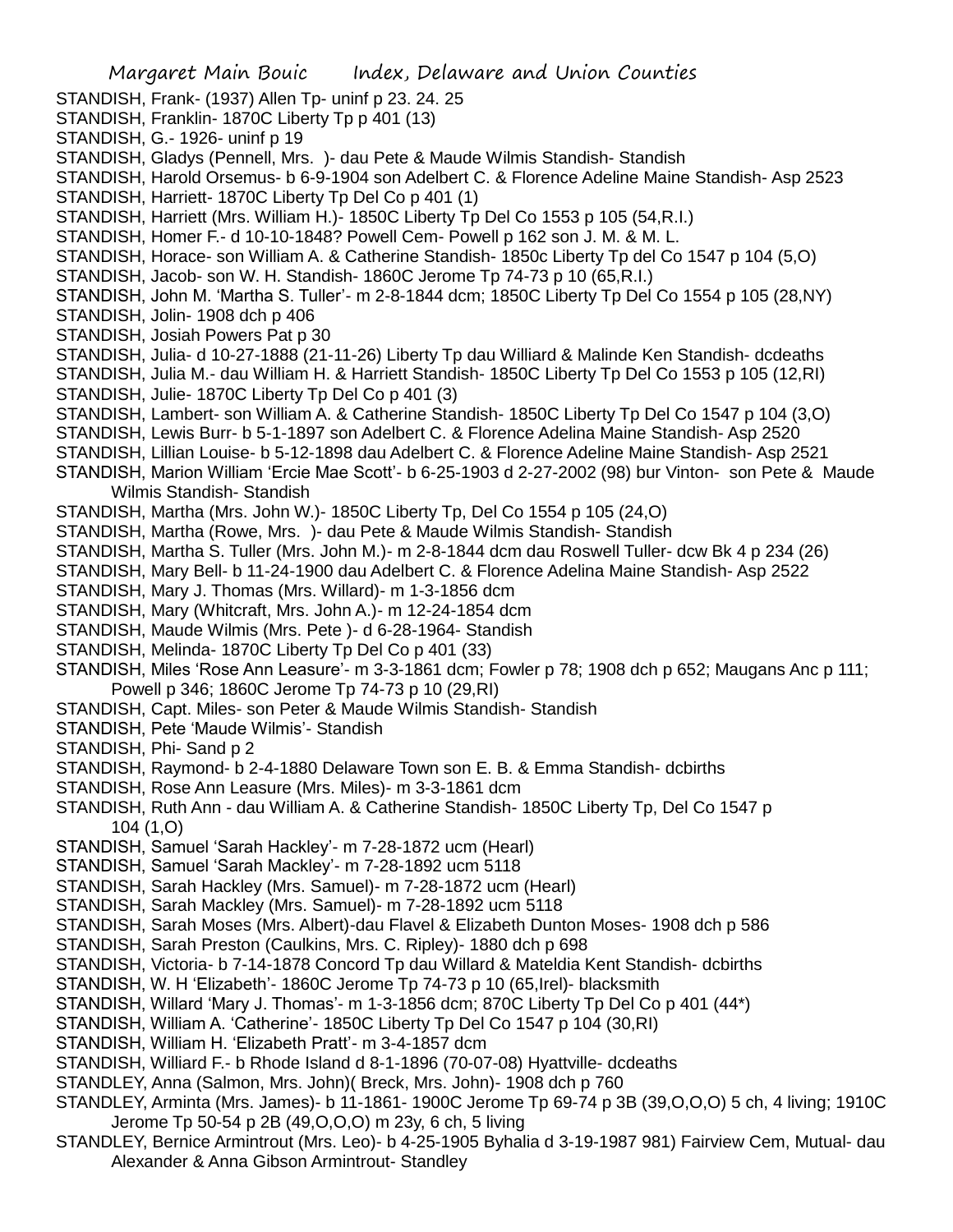- STANDLEY, Blair I.- son Leo & Bernice Armingtrout Standley- Standley
- STANDLEY, Charley- b 6-3-1901 Delaware Tp son William & Mary Hall Standley- dcbirths
- STANDLEY, Clara- dau William Standley- Standley
- STANDLEY, Clarence 'Mary A.'- 1964, dcd; 1979 ucd
- STANDLEY, Cleve Malcolm 'Pansy Marie Meadows'- b 9-2-1935 m 112-14-1973 d 12-17-1988 (53) Fairview Cem, Mutual- son Leo & Bernice Armintrout Standley- Standley
- STANDLEY, Connie (Elliott, Mrs. Stephen)- dau Cleve Malcolm & Pansy Marie Meadows Standley- Standley STANDLEY, Donald G.- Standley
- STANDLEY, Edna B.- b 2-1893 dau James & Arminta Standley- 1900C Jerome Tp 69-74 p 3B (7,ILL,O,O); 1910C Jerome Tp 50-54 p 2B (17,ILL,O,O)
- STANDLEY, Elmo- son Leo & Bernice Armintrout Standley- Standley
- STANDLEY, Florietta- b 6-1898 dau James & Arminta Standley- 1900C Jerome Tp 69-74 p 3B (1,O,O,O)
- STANDLEY, Grace (Traman, Mrs. )- dau William Standley- Standley
- STANDLEY, Gracie M.- b 12-1891 dau James & Arminta Standley- 1900C Jerome Tp 69-74 p 3B (8,ILL,O,O)
- STANDLEY, Gregory- b 1962 son Clarence E. & Mary A. Standley- 1864 dcd; 1979 ucd
- STANDLEY, Hazel L.- dau James & Arminta Standley- 1900C jerome Tp 50-54 p 2B (7,O,O,O)
- STANDLEY, Isaac (62-1898) Paris Tp d 3-28-1906, uninf p 10
- STANDLEY, James 'Arminta'- b 12-1859 -1900C Jerome Tp 69-74 p 3B (40,O,O,O) m 11y, barber; 1910C Jerome Tp 50-54 p 2B ((50,O,Sc,O) m 23 y
- STANDLEY, Jeffrey- son Higle & Phyllis Ann Guy Standley- mt 5-30-1979, Standley; 1964 dcd; 1979 ucd
- STANDLEY, Joshua 'Mary Magdaline Wolf'- m 10-31-1850 ucm 1594; unec VIII p 3, XIV p 18
- STANDLEY, Leo 'Bernice Armintrout'- d 1963- Standley
- STANDLEY, Leonard W.- son Leo & Bernice Armintrout Standley- Standley
- STANDLEY, Marianne Rehard (Mrs. Terrence Glenn)- m 8-223-1969 dau Russell J. Rehrd- Standley
- STANDLEY, Mary A. (Mrs. Clarence E.)- 1964 dcd; 1969 ucd
- STANDLEY, Mary Magdaline Wolf (Mrs. Joshua)- m 10-31-1850 ucm 1594, unec VIII p 3, XIX p 18
- STANDLEY, Melanie- b 1964 dau Clarence E. & Mary A. Standley- 1979 cd
- STANDLEY, Nellie (Mrs. William)- d 1975- Standley
- STANDLEY, Nigle 'Phyllis Ann Guy'- son Leo & Bernice Armintrout Standley- Standley
- STANDLEY, Pamela K. dau Nigle Standley- Standley- engaged to John M. Taylor
- STANDLEY, Marie (Mrs. Cleve Malcolm)- m 12-14-1973- Standley
- STANDLEY, Phyllis Ann Guy (Mrs. Nigle)- Standley
- STANDLEY, Robin (Bryslan, Mrs. Phillip)- dau Cleve Malcolm & Panscy Marie Meadows Standley- Standley
- STANDLEY, Rodney- son Cleve Malcolm & Pansy Marie Meadows Standley- Standley
- STANDLEY, Steve- 1979, 1981 ucd
- STANDLEY, Terrence Glenn ;Marianna Rehard'- m 8-23-1969 son Donald G. Standley- Standley
- STANDLEY, Willie H.- b 5-1896 son James & Arminta Standley- 1900C Jerome Tp 69-74 p 3B (4,O,O,O)
- STANDLEY, Bill L.- son Leo & Bernice Armintrout Standley- Standley
- STANDLEY, William 'Nellie'- d 8-8-1985 (89) Forest Grove Cem- Standley
- STANDLY, Harriet Michall (Mrs,. Isaac)- m 10-17-1844 Madison Co. unec X p 8
- STANDLY, Isaac 'Harriet Michall'- m 10-17-1844 Madison Co, unec X p 8
- STANDS, Margaret Louise (Springer, Mrs. Charles Havice)- b 10-30-1920 m 1-12-1940 Weiser p 51
- STANDSBERRY, Adelia- mother-in-law of Simon d. & Mary F. Severns- 1910C Jackson tp 14 p 1A (-,O,O,O), div 2 ch,
- STANDSBERRY, Wiley (67-1927) Paris Tp, d 9-26-1927 uninf p 19
- STANDZ, John- 1870C Delaware Town p 329 (21\*)
- STANE, Franny D.- b 10-15-1872 Liberty Tp, Delaware Co dau James & Clarra J. Conklin Stane- dcbirths STANEARD, Ansel C. 'Margaret J. McMillen'- m 7-1-1869 ucm 4565; 1883 uch V p 644
- STANEARD, Margaret J. McMiller (Mrs.Ansel C.)- m 7-1-1869 ucm 4565 dau R. T. & Margaret A. Moore McMillen- 1883 uch V p 644
- STANEART, Betty/Bettie Dever (Mrs. Thomas)- m 1-10-1883; 1880C York Tp 275 (24,O,O,O)
- STANEART, C. S. 'S. A.'- mt 12-27-1883 p5, c 1, 5
- STANEART, Delbert Edison 'Gertrude Brake'- b 9-20-1884 d 12-21-1951 (67) son O. F. & Hannah Phillips Staneart- obit, mlib
- STANEART, Delles- brother Delbert Edison Staneart- obit Delbert Edison, mlib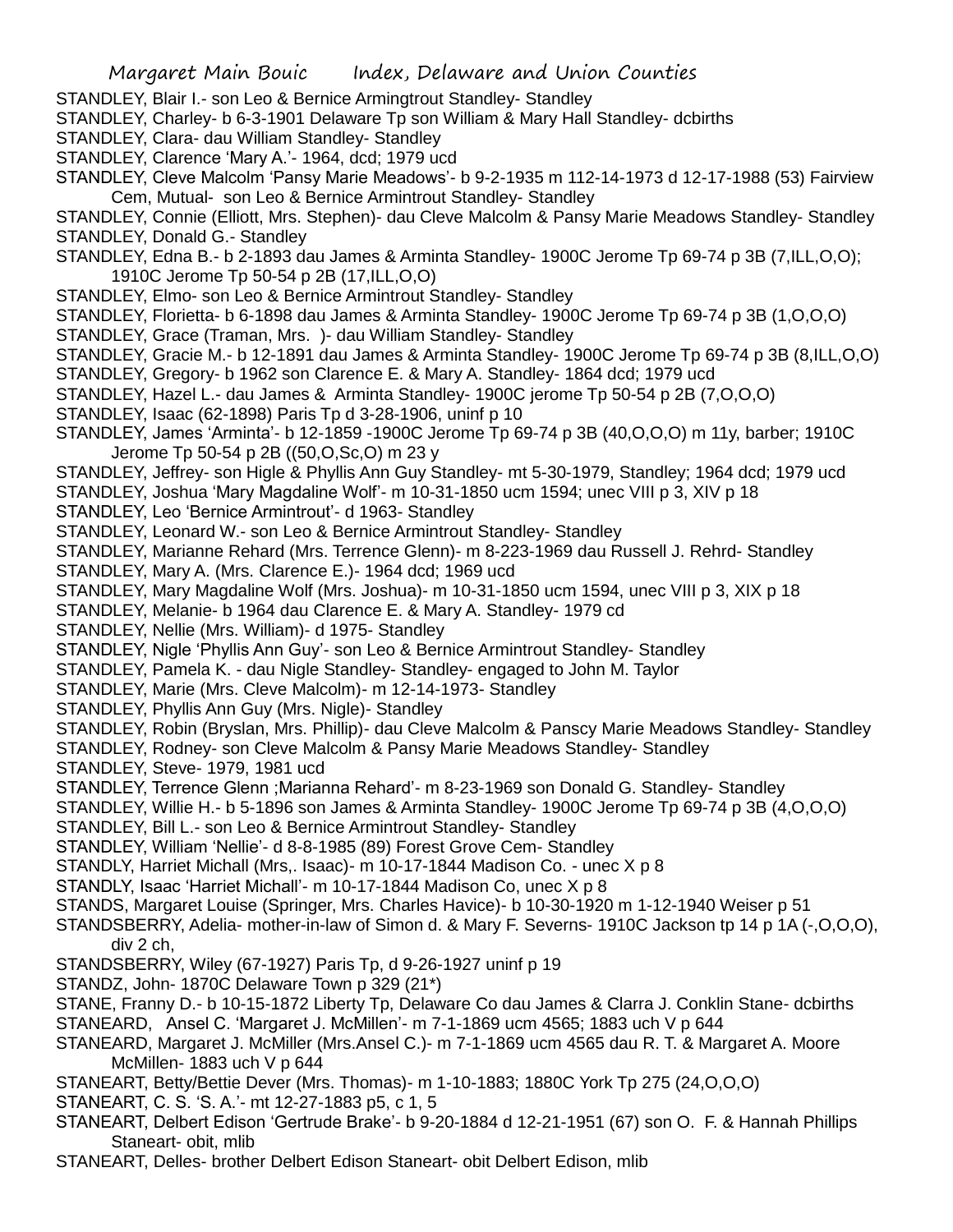- STANEART, Mary E., servant0 1880C York Tp 275 p 27 (17,O,O,O)
- STANEART, Elizabeth A. Dever (Mrs. Thomas A.)- m 11-12-1873 ucm (Hearl); mt 12-27-1883 p5, c 1,5; Abs p 3
- STANEART, Gertrude Brake (Mrs. Delbert Edison)- d 5-31-1955 Milford Cem dau Wilbur J. Brake, stepmother, Alice Brake- obit, mlib
- STANEART, Mary Elizabeth White (Mrs. Delbert Edson)- b 12-28-1876 d 3–17-1944 (67) dau James E. & Mary Ewing White Burlingham Cem, Milford Center- 3-17-1944, mlib
- STANEART, S. A. (Mrs. C. S.)- mt 12-27-1883 c1,5; Abs p 3
- STANEART, Thomas A. 'Elizabeth A. Dever'- m 11-12-1873 ucm (Hearl) d 12-15-1882 (31) McKendree Cem, sonC. S. & S. A. Staneart; mt 12-27-1882 p5c1, also1-10-1883 p8c4 Abs p 3
- STANEART, Thomas 'Betty Dever'- m 1-10-1883; 1880C York Tp 275 (24,O,O,O)
- STANEAST, Thomas 'Betty'- 1880C York Tp 275 p 27 (27,O,O,Va) mechanic
- STANEK, Dr. Albert E. 'Carolyn Blair'- Stanek
- STANEK, Andrew Blair- son dr. Albert E. & Carolyn Blair Stanek- Stanek; Blair
- STANEK, Carolyn Blair (Mrs. Albert E.)- b 8-29-1940 d 5-29-1988- dau James & Harriet Blair- Stanek
- STANEK, Dawn- dau Marvin & Doris Stanek- Stanek- engaged to Matthew Koenig
- STANEK, Doris (Mrs. Marvin)- Stanek
- STANEK, Marvin 'Doris'- Stanek
- STANELER?, Harry 'Mattie'- b 8-1860 1900C Marysville 1st ward 244-249 p 10B (39,Pa,Pa,Pa) m 7 y, cigar maker
- STANELER, Mattie (Mrs. Harry)- b 12-1865 1900C Marysville 1st ward 244-249 p 10B (34,O,O,Pa) m 7y, 3 ch

STANELER, Savanah- b 12-1894 dau Harry & Mattie Staneler- 1900c Marysville 1st ward 244-249 p 11A (6,O,O,O)

- STANELLE, Charlotte (Zirbel, Mrs. Frank William)- parents of Frank James Zirbel- Stanelle
- STANFFER, Jonathan- d 9-4-1899 ? Harlem Tp dcdeaths
- STANFIELD, B. F. 'Clara B.'- 1910C Marysville 223-224 p 9A (50,O,O,O) m 23y
- STANFIELD, Clara B. (Mrs. B. F.)- 1910C Marysville 223-224 p 9A (43,O,Va,O) m 23y
- STANFIELD, Edith Elanor- dau B. F. & Clara B. Stanfield- 1910C Marysville 223-224 p 9A (21,O,O,O)
- STANFIELD, Frank Owen- son B. F. & Clara B. Stanfield- 1910C Marysville 223-224 p 9A (5,O,O,O)
- STANFIELD, Jeanne (Mosier, Mrs. Robert)- m 10-7-1946- Stanfield
- STANFIELD, Mary (Welch, Mrs. Newell)- m 7-20-1850 unec VII p 60
- STANFIELD, Nancy (Archer, Mrs. James Lttlepaige)- b 2-15-1812 d 2-4-1890 dau Sampson & NancyThomas Stanfield- ped Melissa Ann Perkins #562 25; unec XVIIII p 11
- STANFIELD, Nancy Thomas(Mrs. Sampson)-ped Melissa Ann Perkins #562 51; unec XVIII p 11
- STANFIELD, Sampson 'Nancy Thomas'- ped Melissa Ann Perkins #562 50; unec XVIII p 11
- STANFILL, Brian E. 'Nancy Hall'- m 6-25-1983 son Kenneth D. Stanfill- Stanfill
- STANFILL, Doris (Pulley, Mrs. Robert)- dau Nannie Stanfill- Stanfill
- STANFILL, Floyd Alan- son Kenneth Stanfill- Stanfill
- STANFILL, Glenna (Caudell, Mrs. Dale)- dau Nannie Stanfill- Stanfill
- STANFILL, Ina (Davidson, Mrs. Jack)- dau Nannie Stanfill- Stanfill
- STANFILL, Kenneth D.- son Nannie Stanfill- Stanfill
- STANFILL, Nancy Hall (Mrs. Brian E.)- m 6-25-1983 dau Philip L. Hall- Stanfill
- STANFILL, Nannie (Mrs. )- d 4-5-1981 976) bur Ind. Stanfill
- STANFORD, Aaron 'Mirtie M.'- 1910C Liberty Tp Un Co 36 p 2A (26,O,O,O) m 5y, ditcher
- STANFORD, Abraham- Pabst 8 p 6
- STANFORD, Alice (Melching, Mrs. )- dau Charles & Zipporah Stanford- Ackley
- STANFORD, Blanche- dau Charles W. & Zipporah Stanford- 1910C Liberty Tp un Co 42 p 2B (20,O,O,O)
- STANFORD, Charles William 'Zipporah Brake'- b 2-8-1856 Madison Co d 7-23-1921 Oakdale II p 47 (G-R8-
	- 7)-Stanford- ped Ruth Anne Shirk Morse 10, unec XXI p 54; 1910C Liberty Tp Un Co 42 p 213 (53,O,O,O) m 30y
- STANFORD, ----dau Charles W. & Zipporah Stanford- 1910C Liberty Tp Un Co 42 p 2B (11,O,O,O)
- STANFORD, Cornelia DeVilliers Scjwab (Mrs. Miles Joeph)- b 2-13-1915 m 1-20-1951 dau Henry Baldwin & Kathrina Hendrina deVilliers Scjwab- Weiser p 191
- STANFORD, Eliza- 1850C Radnor Tp 140 p 179 (8,O)
- STANFORD, Eliza D. (White, Mrs. George)- m 8-28-1862 dcm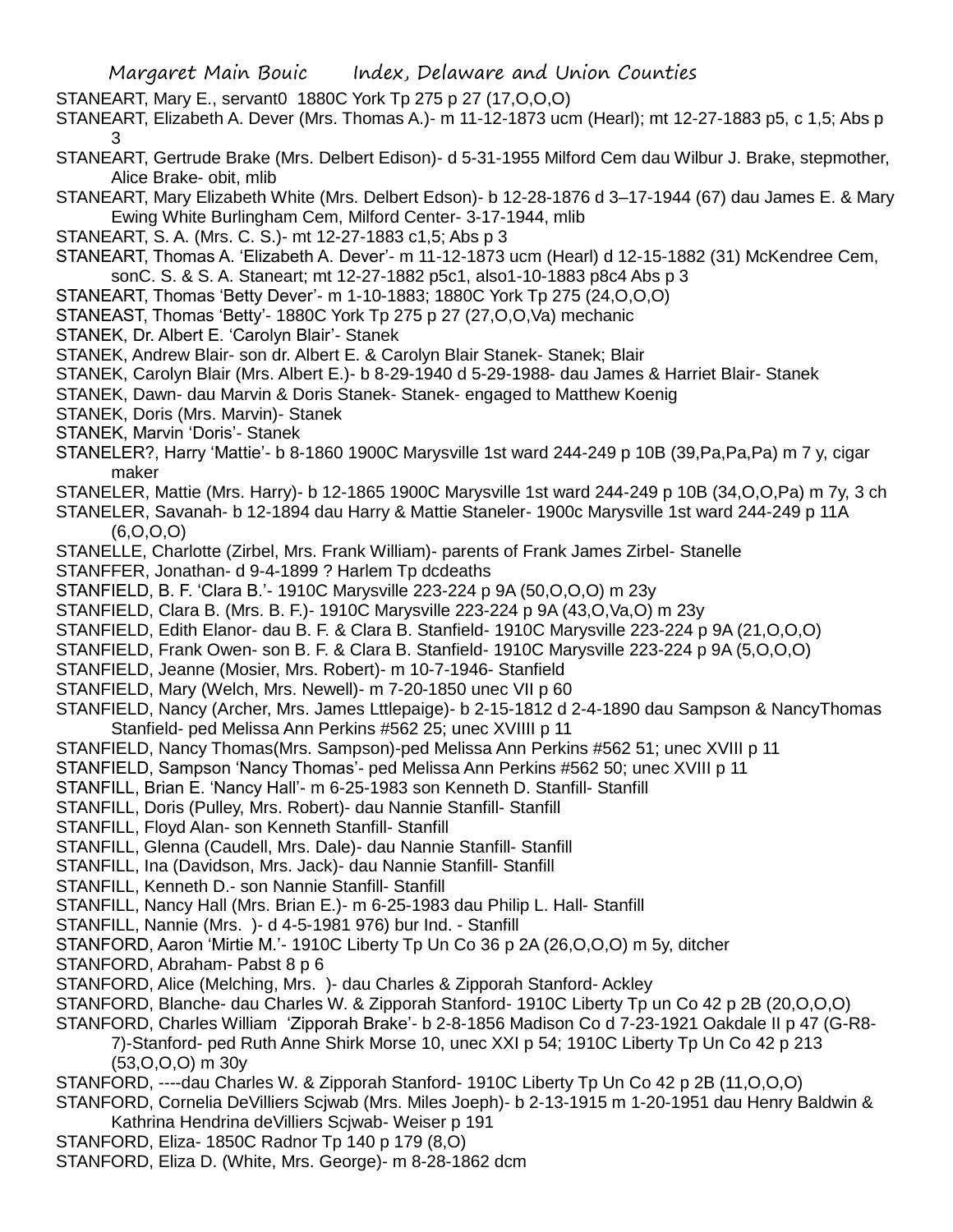- STANFORD, Elizabeth (Beck, Mrs. David)- m 11-26-1829, dcga p 48 Del Pat & Fran Chron
- STANFORD, Elizabeth (Mrs. )(Roney, Mrs. )(Ackley, Mrs. George)- b 5-20-1898 d 1974 Oakdale II p 15; 1985 uch p 5
- STANFORD, Elizabeth (Mrs. Isaac)- d 10-5-1819 (42) Radnor Cem, Powell p 220
- STANFORD, Elizabeth Mellvain (Mrs. John)- m 6-16-1841 dcm
- STANFORD, I. N. d 10-9-1915, dg 10-15-1915, Cry Ab p 84, Vet Civil War, Co A. 2nd Battalion, 18th inf.
- STANFORD, Isaac 'Elizabeth'- d 9-5-1819 (36) Radnor Cem, Powell p 220
- STANFORD, Jacob- 1880c Paris Tp 46-59 p 44 913,O,O,O) or Stamford?
- STANFORD, James (34-1895) Union Tp; uninf p 8
- STANFORD, Jessie- son Charles W. & Zipporah Stanford- 1910C Liberty Tp Un Co 42 p 2B (9,O,O,O)
- STANFORD, John 'Elizabeth Mellvain'- m 6-16-1841 dcm
- STANFORD, Martha- d 11-5-1819 (5y) Radnor Cem, Powell p 220
- STANFORD, Martin- son Charles W. & Zipporah Stanford- 1910C Liberty Tp Un Co 42 p 2B (16,O,O,O)
- STANFORD, Mary- d 10-13-1822 (16y) Radnor Cem, Powell p 220
- STANFORD, Miles Joseph'Cornelia deVilliers'- b 1-4-1914 m 1-20-1951- Weiser p 191
- STANFORD, Minnie L.- dau Charles W. & Zipporah Stanford- 1910C Liberty Tp Un Co 43 p 2B (7,O,O,O)
- STANFORD, Mirtie M (Mrs. Aaron)-1910C Liberty Tp Un Co 36 p 2A (21,O,O,O) m 5y,1 ch STANFORD,
- Reuben- son Charles W. & Zipporah Stanford- 1910C Liberty Tp Un Co 42 p 2B (24,O,O,O)
- STANFORD, Ruha Edna (Shirk, Mrs. Oscar Welch)- b 4-8-1888 m 7-4-18-1907 d 4-22-1962 dau Charles William & Zipporah Brake Stanford- ped Ruth Anne Shirk Morse 5; Stanford; unec XXI p 54; parents of Emma R. Bennet
- STANFORD, Sarah Elizabeth (Roney, Mrs. Lynn)(Ackley, Mrs. George)- b 5-20-1895 d 2-12-1974 dau Charles & Zipporah Stanford- Ackely
- STANFORD, Susan- 1975 ucd
- STANFORD, T— dau Charles W. & Zipporah Stanford- 1910C Liberty Tp Un Co 42 p 2B (14,O,O,O)
- STANFORD, Willie- son Aaron & Mirtie M. Stanford- 1910C Liberty Tp Un Co 36 p 2A(3,O,O,O)
- STANFORD, Zipporah Brake (Mrs. Charles William)- b 11-8-1860 d 1-24-1929 (68) Oakdale 41-7 (G135) II p
	- 47 (G-R8-7); ped Ruth Anne Shirk Morse 11 unec XXI p 54 1910C Liberty Tp Un Co 43 p 2B (49,O,O,O) m 30y, 12 ch, 11 living
- STANFORTH, ----James (Mrs. John)- Pabst 1 p 26
- STANFORTH, A. H.- brother Miss M. who d 2-14-1913; dg 2-14-1913, Cry Ab p 15
- STANFORTH, Alvina- 1870C Genoa Tp p 352 (16)
- STANFORTH, Ancyl H.'Mary B. Osborn'- son George B. & Minerva Gibson Stanforth- 1880 dch p 702,703; 1908 dch p 437; CCC p 77- dg 4-25-1913 Cry Ab p 34; 1870C Genoa Tp p 234 (19)
- STANFORTH, Angeline (Baker, Mrs. )- dau Perle & Winona Whitney Stanforth- Stanforth
- STANFORTH, Ansel- son George B. & Minerva Gibson Stanforth- dg 12-5-1910, Cry Ab p 175
- STANFORTH, Ausburn M. d 4-30-1861 (11y11m) Brunside Cem- Powell p 104; son Thomas & Eliza
- Stanforth- 1850C Genoa Tp 397 p 41 (7,O)
- STANFORTH, Ausburn 'Sarah Ann'- 1850C Berkshire Tp 119 p 12 (27,Va)
- STANFORTH, Edna May- b 4-5-1893 Berkshire d 6-22-1899 (6)Typhoid, Hebron,ILL, interment Hebron Cemdg 6-22-1899, Cry Ab p 207
- STANFORTH, Elenor (Mrs. William)- d 10-12-1861 978) Burnside Cem, Powell p 104; 1850C Genoa Tp 378 p 40 (62,Va)
- STANFORTH, Eliza- 1870C Genoa Tp p 354 (54)
- STANFORTH, Eliza (Mrs. Thomas)- 1850C Genoa Tp 397 p 41 (30,Va)
- STANFORTH, Elizabeth E.- Pabst 1 p 25
- STANFORTH, Ellen- dau Thomas & Eliza Stanforth- 1850C Genoa Tp 397 p 41 (11,O)
- STANFORTH, Emma- b 3-26-1855 d 2-13-1913 dau George B. & Minerva Gibson Stanforth- 1880 dch p 703; dg 12-6-1910, Cry Ab p 175; dg 2-13-1913 Cry Ab p 15, dg 4-25-1913, Cry Ab p 34; 1870C Berlin Tp p 234 (15)
- STANFORTH, Esther- 1870C Genoa Tp p 354 (19)
- STANFORTH, Easter Day (Mrs. William A.)- b 6-7-1851 m 9-5-1869 d 8-26-1912 (61-2-19); sister John Daydg 9-10-1912, Cry Ab p 156
- STANFORTH, E. A.- son William A. & Easter Day Stanforth- dg 9-10-1912, Cry Ab p 156
- STANFORTH, Frankie- ch George B. & Minerva Gibson Stanforth- 1880 dch p 703; 1870C Berlin Tp p 234 (9)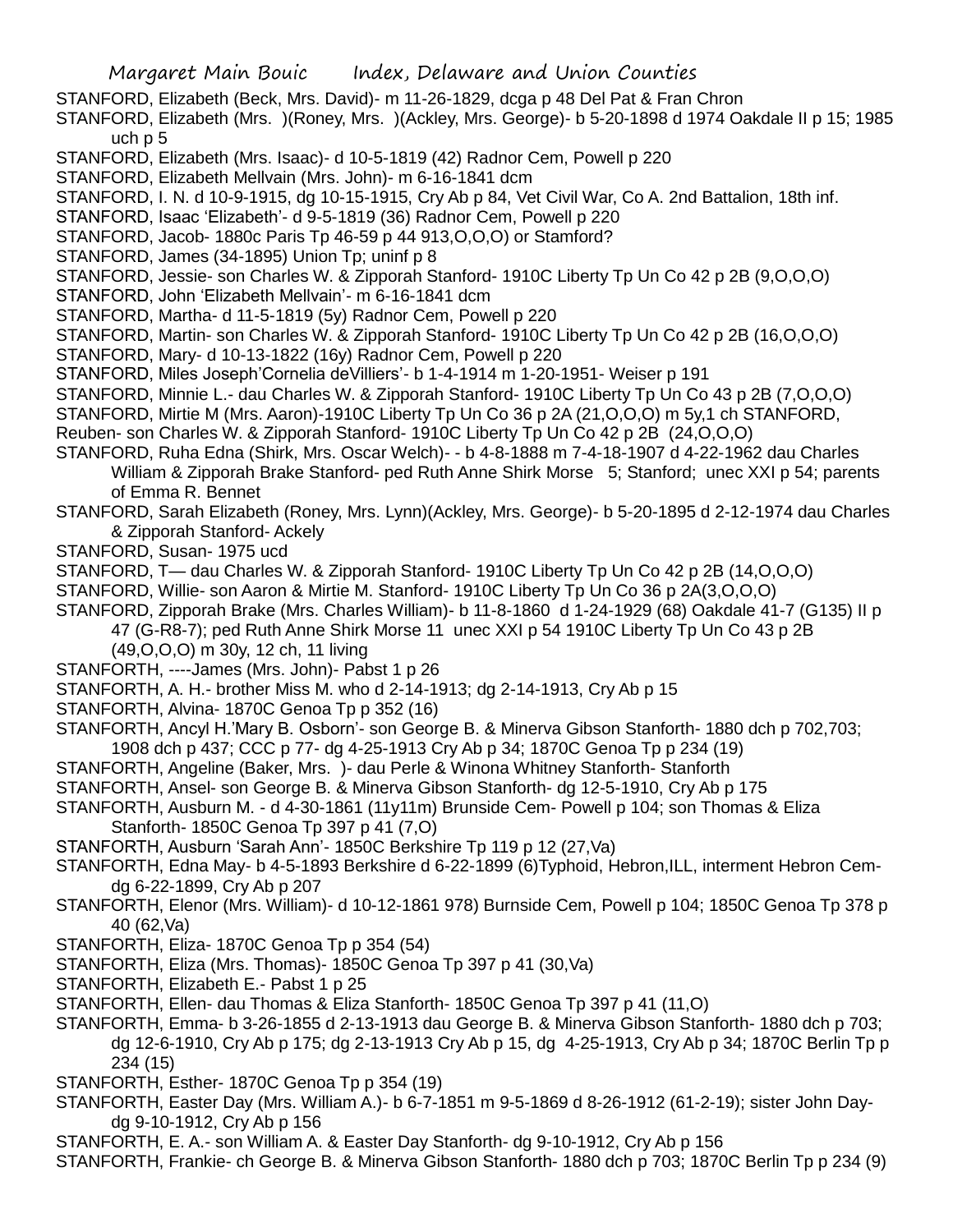STANFORTH, George B.'Minerva Gibson'- b 10-12-1824 Rockinghan Co. Va m 10-11-1848 dcm d 7-11-1909 (84-8-29) Oak Grove Cem- son William & Helender Matheney Stanforth- 145th Reg. Co H.1880 dch p 703; 1908 dch p 148, 406; 1976 dch p 265; Pabst 7 p 86CCC p 77; dcq Henry Colflesh 6; dg 7-16- 1909, dg 11-15-1910, dg 12-6-1910, Cry Ab p 47, 171, 175; dg 4-25-1913, Cry Ab p 34; 1850C Berkshire Tp 198 p 21 (25,Va); 1870C Berlin Tp p 234 (43\*)

- STANFORTH, George C,- son George B. & Minerva Gibson Stanforth- 1880 dch p 703; dg 12–6-1910, Cry Ab p 175l 1870C BerlinTp p 234 (7)
- STANFORTH, George- son Harold G.,Sr. & Louise D. Oehler Stanforth- Stanforth
- STANFORTH, George- pallbearer for Willia McClain- dg 2-23-1915, Cry Ab p 19
- STANFORTH, Harold G.,Sr. 'Louise D. Oehler'- d 8-3-1985 (86) Oak Grove Cem- Pabst 1 p 20, 2 p 57; Stanforth; 1961, 1964, 1969, 1971, 1980 dcd; nephew, pallbearer for Emma Stanforth- dg 2-14-1913, Cry Ab p 17
- STANFORTH, Harold,Jr.- son Harold,G.Sr. & Louise D. Oehler Stanforth- Stanforth
- STANFORTH, Hazel (James, Mrs. Herbert)- dau Minnie Gregory Stanforth- Pabst 1 p 70, 2 p 55, 56, 57; 7 p 13; btp p 2; Nash p 316
- STANFORTH, Helender Matheny (Mrs. William)- 1880 dch p 703; dg 7-16-1909, Cry Ab p 47
- STANFORTH, James- 1870C Genoa Tp p 354 (49\*)
- STANFORTH, James A.- d 6-15-1889 (68y10m) Burnside Cem- Powell p 104
- STANFORTH, Jane- dau Thomas & Eliza Stanforth- 1850C Genoa Tp 397 p 41 (3,O)
- STANFORTH, J. M.- d 6-15-1889 (68-10-00) Genoa Tp, b Virginia- dcdeaths
- STANFORTH, J. N.- son William A. & Easter Day Stanforth- dg 9-10-1912, Cry Ab p 156
- STANFORTH, J. N., & Mrs. Attended funeral of Mrs. Sarah Bennett- dg 8-5-1898, Cry Ab p 162
- STANFORTH, Karen (Kindinger, Mrs. )- dau Robert & Reba M. Hamilton Stanforth- Stanforth
- STANFORTH, Loma Jeannette (Hanrahan, Mrs. John)- b 4-15-1912 d 4-17-2001 (89) St. Mary Cem, Delaware- dau Perle Sumner & Winona Whitney Stanforth- Stanforth
- STANFORTH, Louise D. Oehler (Mrs. Harold,Sr.)- d -7-22-1976 (77) Oak Grove Cem Stanforth; 1961, 1964, 1969, 1971 dcd
- STANFORTH, M., Miss- d Thursday- dg 2-14-1913, Cry Ab p 15 sister A. H.
- STANFORTH, Margaret- dau Thomas & Eliza Stanforth- 1850C Genoa Tp 397 p 41 (9,O)
- STANFORTH, Mary- 1870C Berlin Tp p 234 (21)
- STANFORTH, Mary Angelene (Baker, Mrs. )- dau Perle Sumner & Winona Whitney Stanforth- Stanforth
- STANFORTH, Mary B. Osborn (Mrs. Ancyl H.)- dau Henry & Mary Ann Havens Osborn- 1880 dch p 703; Pabst 1 p 26, 75
- STANFORTH, Mary Elizabeth (Colflesh, Mrs. Henry Stolts)- b 8-22-1849 m 12-14-1879 d 8-22-1919- dau George B. & Minerva Gibson Stanforth- dcq Henry Colflesh 3; dcc Lawrence Colflesh 5; 1880 dch p 703; dg 12-6-1910, Cry Ab p 175; 1850C Berkshire Tp 198 p 21 (1,O)
- STANFORTH, Mary Jane (Case, Mrs. Oscar)-m 1866 d 1899, dg 4-10-1908, Cry Ab p 126
- STANFORTH, Minerva Gibson (Mrs.George) b 6-29-1830 m 10-11-1848 dcm d 11-12-1910 (81) dau Robert Gibson- dcq Henry Colflesh 7; Pabst 1 p 26; dg 11-15-1910, dg 12-6-1910, Cry Ab p 171, 175; dg 4-25-
	- 1913, Cry Ab p 34; 1850C Berkshire Tp 198 p 21 (20,O); 1870C Berlin Tp p 234 (39)
- STANFORTH, Minnie Gregory- Pabst 1 p 52; Nash p 316
- STANFORTH, Myrta- Pabst 2 p 60, 62, 63
- STANFORTH, Myrtle- d 7-30-1900 (23-8-15) Berlin Tp b Pike Co, dcdeaths
- STANFORTH, Osborne M. 'Sarah Ann Preston'- m 1851 dg 11-23-1906 Cry Ab p 134; 1908 dch p 406
- STANFORTH, Pearl Sumner 'Winona Whitney'- son Ancyl & Mary Osborn Stanforth- 1880 dch p 703;Pabst 1 p 26;Stanforth; nephew, pallbearer for Emma Stanforth- dg 2-14-1913, Cry Ab p 17
- STANFORTH, Reba M. Hamilton (Mrs. Robert)- d 4-10-1987 (56) Mansfield Mem. Pk. sister Willis & Scott Hamilton- Stanforth
- STANFORTH, Robert L. 'Reba M. Hamilton'- son Harold G.,Sr. & Louise D. Oehler Stanforth- Stanforth
- STANFORTH, Robert,Jr.'Robin'- son Robert G.,Sr & Reba M. Hamilton Stanforth- Stanforth
- STANFORTH, Ruth (Utley, Mrs. Leonard)- dau Ancyl & Minnie Osborn Stanforth- Pabst 1 p 26
- STANFORTH, Sarah Ann (Mrs. Ausburn)- 1850C Berkshire Tp 119 p 12 (22,O)
- STANFORTH, Sarah Ann Preston (Mrs. Osborne M.)- b 5-22-1832 d 11-3-1906 dg 11-23-1906, Cry Ab p 134
- STANFORTH, Sarah (Caulkins, Mrs. Christopher R.)- m 11-1-1865 dcm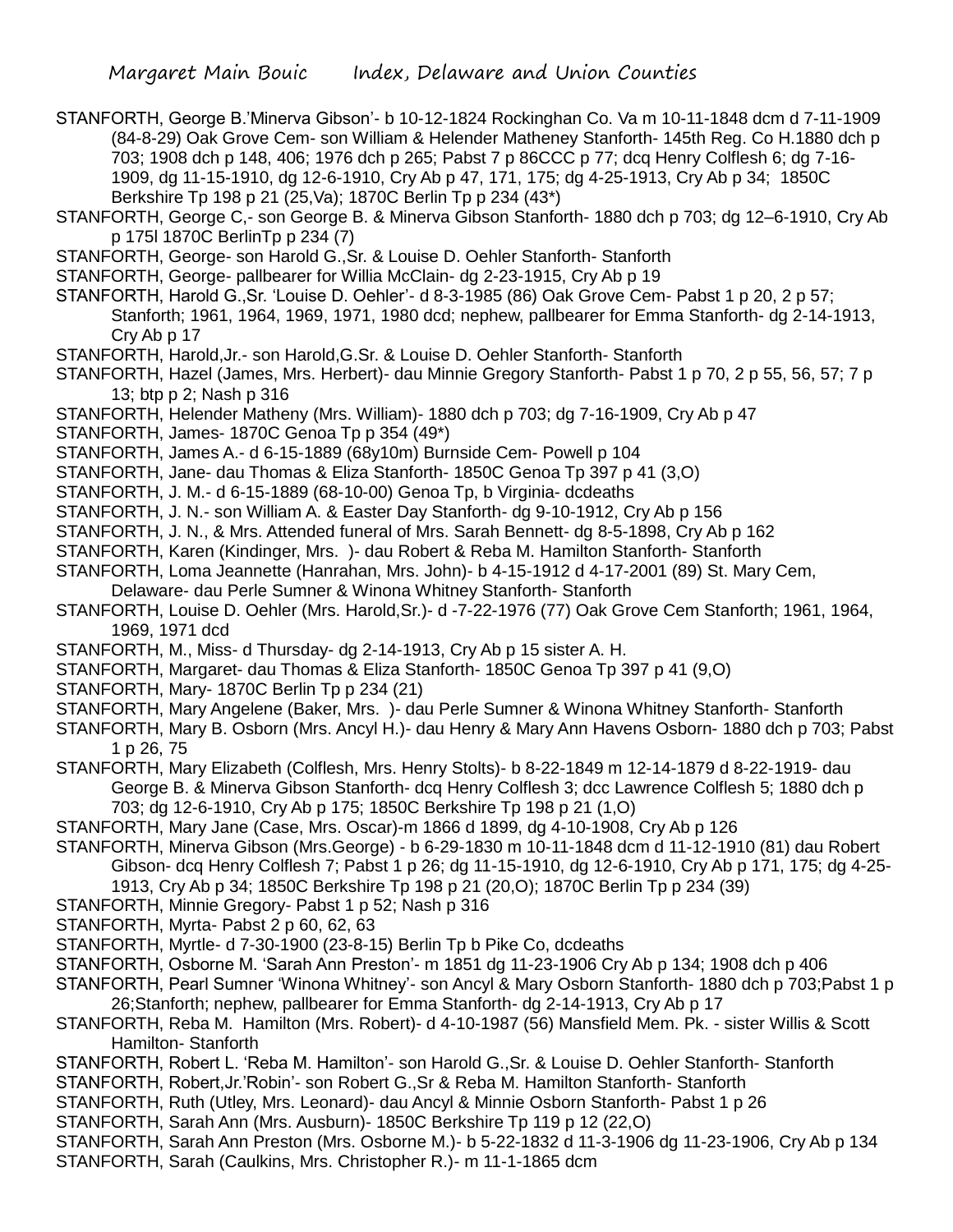Margaret Main Bouic Index, Delaware and Union Counties STANFORTH, Thomas 'Eliza'- 1850C Genoa Tp 397 p 41 (35,Va) STANFORTH, William A. 'Easter Day'- ,m 9-5-1869- dg 9-10-1912, Cry Ab p 156 STANFORTH, —(Mrs. W. A.)- sister Thomas R. Day- dg 2-21-1908, dg 2-25-1908, Cry Ab p 110, 112 STANFORTH, William- 1870C Genoa Tp p 354 (20\*) STANFORTH, William 'Eleaner'- 1850C Genoa Tp 378 p 40 (53,Va) STANFORTH, William 'Helender Matheney'- 1880 dch p 703; dg 7-16-1909, Cry Ab p 47 STANFORTH, William- pallbearer for Jeremiah H. Rogers- dg 10-8-1915, Cry Ab p 83 STANFORTH, William- son Thomas & Eliza Stanforth- 1850C Genoa Tp 397 p 41 (1,O) STANFORTH, Winona Whitney (Mrs. Perle Sumner)- b 8-6-1879- Stanforth STANGER, A. Harley 'Sarah Brungart'- m 3-11-1929- Weiser p 599 STANGER, Margaret (Mrs. Philip)- teacher of biology- dg 6-2-1982; Stanger STANGER, Nancy Jean (Wood, Mrs. Obert II)- m 4-21-1973 dau Philip Stanger- Stanger STANGER, Philip'Margaret'- Stanger STANGER, Sarah Brungart (Mrs. A. Harley)- m 3-11-1929 dau William & Sarah Brungart - Weiser p 599 STANICH, Caitlin Elizabeth- d 7-16-1998 (10) auto accident- dau Chris & Karen Stanich- Stanich STANICH, Chris 'Karen'- son Milan & Marge Stanich- Stanich STANICH, Karen (Mrs. Chris)- Stanich STANICH, Milan 'Marge'- Stanich STANICH, Nick- son Chris & Karen Stanich- Stanich STANIFORD, Billy Jane- dau Phyllis Staniford- 1962 ucd (21m) STANIFORD, Phyllis- 1962 ucd STANGSTED, Lynette- author of "A Graveyard Preservation Pirmer'- unec XVIII p 62 STANLER, John- nephew John & Laurue Strubel- 1880C Paris Tp 119-122 p 13 (11,Ger,Ger,Ger) STANLEY, —query by Melvin Miller #415, families bur Unionville Cem- unec XIII p 42 STANLEY, Aaron (Erin) b 1958 son David J. & Joanne C. Stanley- 1969, 1971 dcd STANLEY, Alan- son Edward I Sr. & Helen Ploss Stanley- Stanley STANLEY, Alfred- son Ira A. & Sarah Paxson Stanley- 1915 uch p 933 STANLEY, Alice Blanch Gasser (Mrs. Trowbridge Hull)- b 7-24-1901 m 11-4-1926 dau Milton Henry & Blanche Abbie Bassler Gasser- Weiser p 54 STANLEY, Amanda Marie- b 7-4-1981 dau Edward I. Jr. & Marie Maihos Stanley- Stanley STANLEY, Amelia Benedict (Mrs. Jonathan)- dau Aaron L. & Phoebe Wing Benedict- 1908 dch p 722 STANLEY, America (Mrs. Ed)- 1967 ucd STANLEY, Amy P. (Hobson, Mrs. Joseph)- b 7-30-1815 m 4-27-1842 dau James & Rhoda Cobbs Stanleydumch p 408 STANLEY, Andrian 'Cora Mae Williams'- m 8-3-1901 d 1956- Stanley STANLEY, Angelina (Johnson, Mrs. Henry)- d 11-20-1912 dau Ira A. & Sarah Paxson Stanley- 1915 uch p 932 STANLEY, Ann (Boggs, Mrs. )- dau Frank H. & Maxine Stanley- Stanley STANLEY, Ann E.- 1967 ucd STANLEY, Ann (Mrs. E.)- d 3-14-1867 (60-10-26) E. York Cem p 7 STANLEY, Ann (Mrs. John)- 1860C York Tp 1324-1333 p 179 (51,Pa); unec I p 15 STANLEY, Anna D. Orahood (Mrs. Ross D.)- dau Samuel & Martha F. Orahood- 1910C Paris Tp 122-124 p 7B (26,O,O,O) m 7y STANLEY, Antoinetta Jeanne- b 11-29-1946 dau Jack & Betty J. Bevenstine Stanley- Weiser p 315 STANLEY, Arminda Blackburn (Mrs. Elder Rush)- Stanley STANLEY, Arthur A. 'Hannah May Brooks'- b 5-1878 d 1946 Unionville Cem, DJ p 40, 46, 49; interment 2-15- 1946- son H–d & Melissa J. Snyder Stanley- 1900C Milford Center 129-140 p 5B (22,O,O,O) STANLEY, Barbara Obermiller (Mrs. Thomas Lane)- b 11-3-1936 dau Raymond M. & Ruth Elmer Cooper Obermiller- Weiser p 424 STANLEY, Barbara (Pistone, Mrs. Angelo)- dau Elder Rush & Arminda Blackburn Stanley- Stanley STANLEY, Barbara (Pybum, Mrs. )- dau Edward I. Sr. & Helen Ploss Stanley- Stanley STANLEY, Benet Shepard (Mrs. Thomas)- dau John & Rebecca Waller Sheperd- dcc Maxson Greene 3283

STANLEY, Benjamin S. 'Edith Neer'- Stanley parents of Margaret Cosand

STANLEY, Bennie Lucille (Mrs. Lindsey S.)- d 7-31-1986 (96) Oak Grove Cem- Stanley

STANLEY, Bessie (Gannon, Mrs. )- dau Marvin & Emma Lou Brown Stanley- Stanley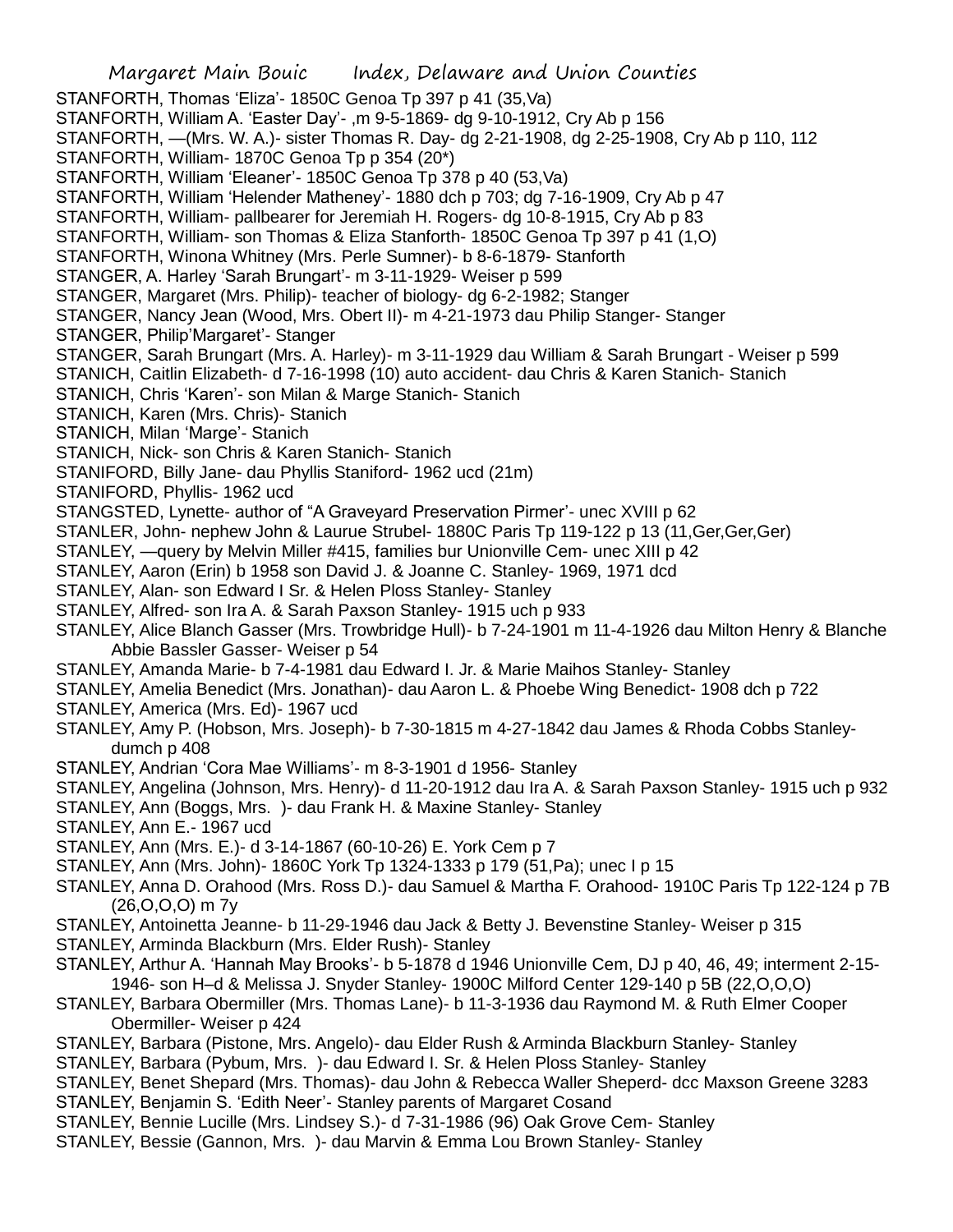- STANLEY, Betty (Baker, Mrs. Donald)- b 1-6-1928 dau Carl & Freda Naomi Baughman Stanley- Graham 1274131
- STANLEY, Betty Jane (Shide, Mrs. Frank Woodrow)- b 5-31-1922 m 5-31-1939 dau Harry Delbert & Lula Bell Rowe Stanley- Weiser p 315
- STANLEY, Betty J. Bevenstine (Mrs. Jack)- m 11-11-1939- Weiser p 315
- STANLEY, Betty (Phillips, Mrs. William)- 1959 (8) ucd- dau Lee & Sylvia Stanley
- STANLEY, Robert L. "Bob"l. 'Minnie M.'- 1969, 1971, 1980 dcd
- STANLEY, Brandon- b 1974 son David B. & Cynthia Stanley- 1980 dcd
- STANLEY, Brian- b 1970 son Christopher C. & Josephine L. Stanley- 1980 dcd
- STANLEY, Bruce- son Edward I. Sr. & Helen Ploss Stanley- Stanley
- STANLEY, Bryan Jay 'Gwendolyn Buxton'- b 1963 m 10-17-1987 son Jay W. & Mary E. Stanley Stanley; Buxton; 1964, 1969, 1971, 1980 dcd; dg 3-5-1982
- STANLEY, Capt.- Powers Pat p 141, 318
- STANLEY, Carl- son Adrian & Cora Mae Williams Stanley- Stanley
- STANLEY, Carl 'Freda Naomi Baghman'- m 3-10-1926- Graham 127413
- STANLEY, Carolyn Bahan (Mrs. Kenneth)- Stanley
- STANLEY, Carolyn R. (Mrs. Kenneth A.)- Stanley; 1967, 1971, 1973, 1983 ucd
- STANLEY, Carrie- b 1980 dau David B. & Cynthia Stanley- 1980 dcd
- STANLEY, Cary (Covrett, Mrs. )- sister William A. Stanley- Stanley
- STANLEY, C. G.- public schools- unec XIX p 30
- STANLEY, Charles- son Jestine & Christeena Stanley- 1870C Leesburg Tp 62 p 9 (10,O)
- STANLEY, Charles K.- b 1-20-1954 son James Elmer & Margaret Ann Thompson Stanley- Gabriel
- STANLEY, Charles L.- b 1870 d 1933 Marlborough p 167
- STANLEY, Charles L. 'Dorothy A.'- 1969, 1971 dcd
- STANLEY, Charles L. 'Stella'- Stanley
- STANLEY, Cheryl (Wojack, Mrs. )- dau Edward I. Sr. & Helen Ploss Stanley- Stanley
- STANLEY, Christa Jewell- b 2-12-1976 dau Philip & Jewell Stanley- Stanley
- STANLEY, Christeena (Mrs. Jestine)- 1870C Leesburg Tp 62-63 p 9 (38,O)
- STANLEY, Christopher C. 'Josephine L,'- 1964, 1969, 1980 dcd
- STANLEY, Chris- son Christopher C. & Josephine Stanley- 1964 (3) dcd
- STANLEY, Christy Ann Bowman (Mrs. Jesse,Jr.)- m 2-2-1853 dcm
- STANLEY, Clarra A.- dau James & Mariam R. Stanley- 1870C York Tp 217-223 p 29 (6,O); unec I p 15
- STANLEY, Clifford- oratorical contest Broadway, unec III p 17
- STANLEY, Connie- b 1954 dau Ed & America Stanley- 1967 ucd
- STANLEY, Connie (Vrandenburg, Mrs. Lyle)- dau Elder Rush & Arminda Blackburn Stanley- Stanley
- STANLEY, Cora Mae Williams (Mrs,. Andrian)- b 6-1882 m 8-3-1901 d 11-24-1960-bur near W. Mansfield- dau George & Olive Bird Williams- Stanley
- STANLEY, Cynthia (Mrs. David B.)- 1980 dcd
- STANLEY, Cynthia (Mrs. Larry)- Stanley
- STANLEY, D.- 1980 dcd Orange Tp
- STANLEY, Daniel- b 1965 son Fern L. Stanley- 1971, 1973, 1975 ucd
- STANLEY, Darlene Marie (Stover, Mrs. Carl Lee )- b 1964 m 9-17-1983 Mass. dau Edward I. Jr. & Marie Maihos Stanley- Stanley; 1980 dcd
- STANLEY, Darrell- son Richard & Virginia Morris Stanley- Stanley
- STANLEY, David- 1980 dcd, Brown Tp
- STANLEY, David B. 'Cynthia'- 1980 dcd
- STANLEY, David- son Edward I. Sr. & Helen Ploss Stanley- Stanley
- STANLEY, David J. 'Joanne C.'- Stanley; 1969, 1971, 1980 ucd
- STANLEY, David- son Dr. Richard E. & Janet Stanley- Stanley; 1959 (4), 1962 ucd
- STANLEY, David R.- b 1-1873 son H. & Melissa J. Stanley- 1900C Milford Center 129-140 p 5B (27,O,O,O)
- STANLEY, Debbie- b 1953 son David J. & Joanne C. Stanley- 1969 dcd
- STANLEY, Debra- dau Christopher C. & Josepine Stanley- 1964 (5) dcd
- STANLEY, Debra (Dush, Mrs. Bill)- dau Robert & Nellie M. Howell Stanley- Stanley
- STANLEY, Dennis- son Richard & Virginia Morris Stanley- Stanley1967 ucd
- STANLEY, Diadama (Mosley, Mrs. James)- ped Victoria L. Caldwell Burns #625, 23; unec XVIII p 69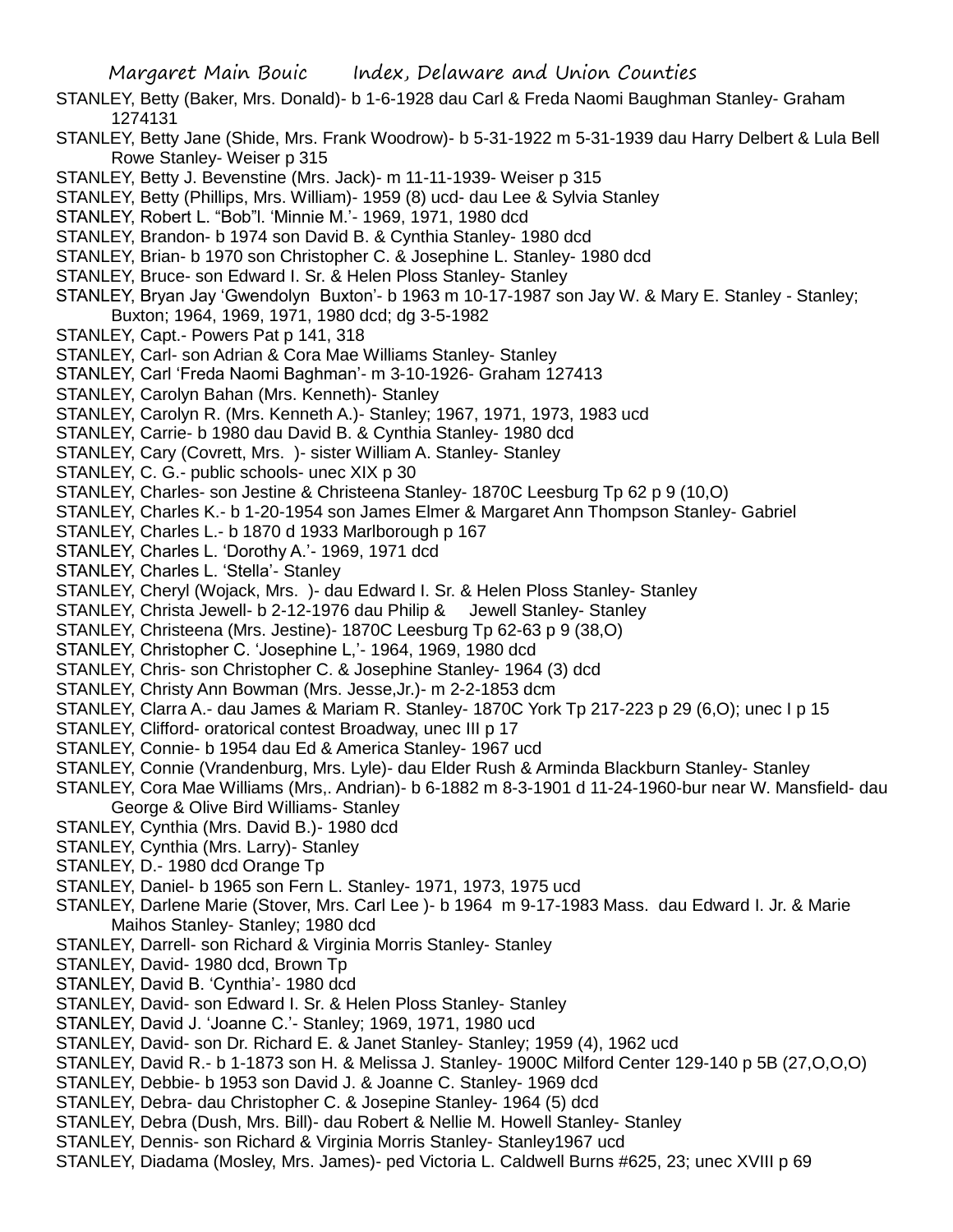- STANLEY, Donald- son Oscar & Mary Hess Stanley- Stanley
- STANLEY, Donna (Gorman, Mrs. )- dau Edward I. Sr. & Helen Ploss Stanley- Stanley
- STANLEY, Doris M. Schalip (Mrs. )- b 11-15-1914 d 8-24-1994 (79) Oakdale I p 135 (F-R6-10)- dau John M. & Minnie Winget Schalip- Stanley
- STANLEY, Dorothy A. (Mrs. Charles L,)- 1969, 1971 dcd
- STANLEY, Dorothy E.- Query Amanda Brugg- unec XIV p 3
- STANLEY, Dorothy (Mrs. Homer F.)- m 5-16-1931 Johnson Bible, unec V p 4
- STANLEY, Dorothy (Johnson, Mrs. )- dau Oscar & Mary Hess Stanley- Stanley; obit, W. Marion, mlib (brown); 1900C Allen Tp 124-126 p 5A (6/12,O,O,O)
- STANLEY, Dorothy Rose (MCCain, Mrs. Sharon Marvin)(Kallio, Mrs. Eugene William)- b 10-10-1912 m(1) 8-7- 1934 (2) 8-19-1950 dau Harry Delbert & Lula Bell Rowe Stanley- Weiser p 314
- STANLEY, Duane- son Richard & Virginia Morris Stanley- Stanley
- STANLEY, Ed 'America'- 1967 ucd
- STANLEY, Eddie- b 1956 son Ed & America Stanley- 1967 ucd
- STANLEY, Edith (Mrs. )- sister of Hattie Jones Harter- dg 10-6-1905, Cry Ab p 55
- STANLEY, Edith Neer (Mrs. Benjamin S.)- Stanley parents of Margaret Cosand
- STANLEY, Edward I. "Bud" 'Marie Maihos'- b Mass d 1-8-1994 (51) Mass.- son Edward I. Sr. & Helen Ploss Stanley- Stanley; 1980 dcd
- STANLEY, Edward I Sr. 'Helen Ploss'- Stanley
- STANLEY, Edward- son Oscar & Mary Hess Stanley- Stanley; obit W. Marion, mlib (brown); 1910C Allen Tp 124-126 p 5B (5,O,O,O)
- STANLEY, Elder Rush 'Arminda Blackburn'- b 2-21-1926 d 2-20-1993 (66) bur Sidney- son Marvin & Emma Lou Brown Stanley- Stanley
- STANLEY, Eleanor (Colvin, Mrs. Robert)- dau Orva Richard & Eva Shontz Stanley- Stanley; obit Eva, mlib (brown)
- STANLEY, Eleanor June DeCloedt, Mrs. Ferdinand Clarence)9gurwell, Mrs. Richard O.)- b 11-9-1915 m(1) 2- 23-1935 (2) 12-17-1955 dau Harry Delbert & Lula Bell Rowe Stanley- Weiser p 314
- STANLEY, Elizabeth Davis (Mrs. Simon)(Maris, Mrs. Jesse)- m(2) 6-1857 d 6-10-1879 dau Nathaniel & Margaret Davis- 1883 uch V p 411
- STANLEY, Elizabeth (Coons, Mrs. John)- m 11-15-1860 ucm 3101; unec V p 9, XX p 6
- STANLEY, Elizabeth- dau John & Ann Stanley- 1860C York Tp 1324-1333 p 179 (18,O); unec I p 15
- STANLEY, Elizabeth Martin (Mrs. Milton)- b 1-22-1815 dau John & Sarah Michner Martin- dumch p 40
- STANLEY, Elizabeth Steele (Mrs. John)- m 12-12-1860 dcm
- STANLEY, Elizabeth (Wiley, Mrs. David)- 1915 uch p 574
- STANLEY, Ellen Fout (Mrs. Robert)- m 9-18-1869 ucm 4601
- STANLEY, Ellen (Foulk, Mrs. Richard)- Stanley
- STANLEY, Ellen Fout (Mrs. Robert)- m 9-18-1869 ucm (Hearl)
- STANLEY, Elsie- dau Edward I. Jr. & Marie Maihos Stanley- Stanley
- STANLEY, Emily- 1870C Berkshire Tp p 218 (50)
- STANLEY, Emma Lou Brown (Mrs. Elder Rush)- Stanley
- STANLEY, Emogene (Mrs. John)- 9-22-1995 mlib
- STANLEY, Erdine E. (Mrs. John W.)- 1980 dcd
- STANLEY, Erin E. dau David J. Stanley- Stanley; 1980 dcd- engaged to John L. Vickers
- STANLEY, Erma (Mrs. Gary)- 1980 dcd
- STANLEY, Estella Eirich (Mrs. James F.)- m 8-16-1914, unec III p 60
- STANLEY, Ethel Mae- d 1-8-2003 (75) Tenn. Stanley
- STANLEY, Eva Shontz (Mrs. Orva Richard)- b 11-10-1884 d 1-15-1975 (90) bur Greenlawn, Kenton- dau Elias & Ella Delaplane Shontz- Stanley; obit, mlib (brown)
- STANLEY, Fern L.- 1967, 1971, 1973 ucd
- STANLEY, Flora (Ninchehelser, Mrs.John E.)- m 5-22-1894 ucm (Hearl); unec V p 9
- STANLEY, Francis Clymer 'Sarah Ann Hicklen'- b 10-22-1844 m 10-23-1867 son Milton & Elizabeth Martin Stanley- dumch p 40, 173, 220, 440
- STANLEY, Frank- pallbearer for Mrs. J. A. Dennis- dg 1-6-1914, Cry Ab p 82
- STANLEY, Frank 'Grace L.'- b 1876 d 8-8-1957 Sec C. York Cem p 83
- STANLEY, Frank H. 'Thelma M.'- 1967, 1971, 1983 ucd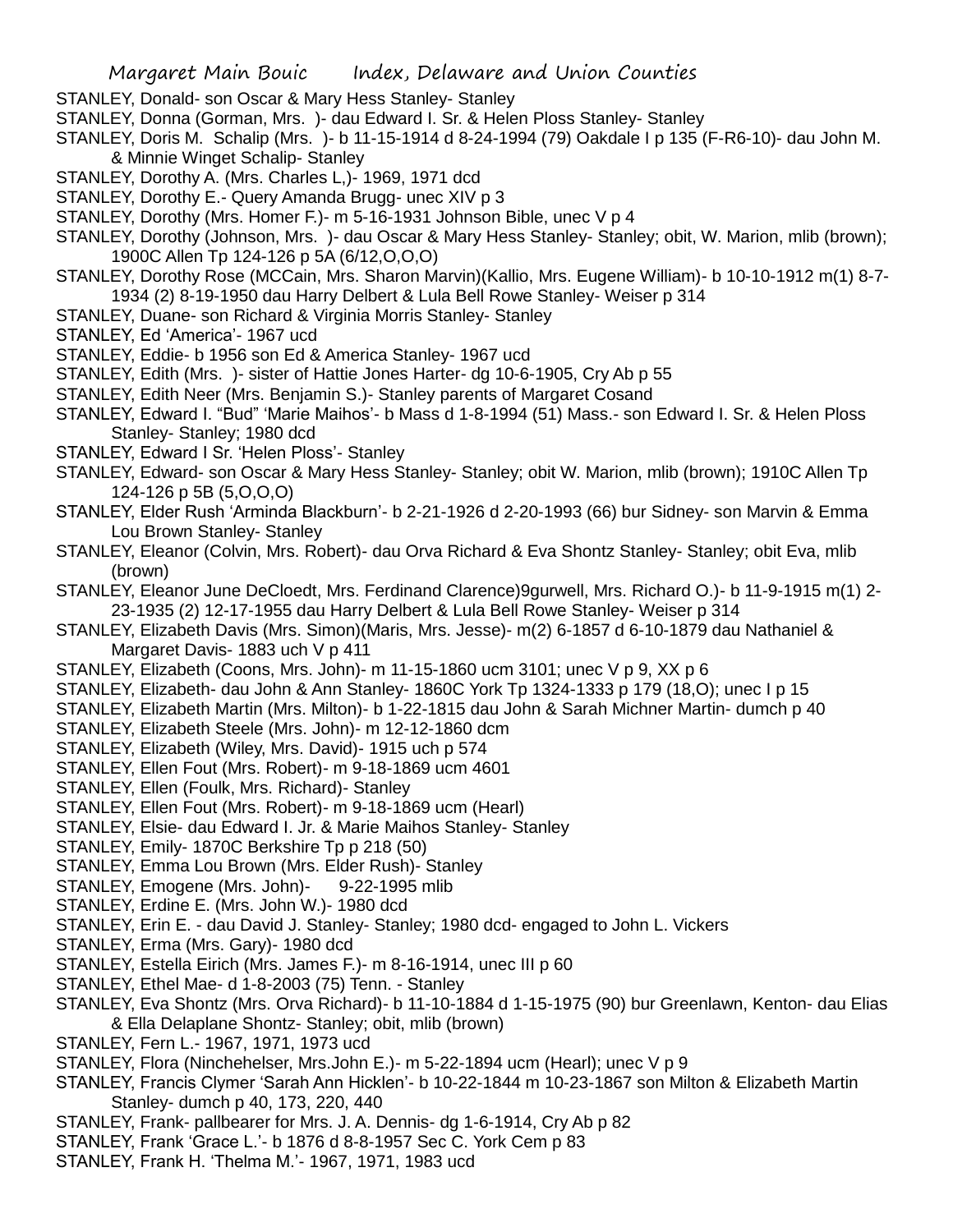- STANLEY, Frank H, 'Maxine'- b 2-3-1926 Woodstock d 6-14-1984 Woodstock Cem. son Oscar & Mary Hess Stanley- obit W. Marion, mlib (brown); Stanley
- STANLEY, Freda Naomi Baughman (Mrs. Carl)- b 2-4-1906 m(1) 9-11-1924 (2) 3-10-1926 (3) Adam Baughman- Graham 127413
- STANLEY, Gary 'Erma'- 1980 dcd
- STANLEY, G. C.- pallbearer for Eliza Jane Steele- dg 10-5-1915, Cry Ab p 82
- STANLEY, Grace- 1908 dch p 233
- STANLEY, Grace L. (Mrs. Frank)- b 1874 d 11-20-1959 Sec C. York Cem p 83
- STANLEY, Grace (Mrs. Welles Kirk)- Stanley
- STANLEY, Granville- son Andrian & Cora Mae Williams Stanley- Stanley
- STANLEY, Gregory- b 1963 son Christopher C. & Josephine L. Stanley- 1964 (19mo), 1980 dcd
- STANLEY, Gwendolyn Jean Buxton (Mrs. Bryan Jay)- m 10-17-1987 dau David N, & Jean Buxton- Stanley; Buxton
- STANLEY, Hannah G. Longshore (Mrs. Nathan T.)- m 8-20-1861 dcm
- STANLEY, Hannah May Brooks (Mrs.Arthur)- b 1887/6 d 1970 Unionville Cem, DJ p 40, 45; interment 4-19- 190- dau Henry King & Ruhama Baily Brooks-1985 uch p 106
- STANLEY, Hannah (Porter, Mrs. Samuel)- d 12-18-1702- Asp p 64
- STANLEY, Hannah (Simpson, Mrs. Daniel)- m 2-7-1864 ucm 3533; unec XXI p 29
- STANLEY, Hannah (Winn, Mrs. William)- m 1-21-1864 dcm
- STANLEY, Harriet A.- 1870C Berkshire Tp p 218 (16)
- STANLEY, Harriet (Tyson, Mrs. )- dau Oscar & Mary Hess Stanley- Stanley; obit W. Marion(mlib (brown)
- STANLEY, H...d 'Meliia'- b 5-1825 1900C Milford Center 129-140 p 5B (75,O,O,O) m 36y
- STANLEY, Harry Delbert 'Lula Vell Rowe'- b 3-18-1887 m 11-24-1909 d 10-12-1952- Weiser p 314
- STANLEY, Hazel- b 1959 dau Fern L. Stanley- 1967, 1971, 1973 ucd
- STANLEY, Helen (Beaulieu, Mrs. )- dau Edward I. Sr. & Helen Ploss Stanley- Stanley
- STANLEY, Helen M. Tucker (Mrs. James M.)- dumch p 41
- STANLEY, Helen Ploss (Mrs. Edward I.Sr.)(Pike, Mrs. )- Stanley
- STANLEY, Helen (Wingfield, Mrs. Charles)- m 1-2-1936- dau Oscar & Mary Hess Stanley- Stanley; obit W. Marion, mlib (brown)
- STANLEY, Homer C. 'Lois Aldine Estes'- m 10-10-1944- Freshwater p 177
- STANLEY, —(McDaniel, Mrs. )-( Freshwater, Mrs.Hubert)- Freshwater p 242
- STANLEY, Ida Louise- b 12-12-1954 dau James Elmer & Margaret Ann Thompson Stanley- Gabriel
- STANLEY, Ira A. 'Sarah Paxson'- 1915 uch p 933
- STANLEY, Jack 'Betty J. Bevenstine'- b 6-17-1918 m 11-11-1939 d 12-25-1946 son Harry Delbert & Lula Bell Rowe Stanley- Weiser p 316
- STANLEY, Jacqueline (Mrs. Robert L.)- 1973, 1975 ucd
- STANLEY, James- Pabst 8 p 91, 93
- STANLEY, James- 1870C Berkshire Tp p 218 (25)
- STANLEY, James D. 'Miriam R. McNeil'- m 9-1-1859 ucm 2912, mt 9-7-1859 slip, Abs p 34; dumch p 221; unec I p 15; IV p 54, XIX p 17; 1860C York Tp 1326-1336 p 179 (22,O); 1870C York Tp 217-223 p 29 (32,O)
- STANLEY, James Elmer 'Margaret Ann Thompson'- b 7-6-1936- Gabriel
- STANLEY, James F. 'Estella Eirich- b Del Co Indiana 11-22-1879, unec III p 60
- STANLEY, James- b 12-1-1920 son Harry Delbert & Lula Bell Rowe Stanley- Weiser p 315
- STANLEY, James- son W.Marion & Virginia M. Stanley- Stanley; obit W. Marion, mlib (brown)
- STANLEY, James M. 'Helen M. Tucker'- son Milton & Elizabeth Martin Stanley- dumch p 41
- STANLEY, James 'Rhoda Cobbs'- d 1818- dumch p 40, 408
- STANLEY, Janet (Hall, Mrs. Steven)- dau Roe Burton & Lucille Hatcher Stanley- Stanley
- STANLEY, Janet (Mrs. Richard)- 1959, 1962 ucd
- STANLEY, Jay W. 'Mary E. '- son William & Mildred L. Overs Stanley- Stanley; 1964, 1969, 1971, 1980 dcd STANLEY, Jay- son William A. & Nadine Stanley- Stanley
- STANLEY, —Glass(Mrs. J. C.)- dau William & Lucy Glass- dg 4-21-1916, Cry Ab p 53
- STANLEY, Jean Desider (Mrs. Trowbridge Hull)- b 10-7-1928 m 6-19-1957- Weiser p 55
- STANLEY, Jene- b 1967- ch Ed & America Stanley- 1967 ucd
- STANLEY, Jennifer -b 1976 dau Edward I, & Marie Haihos Stanley- Stanley; 1980 dcd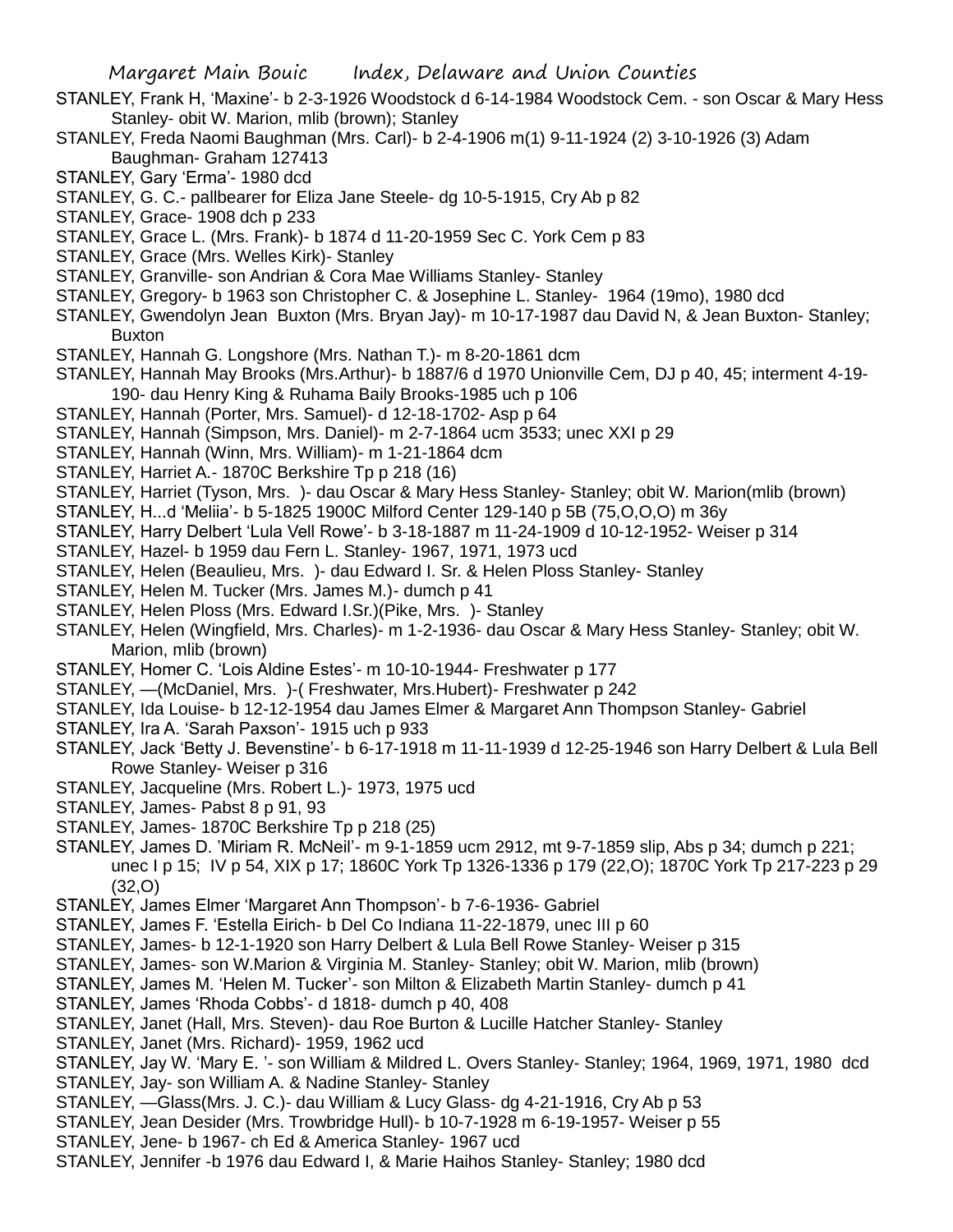- STANLEY, Jerry- b 7-17-1930 son Harry Delbert & Lula Bell Rowe Stanley- Weiser p 316
- STANLEY, Jesse,Jr. 'Christy Ann Bowman'- m 2-2-1853 dcm
- STANLEY, Jestine 'Christena- 1870C Leesburg Tp 62-63 p 9 (38,O)
- STANLEY, J. M. 'M. B."- E York Cem p 5
- STANLEY, Joanne C. (Mrs. David J.)- 1969, 1971 dcd
- STANLEY, Joe- b 6-6-1955 d 8-1968 son Lee & Sylvia Stanley- Stanley; 1959, 1967, 1971 ucd
- STANLEY, Joe- son W. Marion & Virginia Martin Stanley- obit Marion, mlib (brown)
- STANLEY, John- d 10-12-1877 (81) E. York Cem p 7; 1870C York Tp 225-231 p 30 (75,Pa)
- STANLEY, John- b Harlem Tp d 8-7-1881 (30-6-20) Brown Tp
- STANLEY, John- pallbearer for Mrs. J. A. Dennis- dg 1-6-1914, Cry Ab p 82
- STANLEY, John 'Ann'- 1860C York Tp 1324-1333 p 179 (59,Pa); unec ! p 14
- STANLEY, John 'Elizabeth Steele'- m 12-12-1860 dcm
- STANLEY, John- son W. Marion & Virginia M. Stanley- Stanley; obit W. Marion, mlib (brown)
- STANLEY, John- b 1952 son Robert Lee & Sylvia Stanley- 1959, 1967, 1971 ucd
- STANLEY, John Milton- son Francis Clymer & Sarah Ann Hicklen Stanley- dumch p 42
- STANLEY, John 'Sarah Price'- m 6-20-1833 Madison Co unec VII p 10
- STANLEY, John S.- son John & Ann Stanley- 1860C York Tp 1324-1333 p 179 (19,O)
- STANLEY, John W. 'Erdine E.'- 1980 dcd
- STANLEY, John Wesley,Sr,.- d 10-7-1961 (86) Green Mound Cem, Kilbourne- Stanley
- STANLEY, John Wesley, Jr,.- son John Wesley,Sr.- Stanley
- STANLEY, John- brother William A. Stanley- Stanley
- STANLEY, Jonathan 'Amelia Benedict'- 1908 dch p 722
- STANLEY, Joseph- consent- unec IV p 54
- STANLEY, Joseph- 1840C Berkshire Tp p 188, (20-30) Sunbury
- STANLEY, Joseph- son Ira H. & Sarah Paxson Stanley- 1915 uch p 933
- STANLEY, Joseph 'Mary D.'- 1860C York Tp 1325-1335 p 179 (25,Pa); unec I p 15
- STANLEY, Joseph 'May Mears'- m 10-7-1858 ucm 2782; mt 10-13-1858; Abs p 30; unec XII p 30, XVIII p 66
- STANLEY, Josephine l. (Mrs. Christopher C.)- 1964, 1980 dcd
- STANLEY, Joyce(Trout, Mrs. Robert)-dau Robert Lee & Sylvia Stanley- Stanley; 1959 (15) ucd
- STANLEY, Juanita (Simpson, Mrs. Carl)- dau Andrian & Cora Mae Williams Stanley- Stanley
- STANLEY, Julia Ann (Brake,Mrs. John)-m 9-15/20-1855 ucm 2332;mt 9-26-1855, Abs p 20; unec VIII p 34, XVII p 42
- STANLEY, Karen Jade- b 5-30-1946 dau Homer C. & Lois Aldine Stanley- Stanley
- STANLEY, Kar(e)y May (Covrett, Mrs. Jerrimiah)- dau John Wesley Stanley,Sr.- Stanley
- STANLEY, Kelly- son Marvin & Emma Lou Brown Stanley- Stanley
- STANLEY, Kenneth 'Carolyn Bahan'- Stanley; 1967, 1971, 1973, 1983 ucd
- STANLEY, Kenneth Michael- b 11-9-1957 d 2-27-1962 son Kenneth & Carolyn Bahan Stanley- Stanley
- STANLEY, Kenneth- son Oscar & Mary Hess Stanley- Stanley
- STANLEY, Larry 'Cynthia'- dau Elder Rush & Arminda Blackburn Stanley- Stanley
- STANLEY, Laura D/B. (Sanders, Mrs. William L.)- b 1860 Clark Co m 5-21-1885 ucm (Hearl) d 6-12-1885 Oakdale I p 80 (D-R2-31)
- STANLEY, Laurie/Lorinda- b 1970 dau Robert L. & Jacqueline Stanley- 1973, 1975 ucd
- STANLEY, Linda (Hale, Mrs. Henry)- dau Elder Rush & Arminda Blackburn Stanley- Stanley
- STANLEY, Linda Jane- b 10-2-1947 dau Homer C. & Lois Aldine Stanley- Freshwater p 177
- STANLEY, Lindsey S. 'Bennie L.'- d 3-19-1964 972) Oak Grove Cem- Stanley
- STANLEY, Lois Aldine Estes (Mrs. Homer C.)- b 11-1-1925 m 10-19-1944 dau J. E. & Bernice Aldine Estes-Freshwater p 177
- STANLEY, Lola- b 1952 dau Ed & America Stanley- 1967 ucd
- STANLEY, Loretta- b 1953 dau Robert Lee & Sylvia Stanley- 1959, 1967, 1971 ucd
- STANLEY, L. T.- brother Lindsley Stanley- Stanley
- STANLEY, Lucille Hatcher (Mrs. Roe Burton)- m 7-19-1941- Stanley
- STANLEY, Lucretia (Yale, Mrs. Elihu)- unec XIV p 3
- STANLEY, Lula Bell Rowe (Mrs. Harry Delbert)- b 6-26-1889 m 11-24-1909 dau John Franklin & Queen Adelina Koppenheffer Rowe- Weiser p 314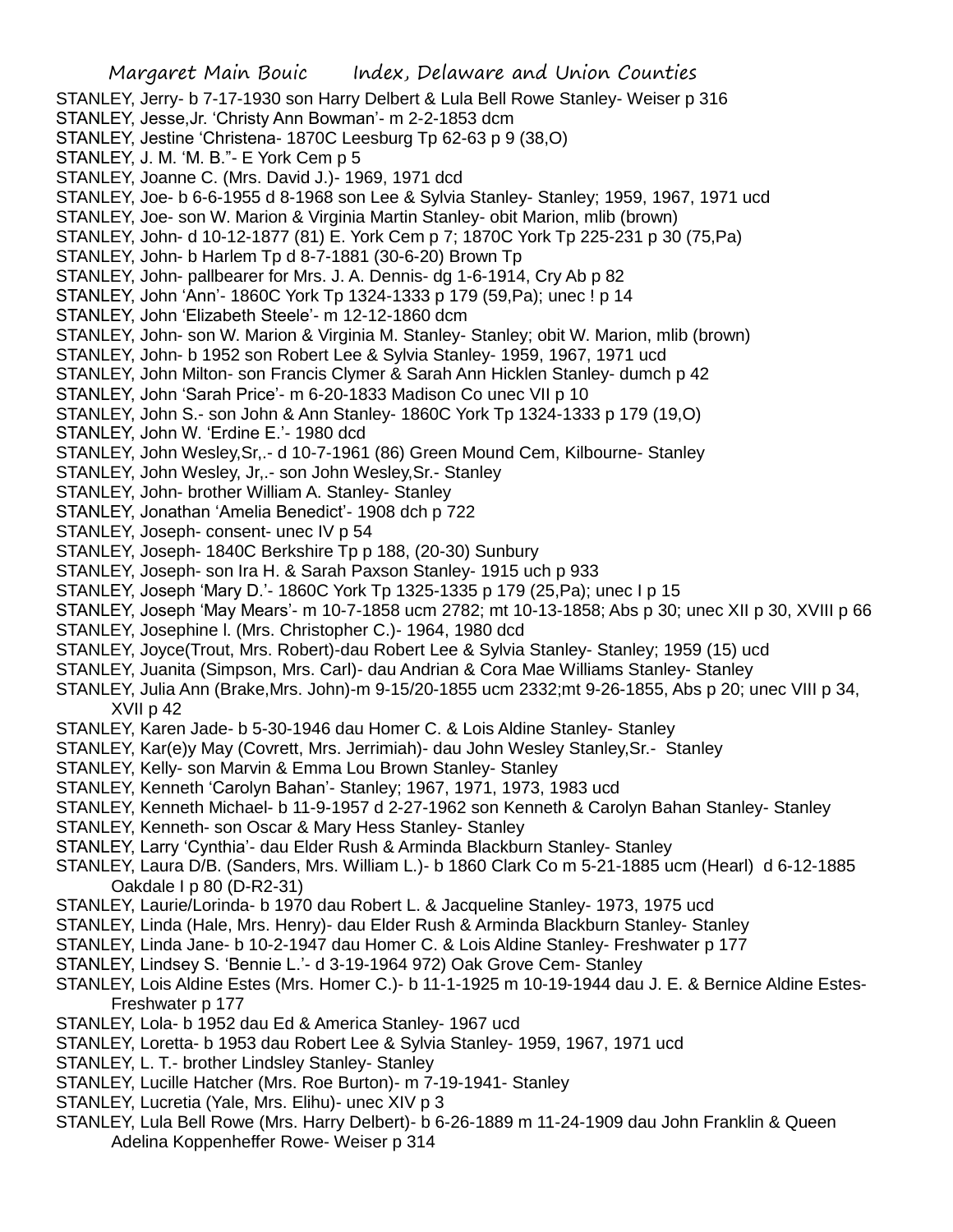- STANLEY, Lula Maxine (Burch, Mrs. Carroll Junior)- b 10-20-1923 m 9-16-1944 dau Harry Delbert & Lula Bell Rowe Stanley- Weiser p 315
- STANLEY, Lydia- dau Milton & Elizabeth Martin Stanley- dumch p 41; unec I p 15
- STANLEY, Lynn Elizabeth- b 1953 ch Kenneth A. & Carolyn R. Stanley- Stanley; 1967, 1971 ucd; engaged to Peter Scott Kurtz
- STANLEY, Malaya- b 1981 ch Matthew D. & Trina l. Stanley- 1983 ucd
- STANLEY, Margaret Ann Thompson (Mrs. James Elmer)- b 7-8-1935 dau Erwin & Alba Musselman Thompson-Gabriel
- STANLEY, Malinda (Stickney, Mrs. Otho)- m 11-22-1855 ucm (Hearl)
- STANLEY, Margaret (Cosand, Mrs. Rev. Earl A.)- m 8-27-1939 dau Benjamin S. & Edith Neer Stanley- Stanley
- STANLEY, Margaret E. (Mrs. Robert)- m 9-14-1870; 1870C Washington Tp 34-32 p 8 (20,O)
- STANLEY, Marie (Bean, Mrs. Jesse)- m 8-27-1876 ucm (Hearl)
- STANLEY, Maria Cornelius (Mrs. Robert C.)- dumch p 41
- STANLEY, Marie Maihos (Mrs. Edward I. Jr.)- Stanley; 1980 dcd
- STANLEY, Marilyn K.- b 1953 dau Frank H. & Thelma Stanley- Stanley; 1967, 1971 ucd
- STANLEY, Marilyn (Douglas, Mrs. )- dau Frank h. & Maxine Stanley- Stanley
- STANLEY, W. Marion 'Virginia'- b 9-12-1906 d 10-13-1979 Woodstock Cem- son Oscar & Mary Hess Stanley-Stanley; obit mlib (brown)
- STANLEY, Marvin 'Emma Lou Brown'- Stanley
- STANLEY, Mary D. (Mrs. Joseph)- 1860C York Tp 1325-1335 p 179 (22,O)
- STANLEY, Mary (Mrs. Edward)- Stanley
- STANLEY, Mary Elizabeth (Curtis, Mrs. Rev. Emme h.)- dau Francis Clymer & Sarah Ann Hicklen Stanleydumch p 42, 173
- STANLEY, Mary Elizabeth (Parent, Mrs. Arthur Joseph)- b 6-13-1917 m 4-20-1933 dau Harry Delbert & Lula Bell Rowe Stanley- Weiser p 315
- STANLEY, Mary Hess (Mrs. Oscar)- b 10-25-1885 d 12-13-1961 Woodstock Cem- dau William & Alma Davis Hess- Stanley; 1910C Allen Tp 124-126 p 5B (24,O,O,O) m 6y, 3 ch
- STANLEY, Mary/Marium (Mrs. James)- 1860C York Tp 1326-1336 p 179 (21,O); 1870C York Tp 217-223 p 29 (31,O); unec I p 15
- STANLEY, Mary J.- dau James & Mariam R. Stanley- 1870C York Tp 217-223 p 29 (8,O)
- STANLEY, Mary Jane (Alldaffer, Mrs. Newton)- d 1872 dau Milton & Elizabeth Martin Stanley- dumch p 14
- STANLEY, Mary E. (Mrs. Jay W.)- Stanley; 1964, 1969, 1971, 1980 dcd
- STANLEY, Mary Lou (Wilgus, Mrs. )- dau William A. & Mildred L. Overs Stanley- Stanley
- STANLEY, Mary- dau Marvin & Emma Lou Brown Stanley- Stanley
- STANLEY, Mary (Porter, Mrs. John)- d 1688 dau Thomas & Benet Shepard Stanley- dcc Maxson Greene 1641
- STANLEY, Matthew B. ' D. Trina L.'- b 1956 son David J. & Joanne C. Stanley- 1969, 1971 dcd, 1981, 1983 ucd
- STANLEY, Maxie- dau Marvin & Emma Lou Brown Stanley- Stanley
- STANLEY, Maxine (Mrs. Frank H.)- Stanley
- STANLEY, May Mears (Mrs. Joseph)- m 10-7-1858 ucm 2782; mt 10-13-1858. Abs p 30; ; unec XII p 30, XVIII p 66
- STANLEY, M. B. (Mrs. J. M.)- York Cem p 5
- STANLEY, Melinda (Stickney, Mrs. Otho)- m 11-20-1855 ucm 2354; unec VIII p 35, XVII p 42
- STANLEY, Melissa J. (Mrs. H–d)b 10-1846 1900C Milford Center 129-140 p 5B (53,O,O,O) m 36y, 9 ch
- STANLEY, Michael L. 'Robin L. Lee'- m 4-22-1978 son John Stanley- Stanley
- STANLEY, Michael Shane- b 5-2-1972 son Philip & Jewell Stanley- Stanley
- STANLEY, Mildred (Alexander, Mrs. Nolan Yantis)- b 11-15-1909 m 6-27-1942- Weiser p 253
- STANLEY, Mildred L. Overs (Mrs. William)- d 1-19-1972 (60) Fairview Mem. Pk- dau Jay Overs- Stanley
- STANLEY, Mildred (Wolford, Mrs. )- dau John Wesley Stanley,Sr.- Stanley
- STANLEY, Milligan- 1908 dch p 406
- STANLEY, Milton- b 11-5-1812 d 9-1-1865 son James & Rhoda Cobbs Stanley- dumch p 40
- STANLEY, —(Mrs. Milton)- d 1888; dumch p 40
- STANLEY, Minnie M. (Mrs. Robert "Bob" L.)- 1969, 1971, 1980 dcd
- STANLEY, Minnie- dau Marvin & Emma Lou Brown Stanley- Stanley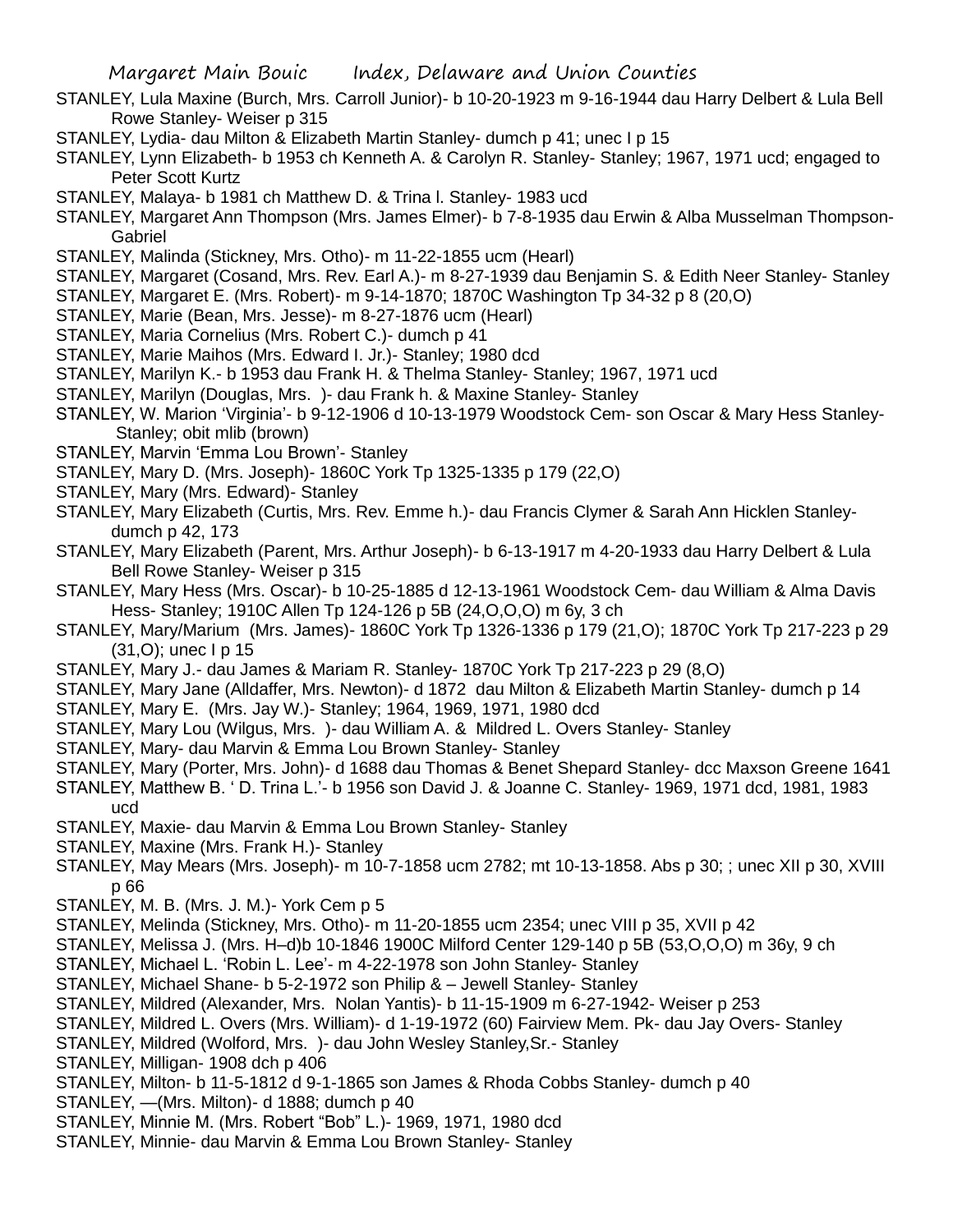- STANLEY, Miriam R. McNeil (Mrs. James D.)- m 9-1-1859, ucm 2912. mt 9-7-1859 slip Abs p 34,dau Andrew ,Jr. & Mary Griswell McNeil- dumch p 221; unec 1 P 15; IV p 54, XIX p 17
- STANLEY, Missouri B.- b 11-1881 dau H–d & Melissa J. Stanley- 1900C Milford 129-140 p 5B (18,O,O,O)

STANLEY, Nadine Maugans (Manley, Mrs. Robert)(House, Mrs. Joseph)(Mrs. William A.)- b 9-3-1915 dau Joseph Adonis & Lina Russell Maugans- Maugans Anc p 16; Stanley

- STANLEY, Nancy J.-dau John & Ann Stanley-1860C York Tp 1324-1333 p 179 (16,O); unec p 15
- STANLEY, Nancy Jean- b 5-3-1949 dau H omer & Lois Aldine Stanley- Freshwater p 177
- STANLEY, Nathan- 1883 uch IV p 491
- STANLEY, Nathan T. 'Hannah G. Longshore'- m 8-20-1861 dcm
- STANLEY, Nellie M. Howell (Mrs. Robert)- b 9-15-1024 NC m 1944 d 3-6-2003 Green Lawn Cem, W.
- Mansfield- dau James & Emma Boyette Howell- Stanley; 1959, 1962 ucd
- STANLEY, Nettie (Battle, Mrs. )- sister Lindsey Stanley- Stanley
- STANLEY, Newton- son Ira A. & Sarah Paxson Stanley- 1915 uch p 933
- STANLEY, Nicholas Bennett 'Peggy Culp'- b 12-30-1930 m 1-30-1959 son Trowbridge Hull & Alice Blanche Gasser Stanley- Weiser p 55
- STANLEY, Orva Richard 'Eva Shontz'- d 1949 -Stanley; obit Eva, mlib (brown)
- STANLEY, Oscar 'Mary Hess'- b 3-1871 son H–d & Melissa J. Stanley- Stanley; 1900C Milford Center 129-140 p 5B (29,O,O,O); 1910C Allen Tp 124-126 p 5B (37,O,O,O) m 6y
- STANLEY, Pam (Wilson, Mrs. David)- dau Roe Burton & Lucille Hatcher Stanley- Stanley
- STANLEY, Pat (Athy, Mrs. Richard)- dau Edward Stanley- Stanley
- STANLEY, Patricia Arlene- dau Robert W. Stanley- Stanley
- STANLEY, Patricia (Cooper, Mrs. Paul Edward)- Weiser p 562
- STANLEY, Patricia (Hudson, Mrs. )- dau Robert & Nellie M. Howell Stanley- Stanley
- STANLEY, Paul- son Edward I. Sr. & Helen Ploss Stanley- Stanley
- STANLEY, Peggy Culp (Mrs. Nicholas Bennett'- b 6-12-1933 m 1-31-1959- Weiser p 55
- STANLEY, Perry- b 1957 son Ed & America Stanley- 1967 ucd
- STANLEY, Phebe- dau Jestine & Christeena Stanley- 1870C Leesburg Tp 62-63 p 9 (13,O)
- STANLEY, Phebe (Elliott, Mrs. John)- L R S 23
- STANLEY, Philip ' Jewell'- b 1950 son Frank & Thelma Stanley- Stanley; 1967 ucd
- STANLEY, Philip H.- son Frank & Maxine Stanley- Stanley
- STANLEY, Phillip- b 1974 son Gary & Erma Stanley- 1980 dcd
- STANLEY, Rachel (Blain, Mrs. Elem J.)- m 11-15-1855 dcm
- STANLEY, Rachel- dau Ira A. & Sarah Paxson Stanley- 1915 uch p 933
- STANLEY, Ralph- b 1967 son Fern l. Stanley- 1967, 1971, 1973 ucd
- STANLEY, Rebecca (Bolenbaugh, Mrs. Lewis)- m 10-30-1855 or 11-1-1855 ucm 2351, unec 1 p 15; VIII p 34, XVII p 42
- STANLEY, Rebecca Jean- b 6-28-1992- dau Bryan & Gwen Buxton Stanley- Stanley
- STANLEY, Rhoda Cobbs (Mrs. James)- dumch p 40, 408
- STANLEY, Dr. Richard E. 'Janet'- d 5-26-1985 (60) Las Vegas- son Edward & Helen Stanley- Stanley; 1959, 1962 ucd
- STANLEY, Richard- son Dr. Richard E. & Janet Stanley- Stanley; 1959 (6), 1962 ucd
- STANLEY, Richard- son Orva Ricard & Eva Shontz Stanley- Stanley; obit Eva, mlib (brown)
- STANLEY, Richard 'Virginia Morris'- m 6-5-1942- Stanley
- STANLEY, Robert C. 'Maria Cornelius'- son Milton & Elizabeth Martin Stanley- dumch p 41
- STANLEY, Robert 'Ellen Fout'- m 9-18-1869 ucm 4601
- STANLEY, Robert- son Frank H. & Maxine Stanley- Stanley
- STANLEY, Robert Lee 'Sylvia'- 1959, 1967, 1971 ucd
- STANLEY, Robert L. 'Jacqueline'- 1967 1971, 1973, 1975 ucd
- STANLEY, Robert 'Margaret E.'- m 9-14-1870 1870C Washington Tp 34-32 p 8 (20,Mich)
- STANLEY, Robert 'Nellie M. Howell'- m 1944 d 12-17-1992- Stanley
- STANLEY, Robert,Jr. 'Kathy'- son Robert & Nellie M. Howell Stanley- Stanley
- STANLEY, Robert- b 1974 son Robert L. & Jacqueline Stanley- 1975 ucd
- STANLEY, Robin Kay (Dadowski, Mrs. Gregg Ralph)- b 1966 m 8-8-1987 dau Jay W. & Mary E. Stanley-Stanley; 1971, 1980 dcd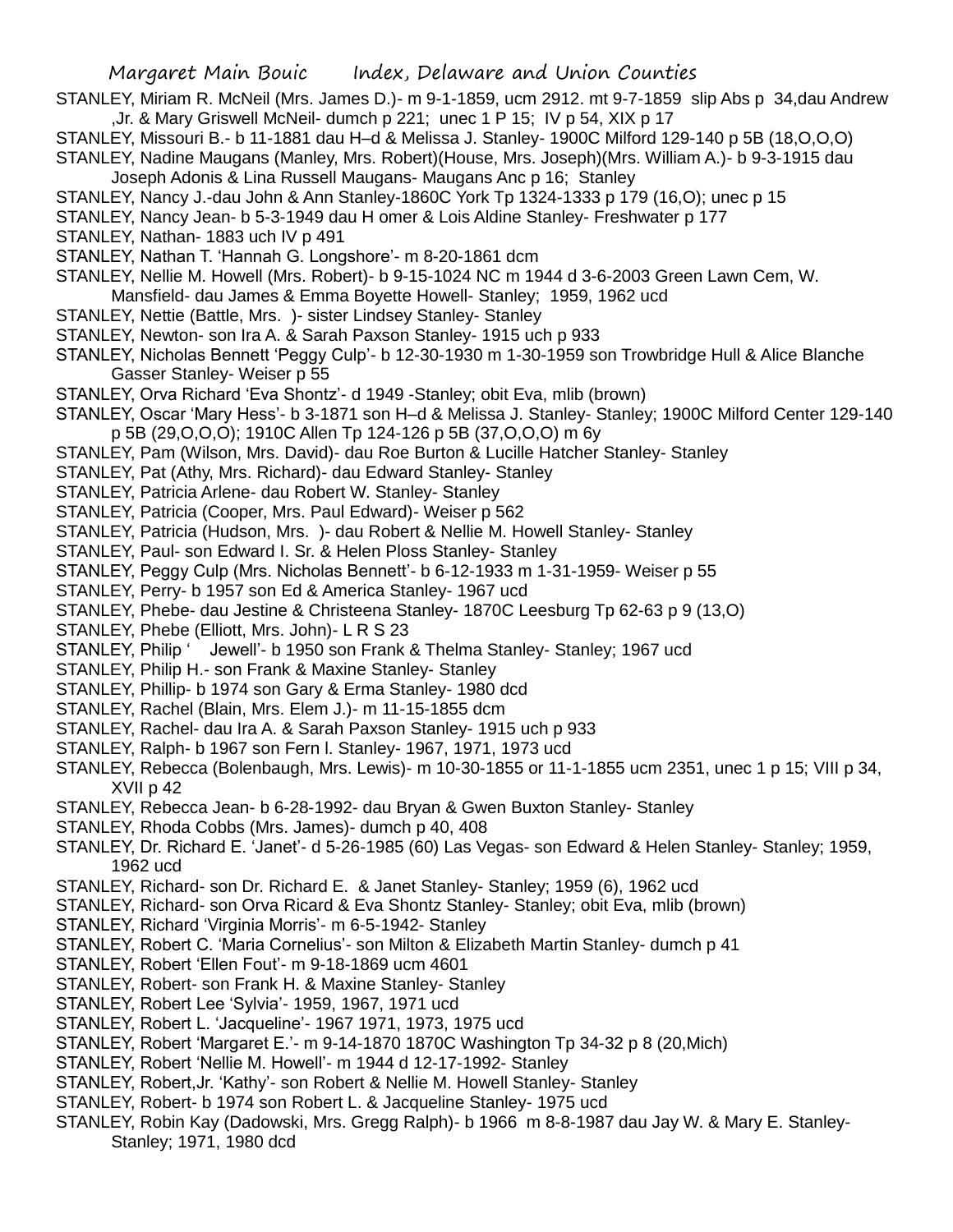- STANLEY, Roe Burton 'Lucille Hatcher'- b 1-18-1921 m 7-19-1941 d 2-13-1985 (64) Greenlawn Cem, W. Mansfield- son Orva Richard & Eva Shontz Stanley- Stanley; obit Eva, mlib (brown)
- STANLEY, Ross David 'Anna D. Orahood'- b 1-12-1873 m 6-27-1903 d 12-6-1933 (60) Oakdale Cem- son Harrod & Malissa Jane Stanley - Spanish War Vet; 1900C Union Tp 210-217 p 11A (27,O,O,O); 1910C Paris Tp 128-124 p 7B (36,O,OO) m 7y
- STANLEY, Royce- b 1960 son Ed & America Stanley- 1967 ucd
- STANLEY, Ruby (Trout, Mrs. Earl)- dau Lee & Sylvia Stanley- Stanley; 1959 (14) ucd
- STANLEY, Russell- 1975 ucd
- STANLEY, Ruth- dau Ira A. & Sarah Paxson Stanley- 1915 uch p 533
- STANLEY, Samuel O.- son Milton & Elizabeth Martin Stanley- dumch p 41
- STANLEY, Sandra (Kowalski, Mrs. )- dau Edward I. Sr. & Helen Ploss Stanley- Stanley
- STANLEY, Sandra (Zwick, Mrs. Robert Alan)- b 5-29-1947 m 9-22-1979 St. Paul p
- STANLEY, Sarah A.- dau James & Mariam R. Stanley- 1870C York Tp 217-223 p 29 (3,O); unec 1 p 15
- STANLEY, Sarah Ann Hicklen (Mrs. Francis C.)- b 10-20-1847 m 10-23-1867 dumch p 42, 440
- STANLEY, Sarah Frances- dau Francis Clymer & Sarah Ann Hicklen Stanley- dumch p 42
- STANLEY, Sarah Paxson (Mrs. Ira A.)- 1915 uch p 933
- STANLEY, Sarah Price (Mrs. John)- m 6-20-1833 Madison Co, unec VII p 10
- STANLEY, Scott- son Edward I. Jr. & Marie Maihos Stanley- Stanley; 1980 dcd
- STANLEY, Stella G.(Mrs. Charles L.)- b 1880- d 11-9-1974 (94) Marlborough p 167- Stanley
- STANLEY, Stephen- b 1965 son Ed & America Stanley- 1967 ucd
- STANLEY, Susan- unec 1 p 15, church, York
- STANLEY, Susannah (Blain, Mrs. Solomon)- m 10-18-1855 dcm
- STANLEY, Sylvia (Mrs. Robert L.)- 1967, 1971 ucd
- STANLEY, Sylvia (Mrs. Lee)- b 8-31-1920 d 8-18-1968 dau Rev. Budd Wheeler- Stanley
- STANLEY, T. C.- pallbearer for Mrs. William Glass- dg 4-25-1916, Cry Ab p 55
- STANLEY, Thelma M. (Mrs. Frank H.)- Stanley; 1967, 1971 ucd
- STANLEY, Thelma (Reeble, Mrs. )- dau Robert Lee & Sylvia Wheeler Stanley- Stanley
- STANLEY, Thelma (Wingfield, Mrs. Charles)- m 1-2-1936- Stanley
- STANLEY, Todd- b 1973 son Gary & Erma Stanley- 1980 dcd
- STANLEY, Tom- 1975 ucd
- STANLEY, Thomas- 1870C Berkshire Tp p 218 (59\*)
- STANLEY, Thomas 'Benet Shepard'- b 1596 d 1-30-1663- dcc Maxson Greene 3282
- STANLEY, Thomas- b 1960 son Fern L. Stanley- 1967, 1971, 1973 ucd
- STANLEY, Thomas Lane 'Barbara Obermiller'- Weiser p 424
- STANLEY, Thomas W.- son John & Ann Stanley- 1860C York Tp 1324-1333 p 179 (13,O); unec I p 15
- STANLEY, Timothy- Powers Pat p 46
- STANLEY, Timothy- b 1959 son Job L. & Minnie M. Stanley- 1969, 1971 dcd
- STANLEY, Rev. Timothy W.- 1908 dch p 255, 256
- STANLEY, Timothy W.- b Millersport d 5-19-1883 (49-6-21) Delaware dcdeaths
- STANLEY, Trina L. (Mrs. Matthew D.)- 1983 ucd
- STANLEY, Townsend- son Ira A. & Sarah Paxson Stanley- 1915 uch p 933
- STANLEY, Trimble- son Marvin & Emma Lou Brown Stanley- Stanley
- STANLEY, Trobridge Hull 'Alice Blanche Gasser'- b 1-2-1905 m 11-4-1926 d 4-9-1958- Weiser p 54
- STANLEY, Trowbridge 'Jean Desider'- b 4-17-1929 m 6-19-1957 son Trowbridge Hull & Alice Blanche Gasser Stanley- Weiser p 55
- STANLEY, Vera (Haff, Mrs. )- dau Andrian & Cora Mae Williams Stanley- Stanley
- STANLEY, —(Carter, Mrs. Erwin Samath)- dau Andrian & Cora Mae Williams Stanley- Stanley
- STANLEY, Victor- son Marvin & Emma Lou Brown Stanley- Stanley
- STANLEY, Virginia Martin (Mrs. W. Marion)- b 2-19-1907 m 1931 d 6-3-1974 (67) bur Woodstock- dau Howard & Louise Funk Martin- Stanley; obit W. Marion, mlib (brown)
- STANLEY, Virginia Morris (Mrs. Richard)- m 6-5-1942- Stanley
- STANLEY, W. Jr.- d 3-1923 Jerome IOOF, DJ p 113
- STANLEY, W. A. Jr.- 1980 dcd Liberty Tp
- STANLEY, Walley- son Jestine & Christeena Stanley- 1870C Leesburg Tp 62-63 p 9 (5,O)
- STANLEY, Ward- son Charles L. & Stella Stanley- Stanley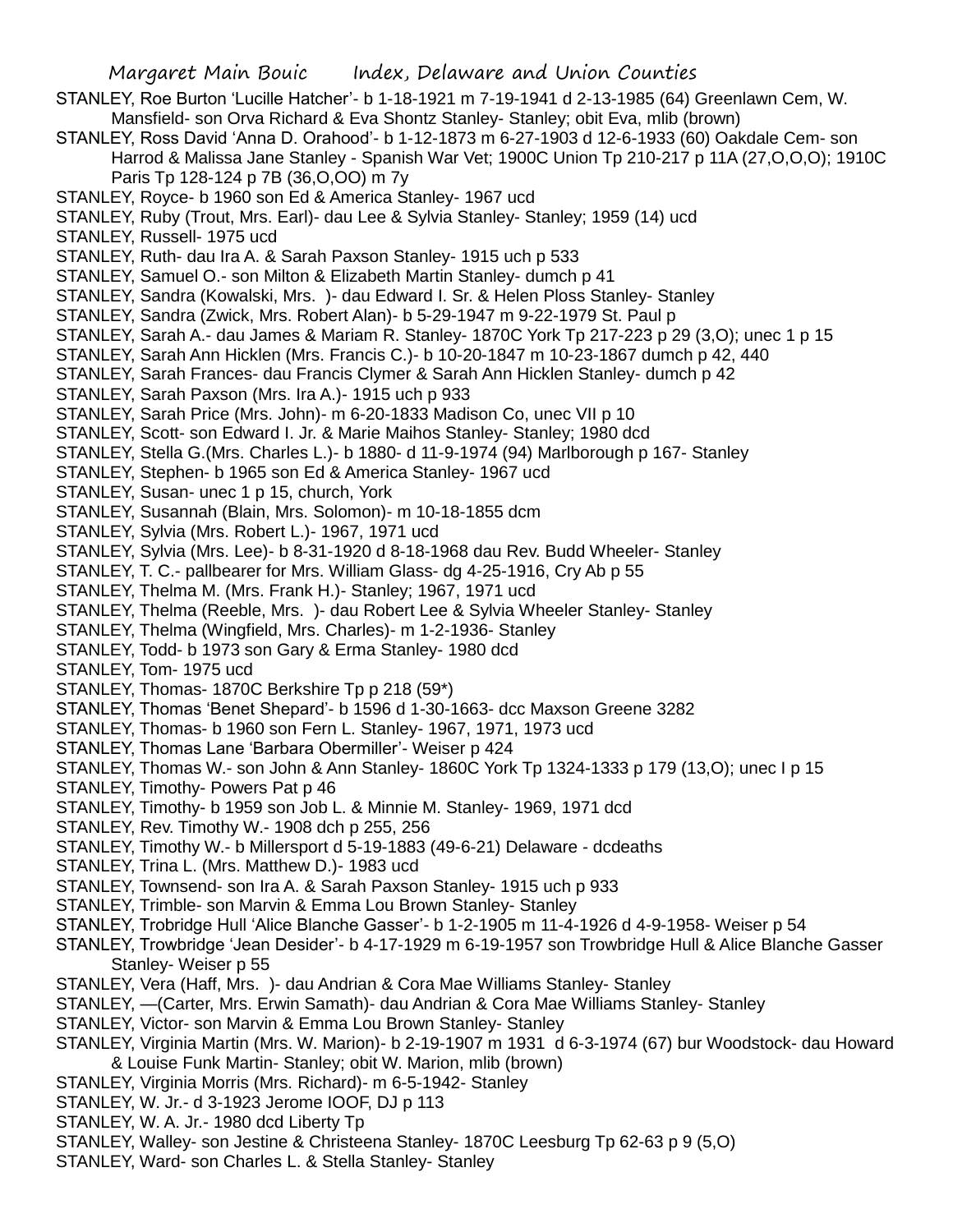- STANLEY, Wayne- b 1964 son Christopher C. & Josephine L. Stanley- 1980 dcd
- STANLEY, Welles Kirk 'Grace'- d 7 -5-1966- Stanley
- STANLEY, Willey- b 1962 son Ed & Ameica Stanley- 1967 ucd
- STANLEY, Bill- 1980 dcd Coover Rd.
- STANLEY, William- 1908 dch p 406 William- 1908 dch p 406
- STANLEY, William A. 'Nadine Maugans'- d 7-4-1985 (74) brother John Stanley- Stanley; Maugans Anc p 16
- STANLEY, William- unec 1 p 15, York church
- STANLEY, William L..- b 1960 son Jay W. & Mary E. Stanley- Stanley; 1964, 1969, 1971 dcd engaged to Karen L. Allen
- STANLEY, William 'Mildred L. Overs'- son John Wesley Stanley,Sr.- Stanley
- STANLEY, William- son Oscar & Mary Hess Stanley- 1910C Allen Tp 124-126 p 5B (3,O,O,O)
- STANLY, Benjamin- 1870C Genoa Tp p 364 (29\*)
- STANLY, Charly- 1870C Genoa Tp p 364 (4)
- STANLY, Florence V.- 1870C Harlem Tp p 368 (8m)
- STANLY, Frank- 1870C Harlem Tp p 368 (2)
- STANLY, Louisa- 1870C Genoa Tp p 364 (29)
- STANLY, Samantha- 1870C Harlem Tp p 368 (33)
- STANLY, William- 1870C Harlem tp p 368 (32\*)
- STANNARD, Clarence W.- son James & Sirilda Stannard- 1870C Washington Tp 125-120 p 18 (2,O)
- STANNARD, Conway Kingsbury 'Ruth R.'- b 7-31-1903 d 1-24-1990 (86) Glendale Cem, Stannard
- STANNARD, Daniel 'Hannah Powers'- m 7-11-1789- Powers Pat p 141
- STANNARD, Dorothy (Allen, Mrs. )- dau Maude Stannard- Stannard
- STANNARD, C. Earl 'Emma J.'- son Conway Kingsbury & Ruth Stannard- Stannard; 1964 dcd
- STANNARD, Erma J. (Mrs. C. Earl)- 1964 dcd
- STANNARD, Frank- son Maude Stannard- Stannard
- STANNARD, George- son Conway Kingsbury & Ruth Stannard- Stannard
- STANNARD, Hannah Powers (Mrs. Daniel)- b 7-14-1768 m 7-11-1789 dau Thomas & Leah Ranney Powers-Powers Pat p 141
- STANNARD, James 'Surilda Tallman'- m 4-14-1867 ucm 4167
- STANNARD, John- 1870C Delaware Town p 317 (35\*)
- STANNARD, Maude (Mrs. )- d 12-2-1969 (78) bur Kansas- Stannard
- STANNARD, Minnie B.- b 10-13-1869 dau James & Sirilda Stannard- 1870C Washington Tp 125-120 p 18 (7/12,O)
- STANNARD, Missouri (Chance, Mrs. Benjamin)- m 4-28/25-1871 ucm 4921
- STANNARD, Newell- son Conway Kingsbury & Ruth Stannard- Stannard
- STANNARD, Rhonda- dau C. Earl & Erma J. Stannard- 1964 (7) dcd
- STANNARD, Robert- son Maude Stannard- stannard
- STANNARD, Ruth- dau C. Earl & Erma J. Stannard- 1964 (5) dcd
- STANNARD, Ruth R. (Mrs. Conway Kingsbury)- d 7-17-1980 (78) Glendale Cem- Stannard
- STANNARD, Sarah (Crane, Mrs. John L.)- McKitrick p 167
- STANNARD, Sirilda/Surilda Tallman (Mrs. James)- m 4-14-1867 ucm 4167 1870C Washington Tp 125-120 p 18 (27,O) or 1870 Wash 128-121 p 18 (28,Missouri)
- STANNER, Alfred- 1870C Delaware Town p 304 (21\*)
- STANNERT, Marilyn (Allen, Mrs. Noel Robert)- 1985 uch p 6.
- STANO, Alva Davis (Mrs. Ferdinand)- d 8-16-1985 (73) Texas dau Murrel & Elsie Davis- Stano
- STANO, Dianne (Lyons, Mrs. )- dau Ferdinand & Alva Davis Stano- Stano
- STANO, Ferdinand 'Alva Davis'- Stano
- STANO, Frances (Trendler, Mrs. )- dau Ferdinand & Alva Davis Stano- Stano
- STANSBERY, Benjamin- b 1972 son Paul R. & Sandra D. Stansbery- 1973 ucd
- STANSBERY, Debbie (Mrs. Jeff)- Stansbery
- STANSBERY, Erin- dau Jeff & Debbie Stansbery- Stansbery
- STANSBERY, Esquire- Pabst 6 p 83; Fowler p 10
- STANSBERY, Jeff 'Debbie'- Delaware policeman- 1984- Stansbery
- STANSBERY, Jeneane- b 1972 dau Parul R. & Sandra D. Stansbery- 1973 ucd
- STANSBERY, Paul R. 'Sandra D.'- 1973 ucd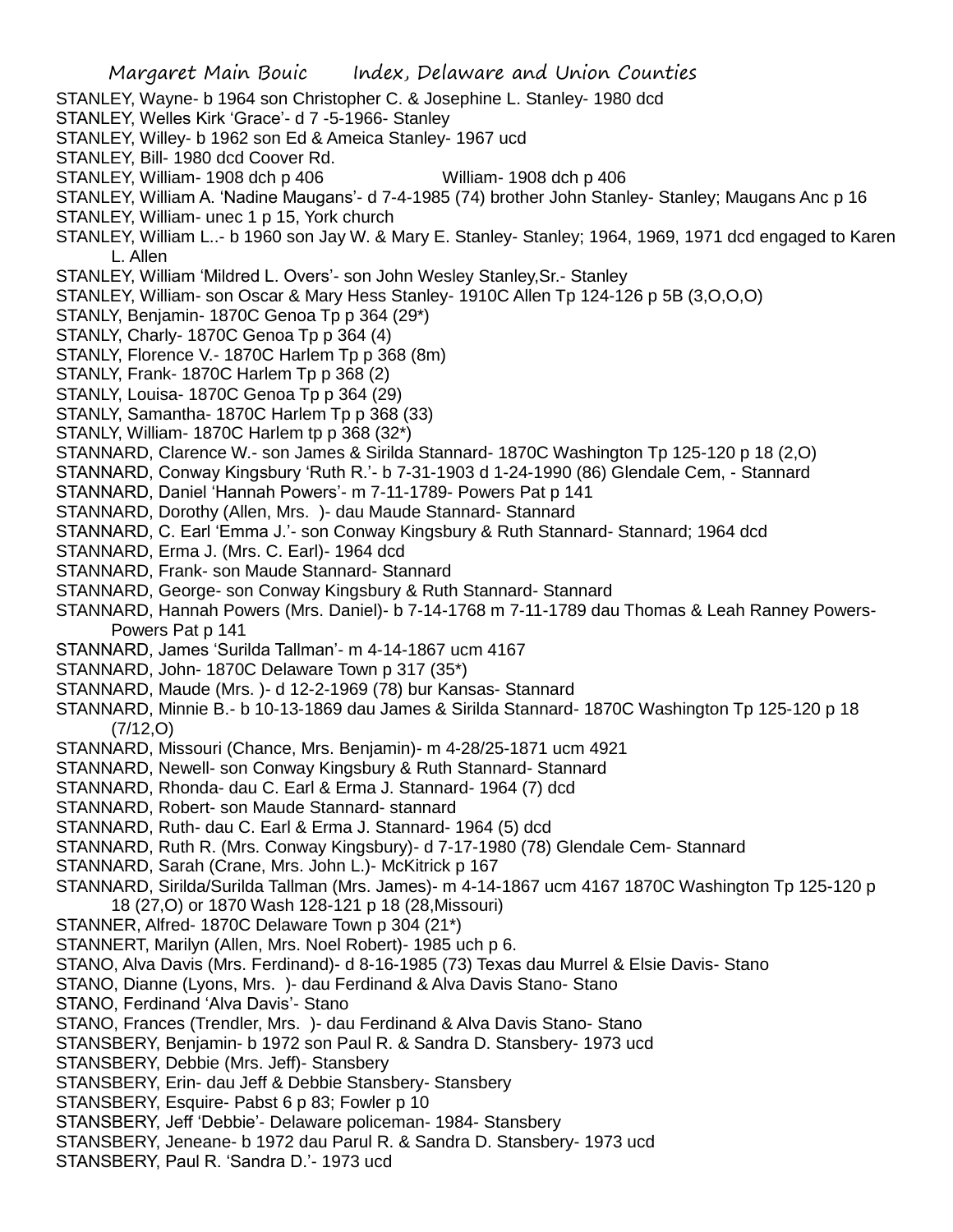Margaret Main Bouic Index, Delaware and Union Counties STANSBERY, Phoebe (Chapman, Mrs. Russell Riggs)- b 3-1-1798 m 1816 d 3-4-1878- dau Judge Recompense Stanberuy- dumch p 392; 1915 uch p 553; 1883 uch V p 75 STANSBERY, Judge Recompense- d 1843- 1883 uch V p 75 (or 85?) dumch p 392; Pabst Pion II p 211 STANSBERY, Sandra D. (Mrs. Paul R.)- 1973 ucd STANSBERRY Adelia Landfair (Mrs. Stephen Wiley)- m 1-28-1890 ucm (Hearl) STANSBERRY, Alice Faye (Hunter, Mrs. John)- dau Joseph David & Myrtle Christine Sneed Stansberry-**Stansberry** STANSBERRY, Brenda Kay (Yamashita, Mrs. Thomas)- dau Joseph David & Myrtle Christine Sneed Stansberry- Stansberry STANSBERRY, David Allen 'Linda'- son Joseph David & Myrtle Christine Sneed Stansberry- Stansberry STANSBERRY, Donald Ray 'Wanda'- son Joseph David & Myrtle Christine Sneed Stansberry-Stansberry STENSBERRY, Donna (Wilson, Mrs. Don)- dau Karl & Maria M. Stansberry- obit Marie M., mlib STANSBERRY, Eric- son Karl & Maria M. Stansberry, obit Marie M., mlib STANSBERRY, Ivy- 1979, 1981 ucd STANSBERRY, Joseph David 'Myrtle Christine Sneed'- m 1-12-1941- Stansberry STANSBERRY, Karl 'Marie M.'- d 4-16-1981, obit Marie M., mlib STANSBERRY, Linda (Mrs. David Allen)- Stansberry STANSBERRY, Margaret (Blevins, Mrs. Claudius)- dau Joseph David & Myrtle Christine Sneed Stansberry-**Stansberry** STANSBERRY, Marie M. (Mrs. Karl)- b 8-31-1907 d 11-24-1981 (74) bur Oak Hill- WII; mlib STANSBERRY, Mary C. (Rice, Mrs. )- dau Joseph David & Myrtle Christine Sneed Stansberry **Stansberry** STANSBERRY, Myrtle Christine Sneed (Mrs. Joseph David)- b 7-17-1922 m 1-12-1941 d 1-18-2000 (77) bur Ky.- dau Henry Pete & Lizzie Ellen Sweet Sneed- Stansberry STANSBERRY, Pamela (Mrs. Ronald Burnett)- Stansberry STANSBERRY, Ronald Burnett 'Pamela'- son Joseph David & Myrtle Christine Sneed Stansberry- Stansberry STANSBERRY, Stephen Wiley 'Adelia Landfair'- m 1-28-1890 ucm (Hearl) STANSBERRY, Wanda (Mrs. Donald Ray)- Stansberry STANSBERRY, Wiley- d 9-25-1927 (75) Oakdale 3966 (13R); 1910C Paris Tp-Marysville 175-179 p 72 (55, Wva.Pa.WVa) STANSBERY, Ethel M. (Kuba, Mrs. Daniel L.)- m 8-9-1963- Stansbery STANSBURY, Rev.- 1976 dch p 162 STANSBURY, Golden- Lib. Tp, Del. Co., 1980 dcd STANSBURY, James 'Laura Quinlan'- Weiser p 834 STANSBURY, L.- Powers Pat p 169 STAN(S)BURY, Ann Lucy (Mrs. Jonas)- Powers p 101 STAN(S)BURY, Jonas 'Ann Lucy'- Powers Pat p 150, 156, 162; Powers p 50, 101, 283 STANSBUTY, Joseph B.- 1880 dch p 408; 1908 dch p 254; Pabst Pion I p 84 STANSBURY, Laura Quinlan (Mrs. James)- dau James & Lavinia Ryder Quinlan- Weiser p 834 STANSBURY, Dr. Main- Fowler p 52 STANSBURY Nicholas- dcw Bk 4 p 5A (8) STANSBURY, Sarenda (Swam, Mrs. Caleb)- b 6-11-1832 m 6-23-1857 d 5-1-1898 dcc Dorothy Swam Swisher 9 STANSBURY, Wiley (40-1912) Paris Tp; uninf p 17 STANSEL, Zada- 1870c Harlem Tp p 380 (10) STANSELL, Ethel Southard (Mrs.Rev. Gilbert)- dau Leonida H. & Anna E. Penhorwood Southard- 1915 uch p 955; 1985 uch p 111 STANSELL, George- b 1798 d 9-10-1855- dumch p 343; 1880 dch p 843; 1908 dch p 859 STANSELL, Rev. Gilbert 'Ethel Southard'- 1915 uch p 955 STANSELL, Julia A. (Mann, Mrs. Silas J.)- b 10-1-1841 Wyandot Co m 9-21-1865 d 6-31-1909 (67-8-20) Fancher Cem- dau George Stansell- dumch p 343; 1880 dch p 843; 1908 dch p 856, picture p 857,

859; dg 7-2-1909, Cry Ab p 42

STANSFIELD, Harriet (Mitchell, Mrs. John,Jr.)- m 8-29-1847 ucm 1241 dau William & Mary Stansfield- 1883 uch  $V$  p 124; unec VII p 25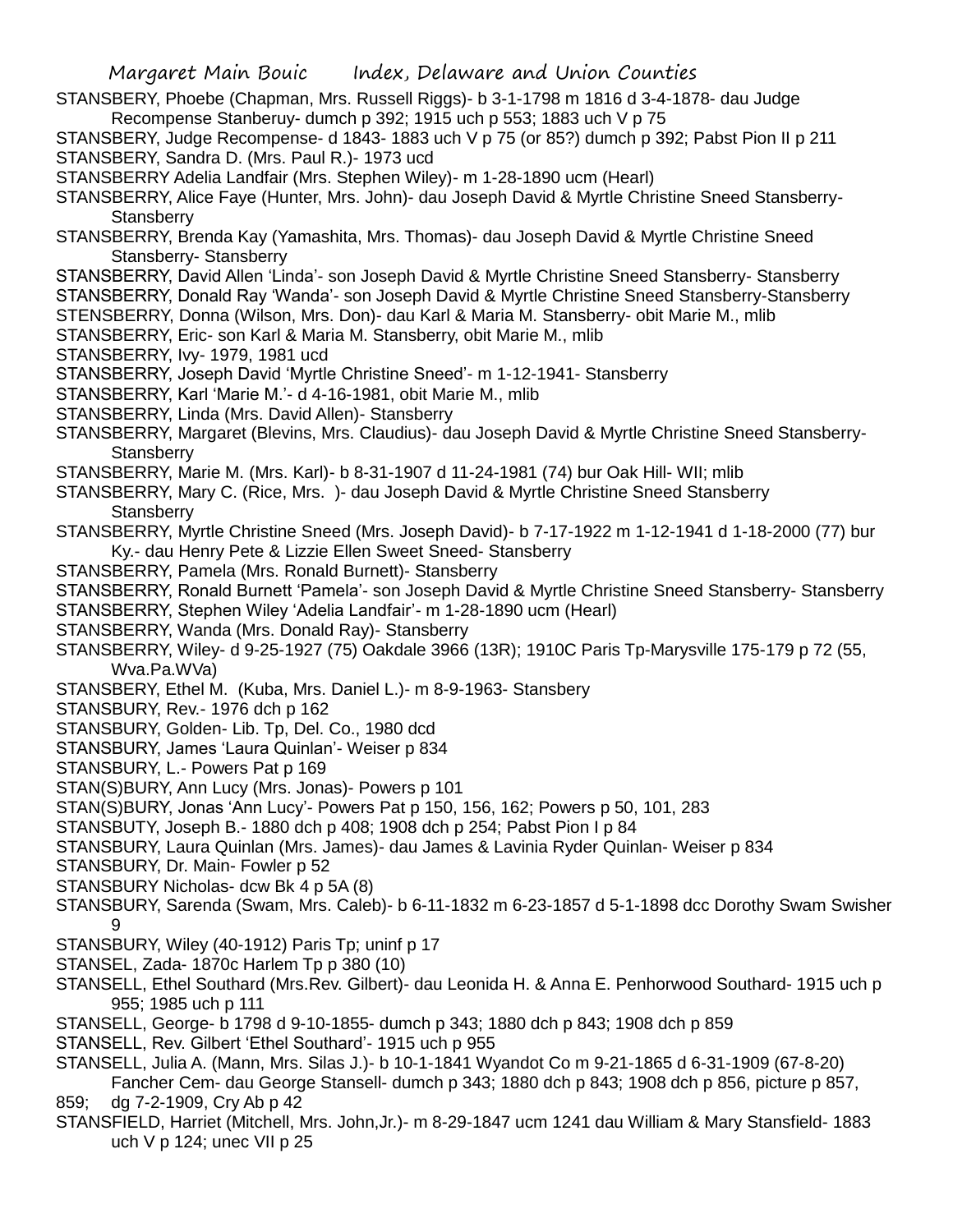- STANSFIELD, James S. 'Martha E. Baxley'- lic m 10-3-1850 ucm 1577; mt 10-9-1850; Abs p 4; unec VIII p 8 see Thomas; unec VII p 41, XIV p 18
- STANSFIELD, Martha E. Baxley (Mrs. James S. )-lic m 10-3-1850 ucm 1577; mt 10-9-1850; Abs p 4; unec VII p 41, VIII p 8. XIV p 18
- STANSFIELD, Mary (Welch, Mrs. Newell)- m 7-20-1850 ucm 1554; unec XIV p 18
- STANSFIELD, Mary (Mrs. William)- d 1861- 1883 uch V p 124
- STANSFIELD, Thomas 'Martha Baxley'- m 10-3-1850 ucm 1577
- STANSFIELD, William 'Mary'- d 1836 1883 uch V p 124
- STANSILL, David Andrew- b 2-25-1986 Goshen Ind.- son Floyd & Karen Stansill- Stansill
- STANSILL, Floyd 'Karen'- Stansill
- STANSILL, Karen (Mrs. Floyd)- Stansill
- STANT, Myrl L. 'Virginia M.'- 1971 dcd
- STANT, Virginia M. (Mrs. Myrl L.)- 1971 dcd
- STANTON & BAILEY- unec XIII p 47
- STANTON, A.- 1883 uch IV p 534
- STANTON, Aman 'Lucy Ann Witter'- 1883 uch V p 211
- STANTON, Amelia Babcock (Mrs. Amos)- b 3-5-1770 d 1-7-1844 dau Elkanah & Esther Crandall Babcock- Asp p 42
- STANTON, Amon 'Mary Lock'- m 11-20-1845 Madison Co, unec X p 18; 1850C Union Tp 1327-1345 p 199 (28,Md)
- STANTON, Amos 'Amelia Babcock'- b 5-25-1768 d 6-8-1841 son John & Susanna Champlin Stanton- Asp p 42
- STANTON, Amos 'Lucy Lucas'- m 9-14-1865 ucm 3790
- STANTON, Amy Avery (Mrs. Nathaniel) (Benjamin, Mrs. Ezra)- b 9-22-1754 m (1) 9-6-1775 (2) 3-20-1794- Powers Pat p [ 11. 32. 35. 82. 136. 260. 261
- STANTON, Ann Lord (Mrs. Thomas)- dau Thomas & Dorothy Lord- Powers Pat p p 260; Asp p 42
- STANTON, Anna McKinniss (Mrs. William)- Stanton
- STANTON, Avery- b 1776 d 1794 son Nathaniel & Amy Avery Stanton- Powers Pat p 261
- STANTON, B.- unec VII p 6, 17
- STANTON, Barbara- dau Lee & Sylvia Stanton- 1949 ucd
- STANTON, Barbara Sue (Hall, Mrs. )- dau Philip A. & Edith M. Smith Stanton- Stanton
- STANTON, Benjamin- Logan Co for Congress, unec V p 30, VI p 65
- STANTON, Benjamin- Pabst 8 p 96
- STANTON, Benjamin F.- 1915 uch p 130; 1883 uch III p 370. 381
- STANTON, Brady- Sunbury p 1, 2
- STANTON, Carol (Yoakam, Mrs. Ralph)- m 1947- Graham (18(11)431)
- STANTON, Catherine Morehouse (Mrs. William)- b 7-12-1827 d 5-5-1907 Whitehall Cem, Powell p 343
- STANTON, C. W., oldest son Samuel L. & Rachel E. Blair Stanton- dg 3-23-1897 Cry Ab p 111
- STANTON, Daniel B.- 1850C Berkshire Tp 245 p 25 (24,NY)
- STANTON, Daniel 'Sarah Wheeler'- b 1648 d 1698- Powers Pat p 313
- STANTON, David B. 'Mary Ann Kay'- m 8-11-1850 dcm
- STANTON, Della- d infancy, dau James & Sarah Stanton- obit Sarah, mlib
- STANTON, Dennis 'Florilla Dart'- dumch p 422
- STANTON, Edith M. Smith (Mrs. Philip A.)- b 5-8-1893 m 10-31-1931 d 10-8-1990 (87) Our Lady of Lourdes Cem- dau Wwilliam & Atha J. Taylor Smith- Stanton
- STANTON, Hon. Edwin M.- funeral 12-27-1869 Washington D. C. dg 12-31-1869, Cry Ab p 77
- STANTON, Eliza (Bailey, Mrs. John)- m 4-6-1837 dcm
- STANTON, Eliza (Mrs. William)- 1850C Berkshire Tp 152 p 15 (35,O)
- STANTON, Elizabeth Ann (Oyer, Mrs. Dean)- dau Philip A. & Edith M. Smith Stanton- Stanton
- STANTON, Elnora- dau William & Eliza Stanton- 1850C Berkshire Tp 152 p 15 (12,O)
- STANTON, Emory- son John & Jane Stanton- 1880C Union Tp 77 p 13 (4,O,O,O)
- STANTON, Eunice M. -dau Aman & Lucy Ann Witter Stanton- 1883 uch V p 211; 1880C Milford18-2 (12.O,O,O)
- STANTON, Florence A.- b 187- d 2-21-1887 (16-0-11) Old Kilbourne Cem p 1, Powell p 71; dau F. & I. D.
- STANTON, Florilla Dart (Mrs. Dennis)- dau Chauncey & Elizabeth Babcock Dart- dumch p 422
- STANTON, Francis C. 'Margaret J. Wooden'- m 6-12-1842 dcm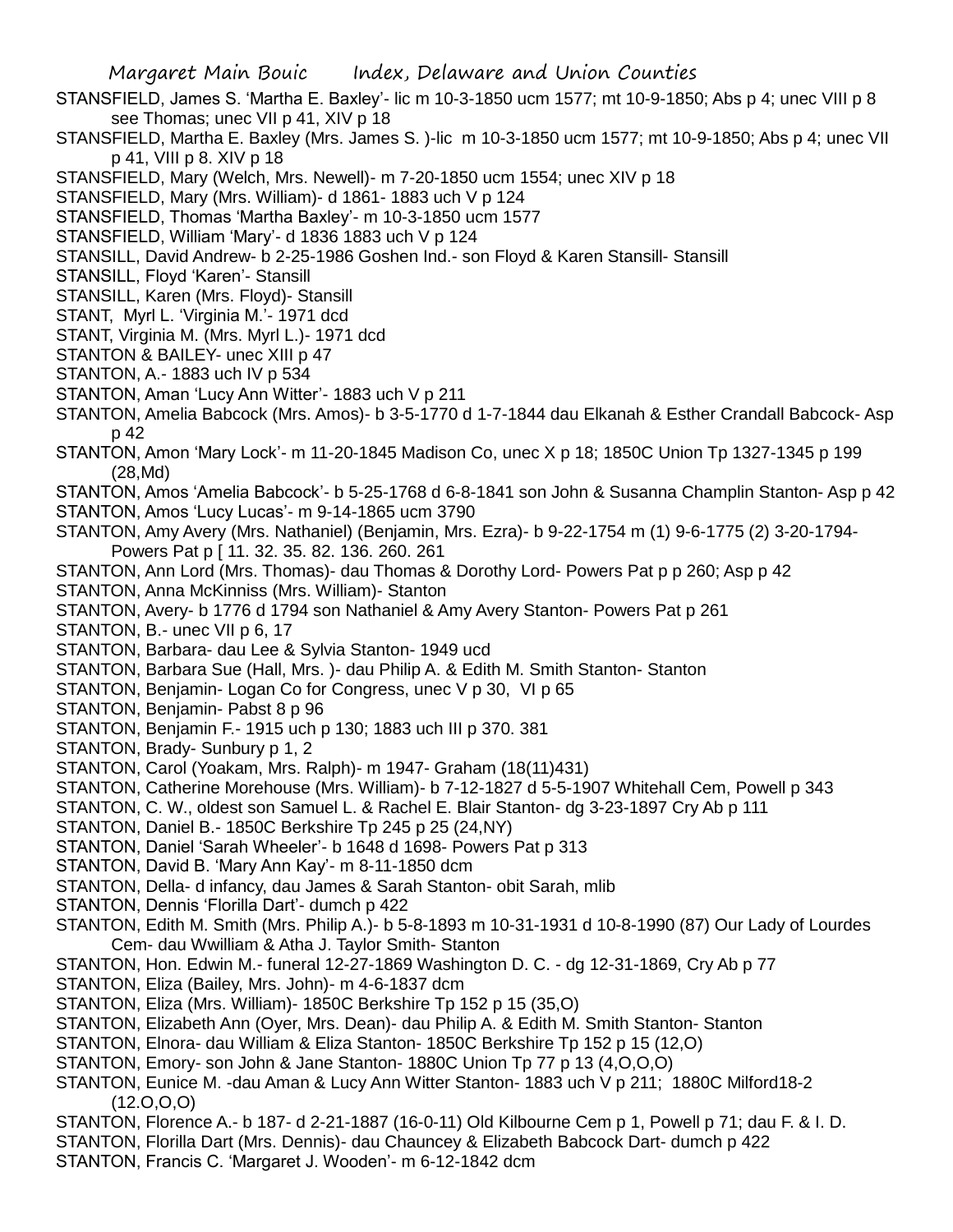- STANTON,Francis G.-d 3-1-1860 Sunbury Cem, Powell p 43; 1835 men p 8 \$184 p 8 Berkshire Tp
- STANTON, Frank, 2nd son Samuel L. & Rachel E. Blair Stanton- dg 3-23-1897, Cry Ab p 111
- STANTON, Frederick- 1883 uch V p 158
- STANTON, Grace Colflesh (Mrs. Robert W.)- b 1879 dau John Allen & Hannah Rebecca McIntire Colflesh-McIntire 1(18)6
- STANTON, d 7-27-1855 (2d) Devenport Cem- Powell p 328; infant son of G. R. & E. D.
- STANTON, d 3-5-1859 Powell p 328; infant daughter of G. R & E. C.
- STANTON, Hannah (Baldwin, Mrs. Daneil)- b 3-11-1786 m 4-16/21-1808 dau Nathaniel & Amy Avery Stanton-Powers Pat p 261
- STANTON, Hannah (Mrs. John,Sr.)- Powers Pat p 30
- STANTON, James- 1883 uch IV p 525
- STANTON, James- d infancy- son James & Sarah Stanton- obit Sarah, mlib
- STANTON, James 'Sarah'- obit Sarah, mlib
- STANTON, James Paul 'Sarah Bidwell'- b 9-15-1811 m 9-15-1867 d 7-31-1916 Pleasant Hill Cem- Civil war vet;
- STANTON, Jane (Mrs. John)- 1880C Union Tp 77 p 13 (30,O,O,O)
- STANTON, Jesse- 1835 men p 48 #45 p 88 Peru Tp
- STANTON, John- son Amon & Mary Stanton- 1850C Union Tp 1327-1345 p 199 (1,O)
- STANTON, John,Sr. 'Hannah'- Powers Pat p 30
- STANTON, John 'Jane'- 1880C Union Tp 77 p 13 (30,O,Md,O)
- STANTON, John 'Martha York'- b 12-16-1779 Asp see (118b)
- STANTON, John 'Nancy Ford'- m 10-27-1844 Madison Co, unec X p 8
- STANTON, John 'Susanna Champlin'- b 5-13-1736 m 6-9-1763 d 1819 son Samuel & Rebecca Worden Stanton- Asp p 42
- STANTON, John- son Thomas Stanton- Powers Pat p 260
- STANTON, Joseph- son Nathaniel Stanton- Powers Pat p 260
- STANTON, LaFaette- son William & Eliza Stanton- 1850C Berkshire Tp 152 p 15 (2,O)
- STANTON, Lafayett- d 3-8-1862 (17-8-29) Devenport Cem, Powell p 329 son O. & S?
- STANTON, Lee 'Sylvia'- 1949 ucd
- STANTON, Lee- son Emery & Malinda Stanton- obit Malinda, 11-18-1955, mlib
- STANTON, Lucina- dau William & Eliza Stanton 1850C Berkshire Tp 152 p 15 (12,O)
- STANTON, Lucy- b 2-1831-1900C Milford Center 120-130 p 5B (69,O,NY,Mass) div, 5 ch, 2 livi
- STANTON, Lucy Ann- d 12-7-1848 (5-3-18) Galena Ce,m- dau Francis C. & M. J. Stanton- Powell p 19
- STANTON, Lucy Ann Witter (Mrs. Aman)(Lucas, Mrs. Thomas)- dau Elijah & Amy Ann Witter- 1883 uch V p 211
- STANTON, Lucy Lucas (Mrs. Amos)- m 9-14-1865 ucm 3790
- STANTON, Lydia (York, Mrs. Edward)- Asp (156-3)
- STANTON, Malinda "Linnie"(Mrs. Emery) d 11-18-1955 (79) bur Plumwood Cem, W. Jefferson- dau James & Sarah Stanton- obit Sarah, mlib
- STANTON, Margaret (Cline, Mrs. ThomAs)- m 3-11-1855 dcm
- STANTON, Margaret J. Wooden (Mrs. Francis C.)- m 6-12-1842 dcm
- STANTON, Martha (Frink, Mrs. David)(Abery, Mrs. Timothy)- b 8-1783 dau Nathaniel & Amy Avery Stanton-Powers Pat p 260, 261
- STANTON, Martha York (Maine, Mrs. Simeon)(Mrs. John)- b 12-16-1780 d 2-15-1879- dau Bell & Ruth Maine York- Asp (118b)
- STANTON, Mary Ann Kay (Mrs. David B.) m 8-11-1850 dcm
- STANTON, Mary Coit (Mrs. Nathaniel)- Pabst Pion p 260
- STANTON, Mary- dau John & Jane Stanton- 1880C Union Tp 77 p 13 (5,O,O,O)
- STANTON, Mary Katherine "Kit" (Reynolds, Mrs. Frank)- dau Philip A. & Edith M. Smith Stanton- Stanton
- STANTON, Mary Lock (Mrs. Amon)- m 11-20-1845 Madison Co, unec X p 18
- STANTON, Maud (Betts, Mrs. Henry)- dau James & Sarah Stanton- obit, Sarah, mlib
- STANTON, Maud (James, Mrs. Jonathan Kelley)- 1908 dch p 357, 531; Fowler p 53
- STANTON, Maude- dau Samuel L. & Rachel E. Blair Stanton- dg 3-23-1897, Cry Ab p 111
- STANTON, Minnie (Gabriel, Mrs. John)- dau James & Sarah Stanton- obit, Sarah, mlib
- STANTON, Minnie M(G) (Mrs. Thurman A.)- 1964, 1969, 1971 dcd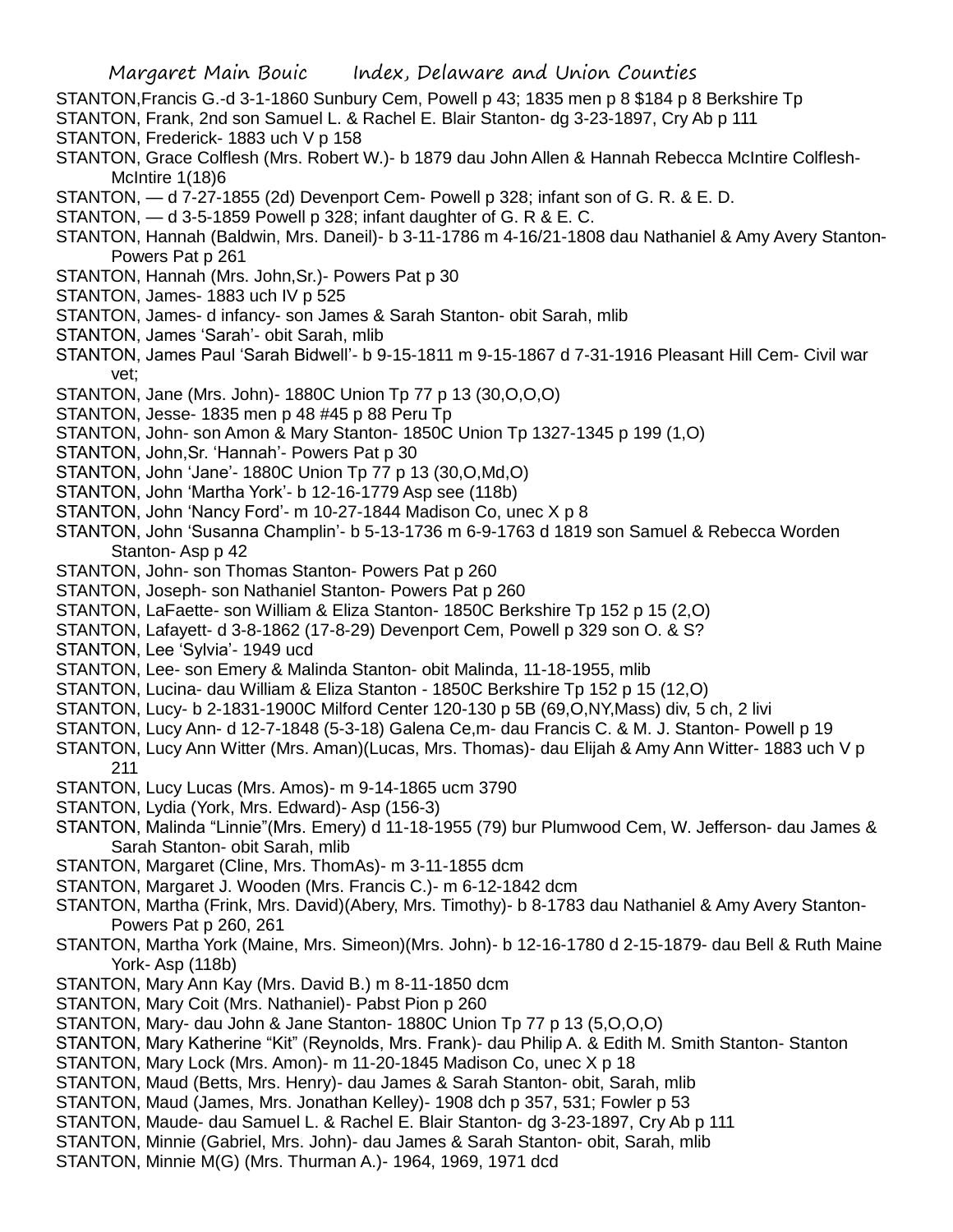- STANTON, Nancy Ford (Mrs. John)- m 10-27-1844 Madison Co, unec X p 8
- STANTON, Nancy (Maxwell, Mrs. Johnson)- dumch p 423
- STANTON, Nathaniel 'Amy Avery'- b 1748 son Nathaniel & Mary Coit Stanton- Powers Pat p 11, 35, 82, 136, 260, 261
- STANTON, Nathaniel 'Mary Coit'- son Joseph Stanton- Pabst Pion p 260
- STANTON, Nathaniel- b 1779 d inf son Nathaniel & Amy Avery Stanton- Powers Pat p 260
- STANTON, Nathaniel- b 1780 d inf son Nathaniel & Amy Avery Stanton- Powers Pat p 260
- STANTON, Norma- dau Lee & Sylvia Stanton- 1949 ucd
- STANTON, Orin 'Susannah Poorman'- m 6-21-1835 dcm
- STANTON, Orren- d 11-8-1851 (30-10-11) Devenport Cem- Powell p 329
- STANTON, Orrin- hadc p 36 (1849 Lincoln Tp)
- STANTON, Patience (Benjamin, Mrs. Jedidiah)- m 11-11-1732- Powers Pat p 32
- STANTON, Dr. Patrick- nephew of Paul E. Stanton- Stanton
- STANTON, Paul E. b 9-7-1896 d 1-16-1987 (90) bur Portsmouth- son William & Anna McKinniss Stanton-**Stanton**
- STANTON, Phebe- 1850C Berkshire Tp 245 p 25 (38,NY)
- STANTON, Phebe A. (McCurdy, Mrs. William J.)- m 1-15-1846 dcm
- STANTON, Philip A. 'Edith M. Smith'- m 10-31-1931 d 10-10-1974 Stanton
- STANTON, Rachel E. Blair (Mrs. Samuel L.)- b 11-20-1840 m 1859 d Thursday- dau Mr. & Mrs. Grice Blair- dg 3-23-1897 Cry Ab p 110, 111, bur Bellefontaine
- STANTON, Rebecca (Maine, Mrs. Perez)- m 1-26-1786- Asp (174)
- STANTON, Rebecca Worden (Mrs. Samuel)- m 1-23-1729- Asp p 42
- STANTON, Robert 'Joanna Gardner'- m 11-12-1677 son Thomas & Ann Lord Stanton- Powers Pat p 260
- STANTON, Robert W. 'Grace Colflesh'- McIntire (1(18)6)
- STANTON, Ruth (Siegwald, Mrs. )- dau Emery & Malinda Stanton- obit Malinda, mlib
- STANTON, Samuel 'Rebecca Worden'- b 1682 m 1-23-1729 d 1-19-1770 son Thomas & Sarah Denison Stanton- Asp p 42
- STANTON, Sarah Denison (Mrs. Thomas)- b 3-20-1641 d 12-19-1701 dau Capt. George Denison- Asp p 42
- STANTON, Sarah (Denison, Mrs. William)- Powers Pat p 260
- STANTON, Sarah Bidwell (Mrs. James Paul)- b 10-22-1842 m 9-17/15-1867 d 9-25-1909 (66-11-3) Pleasant Hill Cem- obit, mlib; obit James Paul
- STANTON, Sarah Wheeler (Mrs. Daniel)- b 1650 dau Thomas & Mary Wheeler- Powers Pat p 313
- STANTON, Sophia (Peckham, Mrs. Thomas Hazard)- b 1793 m 9-30-1813 d 3-27-1860- Asp (391)
- STANTON, Sophronia (Maine, Mrs. Saxton M.)- b 6-1801 d 6-10-1863 dau Amos & Amelia Babcock Stanton-Asp (206)
- STANTON, Susanna Champlin (Mrs. John)- m 6-9-1763 dau Stephen & Mary Hazard Champlin- Asp p 42
- STANTON, Susanna (Manter, Mrs. William)- m 10-27-1840 dcm; btp p 10
- STANTON, Susannah Poorman (Mrs. Orin)- m 6-21-1835 dcm
- STANTON, Sylvia (Mrs. Lee)- d 8-25-1966 (61) bur South Charleston- mother of Barbara Jackson- Stanton; 1949 ucd
- STANTON, —(Wells, Mrs. Lonnie)- dau Emery & Malinda Stanton- obit Malinda, mlib
- STANTON, Theophilus- son Nathaniel & Mary Coit Stanton- Powers Pat p 260
- STANTON, Theophilus- b 1777 d 1790 son Nathaniel & Amy Avery Stanton- Powers Pat p 260, 261
- STANTON, Thomas 'Ann Lord'- d 12-2-1676- Powers Pat p 30,31, 260; Asp p 42
- STANTON, Thomas 'Sarah Denison'- b 1638 d 4-11-1718 son Thomas & Ann Lord Stanton- Asp p 42
- STANTON, Thomas- son Thomas Stanton- Powers Pat p 260
- STANTON, Thurman A. 'Minnie M./G.- 1964, 1969, 1971 dcd
- STANTON, Tom- nephew of Paul E. Stanton- Stanton
- STANTON, William- pallbearer for Mrs. Mary Ann Reough- dg 4-4-1916, Cry Ab p 43
- STANTON, William A.- son William & Eliza Stanton- 1850C Berkshire Tp 152 p 15 (6,O)
- STANTON, William 'Anna McKinniss'- Stanton
- STANTON, William 'Catherine Morehouse'- b 12-14-1824 d 5-25-1864 GAR, Whitehall Cem- Powell p 343
- STANTON, William 'Eliza'- 1850C Berkshire Tp 152 p 15 (35,NY)
- STANTZ, Benjamin H.- son Frances O. Stantz- 1961, 1964, 1969, 1971, 1980 dcd
- STANTZ, Edith- dau Lloyd D. & Mary E. Stantz- Stantz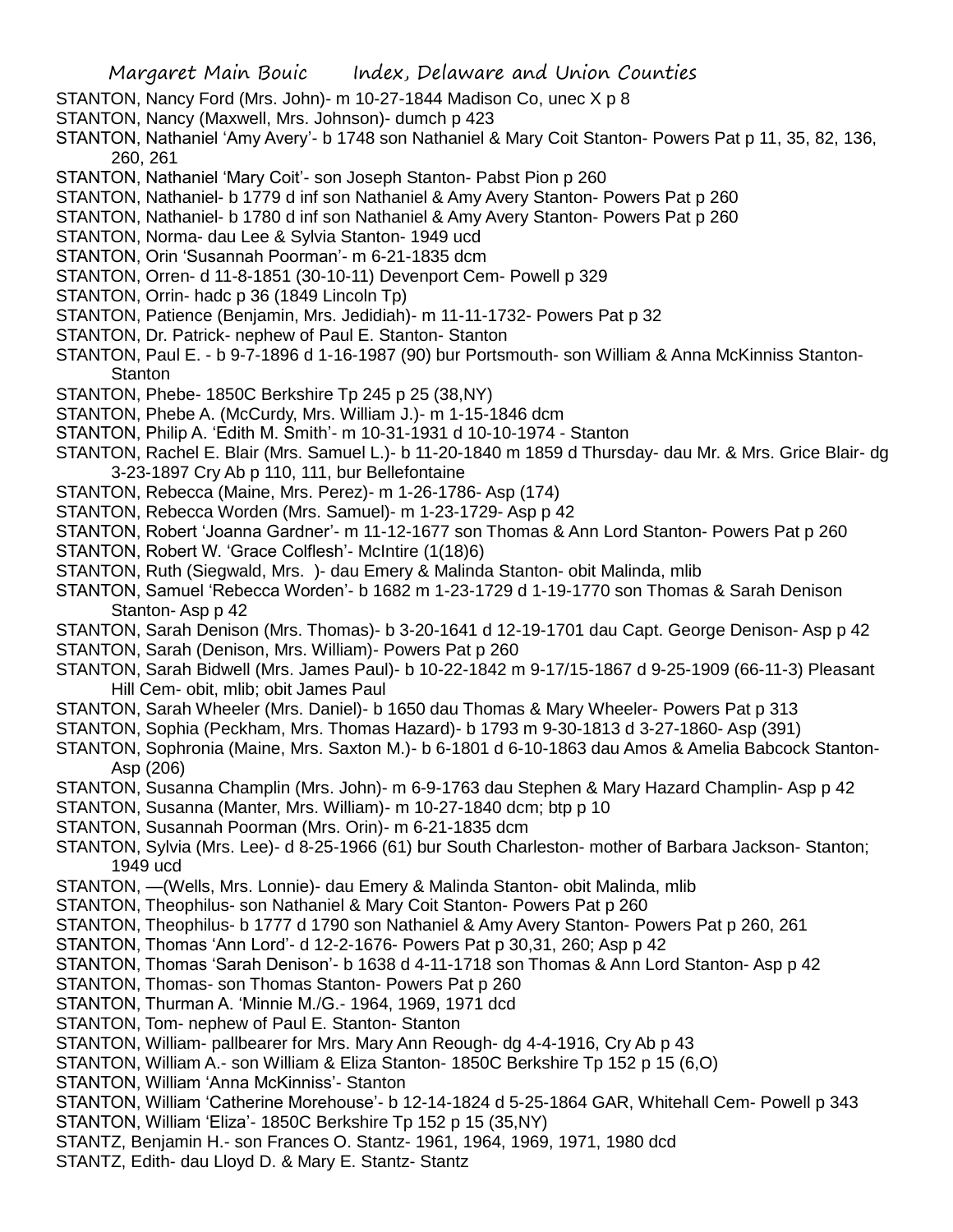- STANTZ, Frances O.- b 2-21-1900 d 1-6-1994 (93) Trenton Cem-dau Lloyd D. & Mary E. Stantz- Stantz; 1961, 1974, 1969, 1971, 1980 dcd
- STANTZ, Lloyd D. 'Mary E.'- Stantz
- STANTZ, Mary E. (Mrs. Lloyd D.)- Stantz

STAPF,Anna Maria (Mrs. Johann Adam)- d 4-7-1716- dcc James Fathbruckner 289

STAPF,Anna Ursula Krehs (Mrs. Johann Adam Franz)- b 9-3-1705 m 2-8-1727 d 8-28-1733

- dau Ignaz & Anna Ursula Krehs- dcc James Fathbruckner 145
- STAPF, Blandina Bopp (Mrs. Hermann Josef)- b 11-20-1818 m 1-9-1841 d 1-22-1859- dau Michael Anton & Theresia Bauer Bopp- dcc James Fathbruckner 19
- STAPF, Dorothea Rodix (Mrs. Hans der Jung)- d 3-8-1694 dau Hans & Maria Rodix- dcc James Fathbruckner 577
- STAPF, George H.- Orange Tp; 1980 dcd
- STAPF, Hans de Alt 'Katharine Krehs'- b 1619 d 10-7-1700 son Veit Stapf- dcc James Fathbruckner 1152
- STAPF, Hans der Jung 'Dorothea Rodis'- b bef 1648 d 3-4-1694 son Hans de Alt & Katharine Krehs Stapf- dcc James Fathbruckner 576
- STAPF,Hermann Joseph 'Blandina Bopp'- b 9-8-1810 m 1-9-1841 d 7-25-1859 son Johann & Maria Ann Becker Stapf- dcc James Fathbruckner 18
- STAPF, Johann 'Maria Anna Becker'- b 1-13-1764 m 5-15-1796 d 10-24-1822 son Johann Adam Franz & Maria Ann Schmidt Stapf- dcc James Fathbruckner 56
- STAPF, Johann Adam 'Anna Maria'- b 10-4-1671 d 3-7-1743 son Hans der Jung & Dorthea Rodis Stapf- dcc James Fathbruckner 288
- STAPF, Johann Adam Franz,Jr. 'Maria Anna Schmidt'- b 10-4-1731 m 2-14-1761 d 4-24-1796 son Anna Ursula Krehs- dcc James Fathbruckner 72
- STAPF, Johann Adam Franz,Sr. 'Anna Ursula Krehs'- b 12-16-1701 d 7-30-1781 son Johann Adam & Anna Maria Stapf- dcc James Fathbruckner 144
- STAPF,Katharine Krehs (Mrs. Hans de Alt)- m 1643 d 3-13-1688 dau Adam & Anna Maria Krehs- dcc James Fathbruckner 1153
- STAPF, Maria Anna Becker (Mrs. Johann)- b 1-30-1773 m 5-15-1796 d 3-12-1836 dau Johann Franz & Marianne Hirach Becker - dcc James Fathbruckner 37
- STAPF, Maria Anna Schmidt (Mrs. Johann Adam Franz,Jr.)- b 12-9-1738 m 2-14-1761 d 1-26-1790 dau Johann & Anna Maria Enkelin Schmidt- dcc James Fathbruckner 73
- STAPF, Rosa Mathilde (Fathbruckner, Mrs. Andreas)- b 10-3-1855 d 4-22-1925 dau Hermann Josef & Blandina Bopp Stapf- dcc James Fathbruckner 9
- STAPH, Ella (Mrs. George)- Staph
- STAPH, George 'Ella'- Staph
- STAPH, George H. 'Mary I.'- b 8-29-1909 d 5-2-1994 (84)- son George & Ella Staph-Staph
- STAPH, Helen (Mrs. )- sister-in-law of George H. Staph- Staph
- STAPH, Mary I. (Mrs. George H.)- Staph
- STAPH, Pauline (Wolff, Mrs. )- dau George & Ella Staph- Staph
- STAPLES, Elizabeth Griffin (Mrs. Thomas)- dau John & Lydia Griffin- Powers Pat p 111, 112
- STAPLES, Hannah (Beach, Mrs. John)- m 1679 dau Thomas Staples- unec XIV p 42, 43
- STAPLES, Marian F. (McKittrick, Mrs. Elmer Samuel)- b 1-28-1906 m 7-5-1958- McKitrick p 459
- STAPLES, Jemima Comstock (Mrs. Nathan)- b 8-5-1735 d 3-21-1757 dau Azariah & Zerriah Sprague Comstock- dcc Helen Wornstaff Kern 83
- STAPLES, Lavina (Whipple, Mrs. Simon)- b 12-8-1754 m 5-3-1772 d 3-7-1841 dau Nathan & Jemima Comstock Staples- dcc Helen Wornstaff Kern 41; Whipple p 11; dcq Pearl Marie Whipple Dennis 17; Ray A. Whipple 17
- STAPLES, Nathan 'Jemima Comstock'- dcc Helen Wornstaff Lerm 82
- STAPLES, Polly (McKinney, Mrs. )- dau Humphrey & Betsey Small McKinney- unec XIII p 12
- STAPLES, Thomas 'Elizabeth Griffin'- m 4-21-1694- Powers Pat p 111, 112; unec XIV p 42, 43
- STAPLETON, Alvin 'Iva McKitrick'- m 1-1-1922- McKitrick p 319
- STAPLETON, Barbara G. (Mrs. Thomas A.)- 1971, 1975, 1981, 1983 ucd
- STAPLETON, Betty H. (Mrs. Roy W.)- 1973 ucd
- STAPLETON, Brad- b 1969 son Roy W. & Betty Stapleton- 1973 ucd
- STAPLETON, Carolyn- b 10-14-1960 dau Jack Martin & Katherine Farley Gresonde Stapleton- McKitrick p 217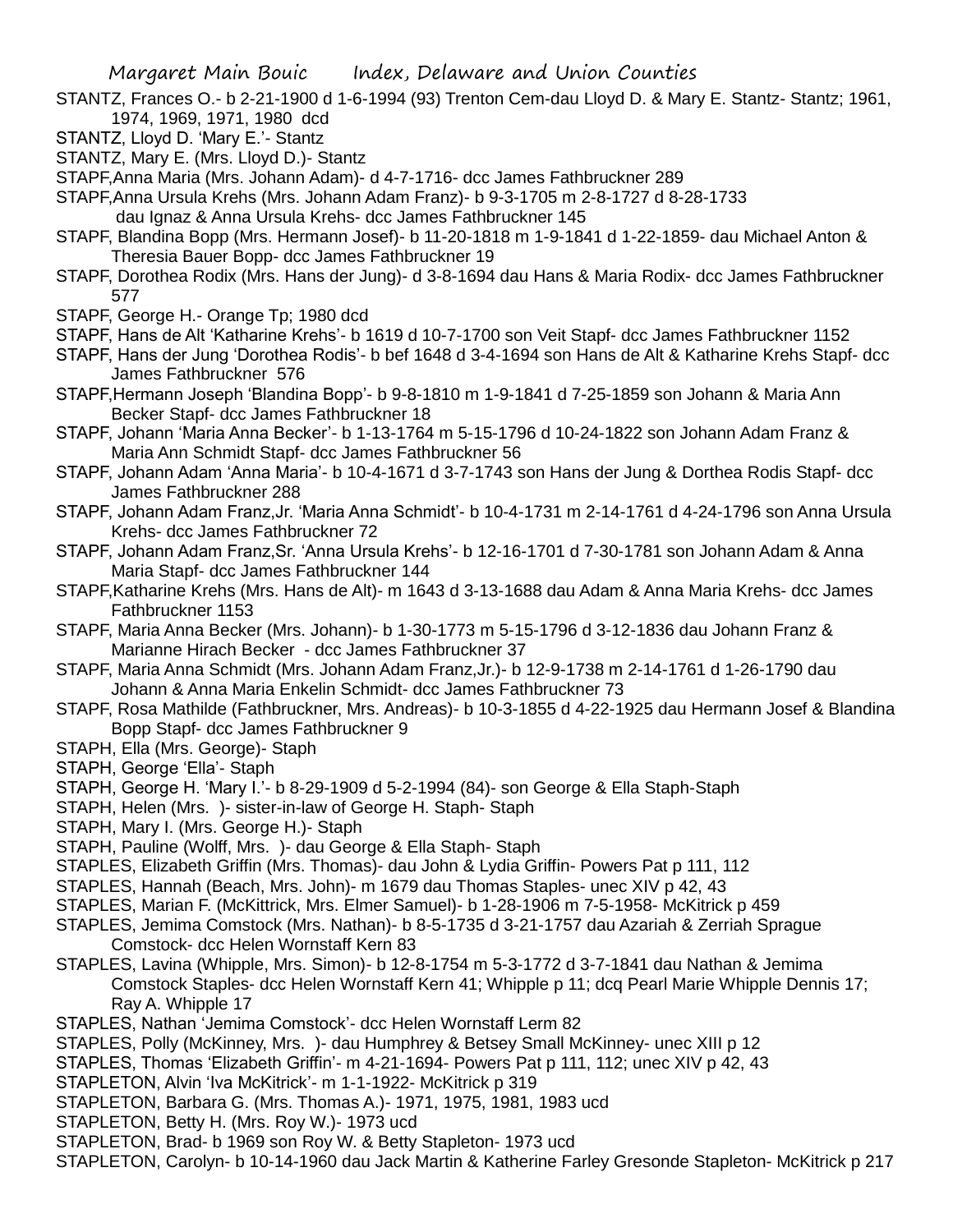- STAPLETON, Chariadra Marie-b 10-8-1990 d 12-10-2000 Marengo Cem- house fire- dau Robert A. & Donna M. Collins Stapleton- Stapleton
- STAPLETON, Diane Karel Beals (Mrs. Jack Martin)- McKitrick p 217
- STAPLETON, Donna M. Collins (Mrs. Robert A.)- dau Dorothy Collins- Stapleton

STAPLETON, Evelyn (Mrs. )- Stapleton

- STAPLETON, George- b 1967 son Roy W. & Betty Stapleton- 1973 ucd
- STAPLETON, Helen Thyrza Martin (Mrs. John Henry)- b 6-7-1900 m 11-21-1924- dau William Bertley & Jessie Pearl McKitrick Martin- McKitrick p 216
- STAPLETON, Iva McKitrick (Mrs. Alvin)- b 12-31-1891 m 1-1-1922 dau Allen S. & Caroline Cordelia Applegarth McKitrick- McKitrick p 319
- STAPLETON, Jack Martin 'Diane Karel Beals''Katherine Farley Cresonde'- b 6-22-1927 m(2) 2-12-1960 son John Henry & Helen Thyrza Martin Stapleton- McKitrick p 217
- STAPLETON, James Bruce- son Jack Martin & Diane Karel Beals Stapleton- McKitrick p 217
- STAPLETON, Jerry- b 1958 ch Roy W. & Betty Stapleton- 1973 ucd
- STAPLETON, John Henry 'Helen Thyrza Martin'- b 6-22-1899 m 11-21-1924- McKitrick p 216
- STAPLETON, Katherine Farley Cresonde (Mrs. Jack Martin)- McKitrick p 217
- STAPLETON, Maddie- WCTU- unec III p 58
- STAPLETON, Mary Margaret- dau Mr. and Mrs. William Clayton- Stapleton
- STAPLETON, Matthew- b 1966 son Thomas A. & Barbara G. Stapleton- 1971, 1973, 1975, 1979, 1981, 1983 ucd
- STAPLETON, Robert A. 'Donna M. Collins'- son Evelyn Stapleton- Stapleton
- STAPLETON, Roger- b 1965 son Roy W. & Betty Stapleton- 1973 ucd
- STAPLETON, Roy W. 'Betty M.'- 1973 ucd

STAPLETON, Sheila- b 1969 dau Thomas A. & Barbara G. Stapleton- 1971, 1973, 1975, 1979, 1981, 1983 ucd

- STAPLETON, Thomas A. 'Barbara G.'- 1973, 1979, 1981, 1983 ucd
- STAPP, Craig- b 1959 son Donald R. & Nancy R. Stapp- 1964, 1969 dcd
- STAPP, Donald R. 'Nancy R.'- 1964, 1969 dcd
- STAPP, Don/Dann- b 1957 son Donald R. & Nancy R. Stapp- 1964, 1969 dcd
- STAPP, Kathleen Sue Watson (Mrs. Nicholas Joseph)- m 11-4-19– dau Robert & Helen Watson- Stapp

STAPP, Larry 'Ruth'- Stapp

- STAPP, Nancy R. (Mrs. Donald R.)- Sunbury p 116; 1964, 1969 dcd
- STAPP, Nicholas Joseph 'Kathleen Sue Watson'- m 11-4-19— son Larry & Ruth Stapp- Stapp
- STAPP, Ruth (Mrs. Larry)- Stapp
- STAPP, Tracy- b 1966 son Donald R. & Nancy R. Stapp- 1964, 1969 dcd
- STAR, Clarissa (Mrs. Martin)- dcga p 15, Franklin Chronicle
- STAR, Margaret (Eagon, Mrs. James)- dcc Susan Cain Jackson 115
- STAR, Martin 'Clarissa'- dcga p 15, Franklin Chronicle
- STAR, Minnie Radabaugh (Mrs. )- dau Thomas Radabaugh- Weiser p 541
- STAR, Zara- b 4-1876 1900C Marysville 1st ward 355-371 p 15B (24,O,O,O) dress maker
- STARBUCK, Alice C. (Mrs. Raymond R.)- d 10-26-1985 (87) bur Wilmington- Starbuck
- STARBUCK, Allen (Crago, Mrs. Farre L.)- Starbuck
- STARBUCK, Ellen (Crago, Mrs. Farrel)- dau Raymond R. & Alice C. Starbuck- Starbuck
- STARBUCK, J. Leroy 'Mary E. McVay'- Starbuck
- STARBUCK, Leo- brother Raymond Starbuck- Starbuck
- STARBUCK, Mary (Coles, Mrs. Isaac)- 1880 dch p 664
- STARBUCK, Mary E. McVay (Mrs. J. Leroy)- d 1-27-1971 (89)- Starbuck
- STARBUCK, Raymond R. 'Alice'- d 1-17-1979 (82) bur Wilmington- Starbuck
- STARCHER, Archie son James A. Starcher- Starcher
- STARCHER, Deidra- b 1964 dau Ray G. & Joan R. Starcher- 1969, 1971 dcd
- STARCHER, Dixie- b 1958 dau Ray G. & Joan R. Starcher- 1969, 1971 dcd
- STARCHER, Doris- b 1959 dau Ray G. & Joan R. Starcher- 1969, 1971 dcd
- STARCGER, James A. 'Olive R. Fielder'- Starcher
- STARCHER, Joan R. (Mrs. Ray G.)- 1969, 1971 dcd
- STARCHER, Joie B.- d 7-17-1970 (34)- Starcher
- STARCHER, Joseph- b 1954 son Ray G. & Joan R. Starcher- 1971 dcd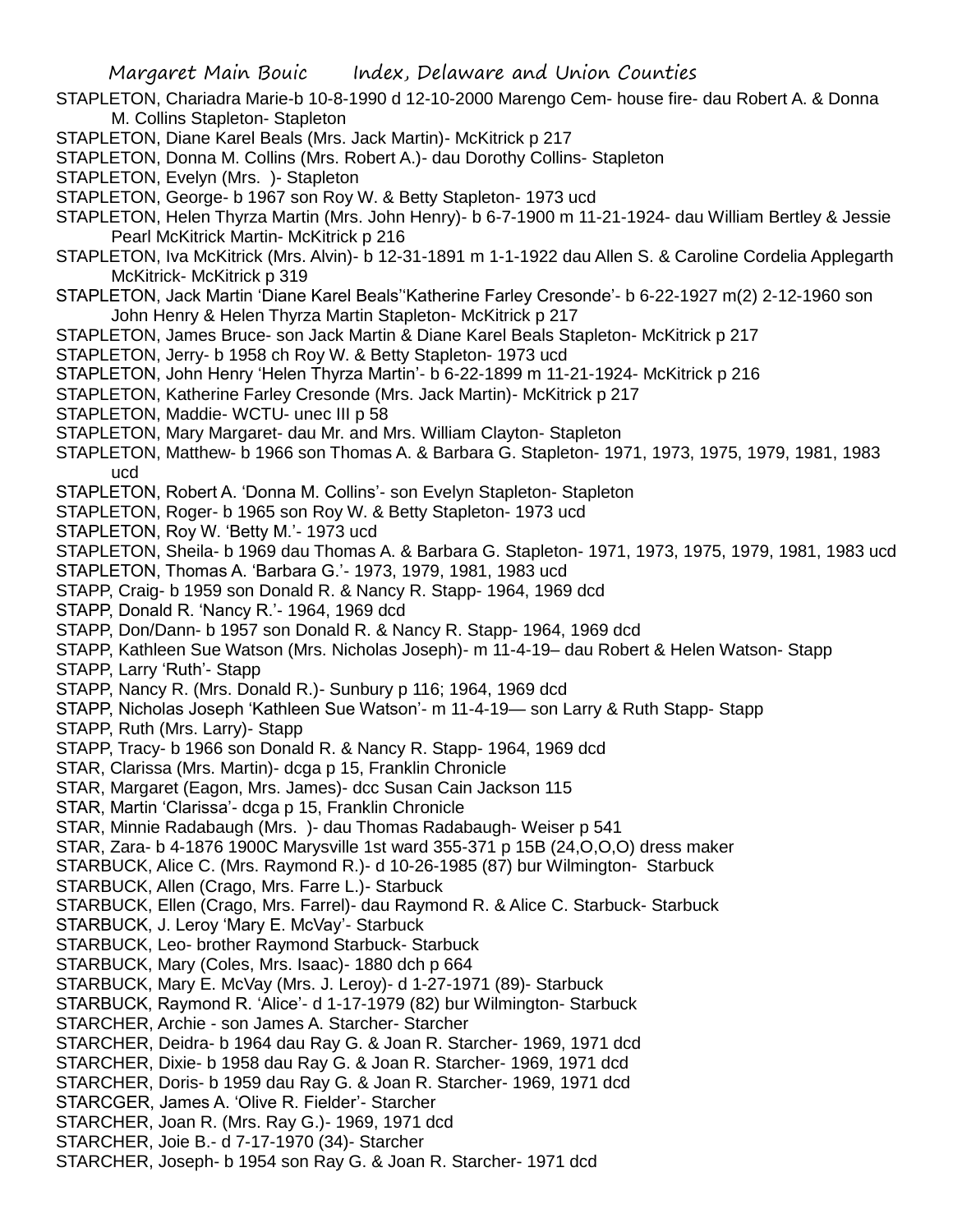STARCHER, Olive R. Fielder (Mrs. James A.)- b 6-18-1908 d 12-2-1989 (81) bur W. Va. Starcher STARCHER, Ray G. 'Joan R.'- 1969, 1971 dcd

- STARCHER, Stanley- son James A. Starcher- Starcher
- STARCHER, Stephen- b 1967 son Ray G. & Joan R. Starcher- 1969, 1971 dcd

STARK, Major General- d 5-8-1822 (93-8-24)- Rev. War, dcga p 5, Del Pat & Fr Chron; Pabst 1 p 1

- STARK, A. 1850C Berkshire Tp 52 p 6 (33,NJ)
- STARK, A. J.'S. M.' dg 7-1-1863 Cry Ab p 33 parents of William Winans Stark- hadc p 32 (1849 Kingston Tp) STARK, A. E. 'Dorothy A.'- 1971, 1973, 1975, 1977, 1979 ucd
- STARK, Alice Marguerite (Edwards, Mrs.Friend)- b 6-27-18776 Ks m 1-16-1878 d 10-9-1898 Berkshire- dg 10- 21-1898, Cry Ab p 169
- STARK, Almon 'Deborah Van Sickle'- d 9-9-1885 (87-10-13) Stark Cem, Powell p 204 brother James Rosecrans Stark- 1880 dch p 563, 564; 1908 dch p 298, 424, 460; hadc p 32; 1835 men p 34 #24 p 59 Kingston Tp; 1850C Kingston Tp 3256 p 172 (52,Pa); 1870C Berkshire Tp p 204 (72\*); dg 9-20-1867, Cry Ab p 63
- STARK, Alta (Beard, Mrs. Ross C.)- b 5-15-1884 d 11-14-1959- Sunbury p 134
- STARK, Angeline E. (Waldron, Mrs. Dr William Delacy)- m 1-1-1863 dcm- dau Oliver & Eliza Patrick Stark-1908 dch p 779, 780; dumch p 250; dg 10-115-1912, Cry Ab p 163; 1850C Kingston Tp 3215 p 171  $(10, 0)$
- STARK, Ann Conner (Mrs. Frank G.)- m 3-1-1866 ucm 3917
- STARK, Ann U. d 2-20-1865 mother of Mrs. H. S. Willey, Quincy,ILL, dg 3-3-1865, Cry Ab p 46
- STARK, Anna Anderssdotter (Mrs. Carl Persson)- b 8-10-1805 d 12-13-1895- dcc Judith Lilja Hill 17 STARK, Anna Ford (Mrs. Patrick)- m 7-12-1864 dcm
- STARK, Anna Robinson (Mrs. John Joseph)- b 2-5-1861 d 10-12-1934 Sunbury p 134; 1908 dch p 780
- STARK, Barbara Ellen Harvey/Hedrick (Mrs. Jacob Anderson)- b 1849 d 1920 son Claway & Sarah Emmaline Harvey/Hedrick- ped Judith Lorene Killion Weber #91 15 unec VI p 64
- STARK, Bertha A. Wolfe (Mrs. )- b 3-30-1901 d 3-17-1989 (87) Oak Grove Cem- sister Charles Wolfel- Stark STARK, Bertha (Mrs. James E.)- Stark
- STARK, Bess Blaney (Mrs. Dr. Kenneth O.)- v 6-25-1909 d 2-13-1996 (86) Oak Grove Cem- dau Edwin P. & Helen Case Blaney- Stark
- STARK, Betsey Van Sickle (Mrs. James Rosecrans)- b 11-23-1810 NJ m 9-29-1830 d 5-1-1889 (78-6-3) b Susex Co Ner York- dcdeaths; dau Peter Van Sickle; dcq Selah Van Stark 5; 1880 dch p 563
- STARK, Betsy- 1870C Berkshire Tp p 210 (59\*)
- STARK, Blanche (Cupp, Mrs.David)- dau Cepter & Sylvia Benton Stark- 1908 dch p 757; dumch p 250; dg 5-7- 1907, Cry Ab p 42
- STARK, Brian 'Dorothy'- son William Bernard & Margaret McComb Stark- Stark; 1971 ucd
- STARK, Briget- 1870C Delaware Town p 337 (11)
- STARK, Burton "Bert" Benton- son Cepter & Sylvia Benton Stark- 1908 dch p 758; dumch p 250; dg 5-7-1907, Cry Ab p 42
- STARK, C.- hadc p 105 (1900 Kingston Tp)
- STARK, Carl Persson 'Anna Anderssdotter'- b 5-31-1810 d 4-18-1901; dcc Judith Lilja Hill 16
- STARK, Catharine (Frambes, Mrs. Sylvester A.)- m 11-10-1864 dcm
- STARK, Catherine E.- b 2-22-1834 dau James Rosecrans & Betsey Van Sickle- Stark
- STARK, Catherine- heir of Mary M. Hess- dcw Bk 3 p 297
- STARK, Catherine- dau Pamelia Stark- 1850C Kingston Tp 3301 p 174 (7,O)
- STARK, Catherine (Mrs. Paul)- Powell p 204
- STARK, Catherine Rosecrans (Mrs. )(Culver, Mrs. Edward)- dumch p 411
- STARK, Cecil- son John William & Florence Driscoll Stark- Stark
- STARK, Cepter Ross- son Cepter & Nina Ross Stark- 1908 dch p 758; Pabst 2 p 34; Stark; Sunbury p 11; dg 5- 7-1907, Cry Ab p 42
- STARK, Cepter/Ceptor 'Sylvia Benton''Nina Ross'- b 4-14-1830 m 1-14-1867 (2) 11/10-1883 d 4-25-1907 (77y11d) son Oliver & Eliza Patrick Stark- Stark; dumch p 249; 1880 dch p 562, 574; 1908 dch p 459, picture 756, 757, 758, 779; Powell p 147; dcw Bk 4 p 6(1) witness; Sunbury p 11, 289, 119; dg 5-7- 1907, Cry Ab p 42; dg 8-8-1913, Cry Ab p 50; hadc p 91, 115; Copter, 1870C Kingston Tp p 388 (39\*)
- STARK, Charles- son Cepter & Sylvia Benton Stark- dumch p 250
- STARK, Charley- d 3-11-1869 (5m20d) Kingston Tp dcdeaths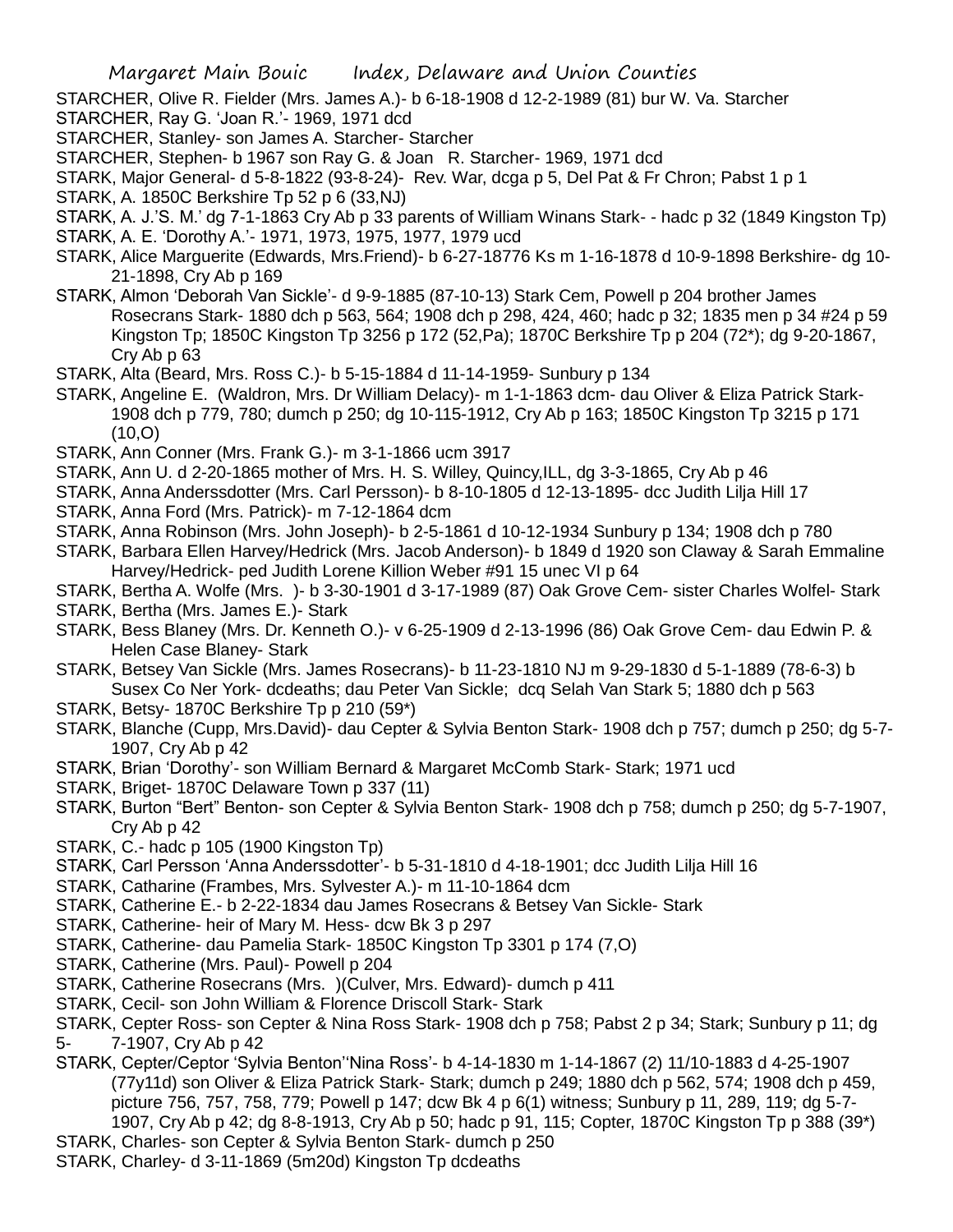- STARK, Charlotte Harrison (Mrs. James W.)- m 7-14-1846 dcm
- STARK, Charlotte (Mrs. James N.)- Powell p 200; 1850C Kingston Tp 3303 p 174 (26,O); 1870C Kingston Tp p 388 (48)
- STARK, Charmaine (Wenger, Mrs. F. Marion)- b 5-27-1930 m 3-30-1951 dau Henry & Mildred Stark- Maugans Anc p 134
- STARK, Cipton- 1850C Kingston Tp 3215 p 170 (20,O); Stark
- STARK, Clifton- 1870C Kingston Tp p 388 (16)
- STARK, Clinton Worth- d 8-16-1848 (1y10d) Stark Cem- Powell p 200 son James N. & Charlotte S. Stark
- STARK, Clovis- stepson of Bertha A. Wolfel Stark- Stark;
- STARK, Clovis Ewing 'Thelma Welbaum'- son Thomas Ewing & Sarah J. Hayes Stark- Stark;
- STARK, Cordelia E.- b 10-19-1831 d 2-12-1870 dau James Rosecrans & Betsey Van Sickle Stark- Stark
- STARK, Cornelia E.- d 4-12-1839 (13y7m) Stark Ce,- dau James & Elizabeth Wilcox Stark- Powell p 200
- STARK, Cory Aaron- son Douglas Brian & Dorothy Jean Dill Stark- Stark
- STARK, Cylva E.- 1870C Kingston Tp p 388 (24)
- STARK, David A. 'Margaret Reese'- b 1835 d 6-26-1887 (52) Oak Grove Cem- Powell p 440, dcdeaths; son George W. & Nancy/Mary Armstrong Stark- 1908 dch p 405, 410, 434; lpr; Pabst Pion I p 32; 1976 dch p 140; dg 6-11-1912, Cry Ab p 133; 1850C Trenton Tp 940 p 75 (15,O)
- STARK, Deborah Van Sickle (Mrs. Almon)- d 9-16-1867 (64-11-17) Stark Cem- Powell p 204; 1850C Kingston Tp 3256 p 172 (48,NJ); dg 9-20-1867, Cry Ab p 63
- STARK, DeWitt Clinton- d 7 –26-1830 (6y) Stark Cem- Powell p 204 son Almon & Deborah Vansickle Stark
- STARK, Diana (Wigton, Mrs. Thomas W.)- m 6-10-1845 dcm
- STARK, Dorcas (Richards, Mrs. Nathaniel)- m 2-12-1843 dcm
- STARK, Dorothy A. (Mrs. A. E.)- 1971, 1973, 1975, 1977, 1979 ucd
- STARK, Dorothy Jean Dill (Mrs. Douglas Brian)- b 4-21-1933 m 10-26-1957 d 7-1-1999 (66) dau Herbert C. & Madge McCombs Stark- Stark; 1971, 1973, 1975, 1977, 1979, 1981, 1983 ucd
- STARK, Douglas Brian 'Dorothy Jean Dill'- m 10-26-1957- Stark; 1973, 1975, 1977, 1979, 1981, 1983 ucd
- STARK, Doug- son William B. Stark- Stark
- STARK, Dr. Kenneth O. 'Bess Blaney'- Stark
- STARK, Elijah H.- dcw Bk 4 p 366 (38) surety
- STARK, Eliza Jane- d 12-19-1850 (6y) Stark Cem, Powell p 204 dau Almon & Deborah van Sickle Stark
- STARK, Eliza (Mrs. Oliver)- dg 4-18-1913, Cry Ab p 31
- STARK, Elizabeth- 1870C Kingston Tp p 388 (7)
- STARK, Elizabeth Cary (Mrs. James)- d 8-12-1778- Stark
- STARK, Elizabeth Patrick (Mrs. Oliver)- b 6-21-1810 d 11-13-1898/5 Stark Cem dau Joseph & Sarah Taylor Patrick- Powell p 147, 208; 1880 dch p 565; dumch p 249 (84-1894); dg 11-15-1895 Cry Ab p 45; dg 1- 28-1896, Cry Ab p 56; 1850C Kingston Tp 3215 p 171 (40,Pa) Eliza- 1870C Kingston Tp p 388 (59)
- STARK, Elizabeth Wilcox (Mrs. James)- d 8-19-1852 (68) Stark Cem, Powell p 201; 1908 dch p 460, 635; 1850C Kingston Tp 3302 p 174 (67,NY)
- STARK, Elize- d 11-10-1895 (85-8-10) Kingston Tp dau Joseph & Sarah Patric- dcdeaths; Pabst Pion I p 4; dcw Bk 4 p 83 (10)
- STARK, Ethel- dau John William Stark- Stark
- STARK, Ethel (Van Kirk, Mrs. Dr. Harry)- dau Cepter & Sylvia Benton Stark- 1908 dch p 758; dumch p 250; dg 5-7-1907, Cry Ab p 42
- STARK, Eugene- son John William Stark- Stark
- STARK, Florence Driscoll (Mrs. John William)- Stark
- STARK, Frank G. 'Ann Conner'- m 3-1-1866 ucm 3917
- STARK, Frank J.- son Jon Stark- Stark
- STARK, General- War of '76, obit T. R. Smith- dg 4-13-18987, Cry Ab p 113
- STARK, George- 1880 dch p 214
- STARK, George,Sr.- b 11-20-1820 d 3-4-1903 mt 3-18-1903 p1c4, Abs p 6
- STARK, George H. 'Rebecca Jane Babcock'- Bagley p 12
- STARK, George W.- 1835 men p 34 #17 p 59 Kingston Tp
- STARK, George W.- Powers Pat p 265
- STARK, George W.-Court of Common Pleas- dg 6-11-19112, Cry Ab p 133
- STARK, George W.- dg 7-5-1907, Cry Ab p 53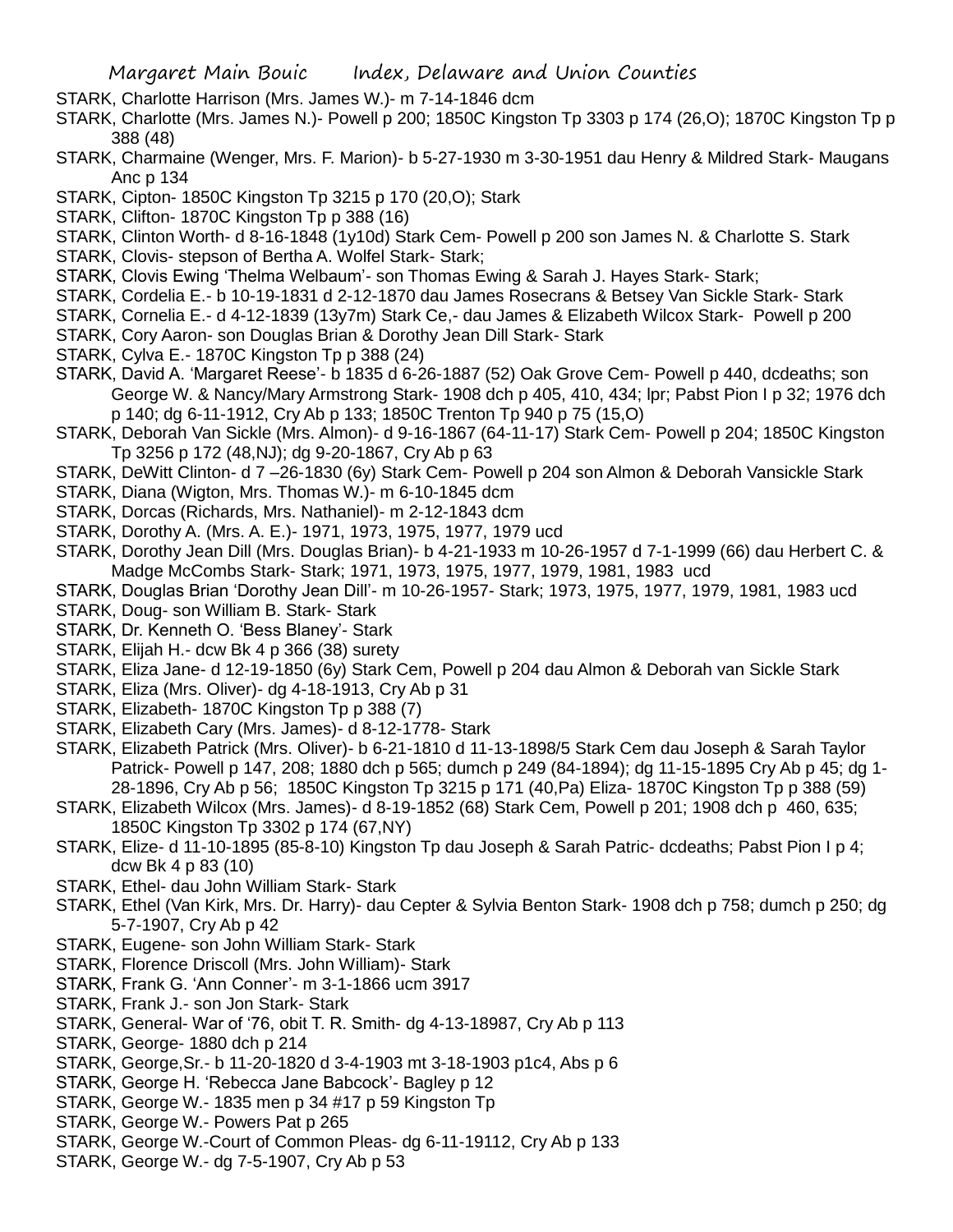- STARK, George W. 'Nancy'- 1908 dch p 84, 92, 120; 1850C Trenton Tp 940 p 75 (43,Pa)
- STARK, Gerald M. 'Lois'- 1983 ucd
- STARK, Gerome B.- d 9-27-1829 (10m10d) son Nathaniel & Permelia Stark- Stark Cem- Powell p 204
- STARK, Gideon- 1883 uch IV p 474, 536
- STARK, Gilbert- hadc p 107 (1900 Liberty Tp)
- STARK, Gilbert J/W. 'Maria A. Connor'- m 9-13-1860 ucm 3060; unec IV p 17, XIX p 43; 1883 uch IV p 472, 536
- STARK, Glen J.- son Cepter & Nina Ross Stark- 1908 dch p 758; Stark; Sunbury p 11; dg 5-7-1907, Cry Ab p 42
- STARK, —(Mrs. Glenn)- dau Charles Jerome & Josephine Ridgeway Slough- Slough
- STARK, Grace (Keesing, Mrs. Frederick A. )- d 7-28-1913 Pa, Sandburg Cem- dau Cepter & Sylvia Benton Stark- 1908 dch p 757; dumch p 250; dg 5-9-1907, Cry Ab p 42, dg 8-8-1913, Cry Ab p 50; 1870C Kingston Tp p 388 (1m)
- STARK, Gregory P.- 1971 ucd
- STARK, Hazel (Ackley, Mrs. )- dau John William & Florence Driscoll Stark- Stark; Ackley
- STARK, Henry- d 5-18-1883 Sunbury Cem- Powell p 29
- STARK, Henry- 1835 men p 34 #25 p 59 Kingston Tp; 1850C Kingston Tp 3301 p 174 (39,NY); 1870C Berkshire Tp p 207 (59\*)
- STARK, Henry C.- b 1805 d 1875 Oak Grove Cem, Powell p 440; Pabst Pion I p 32; 1880 dch p 574
- STARK, Henry C.- brother Thomas E. Stark- Pabst Pion I p 19
- STARK, Henry- d Gettysburg- son James Rosecrans & Betsey Van Sickle Stark- 1908 dch p 405
- STARK, Henry 'Mildred'- Maugans Anc p 134
- STARK, Isadore- dau James N. & Charlotte Stark- Pabst 8 p 21; 1850C Kingston Tp 3303 p 174 (2,O)
- STARK, Jacob Anderson 'Barbara Ellen Harvey/Hedrick'- b 1847 d 1914 ped Judith Lorene Killion Weber #91 14- son Samuel & Sarah Ann Stark- unec VI p 64
- STARK, James- 1835 men p 33 #1 p 58 Kingston Tp
- STARK, James A.- son Pamelia Stark- 1850C Kingston Tp 3301 p 174 (22,O)
- STARK, James 'Elizabeth Cary'- b 1734 d 1777 Rev. Soldier- Stark; Sunbury p 16
- STARK, James E. 'Bertha'- Stark
- STARK, James 'Elizabeth Wilcox'- d 6-30-1859 (79-11-28) Stark Cem- Powell p 201; 1880 dch p 193, 210, 564, 565, 574; 1908 dch p 459, 635; hadc p 32; Pabst 6 p 36; will, dcw Bk 4 p 6(1); dg 7-22-1859. Cry Ab p 7; 1820C Kingston Tp; 1835 men p 34 p 60 Kingston Tp 1850C Kingston Tp 3302 p 174 (72,NY)
- STARK, James Ewing 'Mabel Rhoades''Martha'- son Thomas Ewing & Sarah J. Hayes Stark- see dcq Selah Van Stark 2
- STARK, James M.- son Almon & Deborah Stark- 1850C Kingston Tp 3256 p 172 (28,O)
- STARK, James M. 'Mary Wilcox'- m 4-28-1856 dcm
- STARK, James N. 'Charlotte S.'- son James Stark- 1880 dch p 563, 564, 577; 1908 dch p 460, 480; Powell p 200; Hadc p 46; dcw Bk 4 p 6(1) exec.; Stark Pion I p 25; 1850C Kingston Tp 3303 p 174 (27,O);
- 1870C Kingston Tp p 388 (46\*)
- STARK, James Rosecrans 'Betsey Van Sickle'- b 8-12-1808 NY m 9-29-1830, dcq Selah Van Stark 4; 1880 dch p 563
- STARK, James W. 'Charlotte Harrison'- m 7-14-1846 dcm
- STARK, Jane- 1850C Kingston Tp 3260 p 172 (6,O)
- STARK, J. C.- on of George Starr,Sr.- mt 3-18-1903 p1c4, Abs p 7
- STARK, Jerome- son Glenn & —Slough Stark- Slough
- STARK, Dr. J. J.- 1908 dch p 159, 462
- STARK, J. J.- owned farm, dg 1-6-1911, Cry Ab p 1; funeral of Grace Kseesing at his home, dg 8-8-1913, Cry Ab p 50
- STARK, J M.- dcw Bk 4 p 90 (11) witness
- STARK, J. N. ;Charlotte S.'- Powell p 200
- STARK, Joe- Sunbury p 11
- STARK, John- 1908 dch p 779
- STARK, John A.- d 10-27-1858 (19) son Almon & Deborah Van Sickle Stark- Cem- Powell p 204; 1850C Kingston Tp 3256 p `71 (10,O)
- STARK, John A. 'Mary Elizabeth Kircher'- Stark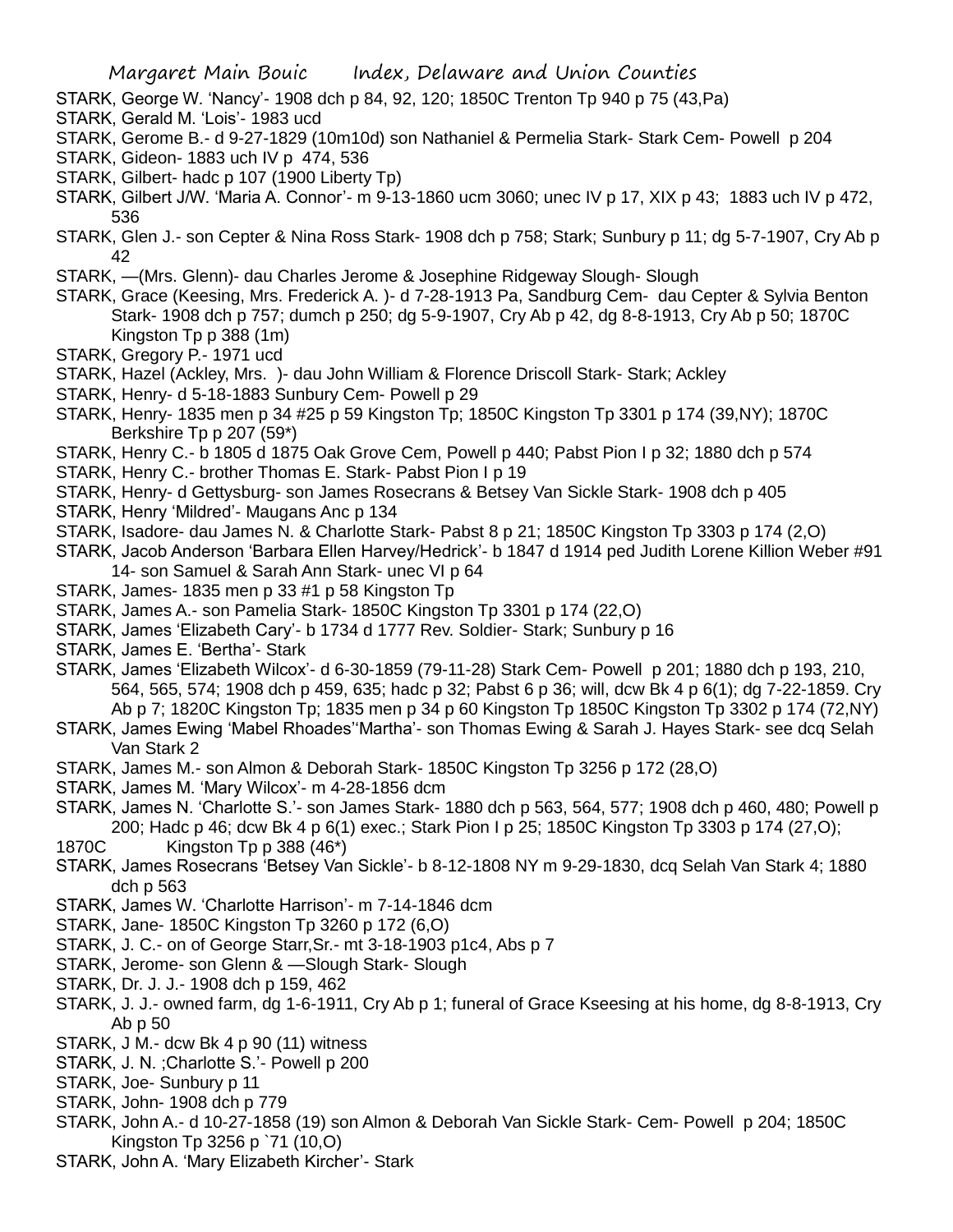- STARK, John Joseph- b 12-16-1854 d 4-11-1928 son Oliver & Eliza Patrick Stark- 1908 dch p 780; dumch p 250; Sunbury p 13; hadc p 115; 1870C Kingston Tp p 388 (16)
- STARK, John- dcw Bk 4 p 83 (10) heir of Joseph Patrick
- STARK, John William 'Florence Droiscoll''Lucetta'- Stark
- STARK, Mrs. J. W.- niece of Mrs. Wm. Disbro- dg 2-28-1913, Cry Ab p 19
- STARK, Kate (Bruner, Mrs. James Milton)- b 1883 d 1961 ped Judith Lorena Killion Weber 91 7 dau Jacob Anderson & Barbara Ellen Harvey'Hedrick Stark- unec VI p 64
- STARK, Dr. Kenneth O. 'Bessie Blaney'- d 12-7-1973 (63) bur Leipsic,O- Stark
- STARK, Laura- hadc p 107 (1900C Liberty Tp)
- STARK. Lesco L.- 1870C Kingston Tp p 388 (12)
- STARK, Lois (Mrs. Gerald M.)- 1983 ucd
- STARK, Loiza- dau Pamelia Stark- 1850C Kingston Tp 3301 p 174 (9,O)
- STARK, Louisa Elizabeth- d 12-21-1839 (5y) dau Almon & Deborah Van Sickle Stark- Powell p 204
- STARK, Louisa E.- d 8-2-1853 (12-5-13) Stark Cem, Powell p 204 dau Nathaniel & Pamelia Stark-
- STARK, Lucetta (Mrs. John William)- Stark
- STARK, Lucina- dau Almon & Deborah Stark- 1850C Kingston Tp 3256 p 172 (9,O)
- STARK, Lucinca L. (Frambes, Mrs. Granville A.)- m 11-25-1863 dcm
- STARK, Lucinda- b 3-15-1840 d 10-1848 dau James Rosecrans & Betsey Van Sickle Stark- Stark
- STARK, Lucy (Carpenter, Mrs. Benjamin,Jr.)- dau James Stark- Pabst 6 p 105; 1908 dch p 460; 1870C Kingston Tp p 388 (14)
- STARK, Lydia (Hall, Mrs. )- dau John William Stark- Stark
- STARK, Margaret G. McCombs (Mrs. William Bernard)- b 4-1-1914 m 6-29-1957 d 2-8-1996 (81)- Sec E. York Cem p 93- dau Harrry B. & Myrtle F. McKinley McCombs- Stark; 1967, 1971, 1973, 1975, 1977, 1979, 1981, 1983 ucd
- STARK, Margaret (Hood, Mrs. )- dau William B. & Margaret G. McCombs Stark- Stark
- STARK, Margaret Reese (Mrs. David A.)- d 6-6-1912 bur Delaware- dg 6-11-1912, Cry Ab p 133; Stark
- STARK, Margretta (Edwards, mrs. Friend)- dau Thomas Ewing & Sarah J. Hayes Stark- see Selah Van Stark 2
- STARK, Maria A. Connor (Mrs. Gilbert)- m 9-13-1860 ucm 3060; unec IV p 17, XIX p 43
- STARK, Maria S.- b 9-21-1845 d 1-11-1880 dau James Rosecrans & Betsey Van Sickle Stark- Stark
- STARK, Mariah (Perfect, Mrs. William)- b 5-6-1804 d 3-26-1870 Sunbury Cem- dau James Stark- Powell p 39; dcw Bk 4 p 6(1)
- STARK, Martha E.- dau George W. & Nancy Stark- 1850C Trenton Tp 940 p 75 (7,O)
- STARK, Martha- d 3-3-1823 (4d) dau Nathaniel & Permelia Stark- Stark Cem, Powell p 204
- STARK, Mary E.- 1949, 1962 ucd
- STARK, Mary Elizabeth Kircher (Mrs. John A.)- b 3-17-1866 d 6-29-1957 Bokescreek Cem- dau George Kircher- Stark
- STARK, Mary Jane Lothrey (Mrs. Paul)- m 3-27-1856 dcm
- STARK, Mary L.- b1-2-1850 d 7-19-1938 dau James Rosecrans & Betsey Van Sickler Stark- Stark; 1870C Berkshire Tp p 210 (20)
- STARK, Mary (Mantor, Mrs. Ananias)- m 10-28-1861 dcm
- STARK, Mary (Sherman, Mrs. James)- m 4-2-1855 dcm- dau Oliver & Eliza Patrick Stark- 1908 dch p 779; dumch p 250; 1880 dch p 618; dg 4-18-1913, Cry Ab p 31; 1850C Kingston Tp 3215 p 171 (16,O)
- STARK, Mary- d Thursday, Loraine, O. (15) dau Thomas Stark- dg 12-16-1898, Cry Ab p 176
- STARK, Mary Wilcox (Mrs. James M,)- m 4-28-1856 dcm
- STARK, Maxine (Nauman, Mrs. )- dau William Bernard & Margaret McComb Stark- Stark
- STARK, May C. (Wilcox, Mrs. John O,)- m 4-2-1846 dcm
- STARK, Michael- 1870C Delaware Town p 336 (50\*)
- STARK, Mildred (Mrs. Henry)- Maugans Anc p 134
- STARK, Mildred (Martin, Mrs. )- dau John William & Florence Driscoll Stark- Stark
- STARK, Milley A. (Moore, Mrs. Sidney)- d 6-1855 (24) ch George W. & Nancy Stark- dg 7-5-1907, Cry Ab p 53; 1850C Trenton Tp 940 p 75 (19,O)
- STARK, Molly- Revolutionary Fame- dg 6-11-1912, Cry Ab p 133
- STARK, Montelo- 1870C Kingston Tp p 388 (9)
- STARK, Nancy (Mrs. George W.0- b 1812 d 1886 Oak Grove Cem, Powell p 440; Pabst Pion I p 32; 1850C Trenton Tp 940 p 75 (37,O)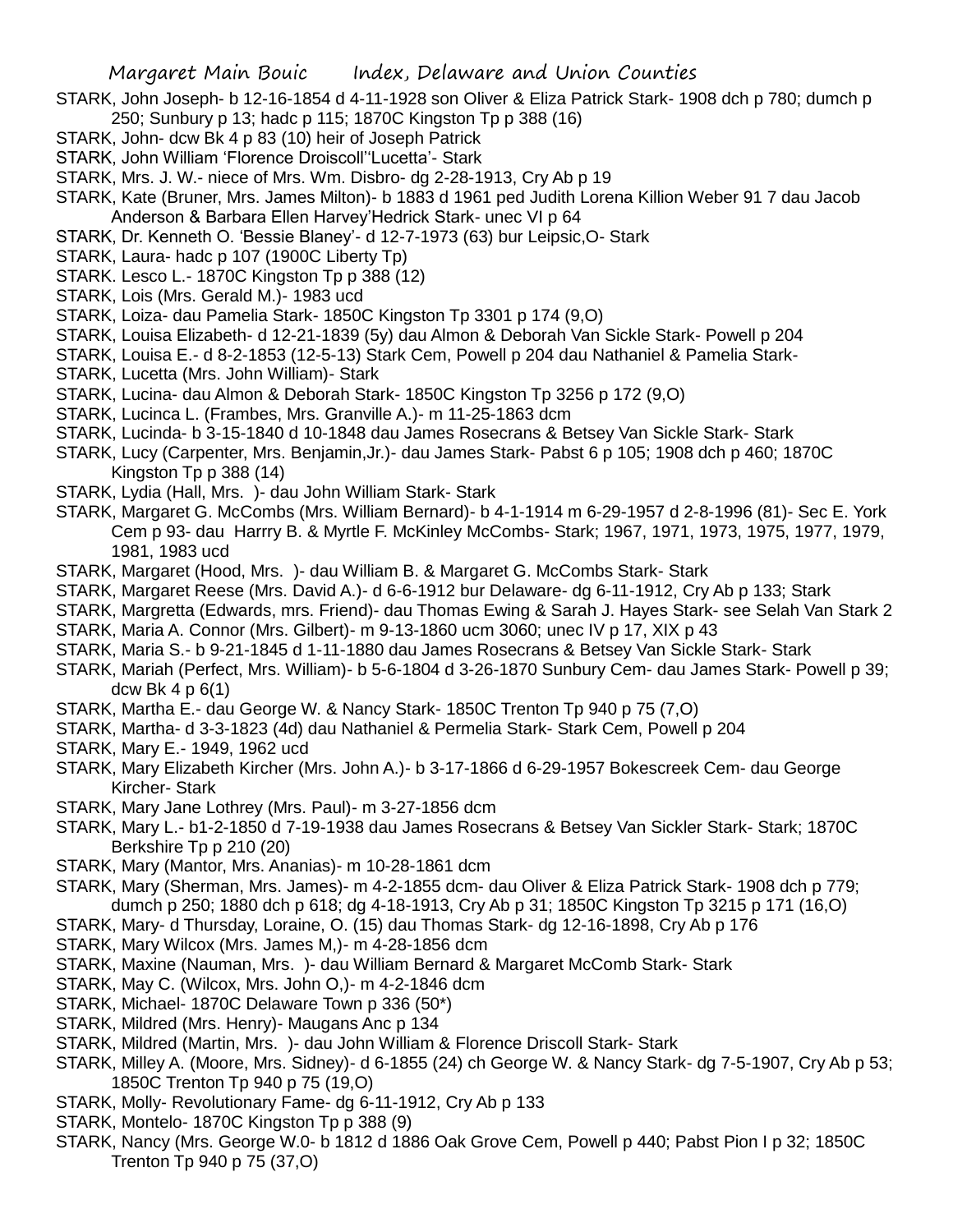- STARK, Nathaniel 'Permelia'- d 1-4-1849 (50) Stark Cem, son Paul Stark- Powell p 200; 1835 men p 34 #13 p 59 Kingston Tp
- STARK, Nellie C. Hagaman (Mrs. Selah Van)- dcq Selah Van Stark 1
- STARK, Nellie (Orell (Mrs. S. V.)- d 3-7-1959 (84) Oak Grove Cem- Stark
- STARK, Nelson- son Pamelia Stark- 1850C Kingston Tp 3301 p 174 (12,O)
- STARK, Nina Ross (Mrs. Cepter)- m 11-/10-1883 dau William & Ellen Whitney Ross- 1908 dch p 758, 780;
- Pabst 2 p 20; dumch p 250; Powell p 147; dg 5-7-1907, Cry Ab p 42
- STARK, Noah- hadc p 32 (1849 Kingston Tp)
- STARK, N,. U. 'Olive H.'- dg 7-25-1862 Cry Ab p 23, father of Ruth Ann
- STARK, Olive H. (Mrs. N. U.)- dg 7-25-1862 Cry Ab p 23; mother of Ruth Ann
- STARK, Oliver 'Eliza Patrick' b 10-14-1801 d 4-3-1878 (76) Porter Tp, b Penn- dcdeaths-StarkCem- son John, nephew James Stark- Powell p 147, 208; 1880 dch p 204, 565; dumch p 249; 1908 dch p 461, 757, 779; Pabst Pion I p 3,4; hadc p 32; dcw Bk 4 p 6(1), exec p 83(10); dg 4-18-1913, Cry Ab p 31; 1850C Kingston Tp 3215 p 171 (48,Pa) 1835 men p 34 #20 p 59 Kingston Tp ; 1870C Kingston Tp p 388 (68\*)
- STARK, Oliver 'Elizabeth'- dg 11-15-1895 Cry Ab p 45
- STARK, Ora- 1870C Delaware Town p 293 (20)
- STARK, Oscar- b 2-17-1836 d 10-1848 son James Rosecrans & Betsey Van Sickle Stark- Stark
- STARK, Othniel Montello- d 7-8-1874 (3-9-23) Stark Cem, Powell p 200- son J. N. & Charlotte S. Stark
- STARK, Pamelia (Weaver, Mrs. Samuel S.)- 11-4-1852 dcm
- STARK, Pamelia- 1850C Kingston Tp 3301 p 174 (38,Pa)
- STARK, Patrick 'Anna Ford'- m 7-12-1864 dcm
- STARK, Paul- d 8-17-1857 (22y6d) Stark Cem, Powell p 204
- STARK, Paul C.- son John & Mary Elizabeth Stark- Stark
- STARK, Paul 'Catherine'- Powell p 204
- STARK, Paul- d 3-18-1818 (49-3-9) son James, Grandson Christopher Stark- Stark Cem, Powell p 204
- STARK, Paul 'Mary Jane Lothrey'- m 3-27-1856 dcm
- STARK, Paul- son Pamelia Stark- 1850C Kingston Tp 3301 p 174 (15,O)
- STARK, Paul- d 6-22-1852 (36) son Paul & Catherine Stark- Stark Cemk Powell p 204
- STARK, Permelia (Mrs. Nathaniel)- d 3-2-1857 (46) Stark Cem, Powell p 204
- STARK, Rebecca (Bigelow, Mrs. )- dau James Stark- dcw Bk 4 p 6(1)
- STARK, Rebecca Jane Babcock (Bagley, Mrs. John W.)(Mrs. George H.)(Spencer, Mrs. Silas A.)- m(1) 3-4- 1855 d age 85; Bagley p 12
- STARK, Rene- son John William & Florence Driscoll Stark- Stark
- STARK, Robbin- 1983 ucd
- STARK, Robert- 1850C Brown Tp 2907 p 160 (24,Ireland)
- STARK, Robert- son William Bernard & Margaret McComb. Stark- Stark
- STARK, Ruben- son John William Stark- Stark
- STARK, Ruth Ann- d 7-24-1862 (5months 9 days) dau N. U. & Olive H. Stark- dg 7-25-1862 Cry Ab p 23
- STARK, Samuel 'Sarah Ann'- ped Judith Lorene Killion Weber #91 28; unec VI p 64
- STARK, Sarah Ann (Mrs. Samuel)- ped Judith Lorene Killion Weber #91 29; unec VI p 64
- STARK, Sarah (Carpenter, Mrs, )- dau James Stark- dcw Bk 4 p 6(1)
- STARK, Sarah J. Hayes (Mrs. Thomas Ewing)- dau William Hayes- dcw Selan Van Stark 3
- STARK, Sarah J.- b 7-6-1847 dau James Rosecrans & Betsey Van Sickle Stark- Stark; 1870C Berkshire Tp p 210 (22)
- STARK, Sarah Richards (Mrs. Thomas)- m 6-24-1850 dcm
- STARK, Sarah (Utley, Mrs. Amos)- 1880 dch p 704
- STARK, Sarah (Wilcox, Mrs. Samuel M.)- m 4-12-1853 dcm d 1873 dau Oliver & Eliza Patrick Stark- 1908 dch p 779; dumch p 250, 266;Powell p 147;1850C Kingston Tp 3215 p 171 (17,O)
- STARK, Sarah (Mrs. William Morgan)- Sunbury p 140
- STARK, Selah James- b 3-10-1844 d 3-8-1862 son James Rosecrans & Betsey Van Sickle Stark- 1908 dch p 405
- STARK, Selah Van 'Nellie C, Hagaman'- m 5-15-1898 son Thomas Ewing & Sarah J. Hayes Stark- Stark; dcq Selah Van 1
- STARK, Sid- 1880 dch p 574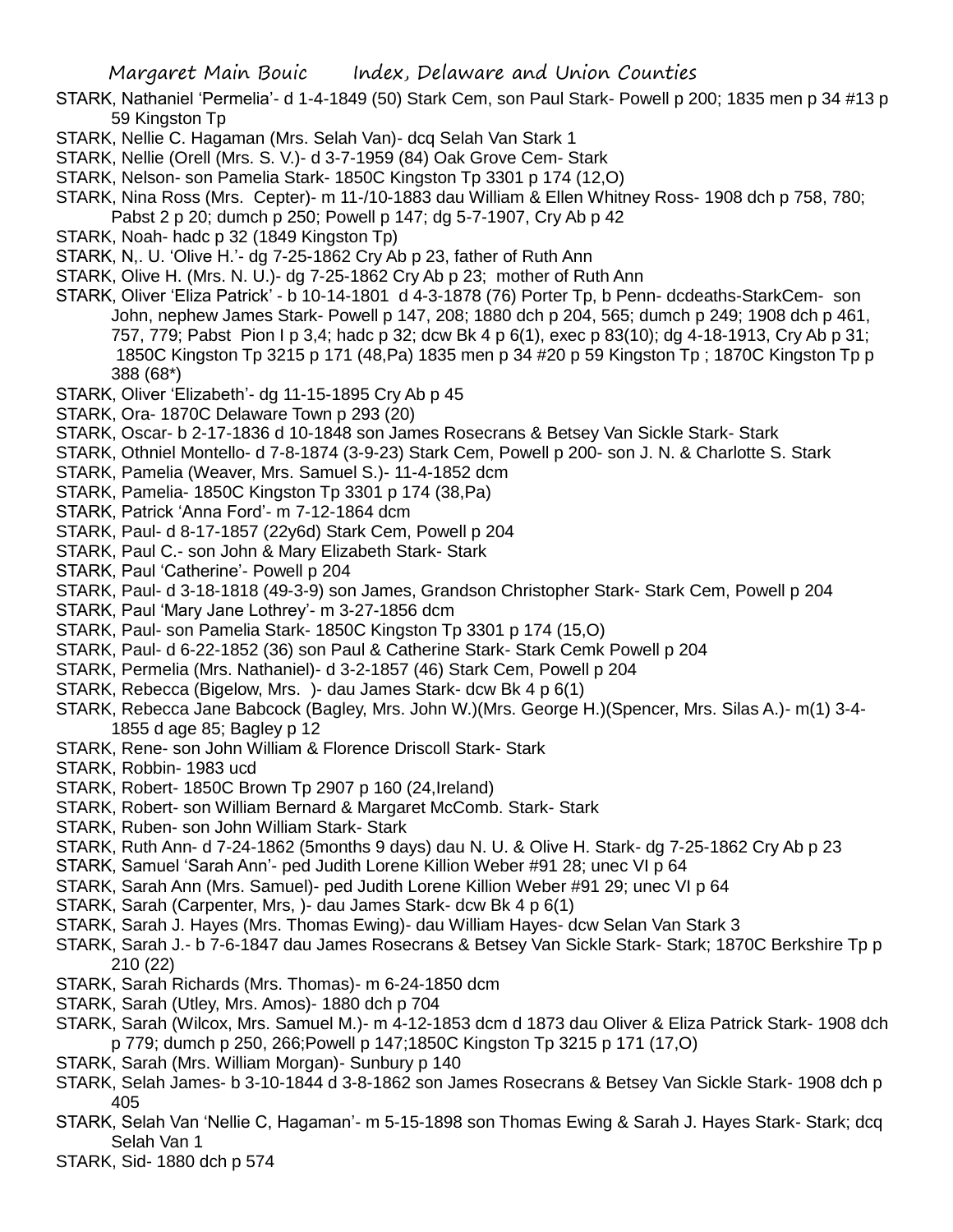STARK, S. M. (Mrs. A. J.)- parent of William Winans Stark- dg 7-10-1863, Cry Ab p 33

STARK, Sylvia Benton (Mrs. Cepter) - b Mass m 1-4-1864/7 d /12-28-1883 (37-3-1) Kingston Tp, dcdeaths;

Powell p 147; dumch p 250; 1908 dch p 757, 780; dg 5-7-1907 Cry Ab p 42

STARK, T. E.- grandparents of Clair Maud Edwards- dg 8-4-1899, Cry Ab p 209

STARK, Thelma Welbaun (Mrs. Clovis Ewint)- Stark

STARK, Thomas- father of Mary Stark- dg 12-16-1898, Cry Ab p 176

STARK, Thomas B.- Pabst Pion I p 25

STARK, Thomas E.- b 5-20-1949 d 11-9-1975 Vt. 2 HS Navy-Vietnam

STARK, Thomas Ewing 'Sarah J. Hayes'- b 3-7-1838 d 1922 Berkshire Cem Powell p 12 son James Rosecrans & Betsey Van SickleStark- 1908 dch p 103, 405; Stark; dcw Bk 4 p 381(401); dcw Bk 4 p 381(401); dcq Selah Van Stark 1; Pabst Pion I p 18, 19; 1870C Berkshire Tp p 210 (34\*)

STARK, Thomas J.- d 9-22-1852 (26) Stark Cem,-son Almon & Deborah Stark- Powell p 204; 1850C Kingston Tp 3256 p 172 (23,O)

STARK, Thomas 'Sarah Richards'- m 6-24-1850 dcm

STARK, Timothy Ewing- son Clovis Ewing & Thelma Welbaun Stark- Stark

STARK, Travillo Helena?- d 4-26-1837 (1-1-16) Stark cem, Powell p 200 dau J. N. & Charlotte S. Stark

STARK, V.- hadc p 46 (1849 Porter TP

STARK, Velma (Nauman, Mrs. )- dau William B. Stark- Stark

- STARK, Virgil- son John William & Florence Driscoll Stark- Stark
- STARK, Waneta (Croaklos, Mrs. )- dau John William Stark- Stark
- STARK, William- 1850C Brown Tp 2907 p 160 (21,Ireland)

STARK, William Bernard 'Margaret G. McCombs'- b 7-11-1914 m 6-29-1957 d 1-9-1972- York Cem Sec I p 93 son John William & Florence Driscoll Stark- Stark; 1967, 1971 ucd

STARK, William J.- son Thomas Ewing & Sarah J. Hayes Stark- dcq Selah Van Stark 2

STARK, William Winans,- d 6-28-1863 New York City, diphtheria, only ch of A. J. & S. M. Stark -dg 7-10-1863 Cry Ab p 33

STARKE, Grace C. Holt (Mrs. Henry C.)- m 9-19-1888 ucm (Hearl)

STARKE, Henry C. 'Grace C. Holt'- m 9-19-1888 ucm (Hearl)

STARKE, Jim- Sunbury p 7

STARKES, Clara M. (Mrs. Hiram)- 1860C Union Tp 662-668 p 92 (36,NH)

STARKES, Gilbert- 1860C Union Tp 626-632 p 88 (28,O) farm hand

STARKES, Hiram 'Clara M.'- 1860C Union Tp 662-668 p 92 (46,O)

STARKES, John- son Hiram & Clara M. Starkes- 1860C Union Tp 662-668 p 92 (5,O)

STARKES, Mary- dau Hiram & Clara M. Starkes- 1860C Union Tp 662-668 p 92 (8,O)

STARKEY, Albert 'Margaret'- Starkey

STARKEY, Andrea Phillips (Mrs. Michael)- Starke

STARKEY, Anne- dau Charles Starkey- Starkey

STARKEY, Bernard L.'P. Kay'- son William M. & Vernenia Starkey- Starkey; 1969, 1980 dcd

STARKEY, Betty (Mrs. Floyd)- 1949 ucd

STARKEY, Betty (Garvin, Mrs. Owen)- m 9-12-1941- Maugans Anc p 44

STARKEY, Betty (Turner, Mrs. )- sister William M. Starkey,Sr.- Starkey

STARKEY, Dr. C.- Pabst 1 p 54

STARKEY, Charles K.- son William, Sr. & Vernenia A. Starkey,Sr.- Starkey; 1969, 1980 dcd

STARKEY, Chris- b 1975 son Bernard L. & P. Kay Starkey- 1980 dcd

STARKEY, Curtis W. 'June Cole'- b 1-15-1936 d 10-17-1996 (60) son Lowell & Martha Dotters Starkey-Starkey; 1980 dcd

STARKEY, Darin- b 1973 son Bernard L. & P. Kay Starkey- 1980 dcd

STARKEY, David 'Vicki'- 1949 ucd

STARKEY, Don 'Mary Joan Searles'- Starleu

STARKEY, Dorothy (Miller, Mrs. )- sister William M. Starkey,Sr.- Starkey

- STARKEY, Douglas Allen 'Joni McCormick'- b 1958 m 2-18-1978 son Emmett J. & Wilma E. Starkey- Starkey; 1971 dcd
- STARKEY, Edith (Mrs.Karl D.)- 1961, 1964, 1969, 1971 dcd
- STARKEY, Edna Marie (Cox, Mrs. Harold)- dau Karl Edward & Mary Park Starkey- Starkey; 1961 dcd
- STARKEY, Emmett J. 'Wilma E.'- 1971 dcd; 1981, 1983 ucd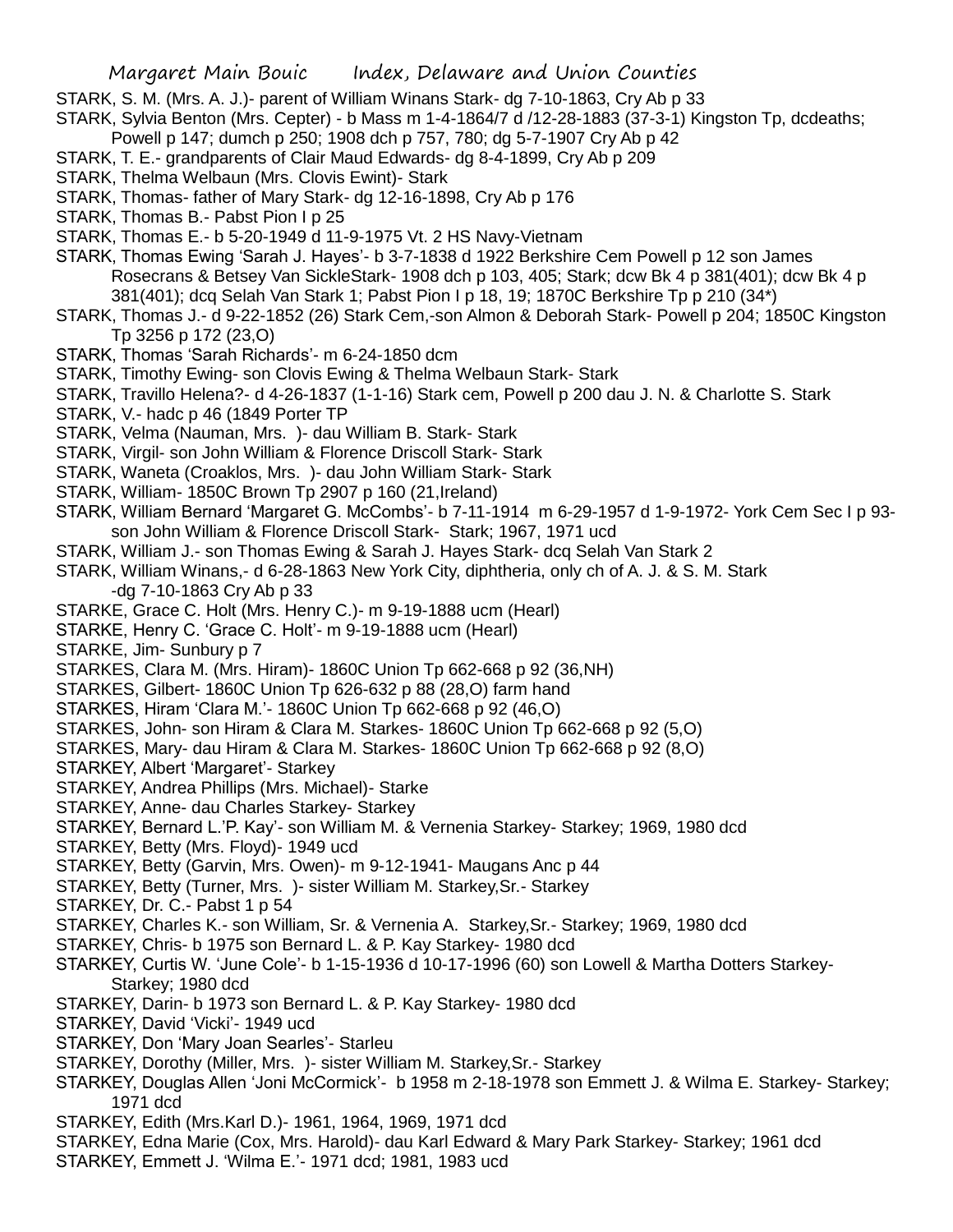- STARKEY, Eva Y.- 1969 dcd, Ashley
- STARKEY, Floyd 'Betty'- son Walter & Nellie Mae Rhyan Starkey- Starkey; obit Nellie, mlib; 1949 ucd
- STARKEY, Franklin- son William M. Starkey,Sr.- Starkey
- STARKEY, Gary- son Bernard LO. & P. Kay Starkey- 1980 dcd
- STARKEY, Georgianna Bautler (Mrs. James)- d 10-27-1975 (20) Sunset Cem- Starkey
- STARKEY, Geraldine- dau Floyd & Betty Starkey- 1949 ucd
- STARKEY, Grace (Brown, Mrs. George W.)- m 3-8-1898 ucm (Hearl)
- STARKEY, Harry- son Albert & Margaret Ann Starkey- Starkey
- STARKEY, Helen- dau Karl Edward & Mary Park Starkey- Starkey; 1961 (8) dcd
- STARKEY, Henry- d Tuesday, typhoid fever Claibourne Cem- mt 11-5-1890 p8c1 Abs p 4
- STARKEY, Hiram- son Margaret Ann Starkey- Starkey
- STARKEY, Homer- son Margaret Ann Starkey- Starkey
- STARKEY, Jennie M. (Graham, Mrs. Elbert L.)- b 1896 d 1969 Oakdale II p 50 (G-R9-9)
- STARKEY, Jennifer(Augspurger, Mrs. Samuel)-dau Don & Mary Joan Searles Starkey- Starkey
- STARKEY, Joan (Hunter, Mrs. )- dau William M. & Vernenia A. Starkey- Starkey
- STARKEY, Johnny- son Floyd & Betty Starkey- 1949 ucd
- STARKEY, Jonie McCormick (Mrs. Douglas Allen)- m 2-18-1978 dau James D. McCormick- Starkey
- STARKEY, Julie- dau Curtis W. & June Cole Starkey- Starkey
- STARKEY, June Cole (Mrs. Curtis W.)- Starkey
- STARKEY, Karl Edward 'Mary Park'- b Wva 7-31-1905 m 9-1940 d 3-31-1995 (89) son Albert & Margaret Starkey- Starkey
- STARKEY, Leland- brother William M. Starkey,Sr.- Starkey
- STARKEY, Lowell 'Martha Dotters'- Starkey
- STARKEY, Lowell,Jr.- son Lowell & Martha Dotters Starkey- Starkey
- STARKEY, Lynda (Frazier, Mrs. Bob)- dau Curtis & June Cole Starkey- Starkey
- STARKEY, Margaret (Mrs. Albert)- Starkey
- STARKEY, Mark- b 1970 son Bernard L. & P. Kay Starkey- 1980 dcd
- STARKEY, Mark- son Curtis W. & June Cole Starkey- Starkey
- STARKEY, Martha Dotters (Mrs. Lowell)- Starkey
- STARKEY, Mary Joan "Joanne" Searles (Mrs. Don)- b 2-7-1937 Sunbury d 11-9-2002 (65) bur Apple Creek, Ohio- dau Arlo & Alice Searles- Starkey
- STARKEY,Mary (Manley, Mrs. Robert)- dg 11-19-1895, parents of Dr. Charles Manley- Cry Ab p 46
- STARKEY, Mary Park (Mrs. Karl)- m 9-1940- Starkey
- STARKEY, Mary Ruth (Meadows, Mrs. )- sister William M. Starkey, Sr.- Starkey
- STARKEY, Michael 'Andrea Phillips'- dau Don & Mary Joan Starkey- Starkey
- STARKEY, Milan- b 1-1890 1900C Millcreek Tp 27 pB (9,O,O,O) brother? Lived with Cassius Holt; also b 9- 1891 1900C Taylor Tp 138-142 p 7A (8,O,O,O)
- STARKEY, Nellie Mae (Mrs. Walter L.)- b 3-1-1885 m 9-3-1905 d 10-17-1953 (68) Milford Cem- dau Joseph & Sarah Ellen Coy Rhyan- mt 10-17-1953 mlib
- STARKEY, Pamela (West, Mrs. Jim)- dau Curtis W. & June Cole Starkey- Starkey
- STARKEY, Peter- son David & Vicki Starkey- 1983 ucd
- STARKEY, P. Kay (Mrs. Bernard L.)- 1980 dcd
- STARKEY, Ronald- son Karl D. & Edith Starkey- 1964 dcd
- STARKEY, Ruth (Summers, Mrs. Benjamin)- dau Karl Edward & Mary Park Starkey- Starkey
- STARKEY, Sam- son Curtis W. & June Cole Starkey- Starkey
- STARKEY, Sandra (Vaught, Mrs. David)- dau Don & Mary Joan Searles Starkey- Starkey
- STARKEY, Sheldon- brother William M. Starkey.Sr.- Starkey
- STARKEY, Stephanie- b 1972 dau Charles K. Starkey- 1980 dcd
- STARKEY, Ver(n)enia A. (Mrs. William M.)- Starkey; 1980 d cd
- STARKEY, Vicki (Mrs. David)- 1981, 1983 ucd
- STARKEY, Virgil- d 10-6-1932 (5wk) Oakdale Cem 4466 (G-) Marlborough p 20 (E)
- STARKEY, Wallace-b 1965 son Bernard L. & P. Kay Starkey- 1980 dcd
- STARKEY, Walter L. 'Nellie Mae'- obit Nellie Mae, mlib
- STARKEY, W. L.- 1962 ucd Irwin
- STARKEY, William M.'Vernenia A.'-d 10-22-1980 (60) Fancher Cem- WWII; Starkey; 1980 dcd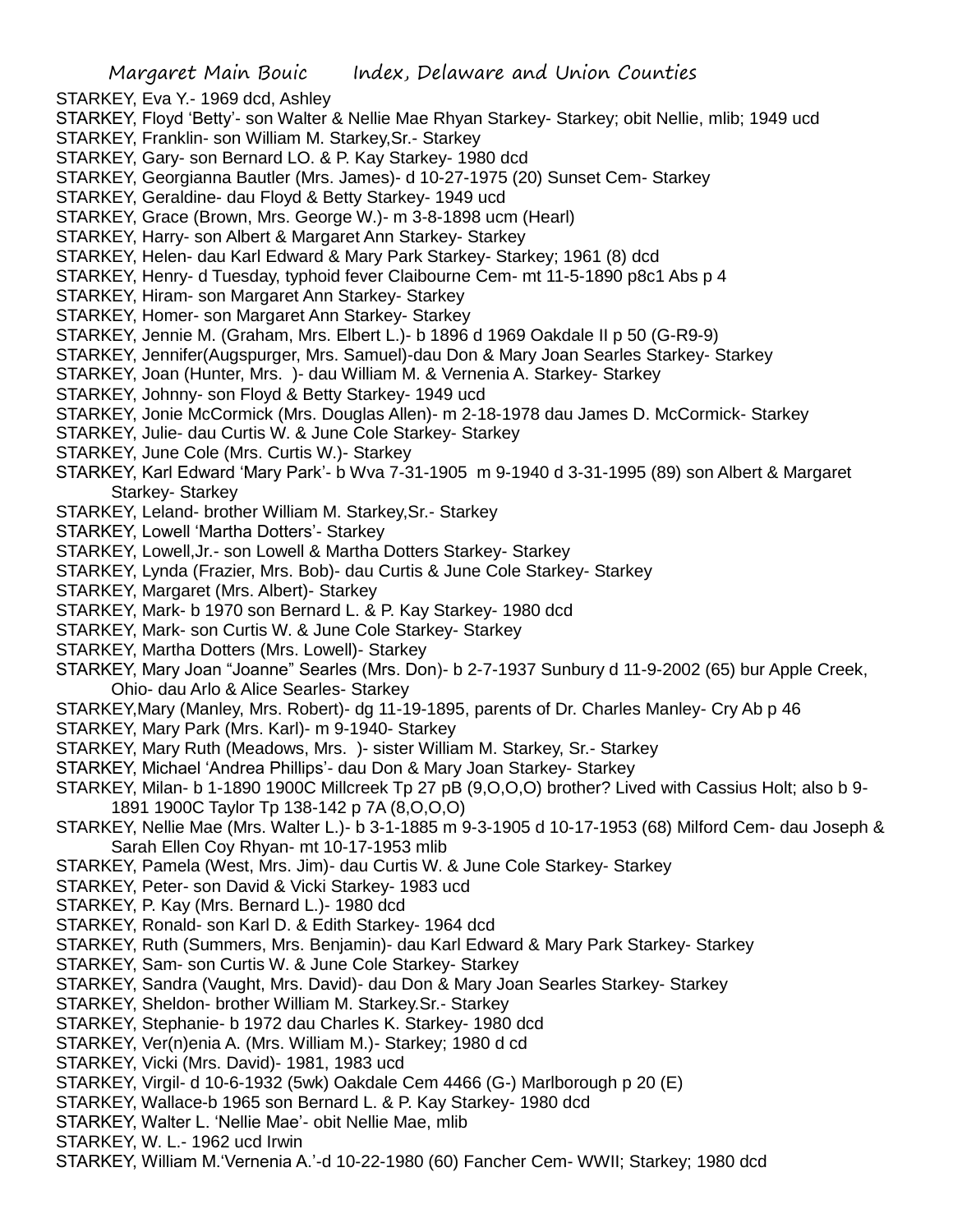- STARKEY, William M.- son William M. & Vernenia Starkey- Starkey
- STARKS, Chris (Mrs. Greg)- Starks
- STARKS, Eugenia "Genia" Anne (Biggs, Mrs. Fred Carson)- b 1961 dau Gerald Maurice & Lois Sims Starks-Starks; 1975, 1977 ucd
- STARKS, Genavie (Harris, Mrs. )- dau Valley & Maggie Hill Starks- Starks
- STARKS, George- son Valley & Maggie Hill Starks- Starks
- STARKS, Gerald Maurice "Buddy" 'Lois Sims' b 12-25-1940 m 8-6-1960 d 6-15-2002 (61) York Cem- son Lee West & Margaret Todd Starks- Starks; obit Thomas Edward, mlib (brown); 1975, 1977, 1979, 1981 ucd
- STARKS, Gregory L.'Chris'- b 1961 son Lee W. & Margaret L. Todd Starks- Starks; obit Thomas Edward, mlib (brown); 1967, 1971, 1973, 1975, 1977, 1979, 1981, 1983 ucd
- STARKS, Hannah (Brown, Mrs. Clytus) m 10-16-1818 Madison Co, unec IV p 51
- STARKS, Holly Sue (Vacgeresse Mrs, )(Mrs, Teddy D.)- b 10-25-1966 d 2-14-2002 (35) York Cem- dau Robert & Sandra McNamee- Starks
- STARKS, James- 1880 dch p 691
- STARKS, Jeffrey 'Sonja'- b 1958 son Lee West & Margaret L. Todd Starks- Starks; obit Thomas Edward, mlib (brown); 1967, 1971, 1973, 1975, 1979, 1981 ucd
- STARKS, Rev, Lee A. Jr.'Lisa'- b 1955 son Lee W. & Margaret L. Todd Starks- Starks; obit Thomas Edward, mlib (brown); 1967, 1971, 1973, 1975, 1979, 1983 ucd
- STARKS, Lee West 'Margaret L. Todd'- b 2-10-1919 Ala. d 12-24-1988 (69) son Valley & Maggie Hill Starks-Starks; obit Thomas Edward, mlib (brown)
- STARKS, Lois Sims(Mrs. Gerald Maurice)- m 8-6-1960- Starks; 1975, 1977, 1979, 1981 ucd
- STARKS, Margaret 'Maggie' Hill (Mrs. Valley)- Starks
- STARKS, Margaret L. Todd (Mrs. Lee West)- Starks; obit Thomas Edward, mlib (brown); 1967, 1971, 1973, 1975, 1977, 1979, 1981, 1983 ucd
- STARKS, Marshall- son Valley & Maggie Hill Starks- Starks
- STARKS, Maxine (Corley, Mrs. )- dau Lee West & Margaret L. Todd Starks- Starks; 1967 ucd
- STARKS, Oliver- son Valley & Maggie Hill Starks- Starks
- STARKS, Robbin Maurice 'Terry'- b 1962 ch Gerald Maurice & Lois Sims Starks- Starks; 1975, 1977, 1979, 1981 ucd
- STARKS, Russell- 1969, 1971 dcd
- STARKS, Teddy D. 'Holly Sue Metzler'- b 1968 son Lee West & Margaret L, Todd Starks- Starks; obit Thomas Edward, mlib (brown); 1971, 1973, 1975, 1977, 1979, 1981, 1983 ucd
- STARKS, Thomas- b 5-20-1949 d 11-9-1975 (26) York Cem- drowned, Antigua Island- son Lee W. & Margaret L. Starks- 1967 ucd; obit, mlib (brown)
- STARKS, Tracey Lynne (Tucker, Mrs. Jerry)- b 1963 ch Gerald Maurice & Lois Sims Starks- Starks; 1975, 1977, 1979, 1981 ucd
- STARKS, Valley 'Margaret Hill'- Starks
- STARKWEATHER, Ada (Hamilton, Mrs. John)- m 2-3-1837 dcm
- STARKWEATHER, Mary Semans (Mrs. )- dau Prof. Wm. O. & Abigail Merrick Semans- dg 1-14-1913, Cry Ab p 6
- STARKWEATHER, Sophia (Peters, Mrs. James)- m 7-4-1837 dcm
- STARKY, Isaiah- 1835 men p 49 #104 p 90 Peru Tp
- STARLING, —family of Marsha J. Buck #203, unec VII p31
- STARLING, Ali- b 1976 ch Edwin A. & Joyce L. Starling- 1980 dcd
- STARLING, Amy- b 1973 dau Edwin A. & Joyce L. Starling- 1980 dcd
- STARLING, Andy- b 1971 son Edwin A. & Joyce L. Starling- 1980 dcd
- STARLING, Bernard- son Ralph Lloyd & Mary B. Starling- Starling
- STARLING, Cassandra (Mrs. )- 1880 dch p 616
- STARLING, Charles- son Edmuind Starling- partition suit, unec VIII p 46
- STARLING, Charles Norman 'Marjorie L.'- 1961, 1964, 1969, 1971 dcd
- STARLING, Clarinda D. (Williams, Mrs. Rosea)- 1908 dch p 852; ffd p 11
- STARLING, David R. 'Lada Arkhypov'- son Ralph Lloyd & Mary B. Starling- Starling
- STARLING, David 'Sarah A.'- m 1-1833 d 5-2-1879 (69-4-10) Raymond Cem, lptw p 33; mt 7-8-1891 p 8, Abs p 13
- STARLING, Ed- witness April 1813, unec II p 10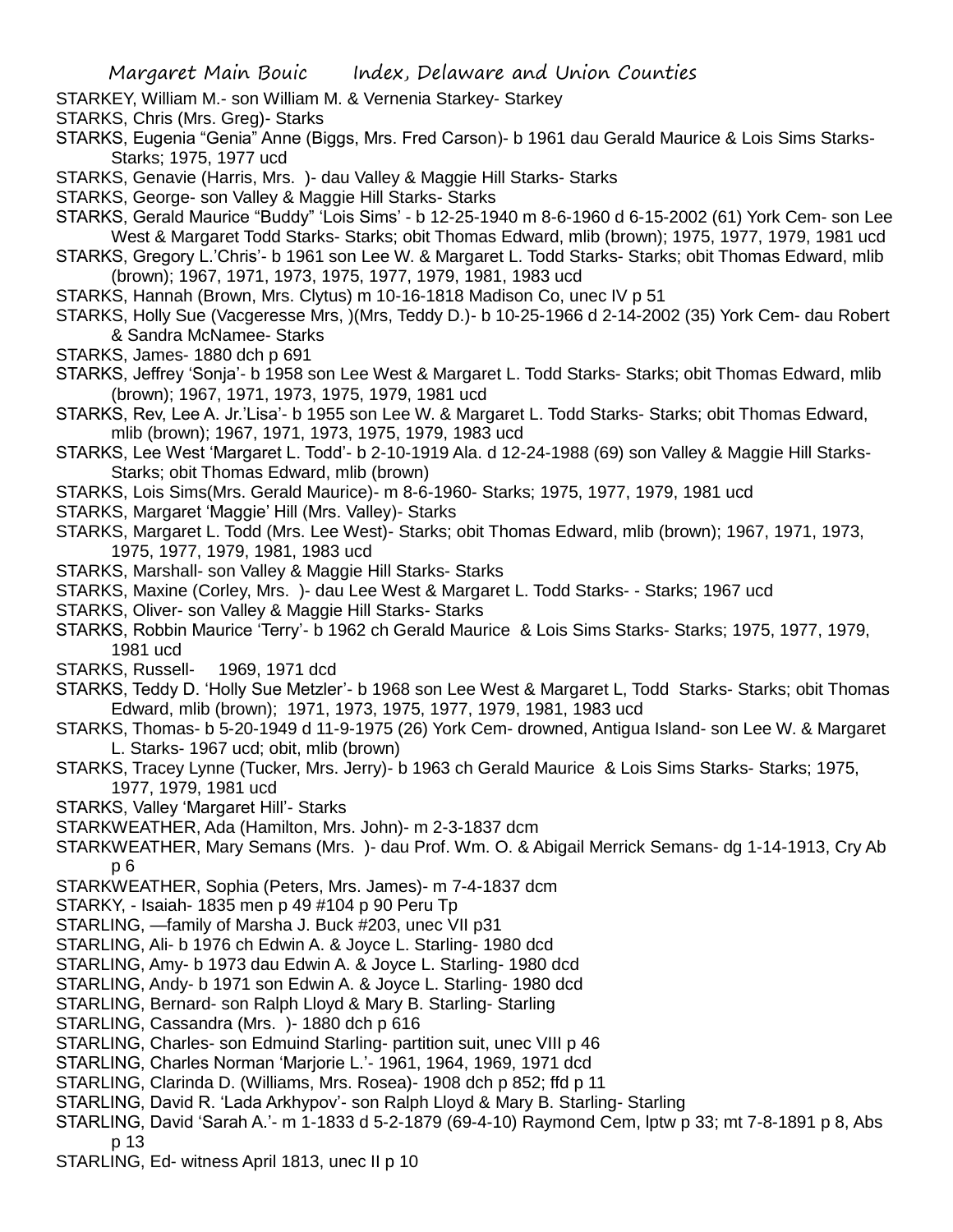- STARLING, Edith (Mrs. Edwin)- Starling
- STARLING, Edmund- unec XIII p 46
- STARLING, Edwin A.'Joyce L.'-m 1968 son Edwin A. & Edith Starling- Starling;1971, 1980 dcd
- STARLING, Edwin 'Edith'- d 8-5-1974 (62) Oak Grove Cem- son Eddie Starling -Starling
- STARLING, Effie Vought (Mrs. John)-- d 11-24 1962 (74) Oak Grove Cem- Starling
- STARLING, Elizabeth (Butler, Mrs. )- dau Clarinda Starling- ffd p 11
- STARLING, Gilbert 'Mary Ida Weber'- Starling
- STARLING, Grace (Smale, Mrs. )- dau John & Effie Vought Starling- Starling
- STARLING, Hazel (Allen, Mrs. )- sister Ralph Lloyd Starling- Starling
- STARLING, Jane (Ettricks, Mrs. Anthony)- dau Richard Starling- McKitrick p 33
- STARLING, Jodelle- b 1967 dau Robert M & Mary E. Starling- 1969, 1971 dcd
- STARLING, Jodi- dau Robert N. Starling- Starling; 1980 dcd
- STARLING, John- unclaimed letter 1843; unec XI p 56
- STARLING, John 'Effie Vought'- Starling
- STARLING, John- son Ralph L. & Mary B. Starling- 1961 (10), 1964 dcd
- STARLING, John W.- d 9-12-1907 (5y9m) Oakdale 2061 (227E)
- STARLING, Joyce L. (Mrs. Edwin A.)- m 1968- 1971, 1980 dcd
- STARLING, Lada Arkhypov (Mrs. David R.)- dau Larsysa & Anatoliy Arkhypov- Starling
- STARLING, Larry Dean 'Pam'- b 1954 son Ralph Lloyd & Mary B. Starling- Starling; 1961, 1964, 1969, 1971, 1980 dcd
- STARLING, Lucy Todd (McDowell, Mrs. John Adair)- m 11-9-1809 dau Col. William Starling; 1883 uch III p 374
- STARLING, Luella (Hall, Mrs. )- b 1889 d 1909 Claibourne Cem p 78
- STARLING, Luella J. (Fryman, Mrs. Richard)- b 6-10-1922 m 10-10-1940 d 3-1981 (58) Thompson Cem, Radnor- dau Gilbert & Mary Ida Weber Starling- Starling
- STARLING, Lyne- son Col. William Starling- 1883 uch III p 273; unec XII p 5, 65, XIV p 35, 53; XVIII p 65
- STARLING, Lynn- 1850C Delaware Town 1210 p 90 (10,O) (Black family)
- STARLING, Lynne- son Edmund Starling- partition suit, unec VIII p 46; adm of Lucas Sullivant, uccp p 4, will Bk, p 179; uccp p 5 gd p 6, 10, JB 1 p 6, 10; uccp p 16 JB 2 p 50, 55; uccp p 17, 4-25-1839, JB2 p 80; guardian for Sullivants uccp p 10 10-24-1825 ,RJ Bk 1; petition uccp p 16, 10-26-1838 JB 2 p 50, 55; vs heirs of Thomas Gray uccp p 20, 5-9-1840; JB 2 p 191; uccp p 48 record book 3 p 334; unec III p 49 (1848) , IV p 59, 71, XI p 69, 72
- STARLING, Mabel (Pickens, Mrs. )- sister Ralph Lloyd Starling- Starling
- STARLING/STERLING, Margaret (Dempster, Mrs. John W.)- m 11-22-1864 ucm 3644; unec XXI p 44
- STARLING, Marjorie L. Foster (Mrs. Charles Norman)- d 3-14-1986 (62) Sunbury Mem. Pk- Starling; 1961, 1964, 1969, 1971 dcd
- STARLING, Mary B. (Mrs. Ralph L.)- Starling; 1961, 1964, 1969, 1971 dcd
- STARLING, Mary E. (Butler, Mrs. Henry)- dau Cassandra Starling- 1880 dch p 616
- STARLING, Mary E. (Mrs. Robert N.)- 1969, 1971 dcd
- STARLING, Mary Ida Weber (O'Connell, Mrs. Michael)(Mrs. Gilbert)- b 8-7-1883 d (75) bur Abrringer Cem-**Starling**
- STARLING, Milford- brother Ralph Lloyd Starling- Starling
- STARLING, Nicholas Beamer- b 3-9-2002 son David R. & Lada Arkhypov Starling- Starling
- STARLING, Charles Norman 'Marjorie L. Foster''Sandra'- b 10-4-1921 d 10-21-1992 (71) Sunbury Mem. Pkson John & Effie Vought Starling- Starling; 1971 dcd
- STARLING, Pamela Sue Burns (Mrs. Larry Dean)-m 3-26-1977 dau John R. Burns,Jr.- Starling; 1980 dcd
- STARLING, Ralph Lloyd 'Mary B.'- b 6-16-1920 d 4-24-1990 (69) Marlborough Cem- son Gilbert & Mary Ida Weber Starling- Starling; 1961, 1964, 1969, 1971, 1980 dcd
- STARLING, Richard- McKitrick p 33
- STARLING, Richard- son Ralph Lloyd & Mary B. Starling- Starling
- STARLING, Robert N."Virgil"'Mary E.''Tanya';- b 11-12-1942 d 4-7-2003 (60) Sunbury Mem. Pk- son Charles Norman & Marjorie Foster Starling- Starling; 1961, 1964, 1969, 1971, 1980 dcd
- STARLING, Rose- dau Ralph L. & Mary E. Starling- 1961(13), 1964 dcd
- STARLING, Sir Samuel- McKitrick p 33
- STARLING, Sarah A. Thurston (Mrs. David)- b 5-18-1812 m 1-1833 d 6-28-1891 (79-1-10) Raymond Cem, lptw p 33; mt 7-8-1891 p 8 Abs p 13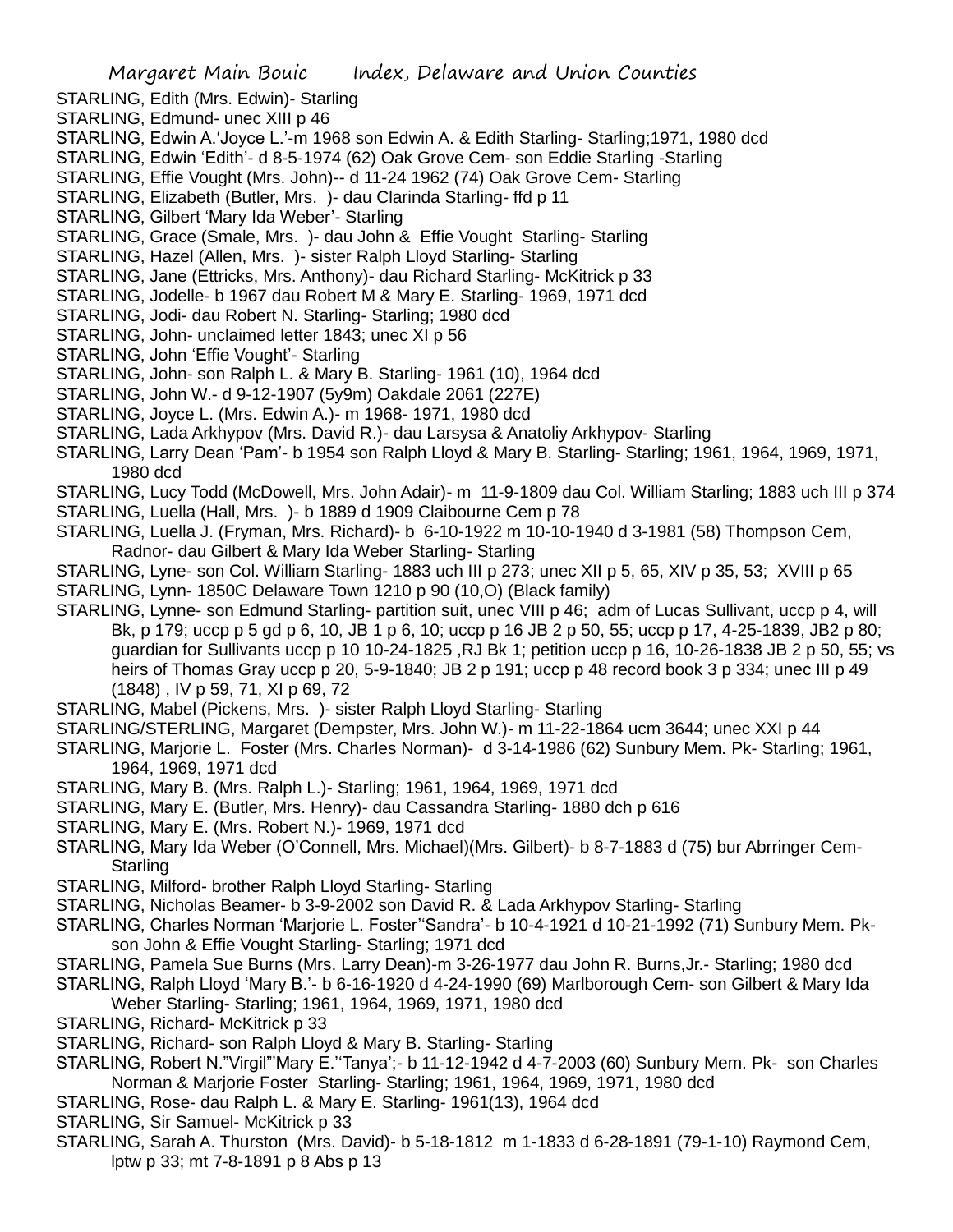- STARLING, Sarah (Sullivant, Mrs. Lucas)- dau Col. William Starling- 1883 uch III p 273
- STARLING, Vicki (Garee, Mrs. )- d 3-13-1988 dau Charles Norman & Marjorie L. Foster Starling- Starling; 1961(11), 1964, 1969 dcd
- STARLING, Walter- son John & Effie Vought Starling- Starling
- STARLING, Wes- brother Ralph Lloyd Starling- Starling
- STARLING, Col. William- 1883 uch III p 273, 374, estate CP 273; unec III p 49
- STARLING, William- son Edmund Starling- partition suit, unec VIII p 46
- STARN, Cheri (Mrs. Donald)- Starn
- STARN, Chester A. 'Millie J. Bohlen'- Starn
- STARN, Chester 'Mary'- son Raymond E. & Marian Starn- Starn
- STARN, Donald 'Cheri'- son Raymond E. & Marian Starn- Starn
- STARN, Dorothy (Herrick, Mrs. )- dau Chester A. & Millie J. Bohlen Starn- Starn
- STARN, Forest- son Chester A. & Millie J. Bohlen Starn- Starn
- STARN, Marian (Mrs. Raymond E.)- m 8-25-1940- Starn
- STARN, Mary (Mrs. Chester)- Starn
- STARN, Millie J. Bohlen (Mrs. Chester A.)- Starn
- STARN, Paula(Cuttiford, Mrs. Nick)- dau Raymond E. & Marian Starn- Starn
- STARN, Raymond E. 'Marian'- b 10-9-1919 m 8-25-1940 d 6-28-2002 (82) bur Orville- son Chester A. & Millie J. Bohlen Starn- Starn
- STARN, Steven A. 'Theresa'- son Raymond E. & Marian Starn- Starn
- STARN, William- son Chester A. & Millie J. Bohlen Starn- Starn
- ST Arnaud, Madeline (Holliday, Mr. James)- Indian, unec III p 35
- ST. Arnaud, Edouard 'Mary Des Carreaux'- Indian, unec III p 35
- ST. Arnaud, Mary Des Darreaus (Mrs. Edouard)- Indian, unec III p 35
- STARNBURG, Dr.- 1880 dch p 238
- STARNER, Barbara- dau James V. & Carol A. Starner- 1961 (2), 1964 dcd
- STARNER, Beatrice (Mrs. Dr. Eugene)- Starner
- STARNER, Carl 'Ida Heinlen'- b 8-29-1890 son Eugene & Emma Cosgrove- Weiser p 512
- STARNER, Carol A. (Mrs. James V.)- 1961, 1964 dcd
- STARNER, Charles 'Tressie Spiegel'- b 8-22-1906 d 7-26-1955 son Eugene & Emma Cosgrove Starner-Weiser p 512
- STARNER, Craig- son Dr. Eugene & Beatrice Starner- Starner
- STARNER, Daniel Dee- b 11-26-1921 son Dorsey J. & Helen Carr Starner- Weiser p 512
- STARNER, Daniele Carol- b 2-18-1948 ch Dorsey J. & Helen Carr Starner- Weiser p 512
- STARNER, Dorsey J. 'Helen Carr'- b 6-4-1892 son Eugene & Emma Cosgrove Starner- Weiser p 512
- STARNER, Elfie (Heinlen, Mrs. John)- b 3-11-1897 dau Eugene & Emma Cosgrove Starner- Weiser p 512
- STARNER, Emily- b 1-2-1940 dau Charles & Tressie Spiegel Starner- Weiser p 513
- STARNER, Emma Cosgrove (Mrs. Eugene)- b 9-28-1868 d 6-14-1948 dau Willis J. & Mary Elizabeth Hilborn Cosgrove- Weiser p 512
- STARNER, Ernestine (Glandon, Mrs. )- sister Dr. Eugene Starner- Starner
- STARNER, Dr. Eugene 'Beatrice'- d 12-7-1983 (78) bur Palmetto, dentist- Starner
- STARNER, Eugene 'Emma Cosgrove'- d 1925- Weiser p 512
- STARNER, George- b 3-4-1896 d 5-19-1951 son Eugene & Emma Cosgrove Starner- Weiser p 513
- STARNER, Helen Carr (Mrs. Dorsey J.)- b –7-24-1899- Weiser p 512
- STARNER, Helen Lou (Thompson, Mrs. Harold)- b 7-11-1939 dau Ray Starner- Weiser p 514
- STARNER, Ida Heinlen (Mrs. Carl)- d 1929- Weiser p 512
- STARNER, James J.- b 1-31-1918 son Dorsey J. & Helen Carr Starner- Weiser p 512
- STARNER, James- son James V. & Carol A. Starner- 1961 (7), 1964 dcd
- STARNER, James V. 'Carol A.'- 1961, 1964 dcd
- STARNER, Leah (Holdcraft, Mrs. Pearl)- b 5-1895 d 4-18-1919 dau Eugene & Emma Cosgrove Starner-Weiser p 512
- STARNER, Lester-b 1898 d 10-10-1899 son Eugene & Emma Cosgrove Starner-Weiser p 514
- STARNER, Marlene (Rarick, Mrs. Ronald)- b 8-30-1932 dau Ray Starner- Weiser p 514
- STARNER, Mary (Holdcraft, Mrs. Pearl)- b 9-15-1900 d 3-26-1952 dau Eugene & Emma Cosgrove Starner-Weiser p 513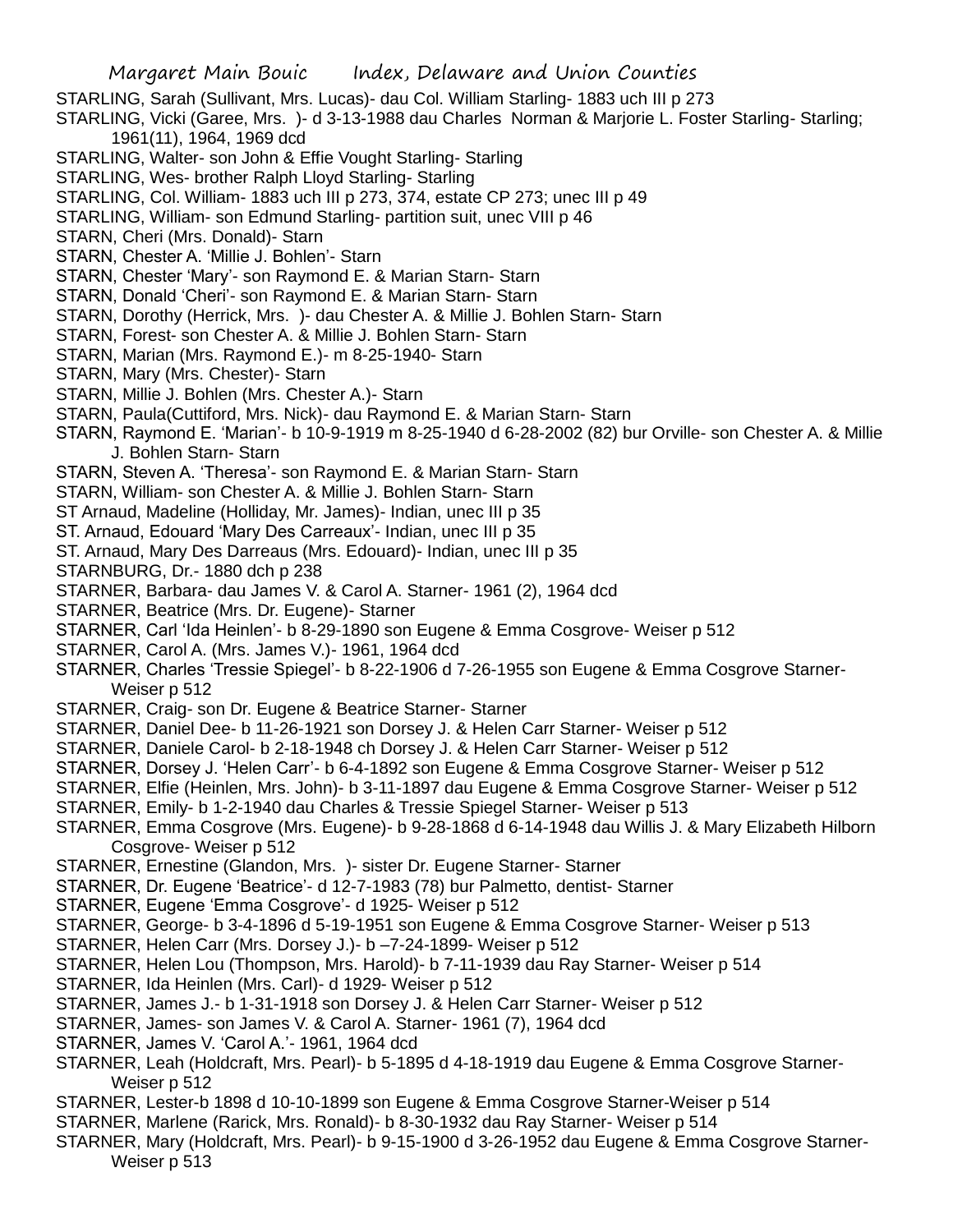- STARNER, Maxine Jean (Bardon, Mrs. Donald J.)- b 7-4-1926 dau Dorsey J. & Helen Carr Starner- Weiser p 512
- STARNER, Nelda (Ross, Mrs. Melvin)- b 1-22-1924 dau Dorsey J. & Helen Carr Starner- Weiser p 512
- STARNER, Norma Jean- b 7-23-1942 dau Charles & Tressie Speigel Starner- Weiser p 5
- STARNER, Pauline (Weiser, Mrs. John Solomon)- b 6-12-1910 m 6-28-1932- Weiser p 103
- STARNER, Ray- b 9-6-1908 son Eugene & Emma Cosgrove Starner- Weiser p 513
- STARNER, Richard- son Dr. Eugene & Beatrice Starner- Starner
- STARNER, Ronald T.- Harlem Tp- 1980 dcd
- STARNER, Ruth Ann- b 2-23-1947 dau Charles & Tressie Speigel Starner- Weiser p 513
- STARNER, Steven- son James V. & Carol A. Starner- 1961 (4), 1964 dcd
- STARNER, Tressie Speigel (Mrs. Charles)- b 8-2-1910- Weiser p 513
- STARNER, Wilma Jane (Ruffener, Mrs. Charles)- b 11-25-1922 dau Carl & Ida Heinlen Starner- Weiser p 512
- STARNES, David- d 1-12-1931 (63) Oakdale 4307, charity b Ky.
- STARNES, Edith Irene McKitrick (Ackerman, Mrs. )(Mrs. Kenneth)- dau Emmett James & Caroline Lena Grothe McKittrick- McKitrick p 111
- STARNES, Kenneth 'Edith Irene McKitrick'- McKitrick p 111
- STARNES, Tomkins- 1835 men p 64 #71 p 120 Westfield Tp
- STARR, —Horr (Mrs. Nathan)- Sand p 2 see Olive
- STARR, ----(Maine, Mrs. Charles B.)- Asp (808g)
- STARR, Addie- 1969 dcd
- STARR, Adolf 'Mary Engelhardt'- m 4-28-1894 ucm (Hearl)
- STARR, Anne- dau Margaret Nicol Starr- 1915 uch p 981
- STARR, Dr. Asbury 'Sarah Littell'- McKitrick p 365
- STARR, Betty (Nicholson, Mrs. C. Montgomery) -m 6-17-1933- Starr
- STARR, Carol (Mrs. Lee)- Starr
- STARR, Chaplain- paid tribute at funeral of Coleman Gillilan, dg 2-1-1908, Cry Ab p 105
- STARR, Charles- son George & Margaret Nicol Starr- 1915 uch p 981; 1860C Darby Tp 308-310 p 44 (12,O)
- STARR, Charles M.- 1870C Delaware Town p 288 (6)
- STARR, —(Mrs. Charley- cousin of Mrs. Theodore Nicol, dau-in–law of Mrs. John Nicol- mt 7-18-1952, mlib
- STARR, Christian- son George & Margaret Starr- 1860C Darby Tp 308-310 p 44 (12,O)
- STARR, Clara Belle- dau Richard & Estelle Starr- 1949, 1962 ucd
- STARR, Claria Bell- d 8-10-1867 (3m4d) Millville dcdeaths
- STARR, Clyde 'Eunice Audrey Maugans'- Maugans Anc p 119
- STARR, Crist- son Margaret Nicol Starr- 1915 uch p 981
- STARR, Delores (Henry, Mrs. Melvin)- b 1933 m 4-16-1955 dau G. Richard & Estella M. Blumenschein Starr-Starr; Rausch (1(10)622); 1949 ucd
- STARR, Denise L. (Baltazar, Mrs. Jeffrey M.)- m 8-15-1986
- STARR, Denise Lynn Sheets (Mrs. Lee Allyn)- m 7-14-1979 dau Merrill Starr- Rausch (195122); Sheets 115922
- STARR, Donna (Schell, Mrs. )- dau Cleo & Nellie Brown Starr- Starr
- STARR, E. B.- son Nathan & Olive L. Horr Starr- Sand p 2
- STARR, Edward 'Mary E. McCabe'- m 6-1-1863 dcm
- STARR, Edward- son E. Q. & Mary Starr- Starr
- STARR, Edw. S.- Genoa Tp- 1980 dcd
- STARR, Eliza (Mrs. John W.)- 1880C Marysville 444-489 p 34 (44,O,NY,NY)
- STARR, Elizabeth Nicol (Mrs. John George)- b 2-2-1868 m 1-3-1892 (Hearl) d 4-28-1949 (81) St. John Cem, DJ p 69- dau John & Sophia Hecht Nicol- Starr; obit, mlib; aunt of Mrs. Theodore Nicol; mt 7-19-1952 mlib; ch surviving: Mrs. George L. Rausch, Mrs. Urban Schumann, Mrs. Theodore Nicol, John L. Starr, Richard Starr; 1900C Paris Tp 124-127 p 8A (32,O,Ger,Ger), m 8 y, 2 ch; 1910C Paris Tp 174-176 p 8A (42,O,Ger,Ger)- m 18y, 5 ch
- STARR, Emily- b Pa d 9-10-1882 (50) Lakeside- dcdeaths
- STARR, Emily (Crosby, Mrs. H.)- m 2-1821 d 9-1822 dau James Starr- dcga p 7, 14 Del Pat & Fr Chron
- STARR, Emily Eastman (Mrs. Moses L.)- b 1832 m 11-3-1853 dcm d 1884 Oak Grove Cem, Powell p 441;
- 1869 wsc; Pabst 8 p 20; 1870C Delaware Town p 288 (37)
- STARR, Emma- 1870C Delaware Town p 288 (4)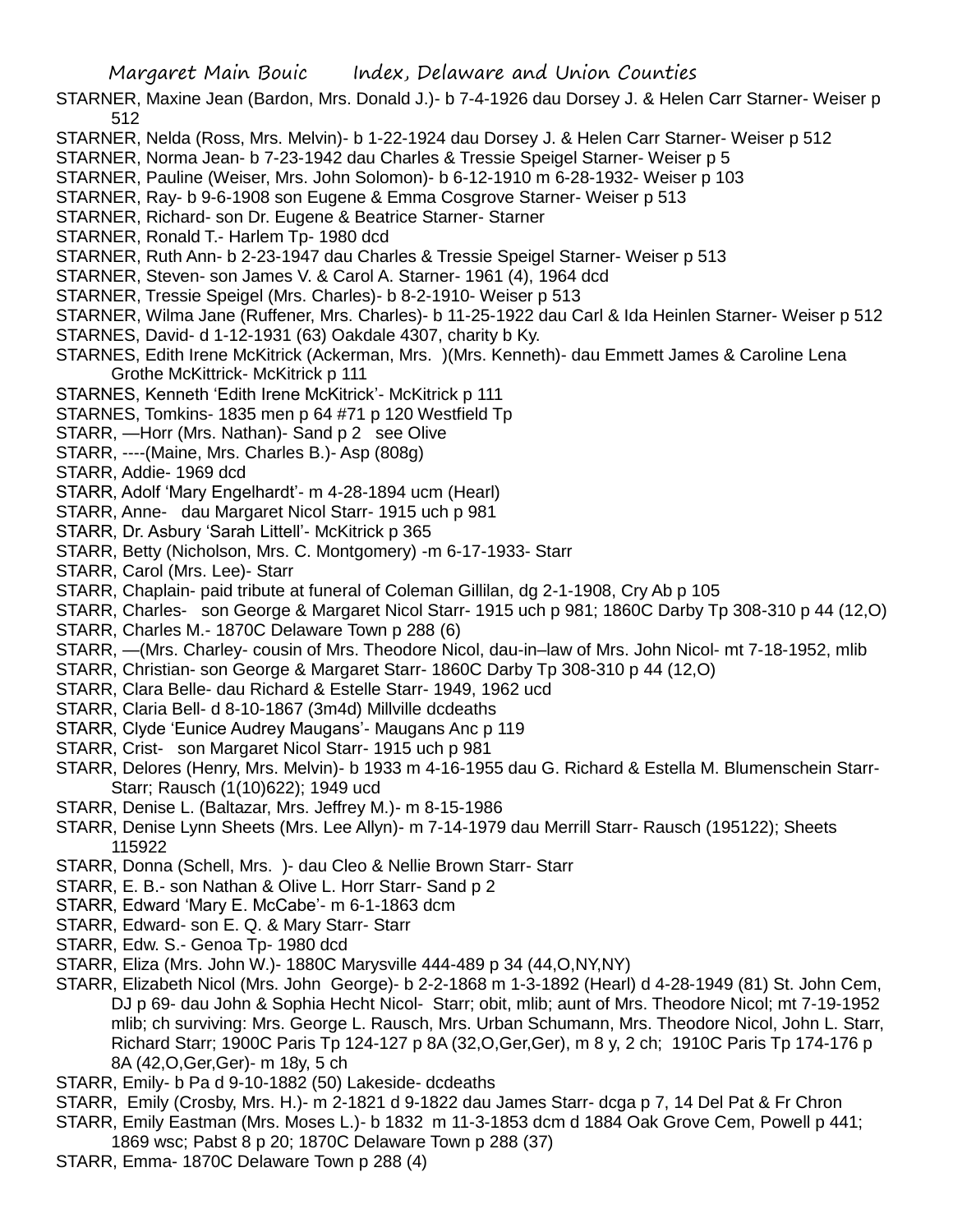- STARR, Emma A.(Nicol, Mrs. Theodore)(Scheiderer, Mrs. Oscar George)- b 6-20-1906 m(2) 6-13-1970 d 4-20- 1980 dau George & Elizabeth Nicol Starr- Starr; Rausch 1195 II p 268; St. Paul p 146; 1910C Paris Tp 174-176 p 9A (3,O,Ger,O)
- STARR, Emma Josephine- d 8-11-1867 (3m5d) Millville- dcdeaths
- STARR, E. Q, 'Mary"- d 12-1945- Starr; pallbearer for W. C. VanSant- dg 10-19-1915, Cry Ab p 85, for Mrs. Jackson Hipple- dg 12-28-1915, Cry Ab p 103
- STARR, Estella M. Blumenschein (Mrs. G. Richard)- b 6-27-1911 m 10-9-1932- d 4-2-1994 (82) St. John's Cem- dau Fred & Clara Streng Blumenschein- Starr; 1967, 1969, 1971, 1973, 1975, 1977, 1979, 1981, 1983 ucd
- STARR, Esther M. (Schumann, Mrs. Urban S.)- b 7-12-1902 m 12-28-1924 d 12-1-1994 (92) bur near Moultondau George & Elizabeth Nicol Starr- Starr; 1910C Paris Tp 174-176 p 9A (7,O,Ger,O)
- STARR, Ethel Lamont- b 10-14-1873 funeral Wed., typhoid- oldest son O. C. Starr dg 4-9-1897, Cry Ab p 112
- STARR, Ethel (McKittrick, Mrs. James)- b 8-8-1880 m 9-14-1910 dau Dr. Asbury & Sarah Littell Starr- McKitrick p 365
- STARR, Ettie- 1869 wsc 11; Etta-Pabst 8 p 20. 24
- STARR, Etta E.- 1870C Delaware Town p 288 (15)
- STARR, Eugene F. 'Beverly Vermillion'- b 8-2-1925 m 8-30-1974 d 3-18-2001 (75) son Cleo & Nellie Brown Starr- Starr
- STARR, Eugene N. R. 'Frieda L. Hill'- b 12-16-1927 m 12-20-1951 son John L. & Ida A. M. Rausch Starr-Starr; Rausch 19512 II p 281; 1959, 1962, 1967, 1971, 1973, 1975, 1977, 1979, 1981, 1983 ucd
- STARR, Eunice Audrey Maugans (Mrs. Clyde)- b 5-24-1922 dau John O'dell & Maude Kinney Maugans- Starr 19
- STARR, Eve (Mrs. John)- b 1821 d 1960 ped Harrison Scott Baker #386 19; unec XIII p 11
- STARR, F. A,. 'Winnifred Stedman'- 1908 dch p 657
- STARR, Flora V.- 1971 dcd
- STARR, Francis M. 'Isabel Louise'- dg 11-2-1894 Cry Ab p 184
- STARR, Francis- son Nathan & Olive Horr Starr- Sand p 2; 1869 wsc p 12; Pabst 8 p 25
- STARR, Fred- son George & Margaret Zeiler Starr- obit John George, mlib
- STARR, Frederick- son George & Margaret Nicol Starr- 1915 uch p 981; 1860C Darby Tp 308-310 p 44 (6,O)
- STARR, Fredrick 'Marie Wette'- 1985 uch p 30
- STARR, Frieda L. Hill (Mrs. Eugene N. R.)- b 7-20-1929 m 12-20-1951 -Starr; Rausch (19512)
- II p 281; 1959, 1962, 1971, 1975, 1977, 1979, 1981, 1983 ucd
- STARR, George- son George & Margaret Starr- 1860C Darby Tp 308-310 p 44 (10,O)
- STEVENS, Isabel Louise Brinsmade (Mrs. Francis)- d Monday dau Allen G. & Anna m. Brinsmade- dg 11-2- 1894, Cry Ab p 184
- STARR, John George 'Elizabeth Nicol'- b 10-25-1862 Ger. m 1-3-1892 d 2-2-1940 (77) St. John's Cem, DJ p 69- son George & Margaret Zeiler Starr- Starr; obit Elizabeth, mlib; obit, mlib; 1900C Paris Tp 124-127
	- p 8A (37,Ger,Ger,Ger) m 8y; 1910C Paris Tp 174-176 p 9A (47,Ger,Ger,Ger)- m 18y
- STARR, George- son Margaret Nicol Starr- 1915 uch p 981; 1883 uch IV p 449
- STARR, George 'Margaret'- 1860C Darby Tp 308-310 p 44 (39,Bav)
- STARR, George W.- b d 1861 Trinity Lutheran Cem, DJ p 78
- STARR, George W.- 1870C Marysville 84 p 9 (37,O)
- STARR, Griffith 'Rona'- 1979 ucd
- STARR, Henry- adm of John Baird 6-2-1837, JB 1 p 334, uccp p 14; unec XII p 63, XVIII p 65, X p 52
- STARR, Hoar- Powers p 204
- STARR, Ida A. M. Rausch (Mrs. John L.)- b 2-10-1903 m 2-12-1922 d 2-25-1983 (80) St. John's Cem- dau J. Leonard & Catharina "Katie"Nicol Rausch- Starr; Rausch 195 II p 281; 1949, 1975, 1977, 1979 ucd
- STARR, Isabel Louise Brinsmade (Mrs. Francis)- d Monday dau Allen G. & Anna M. Brinsmade- dg 11-2-1894, Cry Ab p 184
- STARR, James- 1822, dcga p 7, 14 Del Patron & Franklin Chronicle
- STARR, Jane W.- d 9-15-1892 (73-2-8) Jefferson Ohio, dcdeaths
- STARR, John- d 7-3-1864; 1883 uch IV p 481
- STARR, John 'Eve'- b 1811 d 1878 ped Harrison Scott Baker #386 18; unec XIII p 11
- STARR, John George 'Elizabeth Nicol'- m 1-3-1892 ucm (Hearl)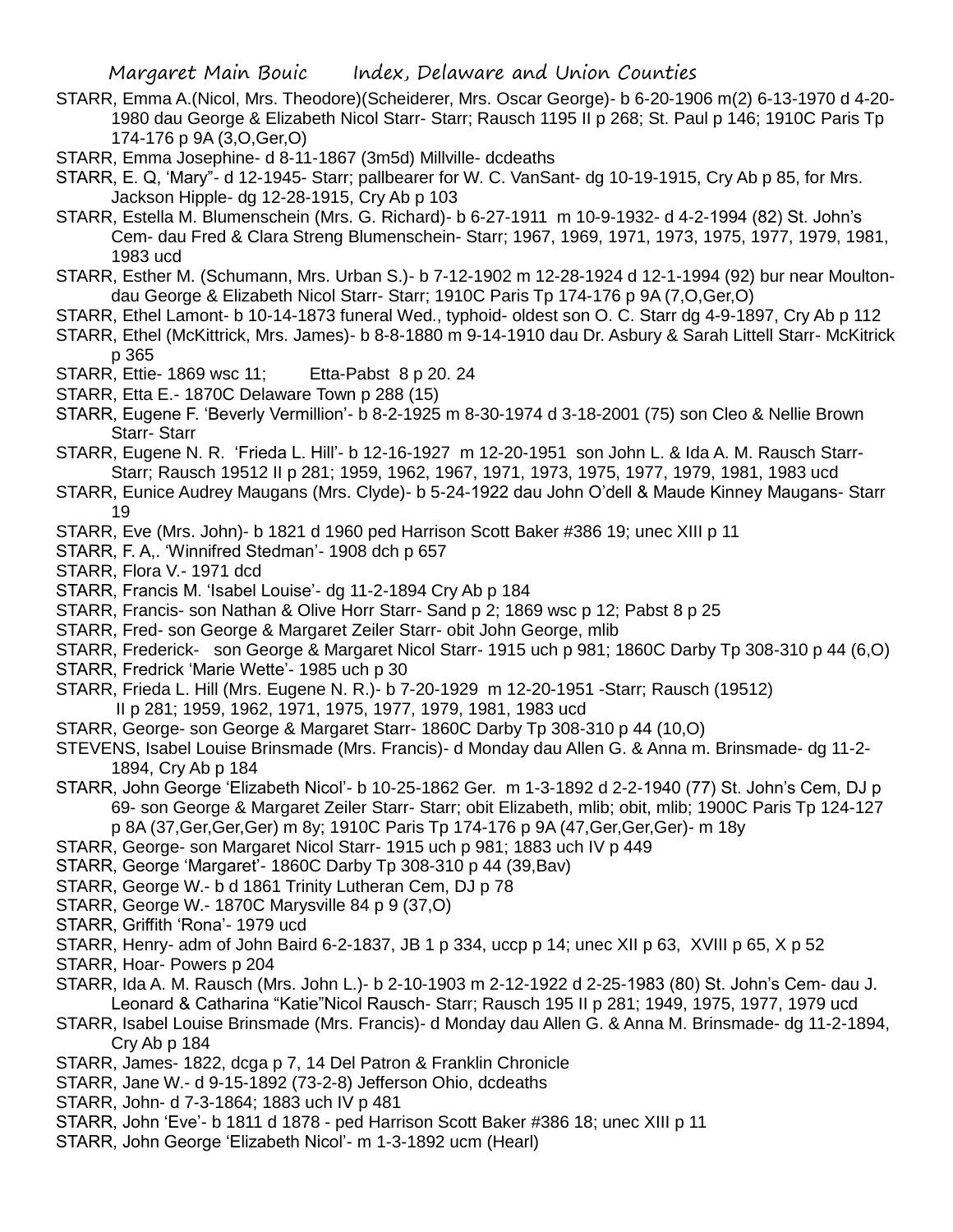- STARR, John L. 'Ida A. M. Rausch'- b 11-20-1896 m 2-12-1922 d 6-27-1986 (89) St. John's Cem- son John George & Elizabeth Nicol Starr- Starr; Rausch (195) II p 281; obit, John George, mlib; 1969, 1975, 1977, 1979 ucd; obit Elizabeth, mlib; 1900C Paris Tp 124-127 p 8A (3,O,Ger,O); 1910C Paris Tp 174- 176 p 9A (13,O,Ger,O)
- STARR, John- son John W. & Eliza Starr- 1880C Marysville 444-489 p 34 (3,O,O,O)
- STARR, John J.- son George Margaret Nicol Starr- 1915 uch p 981; 1860C Darby Tp 308-310 p 44 (15,O)
- STARR, John W. 'Ruth'- 1964, 1969, 1971, 1980 dcd
- STARR, John W.- Pabst 5 p 6, 17; hmp p 55; 1883 uch V p 41
- STARR, John W. 'Eliza'- 1880C Marysville 444-489 p 34 (46,O,NY,NY); unec XV p 35
- STARR, Judy (Alltop, Mrs. Michael)- m 6-16-1972 dau Eugene F. Starr & Laverne Rausch- Starr; Alltop
- STARR, Kris (Detwiler, Mrs. Phil)- dau G. Richard & Estella M. Blumenschein Starr- Starr
- STARR, Lamont E.- d 4-5-1897 (23-7-0) ch of O. C. Starr, b Columbiana, Ohio
- STARR, Laura (Gibson, Mrs. William) m 3-27-1845 ucm 1037; unec VI p 31, XXI p 41
- STARR, Lee Allyn 'Denise Lynn Lee'- 'Carol'- b 8-20-1958 m 7-14-1979- son Eugene N. R. & Frieda Hill Starr-Starr; Rausch 195122; Sheets (15922); 1959, 1962 1971, 1973, 1975, 1977 ucd
- STARR, Leslie Eugene 'Carol'- b 8-20-1958 son Eugene N. R. & Frieda Hill Starr- Starr; Rausch 195121 III p 309; 1959, 1962, 1971, 1973, 1975 ucd
- STARR, Linda- dau John & Ruth Starr- 1964 (12)
- STARR, Linella- dau John W. & Eliza Starr- 1880C Marysville 444-489 p 33 (24,O,O,O); 1969 dcd
- STARR, Dr. Lingle A.- 1908 dch p 375
- STARR, Lizzie- dau Margaret Nicol Starr- 1915 uch p 981
- STARR, Louis- son George & Margaret Zeiler Starr- obit John George, mlib
- STARR, Louisa- 1870C Marysville 84 p 9 (18)
- STARR, Malinda (Baker, Mrs. William)- b 1840 d 1914 dau John & Eva Starr- ped Harrison Scott Baker #386 9; unec XIII p 11
- STARR, "Maggie" Margaretta- dau George & Margaret Nicol Starr- 1915 uch p 981; 1860C Darby Tp 308-310 p 44 (8,O)
- STARR, Margaret (Mrs. George)- 1860C Darby Tp 308-310 p 44 (36,Bav)
- STARR, Margaret (Nicol, Mrs. John Leonard)- 1915 uch p 981
- STARR, Margaret Nicol- sister John Leonard Nicol- 1915 uch p 981
- STARR, Marie Wette (Mrs. Fredrick)- 1985 uch p 30
- STARR, Marthe D. Sweetser (Mrs. Simeon C.)- m 11-21-1840 dcm
- STARR, Martin- 1820C Union Tp 223 (45+); 1908 dch p 415
- STARR, Martin- son George & Margaret Nicol Starr- 1915 uch p 981; 1860C Darby Tp p 44 (2,O)
- STARR, Mary- 1870C Marysville 84 p 9 (46,O)
- STARR, Mary (Collier, Mrs. John S.)- dau Fredrick & Marie Wette Starr- 1985 uch p 30
- STARR, Mary E. McCabe (Mrs. Edward)- m 6-1-1863 dcm; niece of Mrs. H. C. McCube- dg 1-4-1916, Cry Ab p 2
- STARR, Mary Engelhardt (Mrs. Adolf)- m 4-28-1894 ucm (Hearl)
- STARR, Mary (Mrs. E. Q.)- dau Mrs. Edward Snyder- dg 3-17-1914 3-24-1914; Cry Ab p 102, 103, 104; Starr
- STARR, Mary- dau George & Margaret Starr- 1860C Darby Tp p 44 (4,O)
- STARR, Mary (Reams, Mrs. Pleasant)- lic 4-16-1846 ucm 1126
- STARR, Math- son George & Margaret Zeiler Starr- obit, John George, mlib
- STARR, Matilda (Rausch, Mrs. George L.)- b 11-2-1892 m 6-3-1917 dau John George & Elizabeth Nicol Starr-Starr; Rausch (1151), II p 261; 1900C Paris Tp 124-127 p 8A (7,O,Ger,O); 1910C Paris Tp 174-176 p 9A (17,O,Ger,O)
- STARR, Melanie Jeanne- b 11-20-1956 dau Raymond A. & Merry Carol Reed Starr- Weiser p 371
- STARR, Merrick- Pabst Pion II p 211
- STARR, Merry Carol Reed (Mrs. Raymond A.)- b 12-25-1932 m 2-23-1952 dau Morgan C. & Rachel Ellen Bendle Reed- Weiser p 371
- STARR, Mike- son George & Margaret Zeiler Starr- obit John George, mlib
- STARR, Michael- son George & Margaret Starr- 1860C Darby Tp 308-310 p 44 (14,O)' 1915 uch p 981
- STARR, Michael P. 'Sandra'- b 12-1-1948 d 1-30-2003 (54) Claibourne Cem- son Frank P. & Ruth Ilene Dangler Penney- Starr
- STARR, Michelle- dau Michael Starr- Starr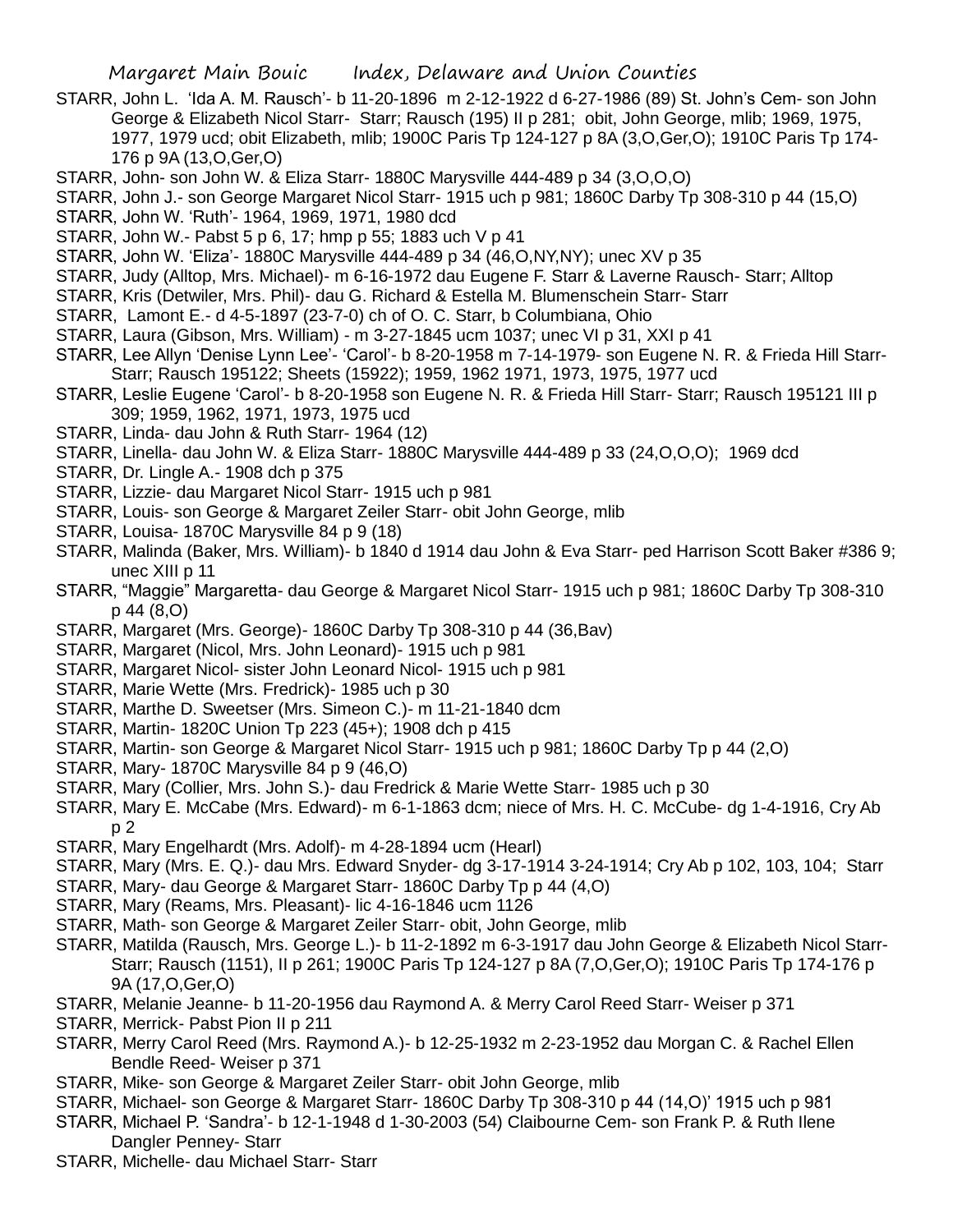- STARR, Mildred (Melvin, Mrs. Warren Herschel)- b 5-20-1923 m 12-22-1945 dau John & Ida A. M. Rausch Starr- Starr; Rausch 19511, III p 309
- STARR, Rev. Milton- 1880 dch p 610; 1908 dch p 276
- STARR, Minnie A. (Carver, Mrs.Thad C.)- lic m 6-21-1887 ucm (Hearl)
- STARR, Minnie- dau George W. Starr- 1870C Marysville 84 p 9 (9,O)
- STARR, Minnie- dau John W. & Eliza Starr- 1880C Marysville 444-469 p 33 (16,O,O,O)
- STARR, M. L..- 1860 wsc p 10, 13; Fowler p 70; 1908 dch p 405; hadc p 66; Pabst 8 p 13, 20, 22, 25; Powers p 250
- STARR, Moses L.- 1850C Delaware Town 1015 p 80(21,O); dcw Bk 4 p 383 (40) surety, dcw Bk 4 p 345 (36) appr.
- STARR, Moses L.- 1850C Delaware Town 1260 p 92 (21,O)
- STARR, Moses L. 'Emily Eastman'- m 11-3-1853 dcm ; 1870C Delaware Twon p 288 (42\*)
- STARR, Nathan Updegraff 'Olive L. Horr'- m 11-10-1859 dcm; 1869 wsc p 10; Sand p 2' Pabst 8 p 20; Powers p 204
- STARR, Nellie Brown (Mrs. Cleo)- Starr
- STARR, N. P.- 1908 dch p 415
- STARR, N. U.- b Mt. Pleasant, Ohio d 8-15-1902 (78) dcdeaths; pallbearer for Clara Constant- dg 12-1-1891; Cry Ab p 73
- STARR, N. U. Mrs.- sister of Major Quentin D. Horr- dg 12-6-1895, Cry Ab p 48
- STARR, O. C.- parents of Ethel Lamont Starr- dg 4-9-1897, Cry Ab p 112
- STARR, Odell 'Pam Smith'- son G. Richard & Estella M. Blumenschein Starr- Starr; 1949, 1962 ucd
- STARR, Olive L. Horr (Mrs. Nathan U.)- m 11-10-1859 dcm; 1869 wsc; Pabst 8 p 20
- STARR, Ora D. (Bennett, Mrs. Alfred W.)- m 2-28-1894 ucm (Hearl)- sau John W. & Eliza Starr- 1880C Marysville 444-489 p 34 (7,O,O,O)
- STARR, Pat- son Cleo & Nellie Brown Starr- Starr
- STARR, Percy (Gormley, Mrs. John) (47-1830) m 2-13-1830; dcga p 49; Del Pat & Fr Chron
- STARR, Percy- son Nathan & Olive L. Horr Starr- Sand p 2; wsc Grah p 42; 1908 dch p 424
- STARR, Philip- son George & Margaret Zeiler Starr- obit John George, mlib
- STARR, Dr. Quiggle A.- Fowler p 111
- STARR, Renetta- b 1965 dau Griffith & Rona Starr- 1979 ucd
- STARR, Richard G. 'Estella Blumenschein'- m 10-9-1932 son John George & Elizabeth Nicol Starr- Starr; obit Elizabeth, mlib; 1910C Paris Tp 174-176 p 9A (8,O,Ger,O); obit Elizabeth, mlib; 1949, 1959, 1962,

1967, 1971, 1973, 1975, 1977, 1979, 1981, 1983 ucd

- STARR, Robert- b 1964 son Griffith & Rona Starr- 1979 ucd
- STARR, Rona (Mrs. Griffith)- 1979 ucd
- STARR, Ruth (Mrs. John W.)- 1964, 1969, 1971. 1980 dcd
- STARR, Sandra (Mrs. Michael)- Starr
- STARR, Sarah Littell (Mrs.Dr. Asbury)- McKitrick p 365
- STARR, Simeon C. 'Martha D. Sweetser'- m 11-21-1840 dcm
- STARR, Theresa- dau John & Ruth Starr- 1964 (10) 1969 dcd
- STARR, Dr. Thomas- Powers Pat p 79
- STARR, Timothy- Pabst 2 p 47
- STARR, Wilson- 1850C Trenton Tp 736 p 64 (16,O)
- STARR, Winifred Stedman (Mrs. F. A.,)- dau Edward Elmore & Martha Aldula Gardner Stedman- 1908 dch p 657
- STARRI/STARRETT, Alex 'Anne'- 1850C Paris Tp 704-720 p 105 (62,Scotland)
- STARRI/STARRETT, Anne (Mrs. Alex)- 1850C Paris Tp 704-720 p 105 (58,ct)
- STARRI/STARRETT, Anne M.- 1850C Paris tp 704-720 p 105 (16,O)
- STARRETT, Betsy- twin dau Raymond Richard Jr. & Kathryn A. Southarr Starrett,Jr.- Starrett
- STARRETT, Brian- b 1975 son Robin & Judy Starrett- 1975 ucd
- STARRETT, C. I. (Mrs. L. J.)- 1860C Richwood 742-725 p 98 (18,O)
- STARRETT, Debbie- dau Raymond Richard Starrett- Starrett
- STARRETT, James Randall 'Polly Ann DeMatteo'- b 3-18-1971 m 6-23-1993 son Raymond,Jr. & Katherine Southall Starrett- Starrett; St. Paul p 112
- STARRETT, Judy (Mrs. Robin)- 1975 ucd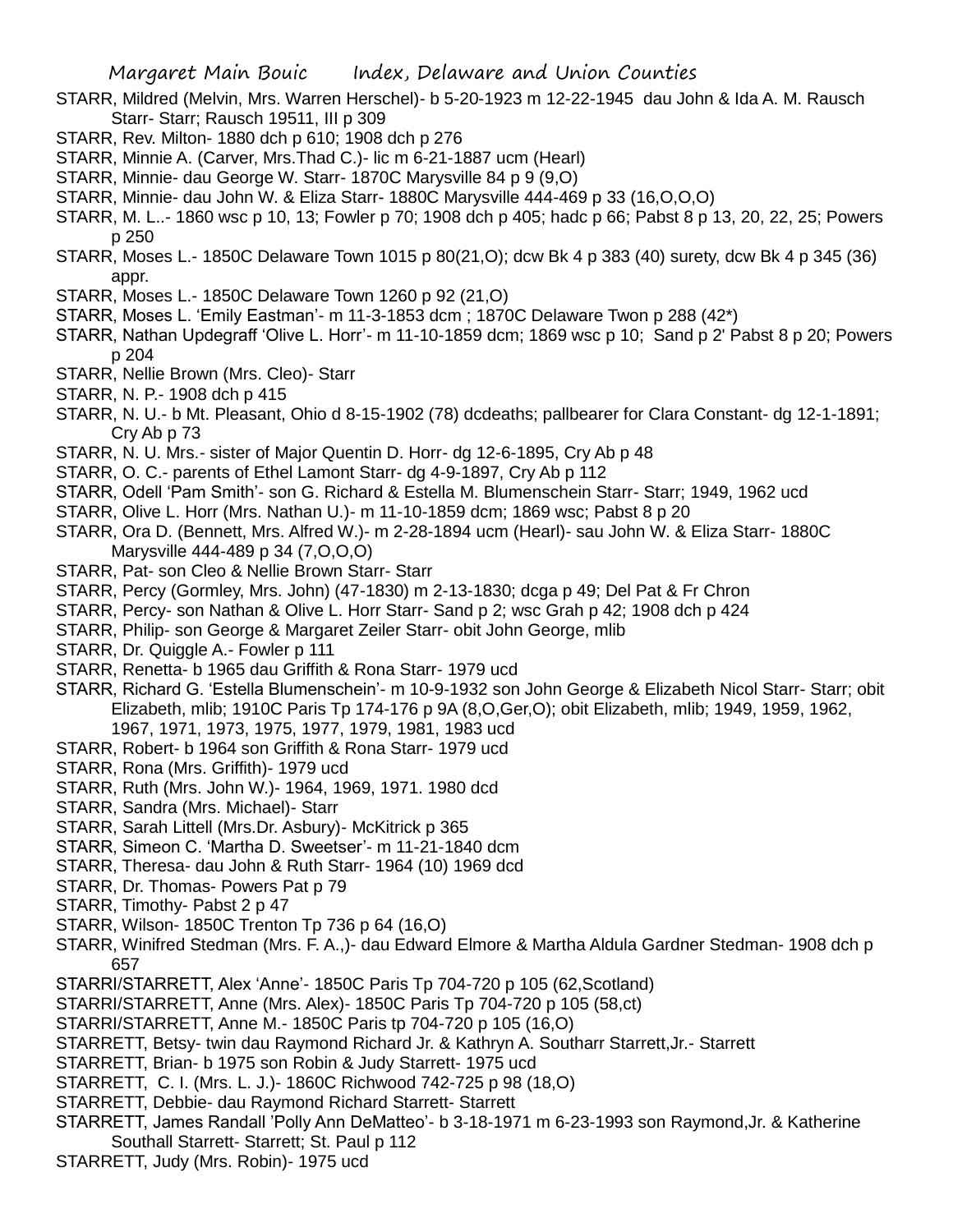- STARRETT, L. J. 'C. I.'- 1860C Richwood 742-725 p 98 (24,O)
- STARRETT, Mary- dau L. J. & C. I. Starrett- 1860C Richwood 742-725 p 98 (9/12,O)
- STARRETT, Polly Ann DeMatteo (Mrs. James Randall)- dau Michael Daniel & Cheryl Angelbeck DeMatteo- St. Paul p 112
- STARRETT, Randy- son Raymond Richard Jr. Starrett- Starrett
- STARRETT, Raymond Richard,Jr. son Ray & Rut Starrett- Starrett
- STARRETT, Ray 'Ruth'- Starrett
- STARRETT, Robin 'Judy' 1975 ucd
- STARRETT, Dr. 'Sarah Ann'- dcga p 60
- STARRETT, Sarah Ann (Mrs.Dr.)- d 5-10-1833, dcga p 60 Ohio State Gazette
- STARRETT, Steven- b 1971 son Robin & Judy Starrett- 1975 ucd
- STARRETT, Sue Ann Overturf (Mrs. Thomas Richard)- b 6-30-1947 d 1-2-1983 (35) Plumwood Cem- dau Richard Lyman & Anna "Irene" Gunderman Overturf- Starrett; St. Paul p 128
- STARRETT, Tammy-b 1969 dau Thomas Richard & Sue Ann Overturf Starrett- Starrett; St. Paul p 128
- STARRETT, Thomas Richard 'Sue Ann Overturf'- son Ray & Ruth Starrett- Starrett; St. Paul p 128; Berkshire Tp; 1980 dcd
- STARRETT, Tommy- b 1967 son Thomas Richard & Sue Ann Overturf Starrett- Starrett; St. Paul p 128 STARRETT, William C. twin son Raymond Jr. & Kathryn A. Southall Starrett- Starrett- engaged to Alyssa King STARRGRIFFITH, Renetto- b 1965 dau Rona Starrgriffith- 1981 ucd
- STARRGRIFFITH, Robert- b 1964 son Rona Starrgriffith- 1981 ucd
- STARRGRIFFITH, Rona- 1981 ucd
- STARRICK, Carrie Geyer (Mrs. Claud)- dau Samuel & Mary E. Sewell Geyer- 1915 uch p 909
- STARRICK, Claud 'Carrie Geyer'- 1915 uch p 909
- STARRICK, Keturah (Mrs. William)- 1883 uch V p 673
- STARRICK, Mary (Williams, Mrs. Daniel T.)- m 1-5-1865 dau William & Keturah Starrick- 1883 uch V p 673 STARRICK, Myrtle- d Sunday (30y) sister of Orrin Ballinger- mt 1-29-1902 p5c3, Abs p 3
- STARRICK William 'Keturah'- 1883 uch V p 673
- STARRY, Jacob 'Mary Elizabeth Blayney'- dumch p 481
- STARRY, Mary Elizabeth Blayney (Mrs. Jacob)- dau James & Rebecca Blayney- dumch p 481
- STARRY, Olive (Weiser, Mrs. Mark Everett)- b 1-14-1926 m 7-10-1943- Weiser p 103
- STARS, Isabel B.- b Cleveland d 10-29-1894 (29y) dau Allen T. & Anna Starkweather Brinmaid- dcdeaths
- STARTSMAN, Amanda Graham (Mrs. W. Lawrence)- m 2-11-1862 dcm
- STARTSMAN, W. Lawrence 'Amanda Graham'- m 2-11-1862 dcm
- STARTWELL, Emma (Ward, Mrs. William)- m 1-3-1864 dcd
- STARTWELL, George A.- 1971 dcd
- STARWALT, Alice Beatrice (Speck, Mrs. Charles Everett)- b 10-26-1928 m 10-10-1947 dau Oliver Franklin & Bessie Ellen Seeley Starwalt- Weiser p 74
- STARWALT, Bessie Ellen Seeley (Mrs. Oliver Franklin)- b 7-20-1891 m 2-20-1910 dau John Willard & Dora Isabel Deppen Seeley- Weiser p 73
- STARWALT, Charline Ellen (Young, Mrs. Ulysses Grant)- b 10-26-1917 m 8-25-1940 dau Oliver Franklin & Bessie Ellen Seeley Starwalt- Weiser p 73
- STARWALT, Donald Rex- b 2-19-1947 son Willard Emanuel & Helen Amelia Haynes Starwalt- Weiser p 74
- STARWALT, Esther Evelyn (Clark, Mrs. Donald Crose)- b 5-13-1911 m 6-25-1934 dau Oliver Franklin & Bessie Ellen Seeley Starwalt- Weiser p 73
- STARWALT, Helen Amelia Haynes (Mrs. Willard Emanuel)- b 7-13-1920 m 10-16-1943- Weiser p 73
- STARWALT, Hettie Seeley (Reece, Mrs. John Schiller)- b 8-19-1925 m 8-30-1947 dau Oliver Franklin & Bessie Ellen Seeley Starwalt- Weiser p 74
- STARWALT,Janet Elaine-b 12-7-1949 dau Rex Olliver & Rose Maye Bridges Starwalt-Weiser p 74
- STARWALT, Mary Isabel (Grooms, Mrs. John William)- b 6-25-1922 dau Oliver Franklin & Bessie Ellen Seeley Starwalt- Weiser p 74
- STARWALT, Mona Bernice (Von Behren, Mrs. Wesley Louise)- b 7-5-1913 m 5-15-1941 dau Oliver Franklin & Bessie Ellen Seeley Starwalt- Weiser p 73
- STARWALT, Oliver Franklin 'Bessie Ellen Seeley'- b 7-6-1889 m 2-20-1910- Weiser p 73
- STARWALT, Opal Pearl (Borror, Mrs. Donald LeRoy)- b 12-19-1915 m 6-25-1938 dau Oliver Franklin & Bessie Ellen Seeley Starwalt- Weiser p 73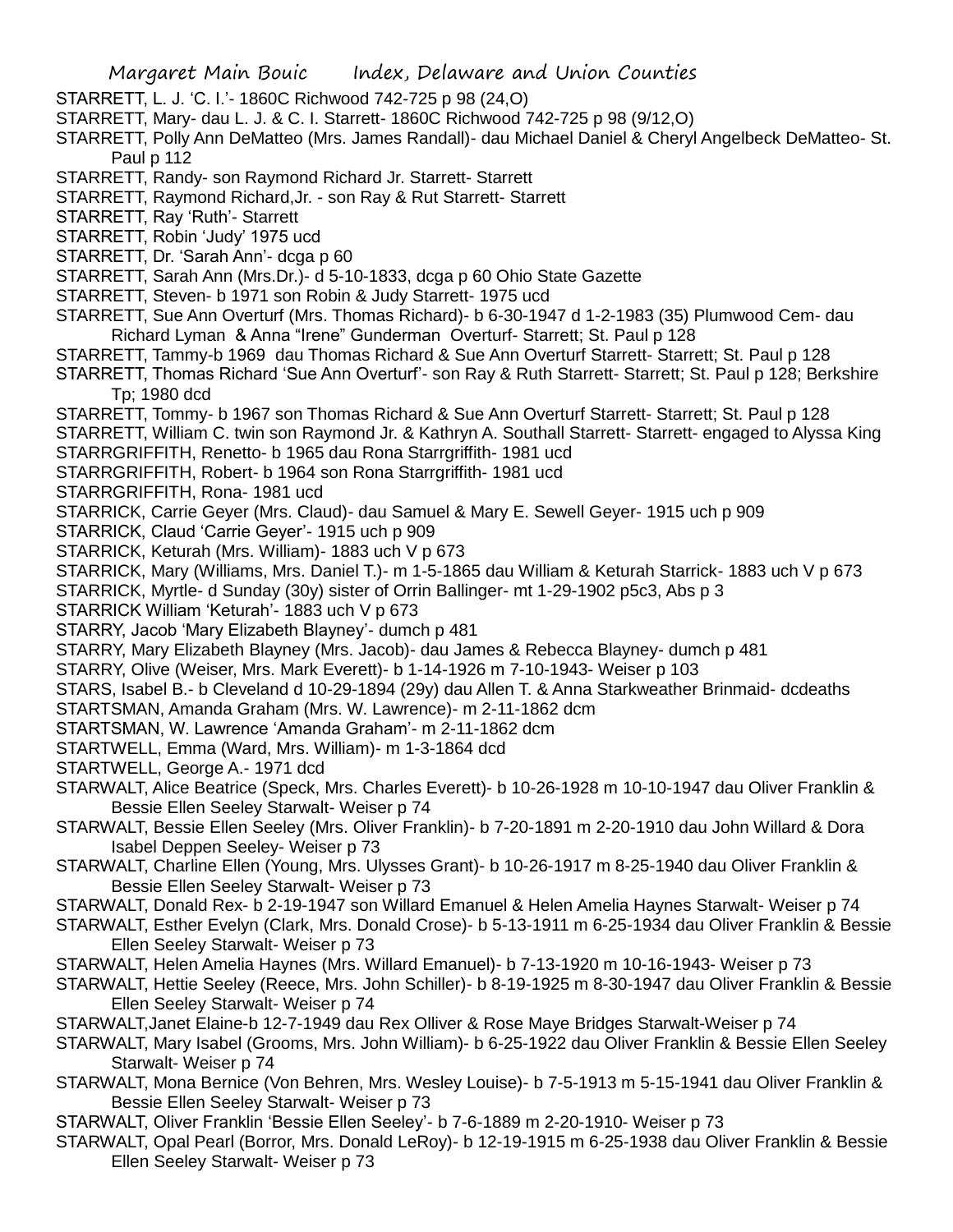- STARWALT, Rex Oliver 'Rose Maye Bridges'- b 8-19-1925 m 3-15-1947 son Oliver Franklin & Bessie Ellen Seeley Starwalt- Weiser p 74
- STARWALT, Rose Maye Bridges (Mrs. Rex Oliver)- b 5-18-1927- Weiser p 74
- STARWALT, Willard Emanuel 'Helen Amelia Haynes'- b 9-9-1920 m 10-16-1943 son Oliver Franklin & Bessie Ellen Seeley Starwalt- Weiser p 73
- STARWATT, Lucinda Comly (Mrs. Marvin)- lic 5-3-1835 ucm 344; unec III p 7
- STARWATT, Marvin 'Lucinda Comly'- lic 5-3-1835 ucm 344l unec III p 7
- STASER, Clarissa Ellen Willey (Mrs. DeWitt Clinton)- b 2-16-1848 m 1870 d 3-10-1929 dau Henry & Elizabeth Weiser Willey- 1880 dch p 782; Weiser p 34
- STASER, DeWitt Clinton 'Clarissa Ellen Willey'- b 1-15-1842 d 8-18-1926 both d Tacoma, Washington Weiser p 34
- STASER, Edith (Hanson, Mrs. Otto LeRoy)- b 11-10-1878 m 1904 dau DeWitt Clinton & Clarissa Ellen Willey Staser- Weiser p 35
- STASER, Eva (Holcomb, Mrs. Oscar Raymond)- b 7-20-1871 m 6-12-1894 d 1-13-1934 dau DeWitt Clinton & Clarissa Ellen Willey Staser- Weiser p 34
- STASER, Eva Whittier (Mrs. John Christopher)- m 6-6-1910- Weiser p 36
- STASER, Evelyn Harriet Rouske (Mrs. Richard Kent)- b 7-18-1929- Weiser p 36
- STASER, James Loy 'Margaret Kent'- b 9-10-1881 m 1911 son DeWitt Clinton & Clarissa Ellen Willey Staser-Weiser p 36
- STASER, Jefferson Loy- b 9-8-1954 son Richard Kent & Evelyn Harriet Rouske Staser- Weiser p 36
- STASER, Jessie Votaw (Mrs. Walter)- m 8-1903- Weiser p 35
- STASER, Joanne Nye (Mrs. Thomas Clinton)- Weiser p 36
- STASER, John Christopher 'Eva Whittier'- b 12-18-1880 m 6-6-1910 d 8-7-1950 son DeWitt Clinton & Clarissa Ellen Willey Staser- Weiser p 36
- STASER, Kathleen Joanne- b 3-22-1959 dau Thomas Clinton & Joanne Nye Staser- Weiser p 36
- STASER, Margaret Kent (Mrs. James Loy)- b 3-29-1890 m 1911- Weiser p 36
- STASER, Richard Kent 'Evelyn Harriet Rouske'- b 5-19-1921 son James Loy & Margaret kent Staser- Weiser p 36
- STASER, Richard Thomas- b 6-6-1956 son Richard Kent & Evelyn Harriet Rouske Staser- Weiser p 36
- STASER, Robert- b 1908 son Walter & Jessie Votaw Staser- Weiser p 35
- STASER, Tata Joe- b 2-17-1958 ch Richard Kent & Evelyn Harriet Rouske Staser- Weiser p 36
- STASER, Thomas Clinton 'Joanne Nye'- b 10-1-1917 son James Loy & Margaret Kent Staser- Weiser p 36
- STASER, Votaw- b 1905 son Walter & Jessie Votaw Staser- Weiser p 35
- STASER, Walter 'Jessie Votaw'- b 6-22-1873 m 8-1903 d 11-20-1932 son DeWitt Clinton & Clarissa Ellen Willey Staser- Weiser p 35
- STASEY, Grace (Powisland, Mrs. Thomas)- dcc Maxson Greene 395
- STATELER, Andrew- 1835 men p 39 #24 p 69 Lincoln Tp
- STATELER, Charles- d 11-23-1878, unec XII p 33
- STATELER, Mary (Seward, Mrs. Thomas)- m 2-16-1843 Madison Co, unec IX p 65
- STATEN, George R. 'Ruth Campbell Thomson'- d 8-10-1987- Powers Pat p 281; Staten; 1971 dcd; athlete, OWU; 1980 dcd
- STATEN, James G. 'Sherry'- Staten
- STATEN, Julius M. 'Linda'- 1971, 1980 dcd
- STATEN, Justin- b 1974 son Julius M. & Linda Staten- 1980 dcd
- STATEN, Kendra S. (Bryan, Mrs. Todd M.)- m 3-25-1989 dau James G. & Sherry Staten- Staten,
- STATEN, Linda (Mrs. Julius M.)- 1971, 1980 dcd
- STATEN, Martin- b 1963- son Julius M. & Linda Staten- 1980 dcd
- STATEN, Miriam Joy Bishop (Scheiderer, Mrs. Lonnie)(Mrs. Robert)- b 9-15-1938 m(1) 8-16-1959 (2) 12-16- 1988 dau Robert & Marie Boerger Bishop- St. Paul p 1, 51
- STATEN, Robert 'Miriam Joy Bishop'- b 11-26-1942 m 12-16-1988- St. Paul p 1, 51
- STATEN, Ruth Campbell Thomson (Mrs. George R.)- d 6-17-1988 (83) Oak Grove Cem- dau Walter D. & Antoinette Edwards Staten- Staten; Powers Pat p 261; 1971, 1980 dcd
- STATEN, Sharlee (Guster, Mrs. )- dau George R. & Ruth Thomson Staten- Staten
- STATEN, Sherry (Mrs. James G.)( Maddux, Mrs. Jerry)- Staten
- STATEN, Todd- b 1969- son Julius M. & Linda Staten- 1980 dcd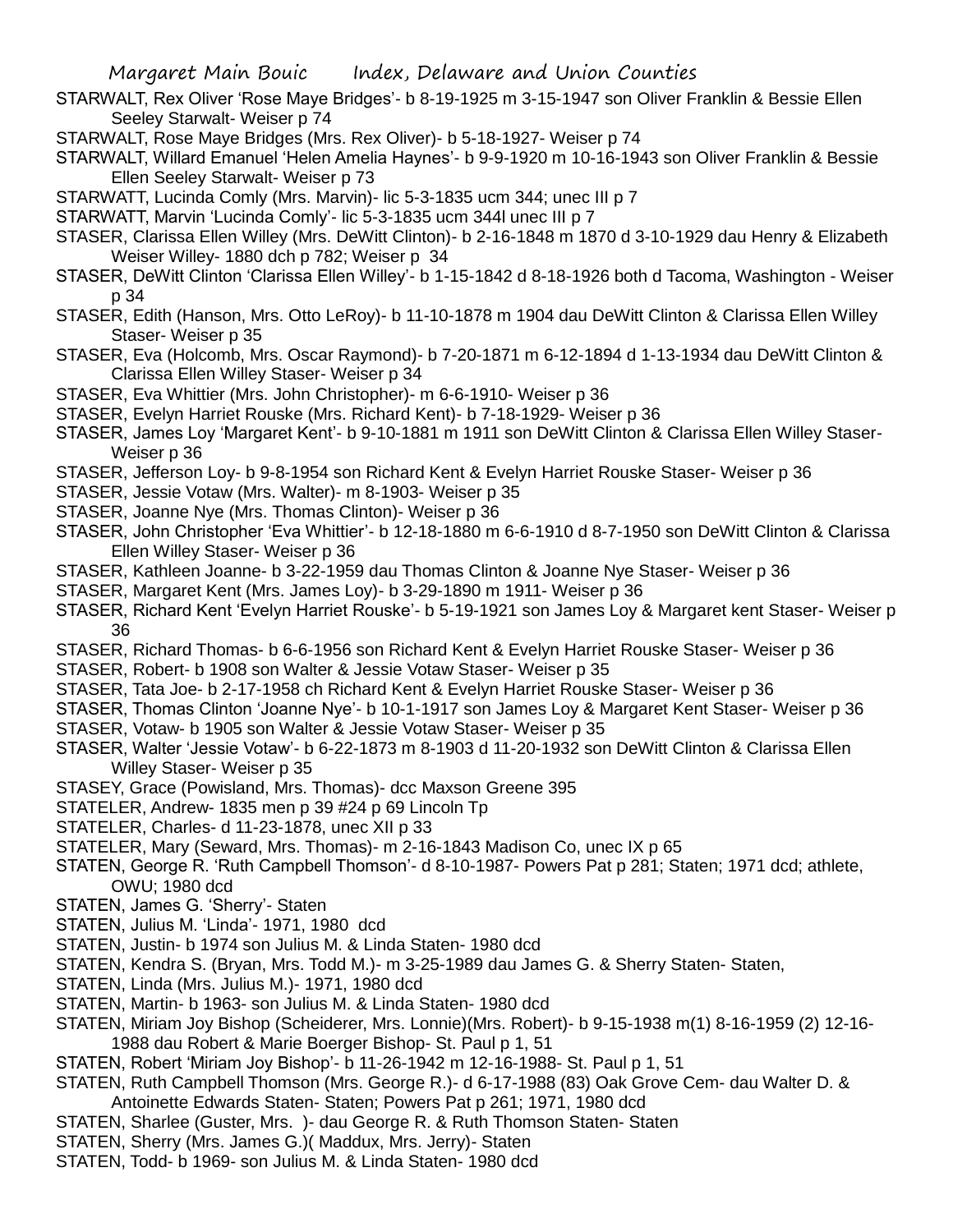- STATEN, Virginia (Scofield, Mrs. )- dau George R. & Ruth Campbell Thomson Staten- Staten
- STATER, George- 1835 men p 23 #109 p 37 Delaware Tp
- STATES, Benjamin 'Elizabeth Hinckley'- dumch p 281
- STATES,Charlotte Longwell (Mrs. George N.)-dau Ralph & Betsey Thurston Longwell- Thurston 2
- STATES, Elizabeth Hinckley (Mrs. Benjamin)- b 9-30-1829 m 1848 dau Benjamin & Elizabeth Hinckley Statesdumch p 281
- STATES, George N.'Charlotte Longwell'- Thurston 2; 1870C Brown Tp p 250 (18)
- STATETER, John- 1835 men p 39 #58 p 70 Lincoln Tp
- STATHAM, Almeda (Mrs. Richard H.)- b 1837 d 1867- ped Jerry Barber 27, unec X p 68
- STATHAM, Mary Elizabeth (Davis, Mrs. Benjamin Phillip)- b 1857 d 1894 dau Richard H. & Almeda Stathamped Jerry barber #220 13; unec X p 68
- STATHAM, Richard H. 'Almeda'- b 1836 d 1924 ped Jerry Barber #22- 26; unec X p 68
- STATLER, John- Powers p 24
- STATLER, Mrs. John W.- d Sunday, Prospect. Prospect Cem, dg 1-10-1913, Cry Ab p 4
- STATLER, Michael- unclaimed letter, 1850- unec VII p 30
- STATLER, Rachel Mapes (Mrs. Stephen)- m 3-1-1838 Madison Co, unec IX p 5
- STATLER, Stephen 'Rachel Mapes'- m 3-1-1838 Madison Co, unec IX p 5
- STATON, Rev. Allen L. 'Polly'- b 10-24-1932 d 10-9-1992 (59) bur W. Va.- son Richard & Martha Farley Staton-**Staton**
- STATON, Belva Louise Lumbard (Darst, Mrs. Raymond J.)(Mrs.Randall)- b 5-29-1927 d 3-21-2001 (73) Oak Grove Cem- dau Burt & Eva Perthemore Lumbard- Staton; 1979 ucd
- STATON, Beulah J. (Mrs. William G.)- 1969 dcd
- STARON, Carlos 'Jane'- 1980 dcd
- STATON, Charles Douglas- b 4-10-1953 son Charlie Claude & Ruby Mae Moore Staton- Weiser p 260
- STATON, Charlie Claude 'Ruby Mae Moore'- b 10-18-1914 m 10-23-1951- Weiser p 260
- STATON, Darryl- b 1968 son William G. & Beulah J. Staton- 1969 dcd
- STATON, Denise- b 1962 dau Randall & Belva Staton- 1979 ucd
- STATON, Deva Marie- b 9-23-1997 dau Paul & Heather Staton- Staton
- STATON, Edward- Staton
- STATON, Esther May Oberly (Brandreth, Mrs. Frank Bertram)(Mrs. Walter Bayard)- b 2-19-1888 m(1) 1908 (2) 6-1918 dau John Charles & Kate Viola Souders Oberly- Weiser p 738
- STATON, Heather (Mrs. Paul)- Staton
- STATON, Helen (Pancake, Mrs. )- dau Richard & Martha Farley Staton- Staton
- STATON, Hobart- son Richard & Martha Farley Staton- Staton
- STATON, Jane (Mrs. Carlos)- 1980 dcd
- STATON, Jesse- b 1964 ch William G. & Buelah J. Staton- 1969 dcd
- STATON, John Ireland- b 6-19-1956 son Charles Claude & Ruby Mae Moore Staton- Weiser p 260
- STATON, Lassie Jane- dau Richard & Martha Farley Staton- Staton
- STATON, Martha Farley (Mrs. Richard)- Staton
- STATON, Mary Ann (Newsome, Mrs. )- dau Richard & Martha Farley Staton- Staton
- STATON, Nioka Jean (Braithwaite, Mrs. )- dau Rev. Allen L. & Polly Staton- Staton
- STATON, Pam Ray (Mrs. Rick)- m 3-4-1988
- STATON, Paul 'Heather'- Staton
- STATON, Pearl (Blankenship, Mrs. )- dau Richard & Martha Farley Staton- Staton
- STATON, Polly (Mrs. Rev. Allen L.)- Staton
- STATON, Randall 'Belva'- son Rev. Allen L. & Polly Staton- Staton; 1979 ucd; 1980 dcd
- STATON, Rebecca (Blankenship, Mrs. )- dau Richard & Martha Farley Staton- Staton
- STATON, Rick- son Rev. Allen L. & Polly Staton- Staton
- STATON, Rick 'Pam Ray'- m 3-4-1988 at county jail- son Rev. Allen Staton- Staton
- STATON, Richard 'Martha Farley'- Staton
- STATON, Ruby Mae Moore (Mrs. Charlie Claude)- b 12-14-1929 m 10-23-1951 dau Nathan John & Vera Florence Weiser Moore- Weiser p 260
- STATON, Shirley (Thrush, Mrs. )- dau Rev. Allen L. & Polly Staton- Staton
- STATON, Vera Susan- b 4-21-1958 dau Charlie Claude & Ruby Mae Moore Staton- Weiser p 260
- STATON, Walter Bayard ;Esther May Overly'- m 6-1918- Weiser p 738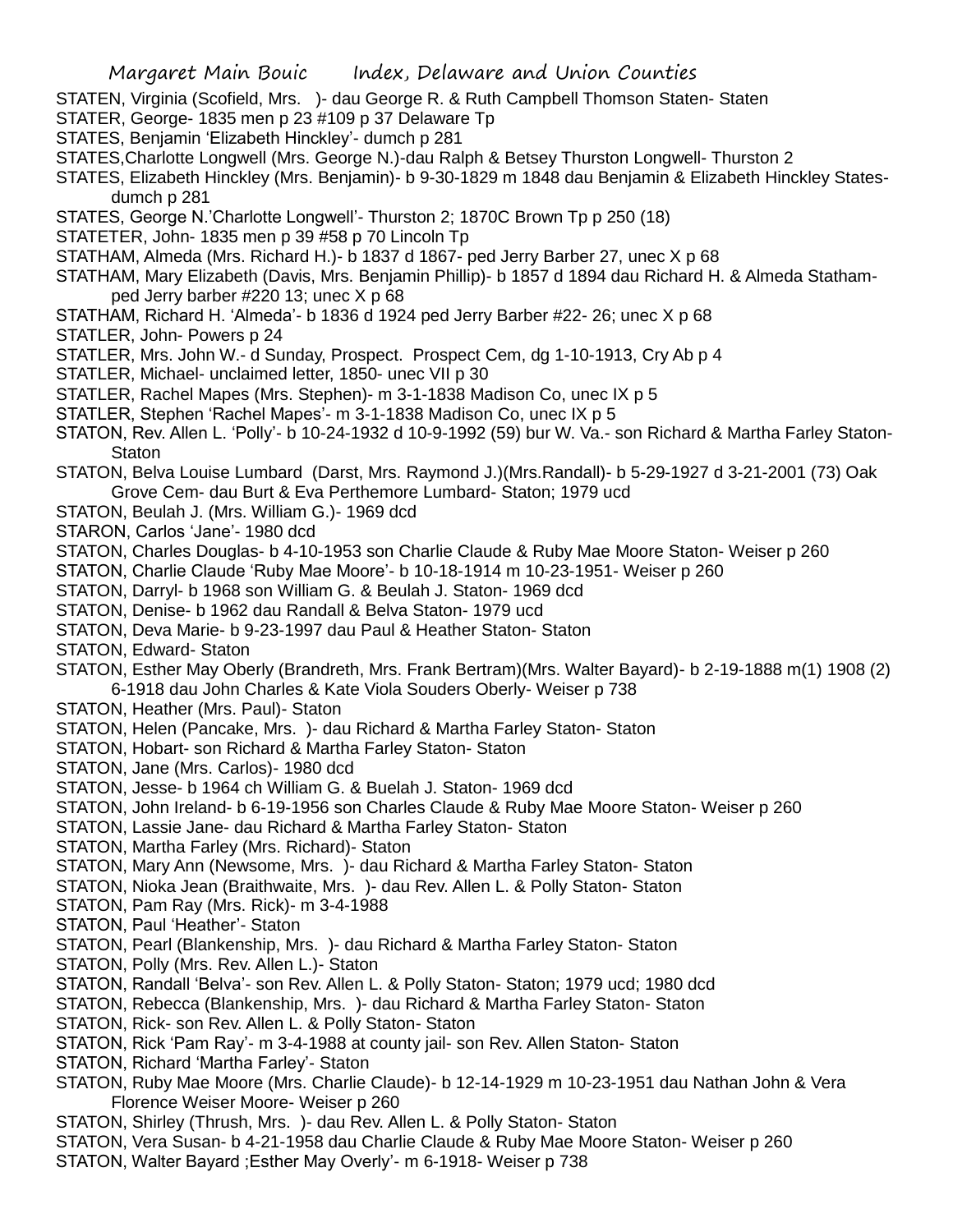- STATON, Walter Bayard,Jr.- b 6-1-1920 son Walter Bayard & Esther May Overly Staton- Weiser p 738
- STATON, William G. 'Buelah J.'- 1969 dcd
- STATON, William- b 1962 son William G. & Buelah J. Staton- 1969 dcd
- STATORT, ? E.- 1840C Liberty Tp 489 (20-30) Union Co
- STATTENBURG, Leah (Cryder, Mrs. John/George M.)- 1908 dch p 582; Pabst O; Cryder 3,4; 1850C Scioto Tp 2338(30,O) see Slattenburg
- STATTER, John 'Mary Kerns'- m 12-2-1847 dcm
- STATTER, Mary Kerns (Mrs. John)- m 12-2-1847 dcm
- STATTON, —1880C Scioto Tp 22 (24,O,NJ,O) carpenter
- STATUS, Emma- step-dau M. & Laura Baker- 1880C Claibourne Tp 44-47 p 5 (9,O,Eng,O)
- STATUS, Etis- step-dau M. & Laura Baker- 1880C Claibourne Tp 44-47 p 5 (6,O,Eng,O)
- STAUB, Andrew Edmund- b 4-15-1941 son Edmund & Barbara Walker Staub- Weiser p 205
- STAUB, Barbara Joan (Freeland, Mrs. Samuel Lyles)- b 11-22-1932 m 9-14-1951 dau Edmund & Barbara Walker Staub- Weiser p 205
- STAUB, Karen Oakley (Martin, Mrs. James Leslie)- b 2-6-1938 m 8-23-1958 dau Edmund & Barbara Walker Staub- Weiser p 205
- STAUBS, Barbara (LaMuth, Mrs. George)- dau Lillian Staubs- Staubs
- STAUBS, Charles 'Jan'- son Lillian Staubs- Staubs
- STAUBS, Gregory J 'Pam'- d 11-26-1982 (30) St. Joseph Cem, Cols. son Lillian Staubs- Staubs
- STAUBS, Gregory, Jr.- son Gregory J. & Pam Staubs- Staubs
- STAUBS, Jan (Mrs. Charles)- Staubs
- STAUBS, Lillian (Mrs. )- staubs
- STAUBS, Michael Henson- son Gregory J. & Pam Staubs- Staubs
- STAUBS, Pam (Mrs. Gregory J.)- Staubs
- STAUCH, Alice (Mrs. Sheldon)- Stauch
- STAUCH, Annette- dau Richard & Sonja Stauch- Stauch- engaged to Zachary Jennings
- STAUCH, Arnold C. 'Edith M.;- brother Ootto L. Stauch- Stauch; 1961, 1964, 1969, 1971, 1980 dcd
- STAUCH, Bernard O. 'Betty Jean'- son Otto L. & Ottilia Schloesser Stauch- Stauch; 1980 dcd
- STAUCH, Betty Jean (Mrs. Bernard O.)- Stauch; 1971, 1980 dcd
- STAUCH, Bruce- b 1969 son Bernard O. & Betty Jean Stauch- 1971 dcd
- STAUCH, Bruce- b 1959 son Bernard O. & Deffie Stauch- 1964, 1969, 1980 dcd
- STAUCH, Carl- brother Otto L. Stauch- Stauch
- STAUCH, Darlene (Bowman, Mrs. Craig)- dau Pearl C. & Marymae Tippett Stauch- Stauch; 1964, 1969, 1971 dcd
- STAUCH, Deffie (Mrs. Bernard O.) 1964, 1969 dcd
- STAUCH, D Emma (Mrs. Willard)- 1964, 1969, 1971, 1980 dcd
- STAUCH, Diana Gebhardt (Mrs. Jeffery Allen'- b 6-9-1963 m 10-17-1988- St. Paul p 68, 69
- STAUCH, Edith M. (Mrs. Arnold C.)- 1961, 1964, 1969, 1971, 1980 dcd
- STAUCH, Elmer J. Jr. 'Nancy/Norma J. Wood'- Stauch; 1961, 1969, 1971, 1980 dcd
- STAUCH, Elmer,Sr. 'Esther'- 1961, 1964, 1969, 1971, 1980 dcd
- STAUCH, Erma R. (Mrs. Robert E.)- 1961, 1964, 1969, 1971 1980 dcd
- STAUCH, Esther (Mrs. Elmer,Sr.)- 1980 dcd
- STAUCH, Flora (Brewer, Mrs. )- dau Otto L. & Ottilia Schloesser Stauch- Stauch
- STAUCH, Florence (Leibold, Mrs. William Frederick)- div. dcc Dean Leibold 1
- STAUCH, Harold 'Jeanette Emma Bertha Boerger'- b 5-16-1934 m 7-20-1957 Rausch 14834, II p 272 (19154) II p 281; St. Paul p 68, 109
- STAUCH, Jackie- ch Richard A. & Laura Stauch- 1961 (5) dcd
- STAUCH, Jeanette Emma Bertha Boerger (Mrs. Harold)- b 3-5-1935 m 7-20-1957 dau Killian Leonard & Clara M. Nicol Boerger- Rausch 14834 III p 290; St. Paul p 68, 109
- STAUCH, Jeffrey Allen 'Diana Gebhardt'- b 5-6-1963 m 10-17-1988 son Harold & Jeanette Emma Bertha Boerger Stauch- St. Paul p 68, 109
- STAUCH, Jennifer Nicole- b 7-19-1991 dau Jeffery Allen & Diana Gebhardt Stauch- St. Paul p 68, 109
- STAUCH, Kimberly J.- b 1966 dau Willard J. & D Emma Stauch- 1980 dcd
- STAUCH, Laura Lee Horner (Mrs. Steven Scott)- b 9-9-1959 m 2-16-1985 St. Paul p 68, 109
- STAUCH, Laura (Mrs. Richard A.)- 1961 dcd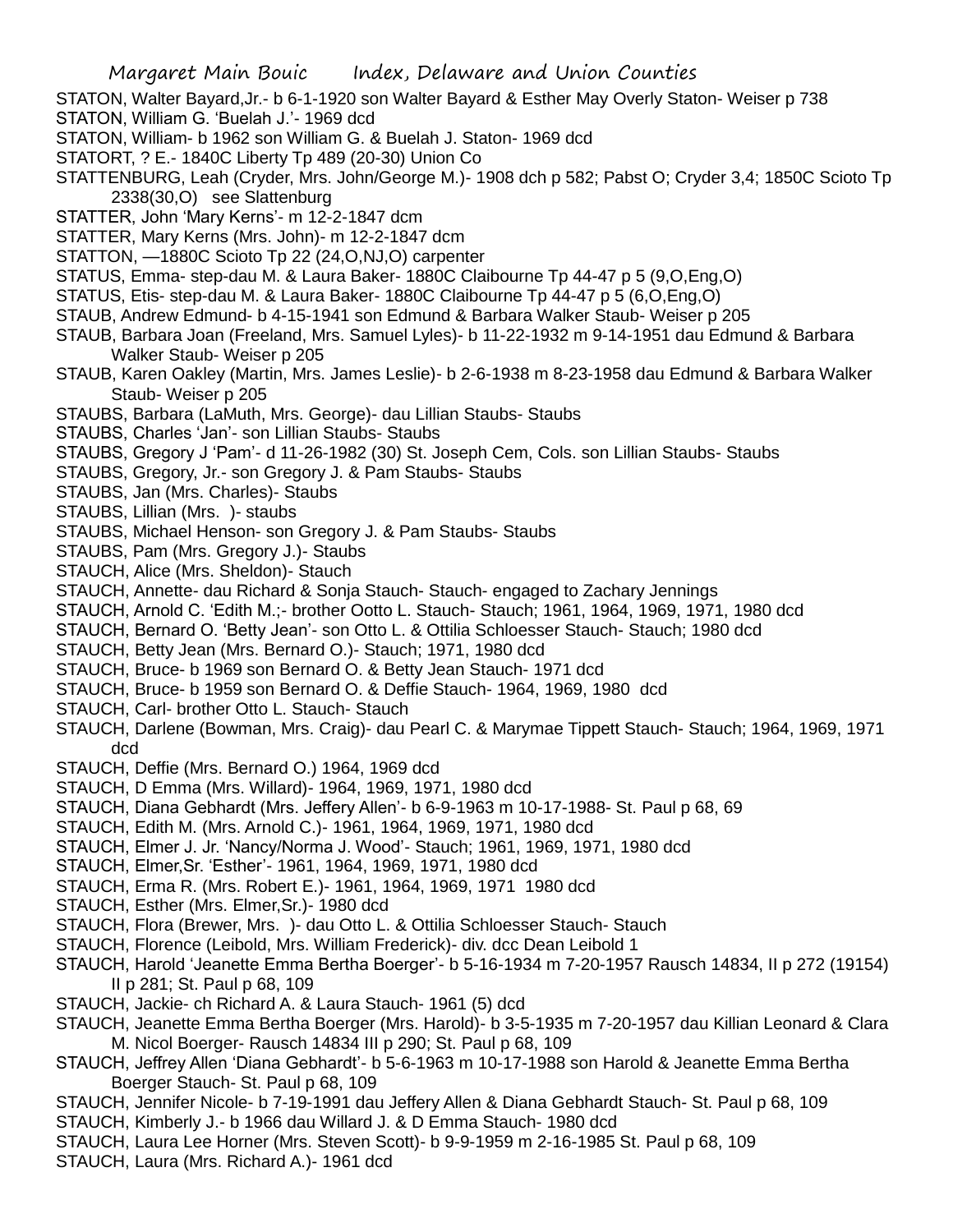Margaret Main Bouic Index, Delaware and Union Counties

STAUCH, Lawrence M. 'Ruth L.'- 1971, 1980 dcd

- STAUCH, Leslie Jean (Coehagen, Mrs. Michael)- b 1955 m 6-28-1980 dau Elmer & Nancy/Norma J. Wood Stauch- Stauch; 1961, 1969, 1971 dcd
- STAUCH, Mabel (Morrison, Mrs. )- dau Otto L & Ottilia Schloesser Stauch- Stauch
- STAUCH, Marymae L. Tippett (Mrs. Pearl C.)- b 11-10-1923 d 11-10-2002 (79) Sunbury Mem. Pk- dau Fred & Dora Kitzmiller Tippett- Stauch; 1964, 1969, 1971, 1980 dcd
- STAUCH, Matthew Steven- b 4-10-1988 son Steven Scott & Laura Lee Horner Stauch- St. Paul p 68, 109
- STAUCH, Nancy/Norma J. Wood (Mrs. Elmer)- b 3-5-1931 d 5-5-2000 (69) Africa Cem- dau Harley & Ora Bailey Wood- Stauch; 1961, 1969, 1971, 1980 dcd
- STAUCH, Ottilia Schloesser (Mrs. Otto L.)- Stauch; 1961, 1964, 1969, 1971 dcd
- STAUCH, Otto L. 'Ottilia Schloesser'- d 3-2-1980 (88) bur Mifflin Cem- Stauch; 1961, 1964, 1969, 1971 dcd
- STAUCH, Pearl C. 'Marymae Tippett'- b 3-23-1919 d 4-1-2002 (82) Sunbury Mem Cem- son Otto L. & Ottilia Schloesser Stauch- Stauch; 1964, 1969, 1971 dcd
- STAUCH, Richard A. 'Laura' 'Sonja'- Stauch; 1961, 1969, 1971, 1980 dcd
- STAUCH, Robert E. 'Erma R.'- 1961, 1964, 1969, 1971, 1980 dcd
- STAUCH, Ronald- b 1959 son Robert E. & Erma Stauch- 1961, 1964, 1969, 1971, 1980 dcd
- STAUCH, Ruth L. (Mrs. Lawrence M.)- 1971, 1980 dcd
- STAUCH, Sandra J.- b 1956 dau Robert E. & Erma Stauch- 1961, 1964, 1969, 1971, 1980 dcd
- STAUCH, Sharon- dau Richard A. & Laura Stauch- 1961 (9m) dcd
- STAUCH, Sheldon 'Alice'- son Otto L. & Ottilia Schloesser Stauch- Stauch
- STAUCH, Shirley (Masters, Mrs. Warren)- dau Pearl C. & Marymae Tippett Stauch- Stauch
- STAUCH, Sonja (Mrs. Richard A.)- Stauch; 1971, 1980 dcd
- STAUCH, Stephen Scott 'Laura Lee Harver'- b 4-7-1959 m 2-16-1895 son Harold & Jeanette Emma Bertha Boerger Stauch- Rausch 148341, 191541, III p 307; St. Paul p 68, 109
- 
- STAUCH, Steve- son Willard & Demma Stauch- 1964 (16), 1969, 1980 dcd
- STAUCH, Theresa (Roll, Mrs. Rhett)- b 1957 dau Elmer Jt. & Nancy/Norma J. Wood Stauch- Stauch; 1961, 1969, 1971 dcd
- STAUCH, Tyler Scott- b 3-29-1991 son Steven Scott & Laura Lee Horner Stauch- St. Paul p 68, 109
- STAUCH,Willard J. 'D'Emma'- son Otto l. & Ottilia Schloesser Stauch-Stauch; 1964, 1969, 1971 dcd
- STAUDENHEIMER, Carol Brown (Mrs. Jim)- WBrown VI p 766; 1985 uch p 20; #82, unec II p 33, IX p 2l, XIII p 3
- STAUDENHEIMER, Jim 'Carol Brown'- WBrown VI p 766
- STAUFER, Isaac 'Mary Welch'- m 3-4-1858 ucm 2700
- STAUFER, Mary Welch (Mrs. Isaac)- m 3-4-1858 ucm 2700
- STAUFFER, Alice (Titts, Mrs. )- dau Leslie D. & Mary Nichols Stauffer- Stauffer
- STAUFFER, Allen 'Helen Wells'- Wells 3,4
- STAUFFER, Bonnie Anna- b 1-18-1949 dau Stedman P. & Naomi Elizabeth Shettel Stauffer- Weiser p 453
- STAUFFER, Connie Mae (Long, Mrs. Donald P.0- b 1-22-1940 m 9-22-1956- Weiser p 355
- STAUFFER, Don Allen- son Allen & Helen Wells Stauffer- Wells 4
- STAUFFER, Dorothy Louise- b 2-4-1945 dau Floyd Randal & Mary Ruth Schurch Stauffer- Weiser p 31
- STAUFFER, Dorothy (Smith, Mrs. Shelby Earl)- b 12-15-1906 m 11-3-1924- Weiser p 274
- STAUFFER, Edith Elizabeth (Moyer, Mrs. Samuel Stearl)- b 1-21-1914 m 1-10-1942- Weiser p 358
- STAUFFER, Elizabeth (Brant, Mrs. John)- b 4-13-1835 d 1917 ped Lewis E. Graham #575 31; unec XVIII p 10
- STAUFFER, Floyd Randal 'mary Ruth Schuh'- b 5-19-1916 m 12-18-1943- Weiser p 31
- STAUFFER, George A.- Pabst 4 p 14
- STAUFFER, George Ambrose 'Laura Maybelle Witmer'- Weiser p 365
- STAUFFER, Helen Wells (Mrs. Allen)- dau Albert Dewitt & Helen Close Wells- Wells 3,4
- STAUFFER, Henry 'Mary Frances Fidler'- m 1-18-1870- Weiser p 180
- STAUFFER, Irene Amanda (Weiser, Mrs. Harry Percival)- b 2-12-1856 m 1879 d 9-16-1926- Weiser p 803
- STAUFFER,James Henry- b 8-5-1946 son Floyd Randal & Mary Ruth Schuh Stauffer- Weiser p 31 STAUFFER, James- b 1977 - son Mitchell E. & Madalyn C. Stauffer- 1980 dcd
- 
- STAUFFER, Jane Patricia Warner (Mrs. Richard Gary)- m 10-10-1981 dau William J. Warner- Stauffer
- STAUFFER, Janet Marie- b 6-2-1950 dau Floyd Randal & Mary Ruth Schuh Stauffer- Weiser p 31
- STAUFFER, John Allen- b 2-7-1956 son Floyd Randal & Mary Ruth Schuh Stauffer- Weiser p 31
- STAUFFER, Judith Ann- b 3-21-1948 dau Floyd Randal & Mary Ruth Schuh Stauffer- Weiser p 31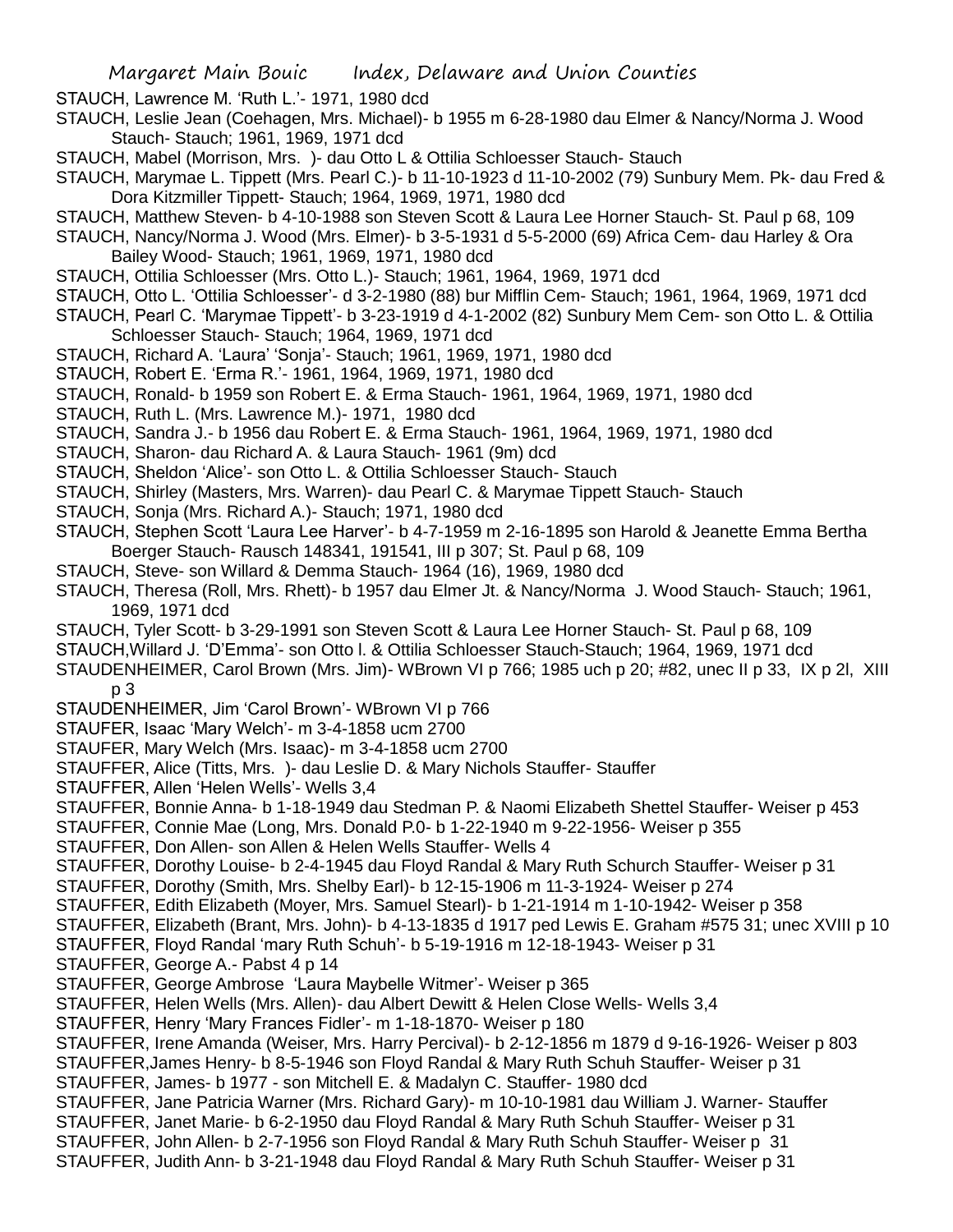Margaret Main Bouic Index, Delaware and Union Counties

STAUFFER, Karen Lee- b 7-10-1956 dau Stedman P. & Naomi Elizabeth Shettel Stauffer- Weiser p 454

STAUFFER, Laura Maybelle Witmer (Mrs. George Ambrose)- b 11-17-1881 dau Henry Newton & Emaline Kathryn Koppenheffer Witmer- Weiser p 364

STAUFFER, Leslie D. 'Mary Nichols'- m 1912 d 7-6-1963 (75) bur Clyde, O.- Stauffer

- STAUFFER, Linda Marie- b 12-20-1950 dau Stedman P. & Naomi Elizabeth Shettel Stauffer- Weiser p 452
- STAUFFER, Madalyn C. (Mrs. Mitchell E.)- 1980 dcd

STAUFFER, Mallory- b 1971 ch Mitchell E. & Madalyn C. Stauffer-1980 dcd

- STAUFFER, Mary Beth- b 7-28-1957 dau Stedman P. & Maoni Elizabeth Shettel Stauffer- Weiser p 454
- STAUFFER, Mary Frances Fidler (Mrs. Henry)- b 3-11-1847 m 1-18-1870 dau Elias & Eliza Matilda Shulze Fidler- Weiser p 180
- STAUFFER, Mary Nichols (Mrs. Leslie D.)- Stauffer
- STAUFFER, (Fox, Mrs. Ralph)- dau Leslie D. & Mary Nichols Stauffer- Stauffer
- STAUFFER, Mary Ruth Schuh (Mrs. Floyd Randal)- b 8-26-1917 m 12-18-1943 dau Henry Frederick & Amelia Charlotte koerner Schuh- Weiser p 31
- STAUFFER, Matthew- Genoa Tp, 1980 dcd
- STAUFFER, Michelle- GenoaTp, 1980 dcd
- STAUFFER, Mitchell E. 'Madalyn C.'- 1980 dcd
- STAUFFER, Naomi Elizabeth Shettel (Mrs. Stedman P.)- b 9-2-1915 dau David William & Elsie Rathfon Langletz Shettel- Weiser p 453
- STAUFFER, Richard Gary 'Jane Patricia Warner'- m 10-10-1981 son Richard Stauffer & Mrs. Ralph J. Kaiser-**Stauffer**
- STAUFFER, Robert- son Leslie D. & Mary Nichols Stauffer- Stauffer
- STAUFFER, Sharon Lynn- b 7-10-1956 dau Stedman P. & Naomi Elizabeth Shettel Stauffer- Weiser p 454
- STAUFFER, Stedman P, 'Naomi Elizabeth Shettel'- b 8-5-1917- Weiser p 453
- STAUGHAN, J. R.- CCC p 54
- STAUNTON, Francis C.- 1840C Berkshire Tp p 183 (50-60)
- STAUNTON, James- hadc p 44 (Pero Tp)
- STAUNTON, William- 1840C Berkshire Tp p 184 (20-30)
- STAUP, Phyllis Jane (Ackley, Mrs. David Lee)- m 4-28-1957- Staup
- STAUTON, unec II p 19
- STAUTON, Francis G.- 1870C Genoa Tp p 353 (21\*)
- STAUTON, Ira- 1870C Genoa Tp p 353 (18)
- STAUTZENBACH, Barbara Jenkins (Mrs. Mark)- b 12-5-1943 d 5-14-1995 (51) dau Dr. Edward C. Jenkins & Dorothy Longbrake Jenkins Roberts- Stautzenbach
- STAUTZENBACH, John 'Kim'- son Mark & Barbara Jenkins Stautzenbach- Stautzenbach
- STAUTZENBACH, Kim (Mrs. John)- Stautzenbach
- STAUTZENBACH, Luke- son Mark & Barbara Jenkins Stautzenbach- Stautzenbach
- STAUTZENBACH, Mark 'Barbara Jenkins'- Stautzenbach
- STAUTZENBACH, Mary (Villanova, Mrs. Tony)- dau Mark & Barbara Jenkins Stautzenbach- Stautzenbach
- STAVEART, Elizabeth A. Dever (Mrs. Thomas A.)- m 11-12-1873 ucm 5377
- STAVEART, Thomas A. 'Elizabeth A. Dever'- m 11-12-1873 ucm 5377
- STAVREFF, Evan 'Mila Temelcoff- Stavreff- parents of Nettie Kemper
- STAVREFF, Mila Temelcoff (Mrs. Evan)- Stavreff
- STAVREFF, Nettie (Kempber, Mrs. Monte E.)- b 8-7-1927 m 6-24-1951 d 4-21-1999 Woodstock Cem- dau Evan & Mila Temelcoff Stavreff- Stavreff
- STAWSER, Henry 'Myrtle M. Jones'- 1908 dch p 503; J. Jones 2
- STAWSER, Myrtle M. Jones (Mrs. Henry)- dau Perry J. & Ellen Jane Murfield Jones- 1908 dch p 503; J. Jones 2
- STAYLY, William- 1850C Marysville 538-549 p 82 (15,O)
- STAYMAN, Fannie (Rannels, Mrs. )- dau George F. Stayman- dg 1-11-1916, Cry Ab p 5
- STAYMAN, Frederick M.- d Saturday. Green Lawn Cem, Cols.- son George F. & Ruth Ann Stayman-dg 3-17- 1908 Cry Ab p 116, 117;1908 dch p 405;1850C Delaware Town 987 p 78 (4,O)
- STAYMAN, George F.- publisher of Delaware Democratic Standard- dg 1-11-1916, Cry Ab p 5
- STAYMAN, George F. 'Ruth Ann'- 1880 dch p 335; 1908 dch p 120, 190, 700; Pabst 2 p 9; hadc p 66; 1850C Delaware Town 987 p 78 (35,Ger); unec V p 22